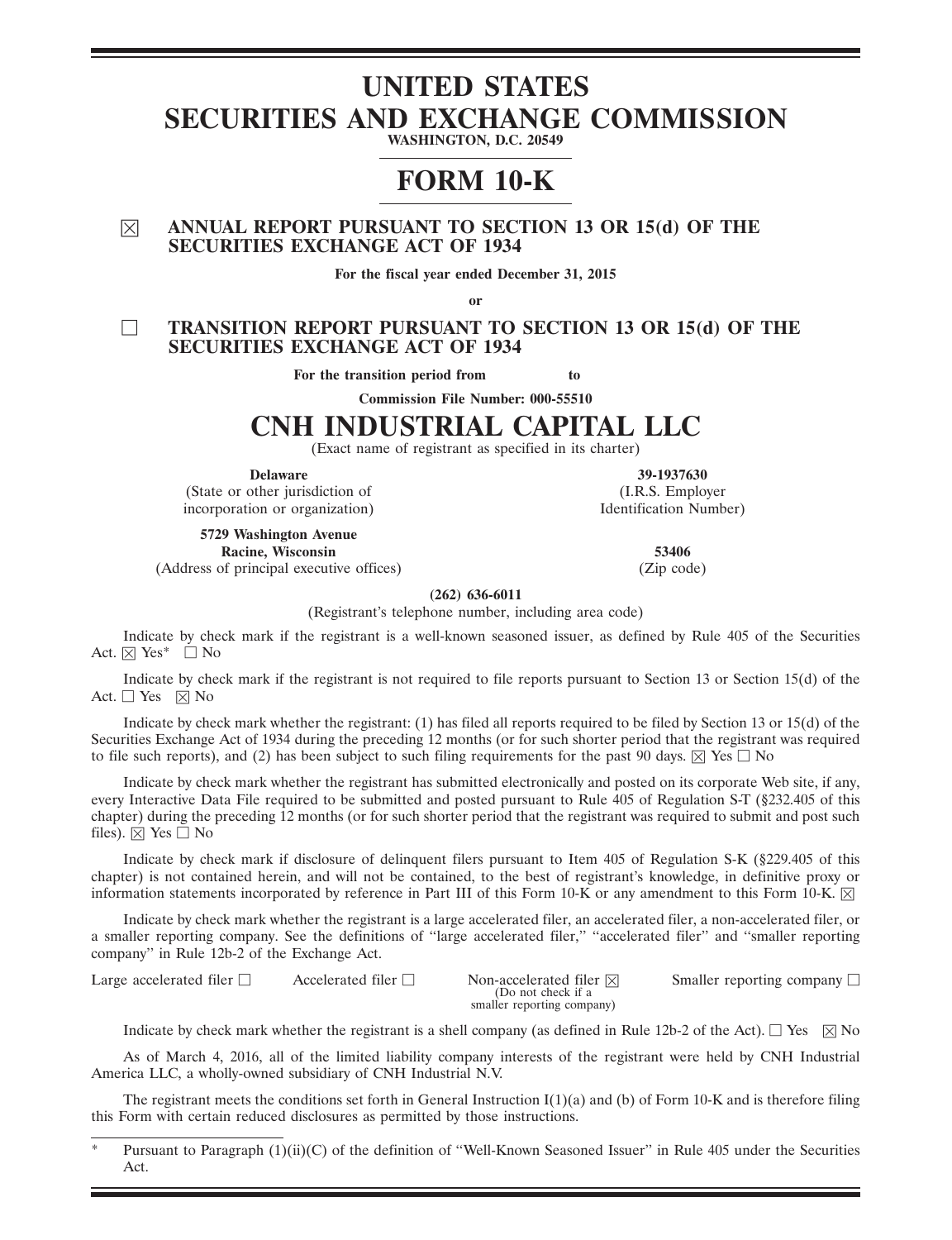## **TABLE OF CONTENTS**

## **PAGE**

## PART I

## PART II

| Item 5.   | Market for Registrant's Common Equity, Related Stockholder Matters and Issuer |     |
|-----------|-------------------------------------------------------------------------------|-----|
|           |                                                                               | -16 |
| Item 6.   |                                                                               | -16 |
| Item 7.   | Managements' Discussion and Analysis of Financial Condition and Results of    |     |
|           |                                                                               | -16 |
| Item 7A.  |                                                                               | 32  |
| Item 8.   |                                                                               |     |
| Item $9.$ | Changes in and Disagreements with Accountants on Accounting and Financial     |     |
|           |                                                                               | -32 |
| Item 9A.  |                                                                               | -33 |
|           |                                                                               |     |

## PART III

| Item 12. Security Ownership of Certain Beneficial Owners and Management and Related |      |
|-------------------------------------------------------------------------------------|------|
|                                                                                     |      |
| Item 13. Certain Relationships and Related Transactions, and Director Independence  | - 34 |
|                                                                                     |      |
| <b>PART IV</b>                                                                      |      |

| Item 15. Exhibits and Financial Statement Schedules |  |
|-----------------------------------------------------|--|
|-----------------------------------------------------|--|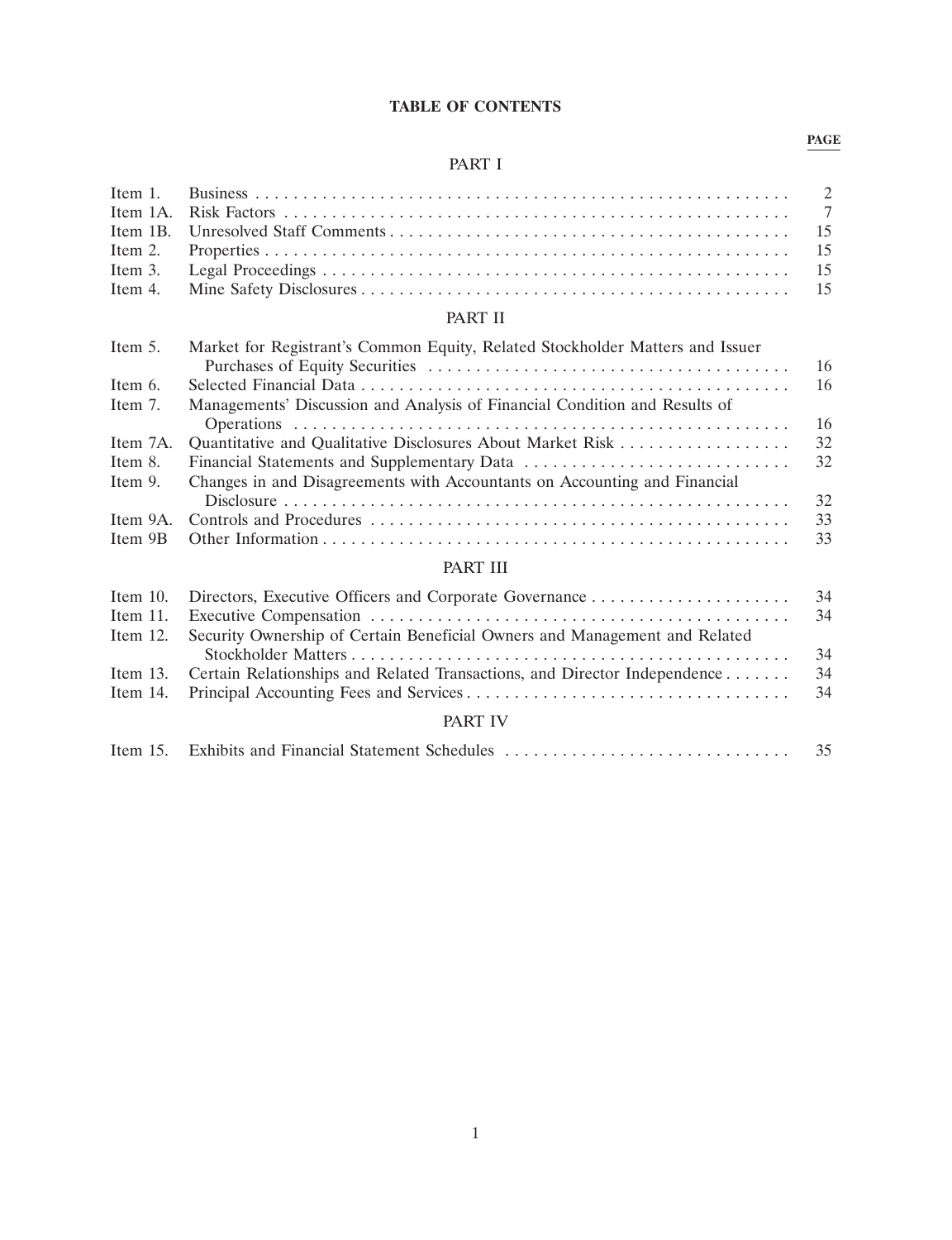## **PART I**

#### *Item 1. Business*

#### **Overview**

CNH Industrial Capital LLC (together with its consolidated subsidiaries, ''CNH Industrial Capital,'' the ''Company'' or ''we'') is an indirect wholly-owned subsidiary of CNH Industrial N.V. (''CNHI'' and, together with its consolidated subsidiaries, ''CNH Industrial'') and is headquartered in Racine, Wisconsin. As a captive finance company, our primary business is to underwrite and manage financing products for end-use customers and dealers of CNH Industrial America LLC (''CNH Industrial America'') and CNH Industrial Canada Ltd. (collectively, ''CNH Industrial North America'') and provide other related financial products and services to support the sale of agricultural and construction equipment sold by CNH Industrial North America. We also provide wholesale and retail financing related to new and used agricultural and construction equipment manufactured by entities other than CNH Industrial North America. We are often able to offer financing to customers at advantageous interest rates or other terms (such as longer contract terms, longer warranty terms or reward cards redeemable for parts or services), due to our participation in subsidized financing programs sponsored by CNH Industrial North America, which reimburses us for some or all of the cost of such terms. The primary operating subsidiaries of CNH Industrial Capital LLC include CNH Industrial Capital America LLC (''CNH Industrial Capital America''), New Holland Credit Company, LLC (''New Holland Credit'') and CNH Industrial Capital Canada Ltd. (''CNH Industrial Capital Canada''). CNH Industrial Capital America is the primary financing and business entity of CNH Industrial Capital for the United States that enters into retail and wholesale financing arrangements with end-use customers and equipment dealers, and CNH Industrial Capital Canada performs the same functions in Canada, while New Holland Credit acts as the servicer for retail and wholesale receivables originated by CNH Industrial Capital America.

CNH Industrial is the company formed by the merger, completed September 29, 2013, between Fiat Industrial S.p.A. (''Fiat Industrial'') and CNH Global N.V. (''CNH Global''), the former indirect parents of CNH Industrial Capital. As a result of the merger, CNH Industrial Capital LLC and its primary operating subsidiaries, including CNH Industrial Capital America, New Holland Credit and CNH Industrial Capital Canada, have become indirect wholly-owned subsidiaries of CNHI (with all of the equity interests in CNH Industrial Capital LLC owned by CNHI through intermediate companies, through which CNHI exercises indirect control over CNH Industrial Capital LLC). CNHI is incorporated in and under the laws of The Netherlands. CNHI has its corporate seat in Amsterdam, The Netherlands, and its principal office in London, England.

CNH Industrial Capital offers retail loan and lease financing to end-use customers for the purchase of new and used equipment and components, as well as other financial services. CNH Industrial Capital also provides wholesale financing to CNH Industrial North America equipment dealers and distributors (all of which are independently owned and operated). Wholesale financing consists primarily of dealer floorplan financing and gives dealers the ability to maintain a representative inventory of new products. In addition, CNH Industrial Capital provides financing to dealers for used equipment taken in trade, equipment utilized in dealer-owned rental yards, parts inventory, working capital and other financing needs. As a holding company, CNH Industrial Capital LLC generally does not conduct operations of its own, but relies on its subsidiaries for the generation and distribution of profits.

CNH Industrial Capital's revenue is primarily generated through the income of its portfolio and the income generated through marketing programs with CNH Industrial North America. The size of the portfolio is in part related to the level of equipment sales by CNH Industrial North America. The portfolio profitability is linked to the difference between lending and borrowing rates, the credit quality of the borrowers and the value of collateral. For the years ended December 31, 2015 and 2014, the percentage of revenue derived by us from CNH Industrial North America and other CNH Industrial subsidiaries was 44% and 47%, respectively.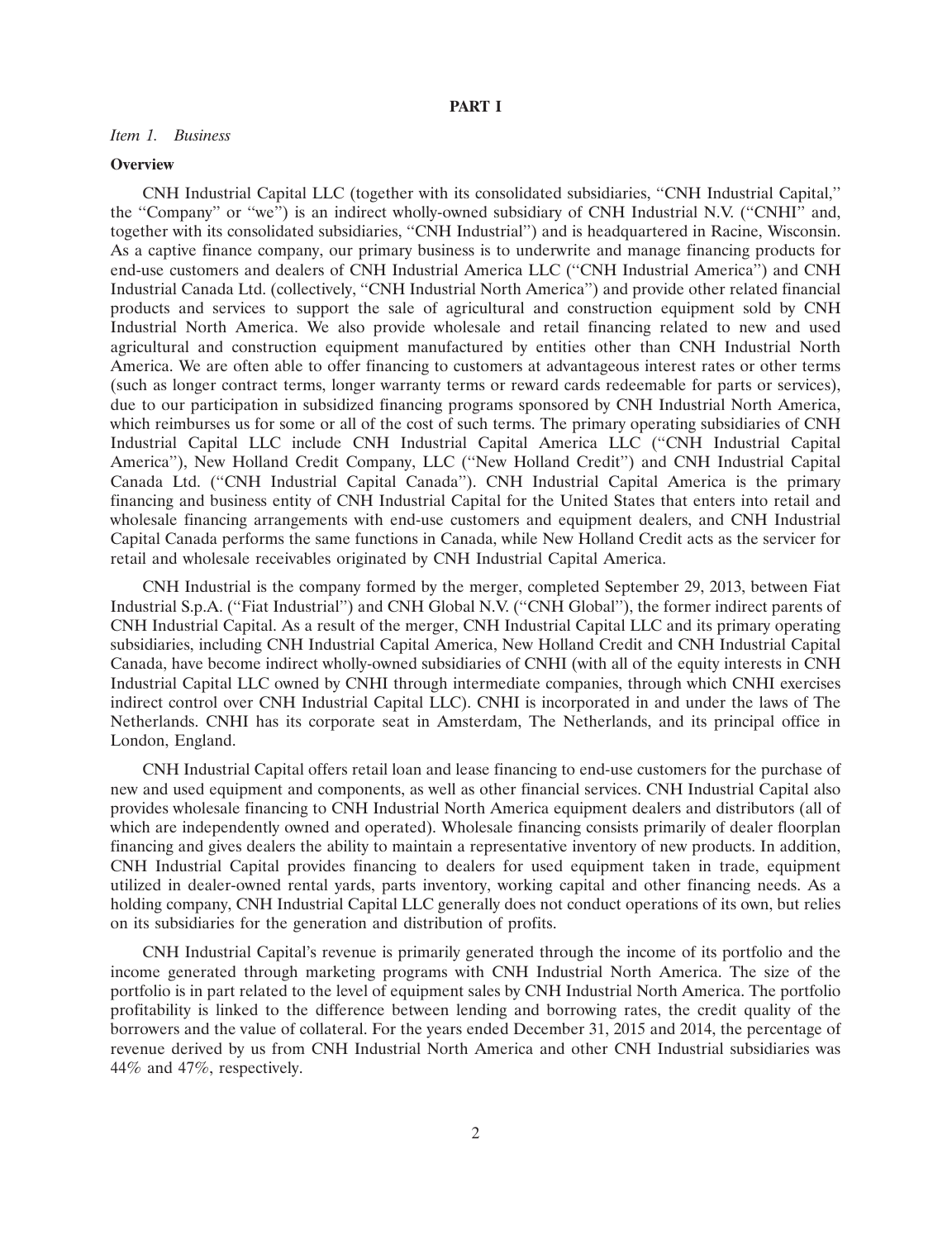Our retail borrowers are generally commercial entities and, in many cases, have had a previous borrowing relationship with CNH Industrial Capital. Retail receivables are secured by the purchased equipment, which generally has a longer useful life than the term of the receivable. Wholesale financings are likewise secured by the equipment purchased by the dealer.

CNH Industrial Capital funds its operations and lending activity through a combination of term receivables securitizations, committed secured and unsecured facilities, unsecured bonds, affiliate financing and retained earnings. CNH Industrial Capital's current funding strategy is to maintain sufficient liquidity and flexible access to a wide variety of financial instruments and funding options.

To help fund its retail and wholesale financing business, CNH Industrial Capital participates in the asset backed securitization markets. CNH Industrial Capital periodically transfers retail and wholesale receivables originated from end-use customers and dealers to special purpose entities, in exchange for cash proceeds from asset backed securities issued by these special purpose entities. Investors in these assetbacked securities in turn receive payments on their securities based on the cash flows from the transferred receivables. CNH Industrial Capital continues to service the transferred receivables and maintains a cash reserve account, which provides security to investors in the event that cash collections from the receivables are not sufficient to permit principal and interest payments to the holders of the securities. These special purpose entities and the investors in the asset backed securities have no recourse, beyond the applicable cash reserve account, for failure of any end-use customers or dealers to make payments on the transferred receivables when due.

In addition to portfolio quality and funding costs, CNH Industrial Capital's long-term profitability is also dependent on service levels and operational effectiveness. CNH Industrial Capital performs billing and collection services, customer support, repossession and remarketing functions, reporting and data management operations and marketing activities.

As of December 31, 2015, CNH Industrial Capital had total assets of \$15.1 billion and total stockholder's equity of \$1.5 billion. For the year ended December 31, 2015, CNH Industrial Capital had total revenues of \$929.1 million and net income attributable to CNH Industrial Capital LLC of \$217.3 million. As of December 31, 2015, CNH Industrial Capital had outstanding debt (excluding debt owed to affiliates) of \$12.8 billion, approximately 74% of which represented secured debt as of such date.

#### **Relationship with CNH Industrial**

CNH Industrial organizes its operations into five operating segments: Agricultural Equipment, Construction Equipment, Commercial Vehicles, Powertrain and Financial Services. CNH Industrial's five segments design, produce, market, sell and finance agricultural and construction equipment, trucks, commercial vehicles, buses and specialty vehicles for firefighting, defense and other uses, as well as engines and transmissions for those vehicles and engines for marine and power generation applications. CNH Industrial has industrial and financial service companies located in 45 countries and a commercial presence in approximately 180 countries around the world.

CNH Industrial's Agricultural Equipment segment designs, manufactures and distributes a full line of farm machinery and implements, including two-wheel and four-wheel drive tractors, crawler tractors (Quadtrac<sup>®</sup>), combines, cotton pickers, grape and sugar cane harvesters, hay and forage equipment, planting and seeding equipment, soil preparation and cultivation implements and material handling equipment. Agricultural equipment is sold in North America under the New Holland Agriculture and Case IH Agriculture brands. Following CNH Industrial's acquisition of substantially all of the assets of Miller-St. Nazianz, Inc. ("Miller") in November 2014, certain agricultural equipment products are also sold under the Miller brand, primarily in North America.

CNH Industrial's Construction Equipment segment designs, manufactures and distributes a full line of construction equipment including excavators, crawler dozers, graders, wheel loaders, backhoe loaders,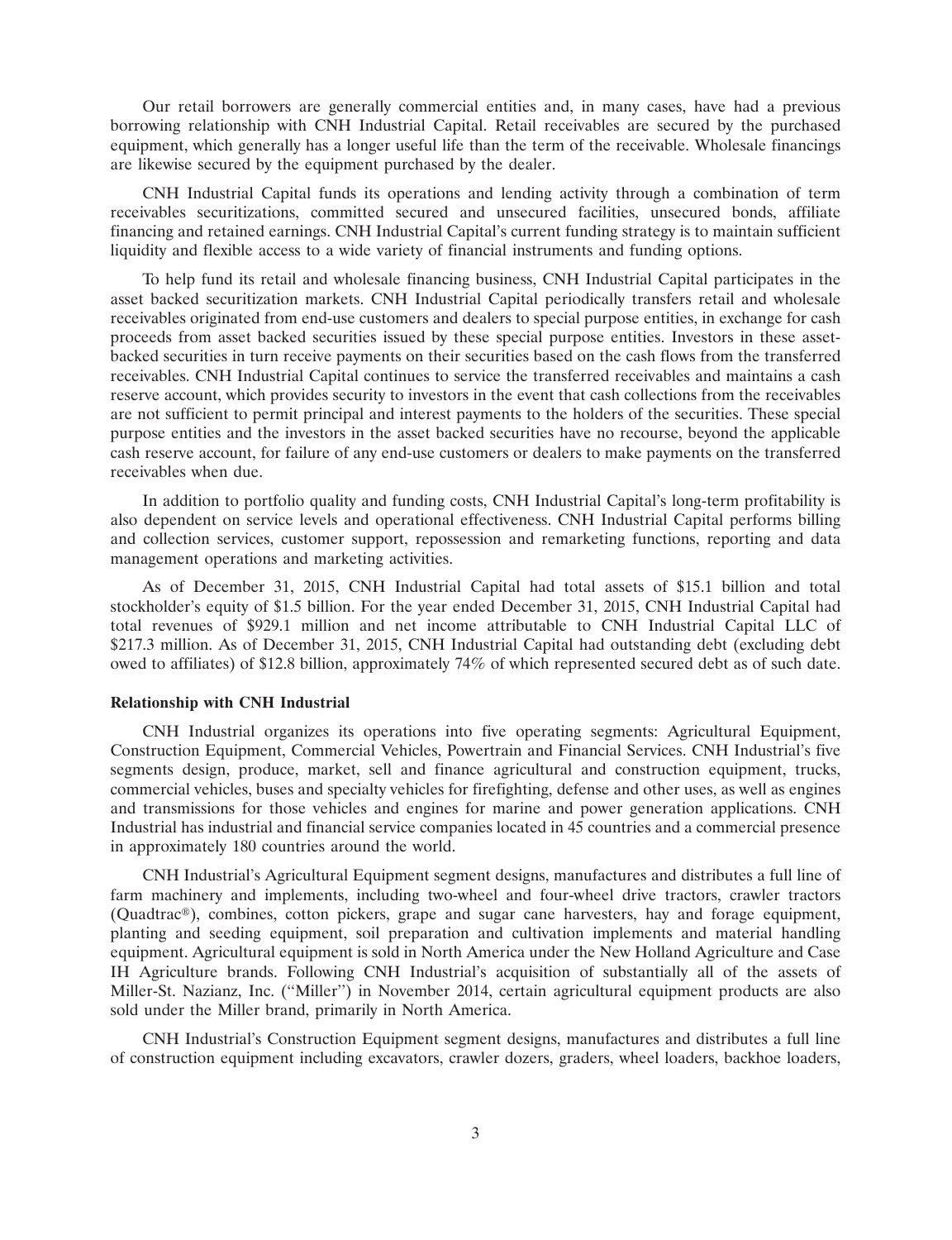skid steer loaders, compact track loaders and telehandlers. Construction equipment is sold in North America under the New Holland Construction and Case Construction brands.

As of December 31, 2015 and 2014, CNH Industrial had total assets of \$46.7 billion and \$51.9 billion and total equity of \$4.8 billion and \$5.0 billion, respectively.

For the years ended December 31, 2015 and 2014, CNH Industrial had total revenues of \$25.9 billion and \$32.6 billion, respectively, and net income attributable to CNH Industrial N.V. of \$253 million and \$710 million, respectively. For the year ended December 31, 2015, CNH Industrial's net sales of agricultural equipment and net sales of construction equipment generated in NAFTA (United States, Canada and Mexico) were \$4.7 billion and \$1.4 billion, respectively, representing decreases of 32% and 6% from the same period in 2014.

CNH Industrial Capital is a key financing source for CNH Industrial North America's end-use customers and dealers. CNH Industrial North America offers subsidized financing programs such as low-rate, interest-free or interest-only periods and other sales incentive programs. We participate in and receive reimbursement for these programs, which allow us to offer financing to customers at advantageous terms.

Although our primary focus is to finance CNH Industrial North America equipment, we also provide retail and wholesale financing related to new and used agricultural and construction equipment manufactured by entities other than CNH Industrial North America. We are dependent on CNH Industrial North America for substantially all of our business, with revenues related to financing provided to CNH Industrial North America dealers and retail customers purchasing and/or leasing from CNH Industrial North America and its dealers accounting for over  $90\%$  of our total revenues for the year ended December 31, 2015, and with loan portfolios attributable to such financing accounting for over 90% of our total managed receivables as of December 31, 2015.

The size of our lending portfolio is related to the level of equipment sales by CNH Industrial North America, which is driven by the strength of the agricultural and construction markets. The credit quality of our portfolio reflects the underwriting standards of CNH Industrial Capital, which are developed internally and independent of the sales volume goals of CNH Industrial North America.

We borrow from our affiliates as one of the funding sources for our operations and lending activity. As of December 31, 2015 and 2014, we had outstanding affiliate borrowings of \$22.6 million and \$862.4 million, respectively, representing 0.2% and 6.3% of our total debt.

CNH Industrial North America also provides us with other types of operational and administrative support, such as payroll and other human resource services. For the years ended December 31, 2015 and 2014, we incurred fees charged by our affiliates of \$46.8 million and \$49.5 million, respectively, representing 15% and 19% of our total administrative and operating expenses.

Effective as of September 29, 2013, in connection with the merger of CNH Global with and into CNHI, CNHI assumed all of CNH Global's obligations under a support agreement, pursuant to which CNHI has agreed to, among other things, (a) make cash capital contributions to us, to the extent necessary to cause our ratio of net earnings available for fixed charges to fixed charges to be not less than 1.05 for each fiscal quarter (with such ratio determined, on a consolidated basis and in accordance with accounting principles generally accepted in the United States of America ("U.S. GAAP"), for such fiscal quarter and the immediately preceding three fiscal quarters taken as a whole), (b) generally maintain an ownership of at least 51% of the voting equity interests in us and (c) cause us to have, as of the end of any fiscal quarter, a consolidated tangible net worth of at least \$50 million. The support agreement is not intended to be and is not a guarantee by CNHI of our indebtedness or other obligations. The obligations of CNHI to us pursuant to this support agreement are to us only and do not run to, and are not enforceable directly by, any creditor of ours, including holders of our notes or the trustee under the indenture governing our notes. The support agreement may be modified, amended or terminated, at CNHI's election, upon thirty days'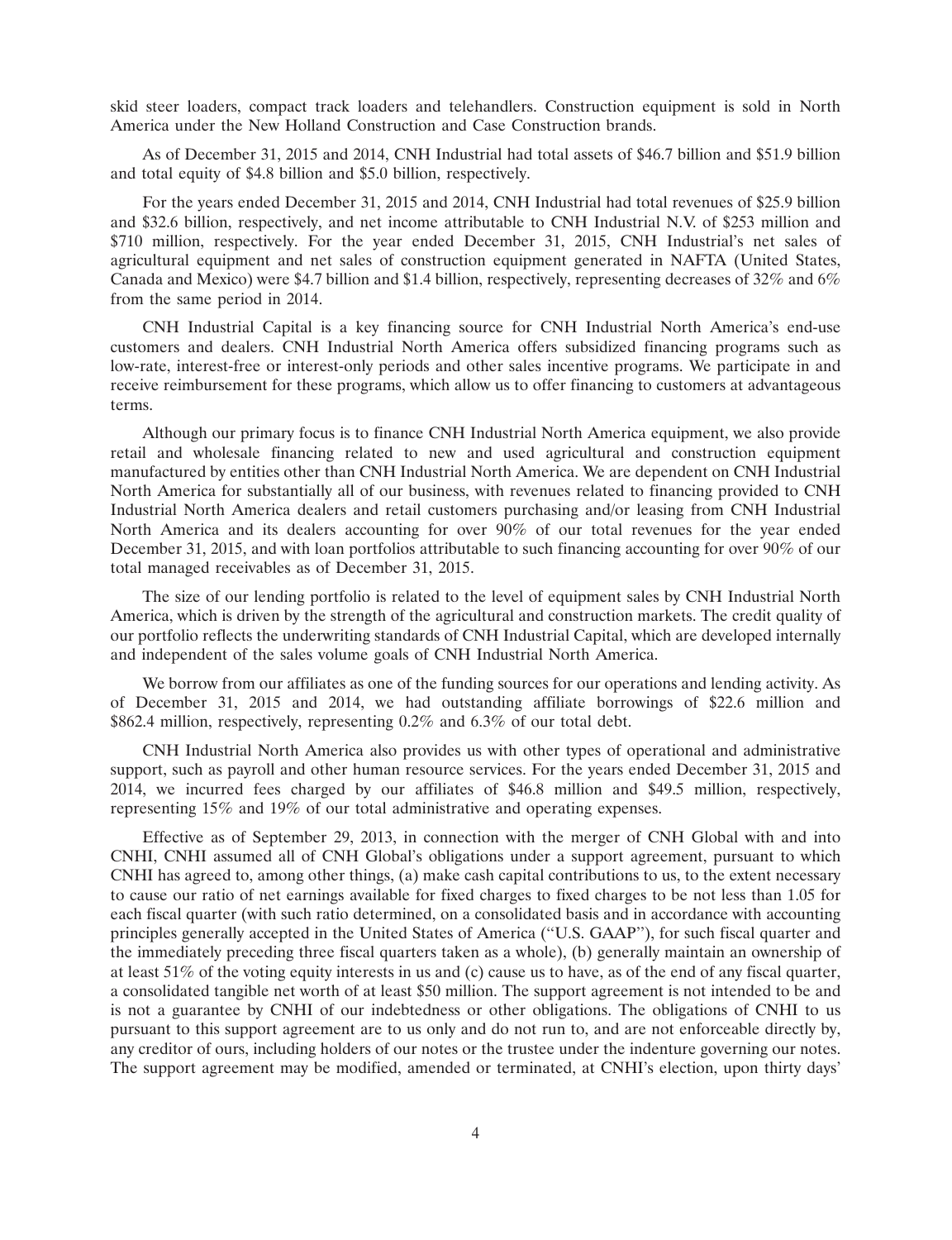prior written notice to us and the rating agencies, if (a) the modification, amendment or termination would not result in a downgrade of our rated indebtedness; (b) the modification, amendment or notice of termination provides that the support agreement will continue in effect with respect to our rated indebtedness then outstanding; or (c) we have no long-term rated indebtedness outstanding.

#### **Products and Services**

CNH Industrial Capital's financing products and services fall into the following main categories:

*Retail (72.8% of managed portfolio as of December 31, 2015):* CNH Industrial Capital provides and administers retail financing to end-use customers for the purchase or lease of new and used CNH Industrial North America equipment or other agricultural and construction equipment sold primarily through CNH Industrial North America dealers and distributors. Retail financing products primarily include retail installment sales contracts, finance leases and operating leases to end-use customers. The terms of retail contracts, finance leases and operating leases generally range from two to six years, and interest rates vary depending on prevailing market interest rates and certain incentive programs offered by CNH Industrial North America.

CNH Industrial Capital utilizes a proprietary credit scoring model as part of the retail credit approval and review process. CNH Industrial Capital also provides servicing and collection operations generally performed through its subsidiary, New Holland Credit, for the retail financing products.

*Wholesale (27.2% of managed portfolio as of December 31, 2015):* CNH Industrial Capital provides wholesale financing to dealers to finance purchases of new and used agricultural and construction equipment and parts. In addition, CNH Industrial Capital extends credit to dealers for working capital and other financing needs. Currently, credit is extended to approximately 1,000 CNH Industrial North America dealers (with each being a separate legal entity) with approximately 1,800 locations in North America.

The dealer financing agreements provide CNH Industrial Capital with a first priority security interest in the equipment and parts financed and possibly other collateral. A majority of dealers also provide a personal or corporate guaranty (from an affiliate of the dealer). The amount of credit extended is primarily based upon the dealer's expected annual sales, effective net worth, utilization of existing credit lines and inventory turnover. CNH Industrial Capital evaluates and assesses dealers on an ongoing basis as to their credit worthiness and conducts audits of dealer equipment inventories on a regular basis. The amounts of credit made available to dealers are reviewed on a regular basis, which is usually annually, and such amounts are adjusted when deemed appropriate by CNH Industrial Capital.

CNH Industrial Capital also offers other financial products and services, including insurance and equipment protection products underwritten through a third-party insurer.

In October 2014, CNH Industrial Capital closed on a series of agreements with Citibank, N.A. and certain affiliates of Citibank, N.A. (together, ''Citi''), pursuant to which Citi acquired CNH Industrial Capital's portfolio of commercial revolving accounts (''CRA'') receivables. Pursuant to these agreements, Citi offers a private-label CRA product through CNH Industrial dealers in North America.

#### **Competition**

CNH Industrial Capital's financing products and services are intended to be competitive with those available from third parties. CNH Industrial North America sponsors certain marketing programs that allow us to offer financing to customers at competitive or advantageous interest rates or other terms (such as longer contract terms, longer warranty terms or reward cards redeemable for parts or services). Under these programs, including our low-rate financing programs or interest waiver programs, we are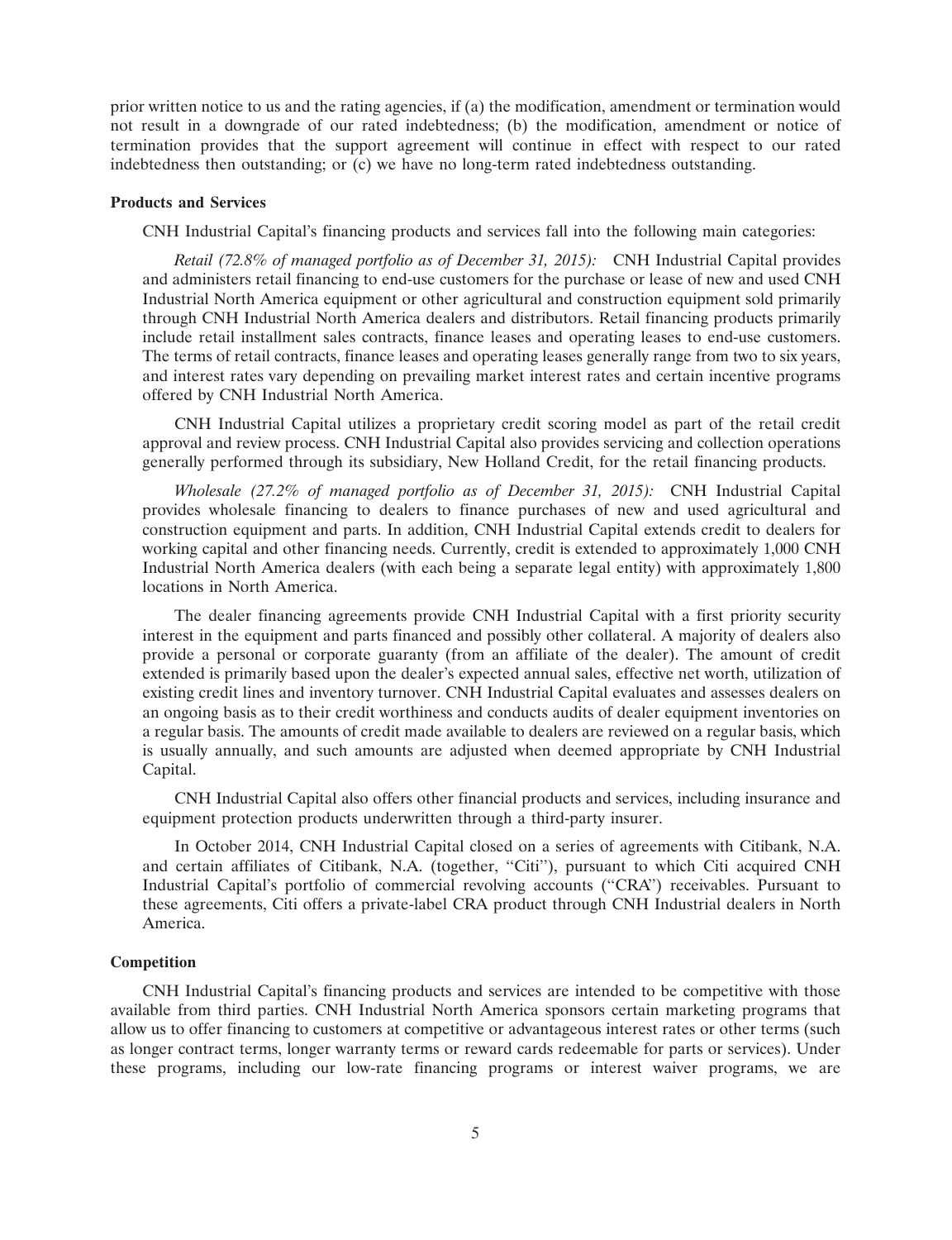compensated by CNH Industrial North America for some or all of the cost of such terms. This support from CNH Industrial North America provides a material competitive advantage in offering financing to customers of CNH Industrial North America's products.

We compete primarily with banks, equipment finance and leasing companies, and other financial institutions. Typically, this competition is based upon financial products and services offered, customer service, financial terms and interest rates charged. In addition, some of our competitors may be eligible to participate in government programs providing access to capital at more favorable rates, which may create a competitive disadvantage for CNH Industrial Capital. CNH Industrial Capital believes that its strong, long-term relationship with the dealers and end-use customers and the ease-of-use of our products provides a competitive edge over other third-party financing options. In addition, the marketing programs offered by CNH Industrial North America have a positive influence on the proportion of CNH Industrial North America's equipment sales financed by CNH Industrial Capital.

#### **Employees**

As of December 31, 2015, CNH Industrial Capital had approximately 430 employees, none of which were represented by unions.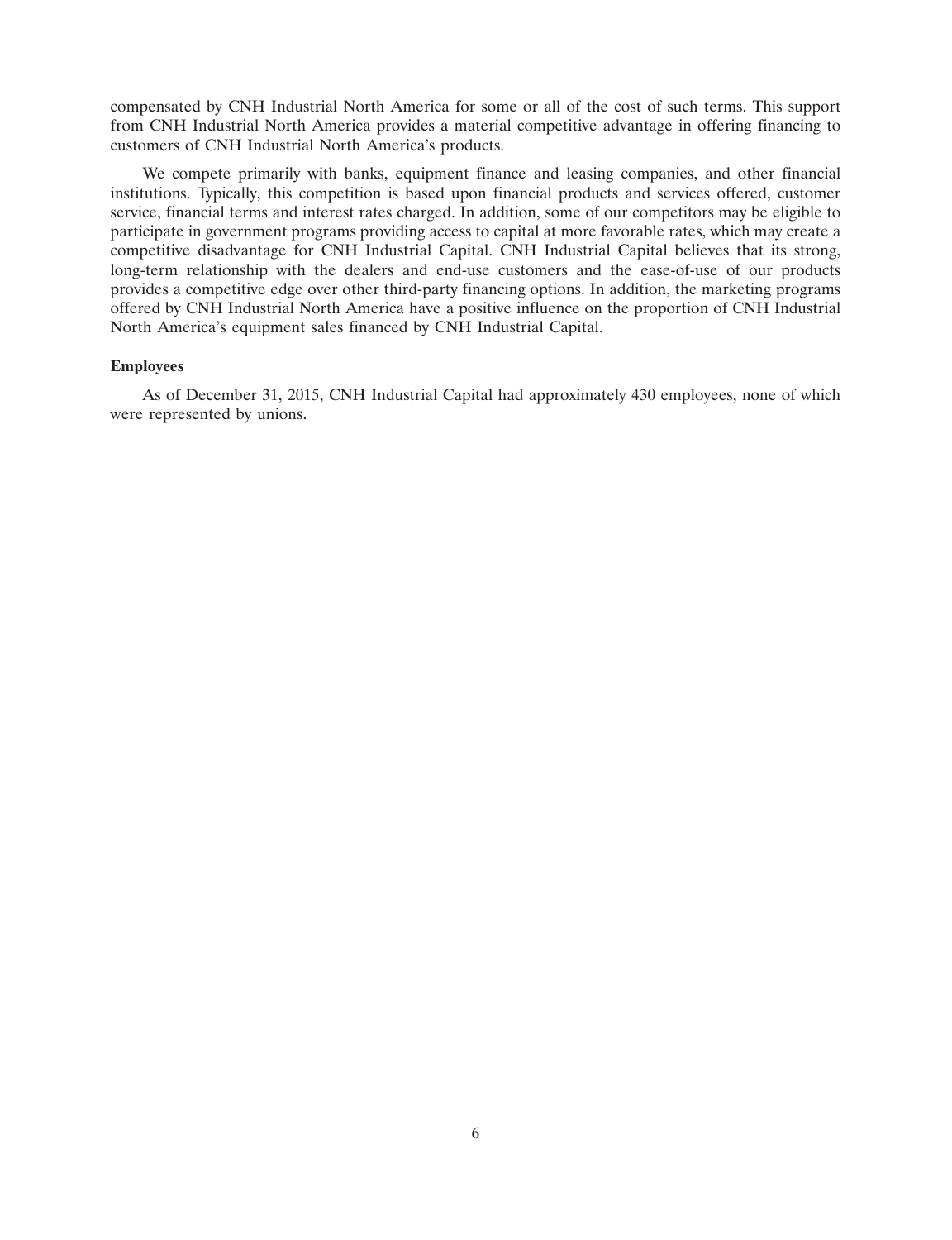## *Item 1A. Risk Factors*

CNH Industrial Capital LLC is an indirect wholly-owned subsidiary of CNHI. The results of operations of the Company are affected by its relationships with CNH Industrial North America.

The following risks are considered the most significant to the Company's business based upon current knowledge, information and assumptions. This discussion of risk factors should be considered in conjunction with Management's Discussion and Analysis of Financial Condition and Results of Operations beginning on page 16 and the other risks described in the Cautionary Note Regarding Forward-Looking Statements beginning on page 28. These risks may affect our operating results and, individually or in the aggregate, could cause our actual results to differ materially from past and projected future results. Except as may be required by law, we undertake no obligation to publicly update these risks or any forwardlooking statements, whether as a result of new information, future events, or otherwise.

## **Risks Related to Our Indebtedness and Liquidity**

## *Credit rating changes could affect our access to funding and our cost of funds, which could in turn adversely affect our financial position and results of operations.*

Our access to, and cost of, funding depends on, among other things, the credit ratings of us, CNHI and our asset-backed securitization (''ABS'') transactions. The rating agencies may change our credit ratings or take other similar actions, which could affect our access to the capital markets and the cost and terms of future borrowings and, therefore, could adversely affect our financial position and results of operations. A lack of funding could result in our inability to meet customer demand for equipment financing, while increased funding costs could lead to deteriorating margins, decreased profits and could result in our inability to meet customer demand at attractive interest rates, which in turn may adversely affect our financial position and results of operations.

## *We have significant outstanding indebtedness, which may limit our ability to obtain additional funding and limit our financial and operating flexibility.*

As of December 31, 2015, we had an aggregate of \$12.9 billion of consolidated indebtedness and our equity was \$1.5 billion.

The extent of our indebtedness could have important consequences to our operations and financial results, including:

- we may not be able to secure additional funds for working capital, capital expenditures, debt service requirements or general corporate purposes;
- we may need to use a portion of our projected future cash flow from operations to pay principal and interest on our indebtedness, which may reduce the amount of funds available to us for other purposes;
- we may be more financially leveraged than some of our competitors, which could put us at a competitive disadvantage;
- we may not be able to adjust rapidly to changing market conditions, which may make us more vulnerable to a downturn in general economic conditions; and
- we may not be able to access the capital markets on favorable terms, which may adversely affect our ability to provide competitive retail and wholesale financing programs.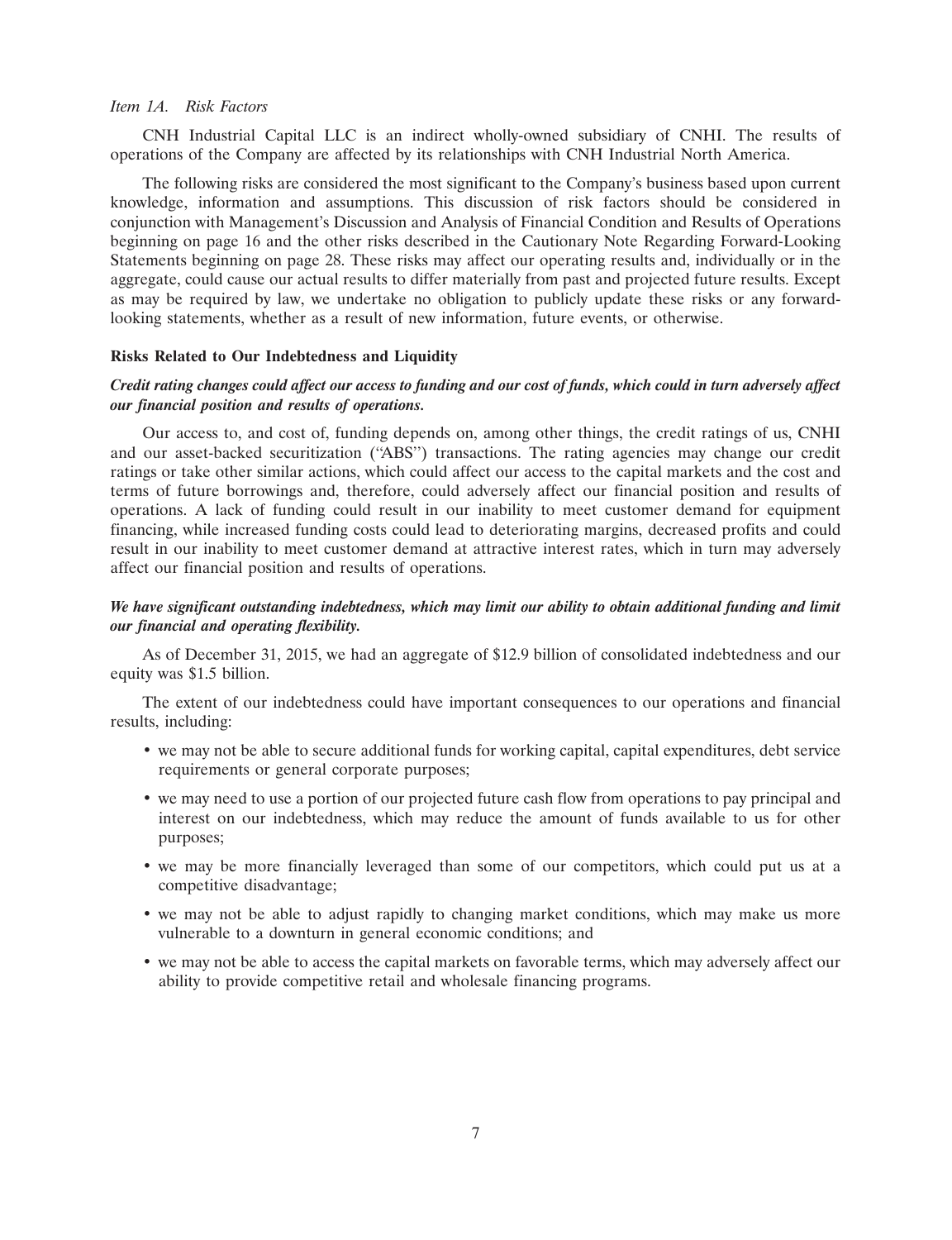#### *Restrictive covenants in our debt agreements could limit our financial and operating flexibility.*

The indentures governing our outstanding indebtedness contain, and other credit agreements to which we are a party may contain, covenants that restrict our ability and/or that of our subsidiaries to, among other things:

- incur additional indebtedness:
- make certain investments:
- enter into certain types of transactions with affiliates;
- sell certain assets or merge with or into other companies;
- use assets as security in other transactions; and/or
- enter into sale and leaseback transactions.

These restrictive covenants could limit our financial and operating flexibility. For example:

- limits on incurring additional debt and using assets as security in other transactions could materially limit our future business prospects by restricting us from financing as many customers as we otherwise would, particularly if our traditional funding sources (including principally the ABS markets) were not available;
- limits on investments could result in a return on assets lower than that of our competitors; and
- limits on the sale of assets or merger with or into other companies could deny us a future business opportunity despite the benefits that could be realized from such a transaction.

In addition, we are required to maintain certain coverage levels for leverage and EBITDA. Our leverage ratio, defined as the ratio of total net debt to equity, is required not to exceed 9.00:1, and our EBITDA coverage ratio, defined as the ratio of EBITDA to finance charges (interest expenses on a consolidated basis), is required to be at least 1.15:1 until certain credit ratings are achieved.

Although we do not believe any of these covenants materially restrict our operations currently, a breach of one or more of the covenants could result in adverse consequences that could negatively impact our businesses, results of operations and financial position. These consequences may include the acceleration of amounts outstanding under certain of our credit facilities, triggering an obligation to redeem certain debt securities, termination of existing unused commitments by our lenders, refusal by our lenders to extend further credit under one or more of the facilities or to enter into new facilities or the lowering or modification of CNHI's or our credit ratings. We cannot assure you that we will continue to comply with each restrictive covenant at all times, particularly if we were to encounter challenging and volatile market conditions.

#### **Risks Related to Our Business, Strategy and Operations**

## *Reduced demand for agricultural and construction equipment would reduce the opportunities for us to finance equipment.*

Our business is largely dependent upon the demand for CNH Industrial North America's products and its customers' willingness to enter into financing or leasing arrangements with respect thereto, which may be negatively affected by challenging global economic conditions. As a result, a significant and prolonged decrease in demand for CNH Industrial North America's products could have a material adverse effect on our business, financial position, results of operations and cash flows. Our primary business is to provide retail and wholesale financing alternatives for CNH Industrial North America's products to CNH Industrial North America's customers and dealers. The demand for CNH Industrial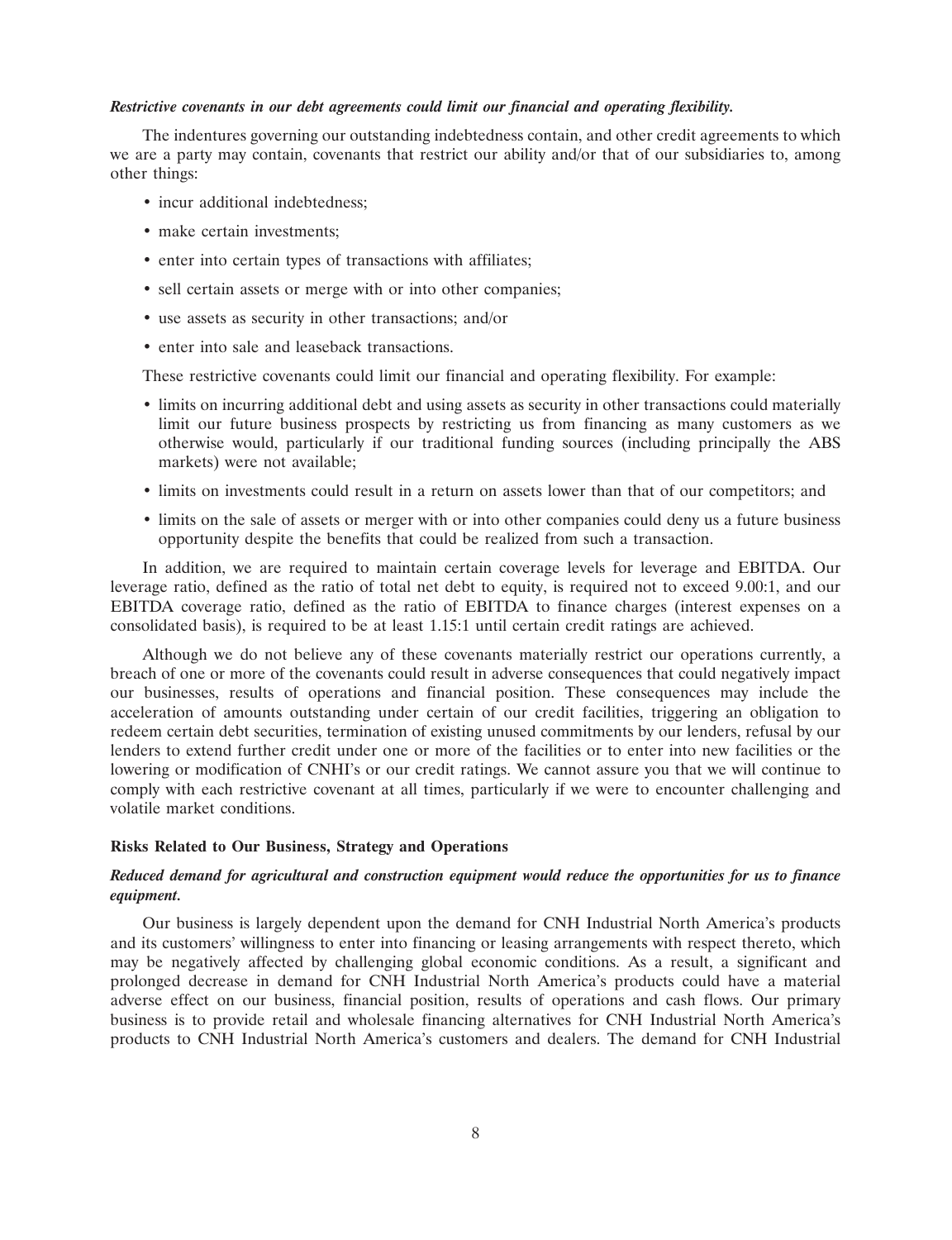North America's products and our financing products and services is influenced by a number of factors, including:

- general economic conditions;
- the price of agricultural commodities and the relative level of inventories;
- the profitability of agricultural enterprises, farmers' income and their capitalization;
- the demand for food products;
- agricultural policies, including aid and subsidies to agricultural enterprises provided by governments and/or supranational organizations as well as alternative fuel mandates;
- unfavorable climatic conditions, especially during the spring, a particularly important period for generating CNH Industrial North America's sales orders;
- public infrastructure spending;
- new residential and non-residential construction; and
- changes in currency exchange rates and interest rates.

In the equipment industry, changes in demand can occur suddenly, resulting in imbalances in inventories, product capacity, and prices for new and used equipment. If fewer pieces of equipment are sold, CNH Industrial Capital will be presented with fewer opportunities to finance equipment.

#### *A decrease in government incentives may adversely affect our results.*

Government initiatives that are intended to stimulate demand for products sold by CNH Industrial North America, such as changes in tax treatment or purchase incentives for new equipment, can substantially influence the timing and level of our revenues. The terms, size and duration of such government actions are unpredictable and outside of our control. Any adverse change in government policy relating to those initiatives could have a material adverse effect on our business prospects, operating results and/or financial position.

## *Change in support from CNH Industrial North America could limit our ability to offer competitively priced financing to our customers and reduce the percentage of CNH Industrial North America's products financed by us, which may in turn have a material adverse effect on our business, financial position, results of operations and cash flows.*

CNH Industrial North America sponsors certain marketing programs that allow us to offer financing to customers at advantageous interest rates or other terms (such as longer contract terms, longer warranty terms or reward cards redeemable for parts or services). This support from CNH Industrial North America provides a material competitive advantage in offering financing to customers of CNH Industrial North America's products. Any elimination or reduction of these marketing programs, which affects our ability to offer competitively priced financing to customers, could in turn reduce the percentage of CNH Industrial North America's products financed by us and could have a material adverse effect on our business, financial condition, results of operations and cash flows. For the years ended December 31, 2015, 2014 and 2013, the revenues recognized by us from CNH Industrial North America for marketing programs were \$409.0 million, \$437.4 million and \$413.4 million, respectively, representing 44%, 47% and 48% of our total revenues.

CNH Industrial North America also provides us with other types of operational and administrative support, such as payroll and other human resource services. For the years ended December 31, 2015, 2014 and 2013, we incurred fees charged by our affiliates of \$46.8 million, \$49.5 million and \$56.4 million,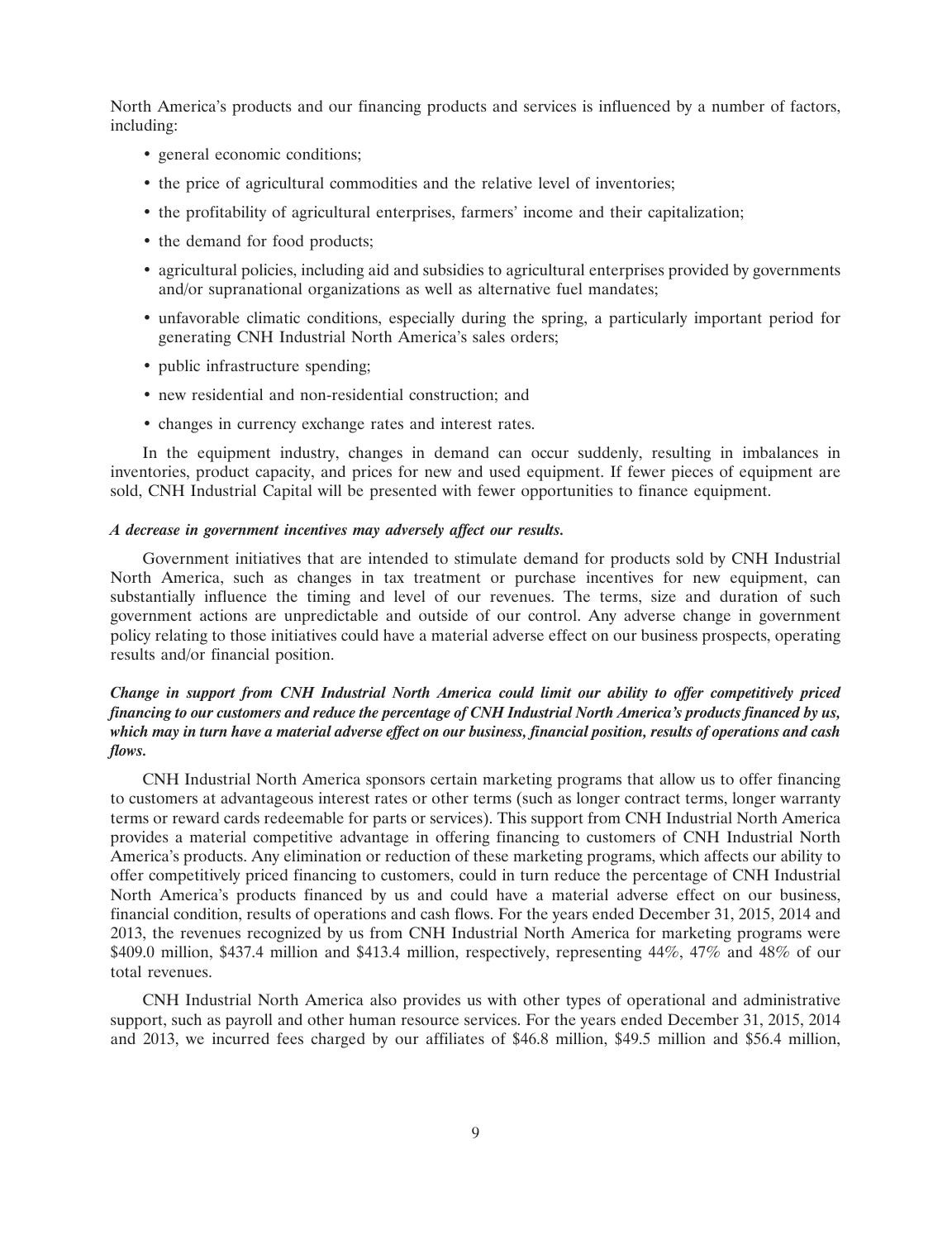respectively, representing 15%, 19%, and 28%, respectively, of our total administrative and operating expenses.

## *An increase in customer credit risk may result in higher delinquencies and defaults, and deterioration in collateral valuation may reduce our collateral recoveries, which could increase losses on our receivables and operating leases and adversely affect our financial position and results of operations.*

Fundamental to any organization that extends credit is the credit risk associated with its customers. The creditworthiness of each customer, rates of delinquency and default, repossessions and net losses on customer receivables are impacted by many factors, including:

- relevant industry and general economic conditions (in particular, those conditions most directly affecting the agricultural and construction industries);
- the availability of capital;
- the terms and conditions applicable to extensions of credit;
- changes in interest rates;
- the experience and skills of the customer's management team;
- commodity prices;
- political events;
- the weather; and
- the value of the collateral securing the extension of credit.

Deterioration in the quality of our financial assets, an increase in delinquencies or defaults, or a reduction in collateral recovery rates could have an adverse impact on our financial performance. These risks become more acute in an economic slowdown or recession due to decreased demand for (or availability of) credit, declining asset values, changes in government subsidies, reductions in collateral to receivable balance ratios, and an increase in insolvencies, foreclosures and losses. In such circumstances, our receivable servicing and litigation costs may also increase. In addition, governments may pass laws, or implement regulations, that modify rights and obligations under existing agreements, or which prohibit or limit the exercise of contractual rights.

When a borrower defaults on a receivable and we repossess collateral securing the repayment of the receivable, our ability to recover or mitigate losses by selling the collateral is subject to the current market value of such collateral. Those values are affected by levels of new and used inventory of agricultural and construction equipment on the market. They are also dependent upon the strength of market demand for new and used agricultural and construction equipment. In addition, repossessed collateral may be in poor condition, which would reduce its value. Finally, relative pricing of used equipment, compared with new equipment, can affect levels of market demand and the resale of repossessed equipment. An industry-wide decrease in demand for agricultural or construction equipment could result in lower resale values for repossessed equipment, which could increase losses on receivables and operating leases, adversely affecting our financial position and results of operations.

#### *Changes in interest rates and market liquidity could have a material adverse effect on our earnings and cash flows.*

Because a significant number of our receivables are generated at fixed interest rates, our business is subject to fluctuations in interest rates. Although we seek to match fund our assets, with approximately 69% of our receivables and approximately 74% of our funding at a fixed rate, respectively, as of December 31, 2015, changes in market interest rates may influence our financing costs, returns on financial investments and the valuation of derivative contracts and could reduce our earnings and/or cash flow. We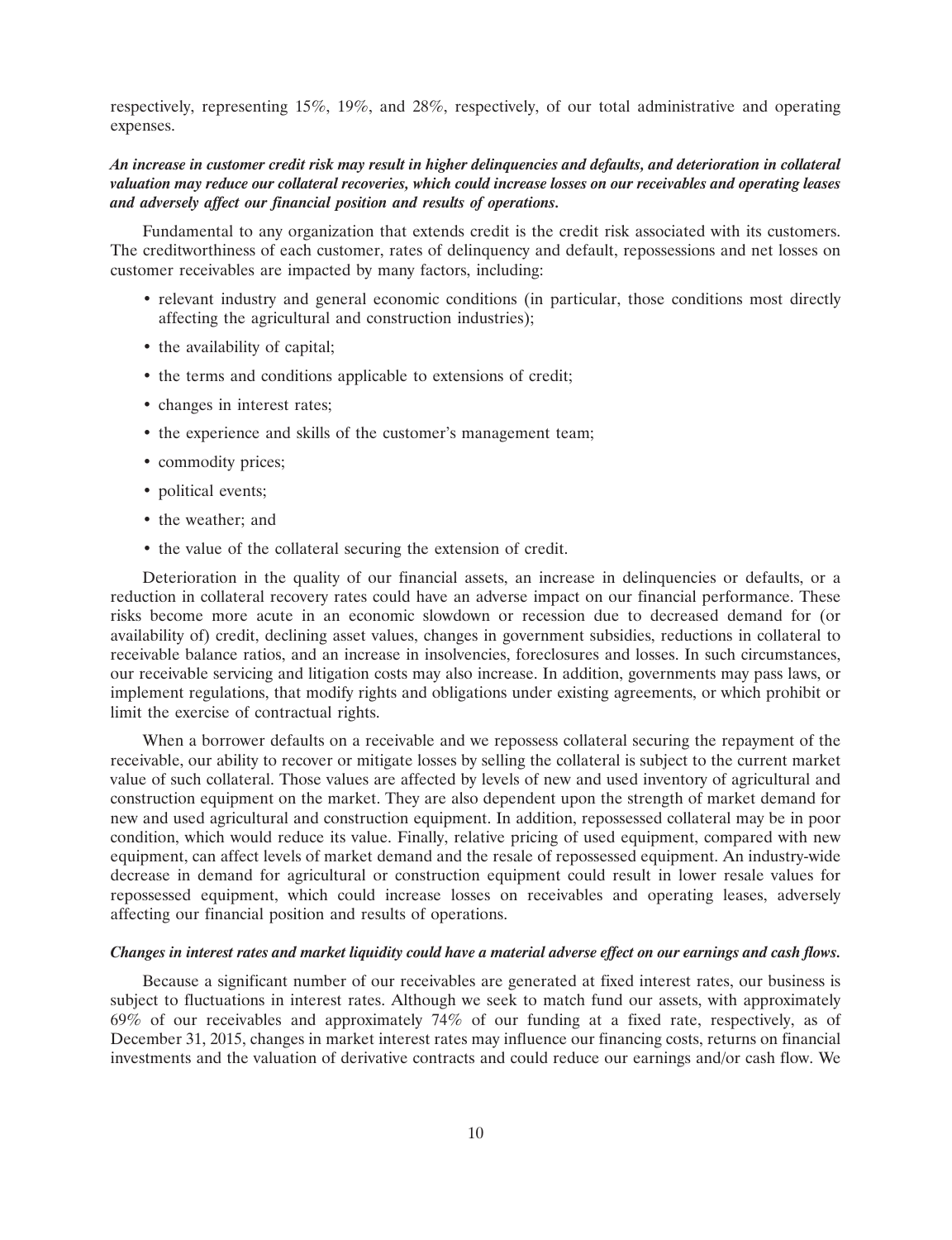also rely on the capital markets and a variety of funding programs to provide liquidity for our operations, including committed asset-backed and unsecured facilities and the issuance of secured and unsecured debt. Significant changes in market liquidity conditions could affect our access to funding and the associated funding costs and reduce our earnings and cash flow.

Although we manage interest rate and market liquidity risks with a variety of techniques, including a match funding program, the selective use of derivatives and a diversified funding program, there can be no assurance that fluctuations in interest rates and market liquidity conditions will not have a material adverse effect on our earnings and cash flow. If any of the variety of instruments and strategies we use to hedge our exposure to these various types of risk is ineffective, we may incur losses.

## *If we are unable to obtain funding, in particular through the ABS market and committed asset-backed facilities, at competitive rates, our ability to conduct our financing business may be severely impaired and our financial position, results of operations and cash flows may be materially and adversely affected.*

We have traditionally relied upon the term ABS market and committed asset-backed facilities as a primary source of funding and liquidity. Access to funding at competitive rates is essential to our business. A significant reduction in liquidity in the secondary market for ABS transactions could adversely affect our ability to sell receivables on a favorable or timely basis. Such conditions could have an adverse impact on our access to funding, financial position and results of operations.

## *If we breach our representations and warranties in connection with our ABS transactions, we may be required to repurchase non-conforming receivables from the securitization vehicles, which could have an adverse effect on our financial position, results of operations and cash flows.*

In connection with our ABS transactions, we make customary representations and warranties regarding the receivables being securitized, as disclosed in the related offering documents. While no recourse provisions exist that allow holders of asset-backed securities issued by our trusts to require us to repurchase those securities, a breach of these representations and warranties could give rise to an obligation to repurchase non-conforming receivables from the trusts. Any obligation to make future repurchases could have an adverse effect on our financial position, results of operations and cash flows.

## *Certain of our operations are subject to supervision and regulation by governmental authorities and changes in applicable laws or regulations may adversely impact our ability to engage in related business activities or increase the cost of our operations, thus adversely affecting our business, financial position and results of operations.*

Our operations are subject, in certain instances, to supervision and regulation by various governmental authorities. These operations are also subject to various laws, as well as judicial and administrative decisions and interpretations, imposing requirements and restrictions, which among other things:

- regulate credit granting activities, including establishing licensing requirements;
- establish maximum interest rates, finance and other charges;
- regulate customers' insurance coverage;
- require disclosures to customers;
- govern secured and unsecured transactions;
- set collection, foreclosure, repossession and claims handling procedures and other trade practices;
- prohibit discrimination in the extension of credit and administration of loans; and
- regulate the use and reporting of information related to a borrower.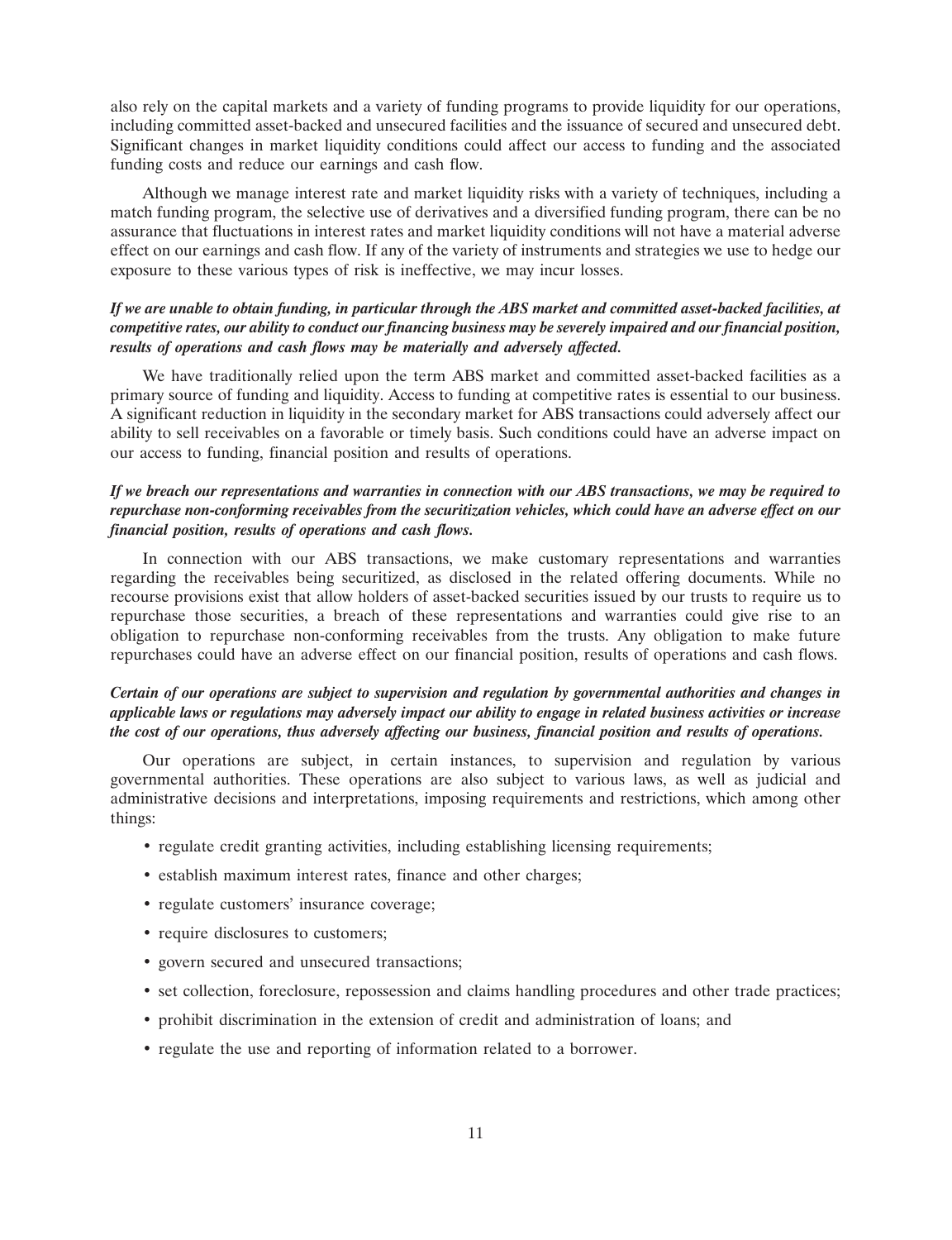To the extent that applicable laws are amended or construed differently, new laws are adopted to expand the scope of regulation imposed upon us or applicable laws prohibit interest rates we charge from rising to a level commensurate with risk and market conditions, such events could adversely affect our business and our financial position and results of operations.

#### *The Dodd-Frank Act and future regulations may adversely affect us.*

The various requirements of the Dodd-Frank Wall Street Reform and Consumer Protection Act of 2010 (''Dodd-Frank Act''), including its many implementing regulations, may substantially affect our origination, servicing and securitization programs. For example, the Dodd-Frank Act strengthens the regulatory oversight of ABS securities and capital market activities by the SEC and increases the regulation of the ABS markets through, among other things, a mandated risk retention requirement for securitizers, a loan level disclosure requirement for certain securitizers and a direction to the SEC to regulate credit rating agencies. While we will continue to monitor these developments and their effect upon our access to the ABS market, these and future SEC regulations may affect our ability to engage in these activities or increase the effective cost of ABS transactions in the future, which could adversely affect our financial position, results of operations and cash flows.

#### *Our business may be affected by unfavorable weather conditions, climate change or natural disasters.*

Poor, severe or unusual weather conditions caused by climate change or other factors, particularly during the planting and early growing season, can significantly affect the purchasing decisions of CNH Industrial's agricultural equipment customers. The timing and quantity of rainfall are two of the most important factors in agricultural production. Insufficient levels of rain prevent farmers from planting crops or may cause growing crops to die, resulting in lower yields. Excessive rain or flooding can also prevent planting or harvesting from occurring at optimal times and may cause crop loss through increased disease or mold growth. Temperature affects the rate of growth, crop maturity, crop quality and yield. Temperatures outside normal ranges can cause crop failure or decreased yields, and may also affect disease incidence. Natural disasters such as floods, hurricanes, storms and droughts can have a negative impact on agricultural production. The resulting negative impact on farm income can strongly affect demand for CNH Industrial's agricultural equipment in any given period.

In addition, natural disasters, pandemic illness, equipment failures, power outages, disruptions to our information technology systems and networks or other unexpected events could result in physical damage to and complete or partial closure of one or more of CNH Industrial's facilities or distribution centers, temporary or long-term disruption in the supply of component products from some local and international suppliers, disruption in the transport of CNH Industrial's products to dealers and customers and delay in delivery of products to distribution centers. If such events occur, our financial results might be negatively impacted. Our existing insurance arrangements may not protect against all costs that may arise from such events.

#### *Changes in demand for food and alternate energy sources could impact our revenues.*

Changing worldwide demand for farm outputs to meet the world's growing food and alternative energy demands, driven in part by government policies and a growing world population, are likely to result in fluctuating agricultural commodity prices, which affect sales of agricultural equipment. While higher commodity prices will benefit our crop producing agricultural equipment customers, higher commodity prices also result in greater feed costs for livestock and poultry producers, which in turn may result in lower levels of equipment purchased by these customers. Lower commodity prices directly affect farm income, which could negatively affect sales of agricultural equipment. Moreover, changing alternative energy demands may cause farmers to change the types or quantities of the crops they grow, with corresponding changes in equipment demands. Finally, changes in governmental policies regulating bio-fuel utilization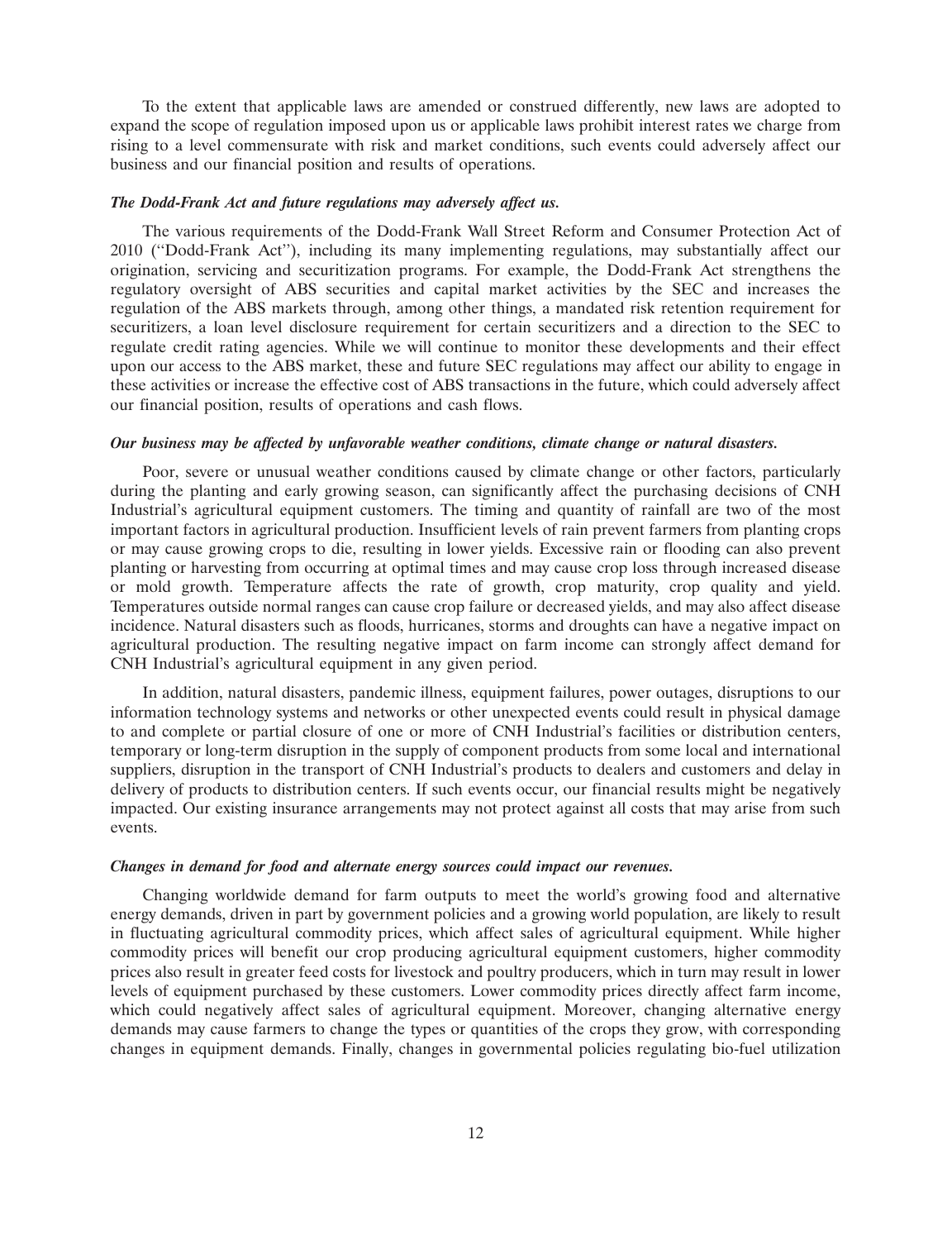could affect demand for CNH Industrial North America's equipment and result in higher research and development costs related to equipment fuel standards.

## *Competitive activity or failure by us to respond to actions by our competitors could adversely affect our business, financial position and results of operations, in particular due to a cost of funds disparity between us and some of our competitors.*

We operate in a highly competitive environment, with financing for owners or operators of CNH Industrial North America equipment available through a variety of sources, such as banks, finance companies and other financial institutions, including government sponsored entities. Some of our competitors enjoy certain regulatory, government support or credit rating advantages over CNH Industrial Capital today, which often enable them to access capital on favorable terms, among other things. Such cost of funds disparities between us and our competitors, or any additional regulatory, government support or credit rating changes that enhance the competitive position of our competitors, could result in our inability to effectively compete. The success of our business also depends on our ability to develop and market financing products and services and offer quality customer service that meet the evolving needs of existing and potential customers. Increasing competition may adversely affect our business if we are unable to match the products and services of our competitors. If we are unable to effectively compete, our business, financial position and results of operations will suffer.

## *Adverse economic conditions could place a financial strain on our dealers and adversely affect our operating results.*

Global economic conditions may place financial stress on our dealers. Dealer financial difficulties may impact their equipment financing and inventory management decisions, as well as their ability to provide services to their customers purchasing CNH Industrial North America equipment. Accordingly, additional financial strains on members of the CNH Industrial North America dealer network resulting from current or future economic conditions could adversely impact our financial position and results of operations.

## *A decrease in the value of the equipment that we lease or higher than expected return volumes of our leased equipment could adversely affect our results.*

We estimate the expected residual values of leased equipment at the inception of the lease, which is the estimated future value of leased equipment at the time of the expiration of the lease term. The residual values are reviewed quarterly. Changes in residual value assumptions would affect the amount of depreciation expense and the net amount of equipment on operating leases. If estimated future values significantly decline due to economic factors, obsolescence, the overall industry volume of lease returns, or other adverse circumstances, we may not realize such residual value, which could reduce our earnings.

Actual proceeds realized by us upon the sale of returned leased equipment at lease termination may be lower than the amount projected. Among the factors that can affect the value of returned lease equipment are the volume of equipment returned (primarily affected by contractual lease-end values relative to prevailing market values and marketing programs for new equipment), any significant trends in the used equipment market and any new product trends. Each of these factors, alone or in combination, has the potential to adversely affect our profitability if actual results were to differ significantly from our estimates.

As of December 31, 2015, our total operating lease residual values were \$1,452.6 million.

## *Our business operations may be impacted by various types of claims, lawsuits, and other contingent obligations.*

We are involved in various lawsuits and other legal proceedings that arise in the ordinary course of our business. The ultimate outcome of the legal matters pending against us or our subsidiaries is uncertain. Furthermore, we could in the future become subject to judgments or enter into settlements of lawsuits and claims that could have a material adverse effect on our results of operations in any particular period. In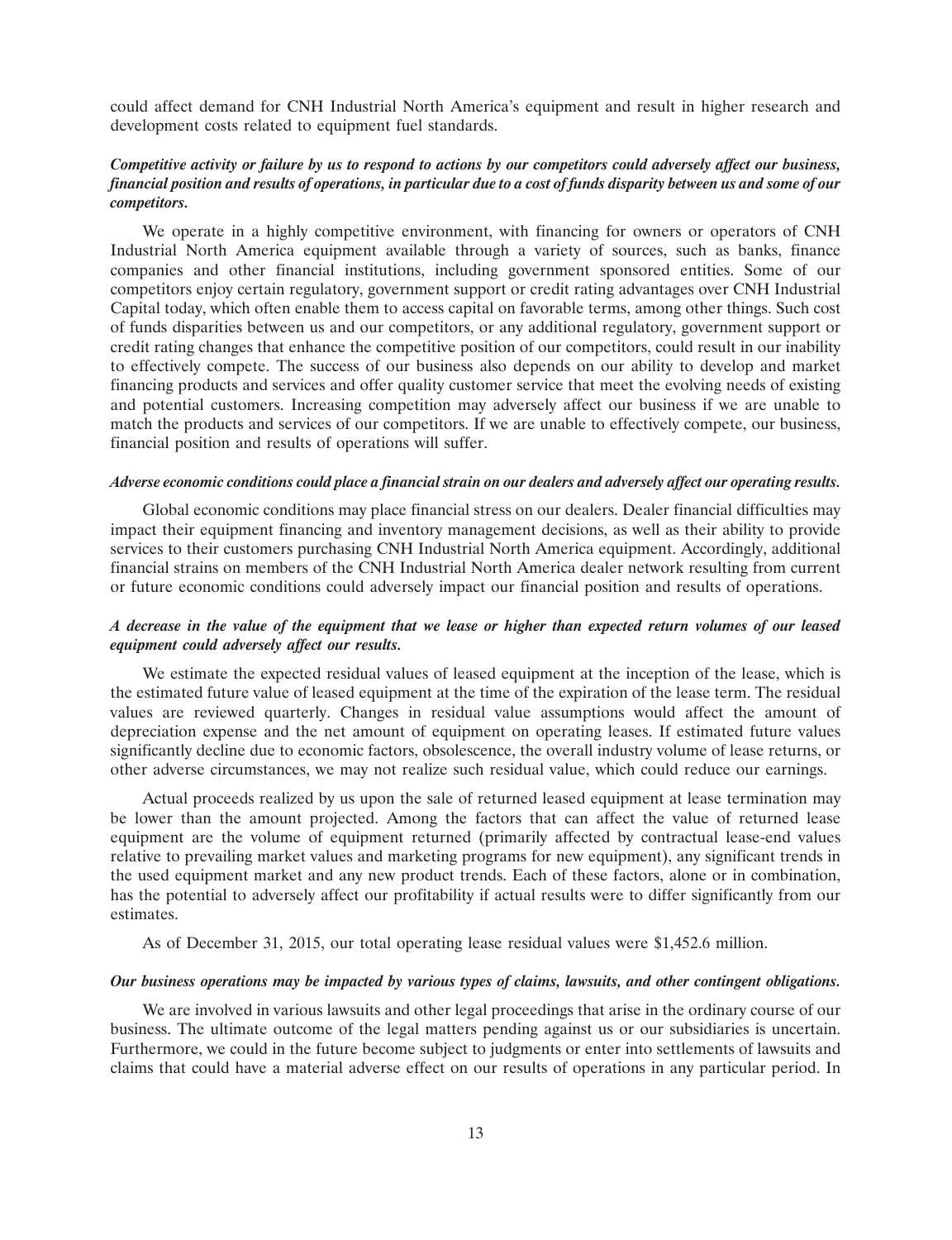addition, while we maintain insurance coverage with respect to certain claims, we may not be able to obtain such insurance on acceptable terms in the future, if at all, and any such insurance may not provide adequate coverage against any such claims.

#### *Our affiliates may cease to provide us with financing support.*

During the capital markets crisis, which had a material adverse effect on the ABS markets, we relied more heavily upon financing provided by CNH Industrial and its predecessors. In the event of a repeat of the severe downturn in the ABS markets, we would need to look to alternative funding sources, including CNH Industrial, though CNH Industrial would have no obligation to provide such financing (other than the obligations assumed by CNHI under the support agreement, dated November 4, 2011). To the extent CNH Industrial does not provide such financing to us when needed, we could suffer from a lack of funding and/or incur increased funding costs if funding is obtained through other third-party sources.

## *Our participation in cash management pools exposes us to CNH Industrial credit risk, which, in the event of a bankruptcy or insolvency of certain CNH Industrial entities, could render us unable to recover our deposits and in turn materially and adversely affect our financial position and results of operations.*

We participate in a group-wide cash management system with other companies within CNH Industrial, including CNH Industrial America and CNH Industrial Canada Ltd. Our positive cash deposits with CNH Industrial, if any, are either invested by CNH Industrial treasury subsidiaries in highly rated, highly liquid money market instruments or bank deposits, or may be applied by CNH Industrial treasury subsidiaries to meet the financial needs of other CNH Industrial entities and vice versa. While we believe participation in such CNH Industrial treasury subsidiaries' cash management pools provides us with financial benefits, it exposes us to CNH Industrial credit risk.

In the event of a bankruptcy or insolvency of CNHI (or any other CNH Industrial entity, including CNH Industrial America and CNH Industrial Canada Ltd., in the jurisdictions with set off agreements) or in the event of a bankruptcy or insolvency of the CNH Industrial entity in whose name the deposit is pooled, we may be unable to secure the return of such funds to the extent they belong to us, and we may be viewed as a creditor of such CNH Industrial entity with respect to such deposits. It is possible that our claims as a creditor could be subordinated to the rights of third-party creditors in certain situations. If we are not able to recover our deposits, our financial position and results of operations may be materially and adversely impacted.

#### *Our financial statements may be adversely impacted by changes in accounting standards.*

Our financial statements are prepared in accordance with U.S. GAAP, which are periodically revised. At times, we are required to adopt new or revised accounting standards issued by recognized bodies. It is possible such changes could have a material adverse effect on our reported results of operations or financial position. See ''Note 2: Summary of Significant Accounting Policies'' to our audited consolidated financial statements for the year ended December 31, 2015 for additional information on the adoption of new accounting guidance.

### *Risks related to increased information technology security threats.*

We rely upon information technology systems and networks in connection with a variety of business activities, some of which are managed by third parties, to operate our business, and we collect and store sensitive data. Operating these information technology systems and networks and processing and maintaining this data, in a secure manner, are critical to our business operations and strategy. Additionally, increased information technology security threats and more sophisticated computer crime pose a risk to the security of our systems and networks and the confidentiality, availability and integrity of our data.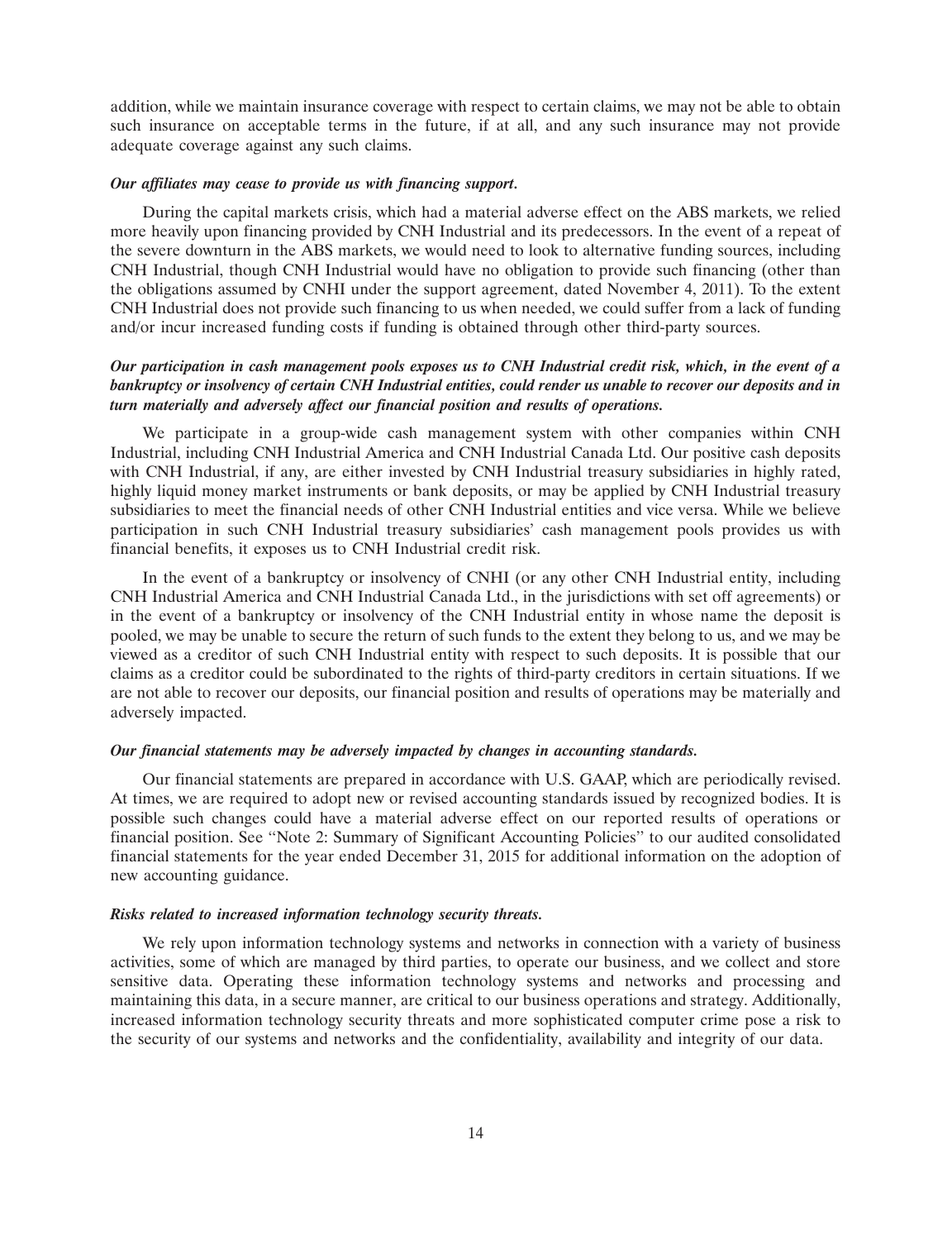While we actively manage information technology security risks within our control, there can be no assurance that such actions will be sufficient to mitigate all potential risks to our systems, networks and data.

A failure or breach in security could expose us and our customers and dealers to risks of misuse of information or systems, the compromising of confidential information, manipulation and destruction of data and operations disruptions, which in turn could adversely affect our reputation, competitive position, businesses and results of operations. Security breaches could also result in litigation, regulatory action and potential liability, as well as higher operational and other costs of implementing further data protection measures. In addition, as security threats continue to evolve we may need to invest additional resources to protect the security of our systems.

#### *Item 1B. Unresolved Staff Comments*

None.

## *Item 2. Properties*

Our principal executive offices are located at 5729 Washington Avenue, Racine, WI 53406. We maintain the following offices:

| Location | <b>Primary</b><br><b>Function</b> | Tenant                                                          | <b>Ownership Status</b>                                                                             |
|----------|-----------------------------------|-----------------------------------------------------------------|-----------------------------------------------------------------------------------------------------|
|          |                                   | Burlington, ON Office CNH Industrial Capital Canada Ltd. Leased |                                                                                                     |
|          |                                   |                                                                 | New Holland, PA. Office New Holland Credit Company, LLC Leased from New Holland North America, Inc. |
|          |                                   | Racine, WI Office CNH Industrial Capital LLC                    | Leased from CNH Industrial America                                                                  |

#### *Item 3. Legal Proceedings*

CNH Industrial Capital is party to various litigation matters and claims arising from its operations. Management believes that the outcome of these proceedings, individually and in the aggregate, will not have a material adverse effect on CNH Industrial Capital's financial position or results of operations.

#### *Item 4. Mine Safety Disclosures*

Not applicable.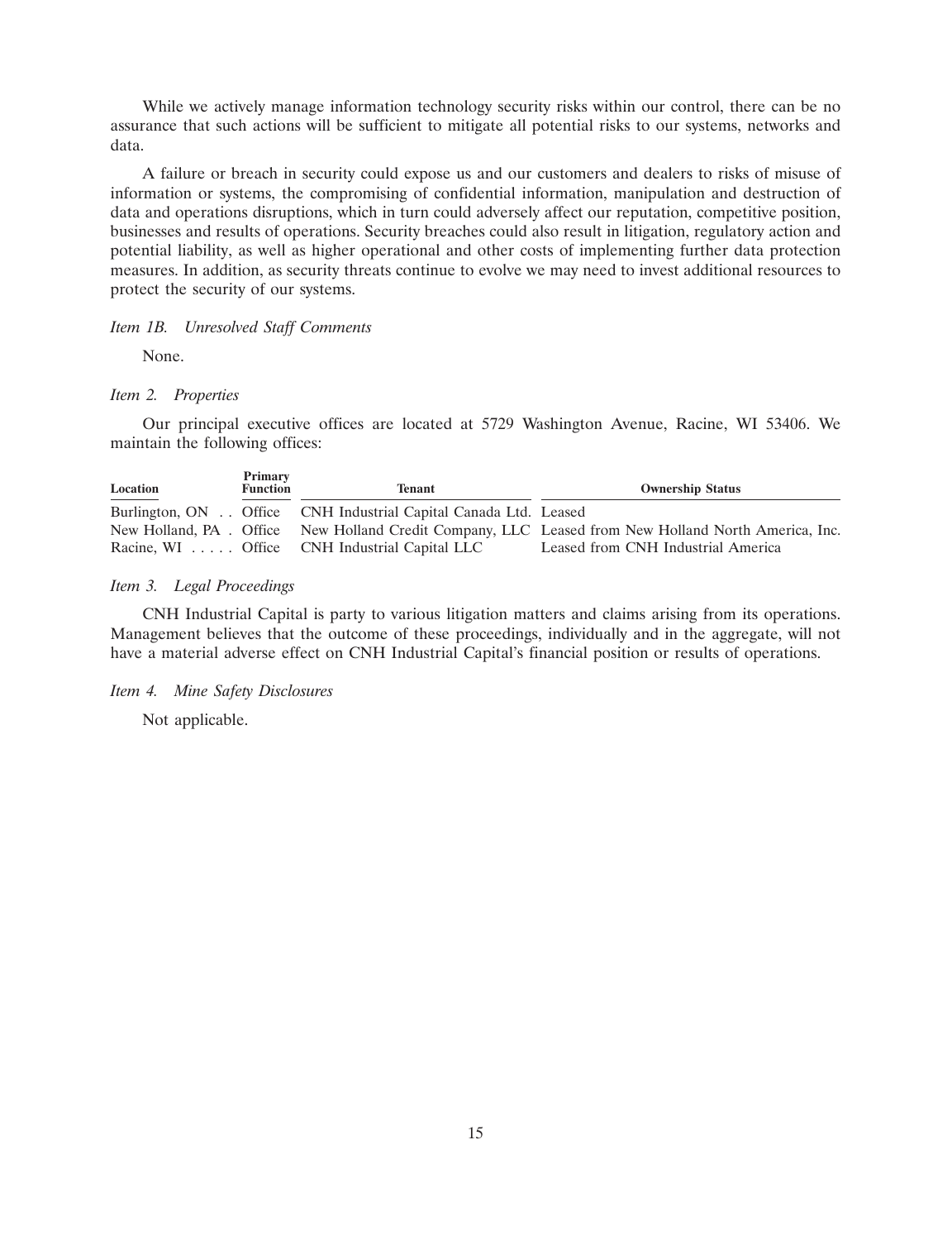#### **PART II**

## *Item 5. Market for Registrant's Common Equity, Related Stockholder Matters and Issuer Purchases of Equity Securities*

All of CNH Industrial Capital LLC's limited liability company interests are owned by CNH Industrial America, which is indirectly wholly-owned by CNHI. There is currently no established trading market for CNH Industrial Capital LLC's limited liability company interests. CNH Industrial Capital LLC paid cash dividends of \$170 million, \$115 million and \$200 million to CNH Industrial America in 2015, 2014 and 2013, respectively. CNH Industrial Capital Canada paid a cash dividend on preferred stock of C\$0.7 million (\$0.6 million) and C\$26 million (\$24 million) to CNH Industrial Canada Ltd. in 2015 and 2014, respectively. In addition, in 2015, CNH Industrial Capital Canada redeemed all of its outstanding preferred stock for C\$77 million (\$60 million).

#### *Item 6. Selected Financial Data*

Omitted pursuant to General Instruction I of Form 10-K.

#### *Item 7. Managements' Discussion and Analysis of Financial Condition and Results of Operations*

#### **Overview**

#### *Organization*

We offer a range of financial products and services to the dealers and customers of CNH Industrial North America. The principal products offered are retail financing for the purchase or lease of new and used CNH Industrial North America equipment and wholesale financing to CNH Industrial North America dealers. Wholesale financing consists primarily of floor plan financing as well as financing equipment used in dealer-owned rental yards, parts inventory and working capital needs. In addition, we purchase equipment from dealers that are leased to retail customers under operating lease agreements.

#### *Trends and Economic Conditions*

Our business is closely related to the agricultural and construction equipment industries because we offer financing products for such equipment. For the year ended December 31, 2015, CNH Industrial's net sales of agricultural equipment and net sales of construction equipment generated in NAFTA were \$4.7 billion and \$1.4 billion, respectively, representing decreases of 32% and 6% from the same period in 2014.

In general, our receivable mix between agricultural and construction equipment financing directionally reflects the mix of equipment sales by CNH Industrial North America. As such, changes in the agricultural industry or with respect to our agricultural equipment borrowers (''farmers'') may affect the majority of our portfolio.

Net income attributable to CNH Industrial Capital LLC was \$217.3 million for the year ended December 31, 2015, compared to \$258.0 million for the year ended December 31, 2014. The decrease in net income was primarily due to a reduction in net interest margin, increased costs associated with the operating lease portfolio and higher provisions for credit losses, partially offset by lower operating expenses due to ongoing cost reduction initiatives and the sale of our CRA portfolio in 2014. The receivables balance greater than 30 days past due as a percentage of managed receivables was 0.6%, 0.4% and 0.4% at December 31, 2015, 2014 and 2013, respectively.

Macroeconomic issues for us include the uncertainty of governmental actions in respect to monetary, fiscal and legislative policies, the global economic recovery, capital market disruptions, trade agreements, and financial regulatory reform. Significant volatility in the price of certain commodities could also affect CNH Industrial North America's and our results.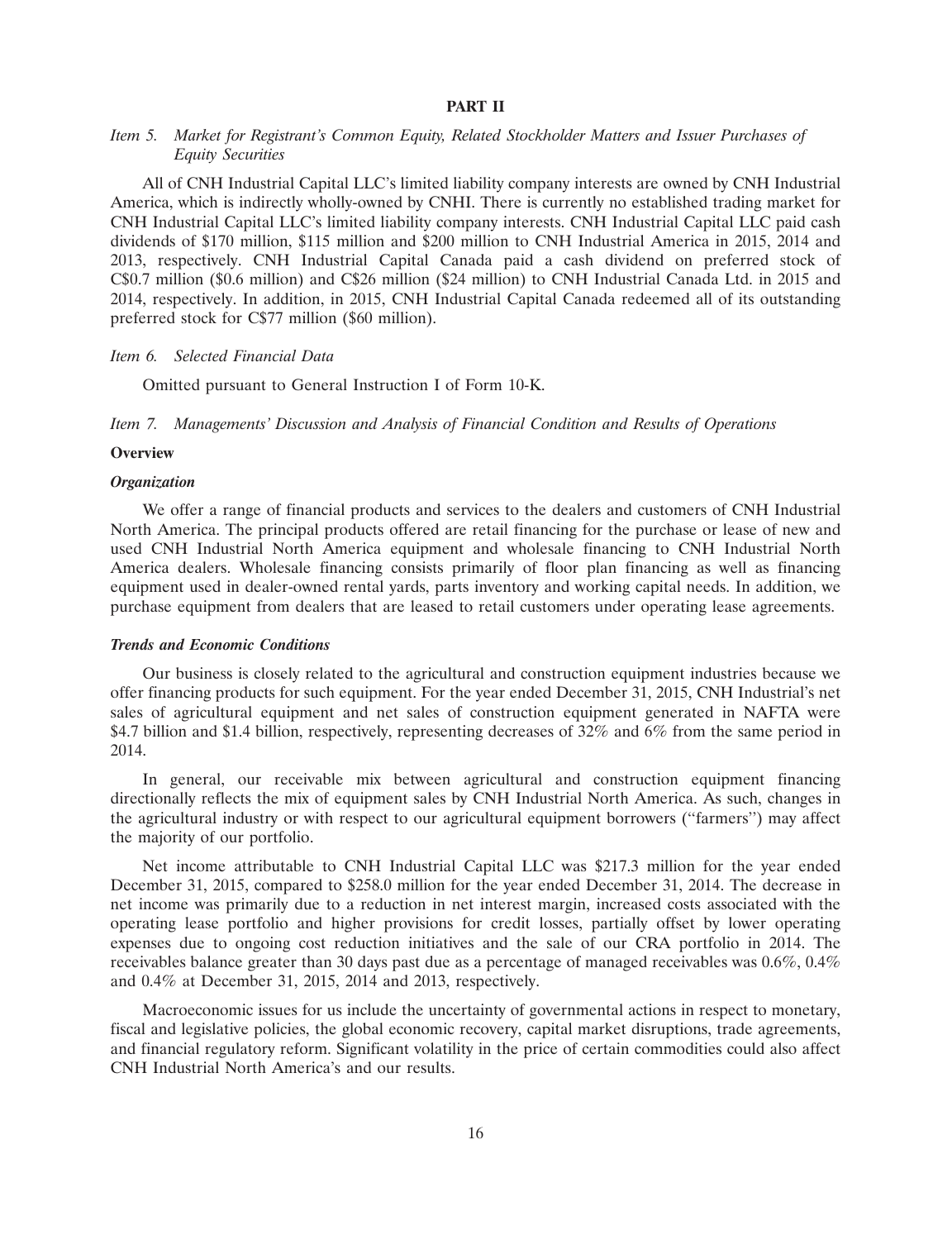#### **Results of Operations**

#### *Year Ended December 31, 2015 Compared to Year Ended December 31, 2014*

#### *Revenues*

Revenues for the years ended December 31, 2015 and 2014 were as follows (dollars in thousands):

|                                                                     | 2015      | 2014      | \$ Change  | $%$ Change |
|---------------------------------------------------------------------|-----------|-----------|------------|------------|
| Interest income on retail notes and finance leases $\dots \dots$    | \$208,381 | \$204,452 | \$3.929    | $1.9\%$    |
|                                                                     | 72.326    | 74.450    | (2.124)    | (2.9)      |
| Interest and other income from affiliates $\dots \dots \dots \dots$ | 408,979   | 437.435   | (28, 456)  | (6.5)      |
| Rental income on operating leases                                   | 214,187   | 165,914   | 48.273     | 29.1       |
| Other income                                                        | 25,207    | 52,500    | (27,293)   | (52.0)     |
|                                                                     |           | \$934,751 | \$ (5,671) | $(0.6)\%$  |

Revenues totaled \$929.1 million for the year ended December 31, 2015 compared to \$934.8 million for the year ended December 31, 2014. A higher average operating lease portfolio primarily drove the year-over-year increase in rental income, which was more than offset by the decline in other income due to the sale of our CRA portfolio in 2014 and a reduction in income from affiliates. The average yield for the receivables was  $5.1\%$  for the year ended December 31, 2015, compared to  $5.4\%$  for the year ended December 31, 2014.

Interest income on retail notes and finance leases for the year ended December 31, 2015 was \$208.4 million, representing an increase of \$3.9 million from the year ended December 31, 2014. The increase was primarily due to a \$9.7 million favorable impact from higher interest rates, partially offset by a \$5.8 million unfavorable impact from lower average earning assets.

Interest income on wholesale notes for the year ended December 31, 2015 was \$72.3 million, representing a decrease of \$2.1 million from the year ended December 31, 2014. The decrease was primarily due to a \$10.9 million unfavorable impact from lower interest rates, partially offset by a \$8.8 million favorable impact from higher average earning assets.

Interest and other income from affiliates for the year ended December 31, 2015 was \$409.0 million compared to \$437.4 million for the year ended December 31, 2014. Compensation from CNH Industrial North America for retail low-rate financing programs and interest waiver programs offered to customers was \$193.0 million and \$228.0 million for the years ended December 31, 2015 and 2014, respectively. The decrease was primarily due to lower originations. For the year ended December 31, 2015, compensation from CNH Industrial North America for wholesale marketing programs was \$152.0 million compared to \$161.3 million for the prior year. The decrease was primarily due to lower originations and the mix of programs. For select operating leases, compensation from CNH Industrial North America for the difference between market rental rates and the amounts paid by customers was \$64.0 million and \$48.0 million for the years ended December 31, 2015 and 2014, respectively. The increase was primarily due to higher average earning assets.

Rental income on operating leases for the year ended December 31, 2015 was \$214.2 million, representing an increase of \$48.3 million from the year ended December 31, 2014. The increase was primarily due to a \$59.4 million favorable impact from higher average earning assets, partially offset by an \$11.1 million unfavorable impact from lower lease rates.

Other income for the year ended December 31, 2015 was \$25.2 million, representing a decrease of \$27.3 million from the year ended December 31, 2014. The decrease was largely due to the sale of our CRA portfolio in 2014.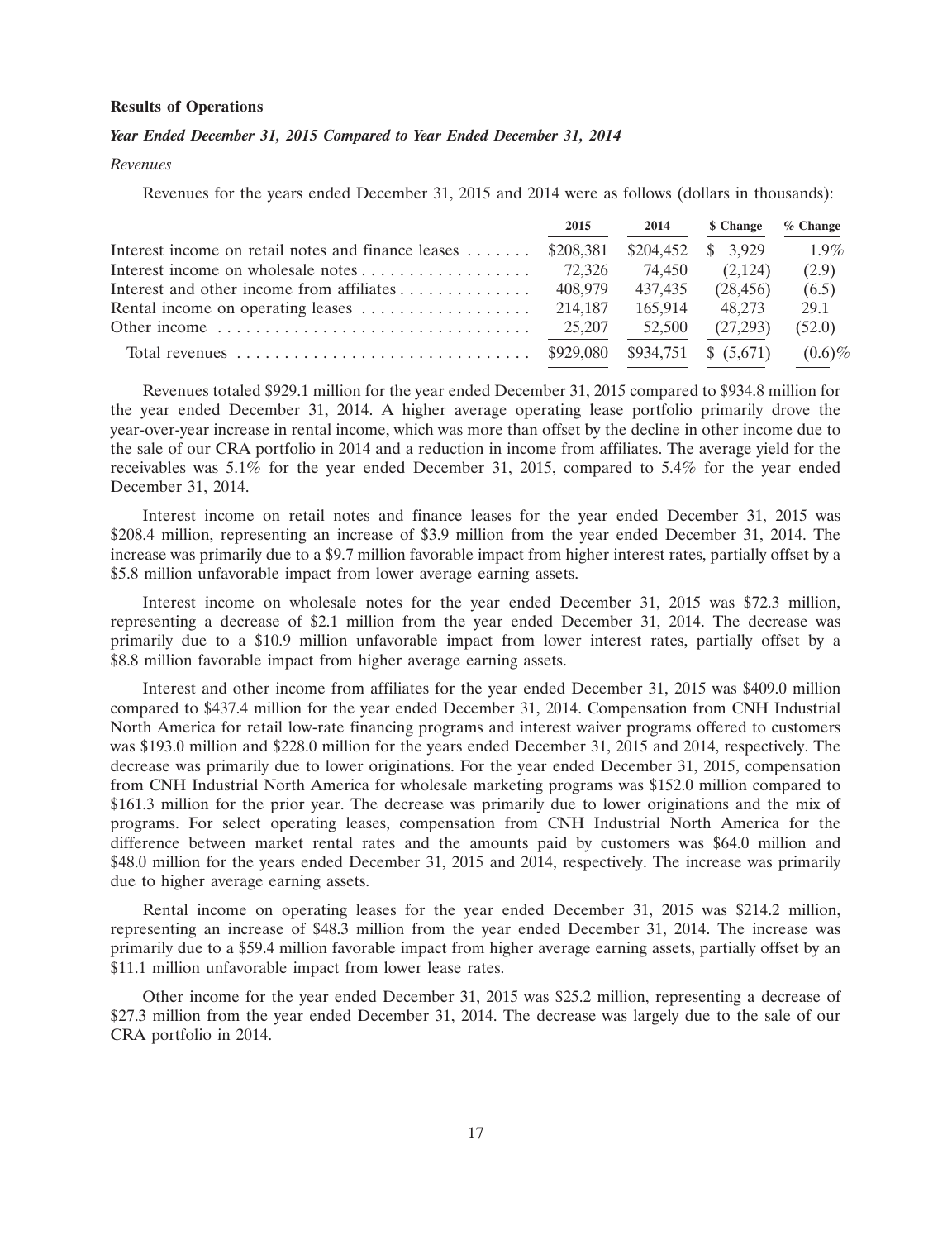#### *Expenses*

Expenses for the years ended December 31, 2015 and 2014 were as follows (dollars in thousands):

|                                                                                     | 2015    | 2014      | \$ Change | $%$ Change |
|-------------------------------------------------------------------------------------|---------|-----------|-----------|------------|
| Total interest expense $\ldots \ldots \ldots \ldots \ldots \ldots \ldots$ \$290,273 |         | \$286,428 | \$3.845   | $1.3\%$    |
|                                                                                     | 46.771  | 49.539    | (2,768)   | (5.6)      |
|                                                                                     | 21.895  | 14.124    | 7.771     | 55.0       |
| Depreciation of equipment on operating leases                                       | 193,802 | 141.688   | 52,114    | 36.8       |
|                                                                                     | 49.499  | 56,604    | (7,105)   | (12.6)     |
|                                                                                     |         | \$548,383 | \$53.857  | 9.8%       |

Interest expense totaled \$290.3 million for the year ended December 31, 2015 compared to \$286.4 million for the year ended December 31, 2014. The increase was primarily due to a \$15.8 million unfavorable impact from higher average interest rates, partially offset by \$12.0 million favorable impact from lower average total debt. The average interest rate was 1.9% for the year ended December 31, 2015 compared to 1.8% for the year ended December 31, 2014.

The provision for credit losses was \$21.9 million for the year ended December 31, 2015 compared to a provision of \$14.1 million for the year ended December 31, 2014. The increase in 2015 was primarily due to higher net retail write-offs.

Depreciation of equipment on operating leases increased by \$52.1 million for the year ended December 31, 2015 compared to the year ended December 31, 2014, primarily due to a higher average operating lease portfolio.

Other expenses decreased by \$7.1 million for the year ended December 31, 2015 compared to the prior year as ongoing cost reduction initiatives and lower CRA related costs were partially offset by higher net operating lease expenses.

The effective tax rate for the year ended December 31, 2015 was 33.4%, compared to 32.9% for the year ended December 31, 2014. The increase in the effective tax rate in 2015 was primarily due to a discrete tax benefit recorded in 2014.

#### *Receivables and Equipment on Operating Leases Originated and Held*

Receivables and equipment on operating lease originations for the years ended December 31, 2015 and 2014 were as follows (dollars in thousands):

|                                                                    | 2015       | 2014       | \$ Change   | $%$ Change |
|--------------------------------------------------------------------|------------|------------|-------------|------------|
|                                                                    |            |            |             | $(18.0)\%$ |
| Wholesale receivables $\dots\dots\dots\dots\dots\dots\dots$        | 10.565.812 | 13.883.697 | (3,317,885) | (23.9)     |
| Other receivables $\ldots, \ldots, \ldots, \ldots, \ldots, \ldots$ |            | 953.139    | (953, 139)  | (100.0)    |
| Equipment on operating leases                                      | 937,917    | 996,858    | (58, 941)   | (5.9)      |
|                                                                    |            |            |             | $(25.4)\%$ |

Total originations for all product types decreased in 2015 compared to 2014, primarily due to the continued impact of the downturn in the agricultural equipment industry. An increased customer preference for leasing products versus retail products drove the year-over-year change in the originations mix.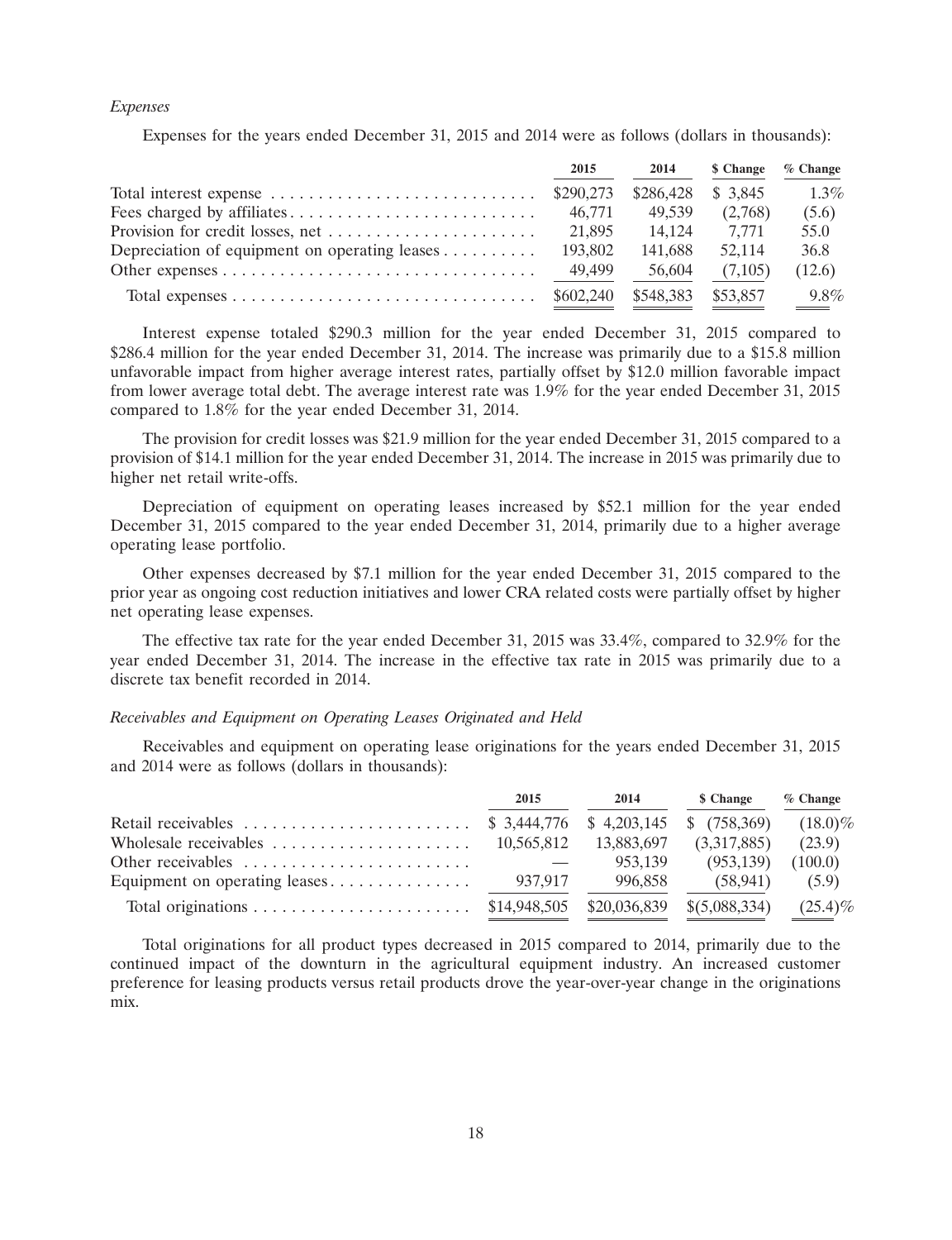|                                                                | 2015      | 2014                                     | \$ Change   | $%$ Change |
|----------------------------------------------------------------|-----------|------------------------------------------|-------------|------------|
|                                                                |           | \$ 8.745.923                             | \$(664,057) | $(7.6)\%$  |
| Wholesale receivables $\ldots, \ldots, \ldots, \ldots, \ldots$ | 3.649.883 | 4,138,646                                | (488, 763)  | (11.8)     |
| Equipment on operating leases $\dots \dots \dots \dots \dots$  | 1,796,501 | 1,458,325                                | 338,176     | 23.2       |
| Total receivables and equipment on operating                   |           |                                          |             |            |
|                                                                |           | $$13,528,250$ $$14,342,894$ $$(814,644)$ |             | $(5.7)\%$  |

Total receivables and equipment on operating leases held as of December 31, 2015 and 2014 were as follows (dollars in thousands):

The total retail receivables balance over 30 days past due as a percentage of the retail receivables was 0.9% and 0.6% at December 31, 2015 and 2014, respectively. The total wholesale receivables balance over 30 days past due as a percentage of the wholesale receivables was not significant at December 31, 2015 or 2014. Total retail receivables on nonaccrual status, which represent receivables for which we have ceased accruing finance income, were \$54.0 million and \$22.8 million at December 31, 2015 and 2014, respectively. Total wholesale receivables on nonaccrual status were \$81.7 million and \$61.0 million at December 31, 2015 and 2014, respectively.

Total receivable write-offs and recoveries, by product, for the years ended December 31, 2015 and 2014 were as follows (dollars in thousands):

|                                     | 2015     | 2014     |
|-------------------------------------|----------|----------|
| Write-offs:                         |          |          |
|                                     | \$22,250 | \$12,426 |
|                                     | 356      | 804      |
|                                     |          | 4,281    |
|                                     | 22,606   | 17,511   |
| <b>Recoveries:</b>                  |          |          |
|                                     | (2,555)  | (2,941)  |
|                                     | (27)     | (514)    |
|                                     |          | (2,000)  |
|                                     | (2,582)  | (5,455)  |
| Write-offs, net of recoveries:      |          |          |
|                                     | 19,695   | 9,485    |
|                                     | 329      | 290      |
|                                     |          | 2,281    |
| Total write-offs, net of recoveries | \$20,024 | \$12,056 |

Our allowance for credit losses on all receivables financed totaled \$94.7 million at December 31, 2015 and \$95.5 million at December 31, 2014. The level of the allowance is based on quantitative and qualitative factors, including historical loss experience by product category, portfolio duration, delinquency trends, economic conditions, collateral value and credit quality. We believe our allowance is sufficient to provide for losses in our receivable portfolio as of December 31, 2015.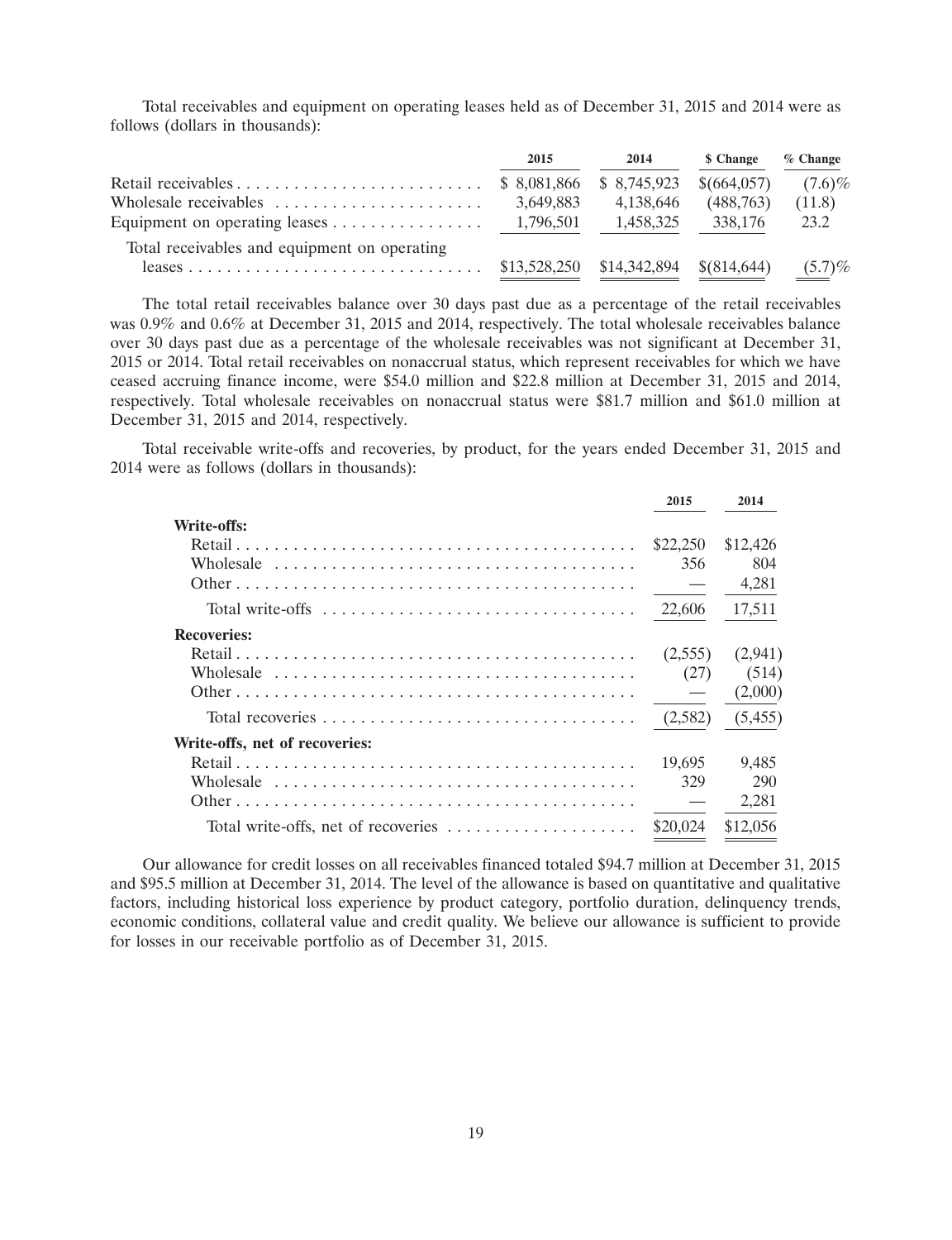#### *Year Ended December 31, 2014 Compared to Year Ended December 31, 2013*

#### *Revenues*

Revenues for the years ended December 31, 2014 and 2013 were as follows (dollars in thousands):

|                                                              | 2014    | 2013      | \$ Change | $%$ Change |
|--------------------------------------------------------------|---------|-----------|-----------|------------|
| Interest income on retail notes and finance leases \$204,452 |         | \$181,342 | \$23,110  | 12.7%      |
| Interest income on wholesale notes                           | 74.450  | 63.760    | 10.690    | 16.8       |
| Interest and other income from affiliates                    | 437,435 | 414.957   | 22,478    | 5.4        |
|                                                              | 165,914 | 138.937   | 26,977    | 19.4       |
|                                                              | 52,500  | 59,125    | (6,625)   | (11.2)     |
|                                                              |         | \$858,121 | \$76,630  | 8.9%       |

Revenues totaled \$934.8 million for the year ended December 31, 2014 compared to \$858.1 million for the year ended December 31, 2013. A higher average portfolio primarily drove the year over year increase, partially offset by a decrease in our average yield. The average yield for retail and other notes, finance leases, wholesale receivables and CRA receivables was 5.4% for the year ended December 31, 2014, compared to 5.6% for the year ended December 31, 2013.

Interest income on retail notes and finance leases for the year ended December 31, 2014 was \$204.5 million, representing an increase of \$23.1 million from the year ended December 31, 2013. The increase was primarily due to a \$19.5 million favorable impact from higher average earning assets and a \$3.6 million favorable impact from higher interest rates.

Interest income on wholesale notes for the year ended December 31, 2014 was \$74.5 million, representing an increase of \$10.7 million from the year ended December 31, 2013. The increase was primarily due to the favorable impact from higher average earning assets.

Interest and other income from affiliates for the year ended December 31, 2014 was \$437.4 million compared to \$415.0 million for the year ended December 31, 2013. Compensation from CNH Industrial North America for retail low-rate financing programs and interest waiver programs offered to customers was \$228.0 million and \$219.2 million for the years ended December 31, 2014 and 2013, respectively. The increase was primarily due to higher average earning retail assets. For the year ended December 31, 2014, compensation from CNH Industrial North America for wholesale marketing programs was \$161.3 million compared to \$158.3 million for the prior year. The increase was primarily due to the mix of programs and products. For select operating leases, compensation from CNH Industrial North America for the difference between market rental rates and the amounts paid by customers was \$48.0 million and \$35.9 million for the years ended December 31, 2014 and 2013, respectively. The increase was primarily due to higher originations.

Rental income on operating leases for the year ended December 31, 2014 was \$165.9 million, representing an increase of \$27.0 million from the year ended December 31, 2013. The increase was primarily due to a \$46.8 million favorable impact from higher average earning assets, partially offset by a \$19.8 million unfavorable impact from lower rates on new and existing operating leases.

Other income for the year ended December 31, 2014 was \$52.5 million, representing a decrease of \$6.6 million from the year ended December 31, 2013. The decrease in 2014 was primarily due to accretion on the retained interests related to the off-book receivables in 2013 and lower income earned on CRA receivables, partially offset by higher insurance income earned.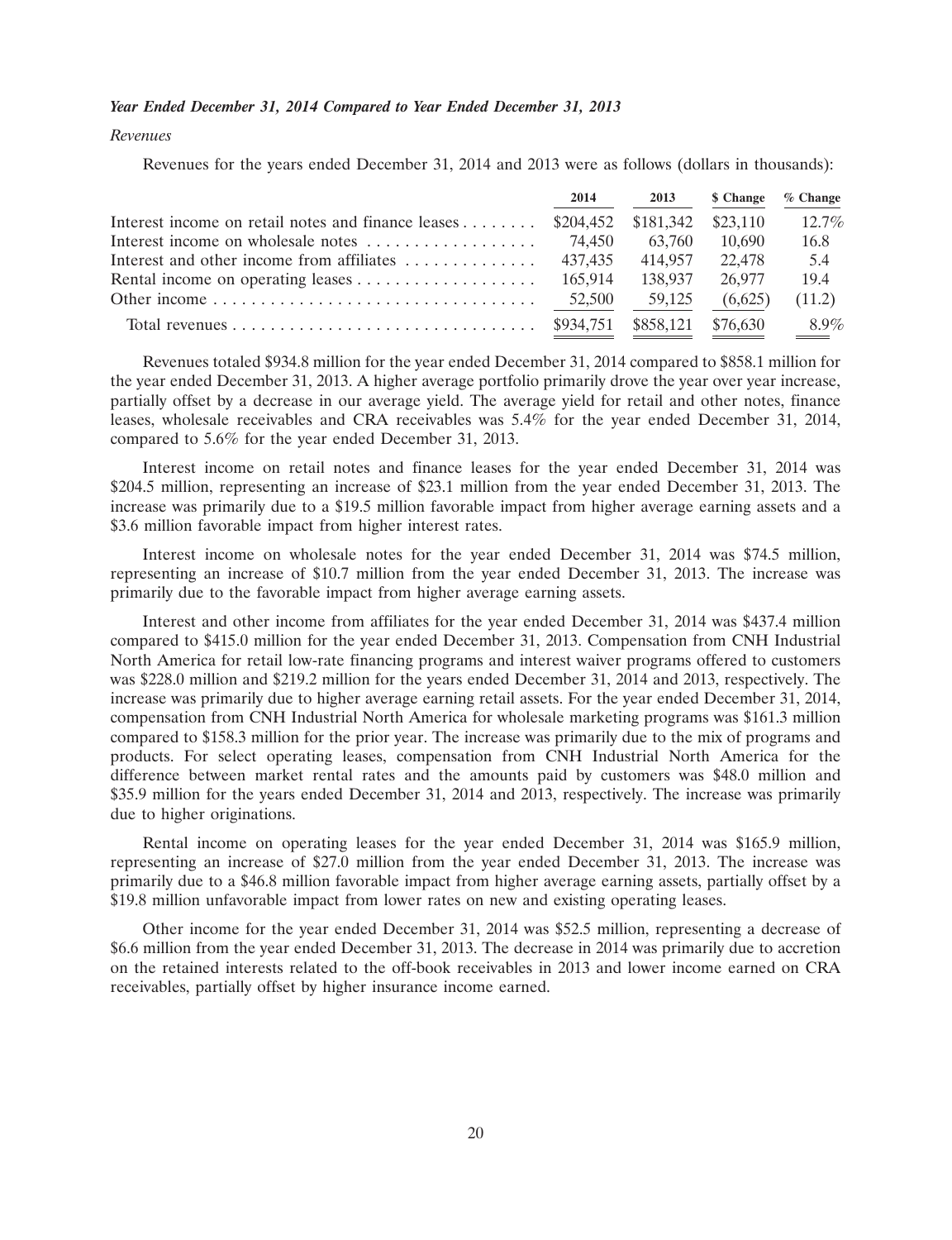#### *Expenses*

Expenses for the years ended December 31, 2014 and 2013 were as follows (dollars in thousands):

|                                                      | 2014      | 2013      | \$ Change | $%$ Change |
|------------------------------------------------------|-----------|-----------|-----------|------------|
| Total interest expense                               | \$286,428 | \$257,322 | \$29,106  | 11.3%      |
| Fees charged by affiliates                           | 49,539    | 56,405    | (6,866)   | (12.2)     |
| Provision (benefit) for credit losses, net           | 14.124    | (5,904)   | 20,028    | 339.2      |
| Depreciation of equipment on operating               |           |           |           |            |
| leases                                               | 141,688   | 114,053   | 27,635    | 24.2       |
| Other expenses $\dots \dots \dots \dots \dots \dots$ | 56,604    | 35,083    | 21,521    | 61.3       |
| Total expenses $\dots \dots \dots \dots \dots$       | \$548,383 | \$456,959 | \$91,424  | $20.0\%$   |

Interest expense totaled \$286.4 million for the year ended December 31, 2014 compared to \$257.3 million for the year ended December 31, 2013. The increase was primarily due to a \$14.0 million unfavorable impact from higher average debt and a \$15.1 million unfavorable impact from higher average interest rates. The average interest rate was 1.8% for the year ended December 31, 2014 compared to 1.7% for the year ended December 31, 2013.

The provision for credit losses was \$14.1 million for the year ended December 31, 2014 compared to a benefit of \$5.9 million for the year ended December 31, 2013. The increase in 2014 was primarily due to a higher average portfolio, while the benefits recognized in 2013 primarily represented collections from certain customers previously identified as impaired.

Depreciation of equipment on operating leases and other expenses increased for the year ended December 31, 2014 compared to the year ended December 31, 2013, primarily due to costs associated with the operating lease portfolio. Included in other expenses for the year ended December 31, 2014 were impairment losses on operating leases of \$12.3 million.

The effective tax rate for the year ended December 31, 2014 was 32.9%, compared to 33.6% for the year ended December 31, 2013. The lower rate in 2014 was primarily due to the favorable discrete tax benefits recorded in 2014 and the change in the geographic mix of income earned within the U.S.

## *Receivables and Equipment on Operating Leases Originated and Held*

Receivables and equipment on operating lease originations for the years ended December 31, 2014 and 2013 were as follows (dollars in thousands):

|                                                             | 2014       | 2013       | \$ Change  | $%$ Change |
|-------------------------------------------------------------|------------|------------|------------|------------|
| Retail receivables \$ 4,203,145 \$ 4,939,764 \$ $(736,619)$ |            |            |            | $(14.9)\%$ |
| Wholesale receivables                                       | 13,883,697 | 14,742,250 | (858, 553) | (5.8)      |
| Other receivables $\dots \dots \dots \dots$                 | 953.139    | 946,424    | 6.715      | 0.7        |
| Equipment on operating leases $\dots$                       | 996,858    | 620,561    | 376,297    | 60.6       |
| Total originations \$20,036,839 \$21,248,999 \$(1,212,160)  |            |            |            | $(5.7)\%$  |

Retail and wholesale originations decreased in 2014 compared to 2013, primarily due to a decrease in unit sales of CNH Industrial North America equipment. The increase in equipment on operating lease originations for 2014 compared to 2013 was primarily due to financing programs offered in response to the expiration of additional tax depreciation deductions and an increased customer preference for operating lease programs.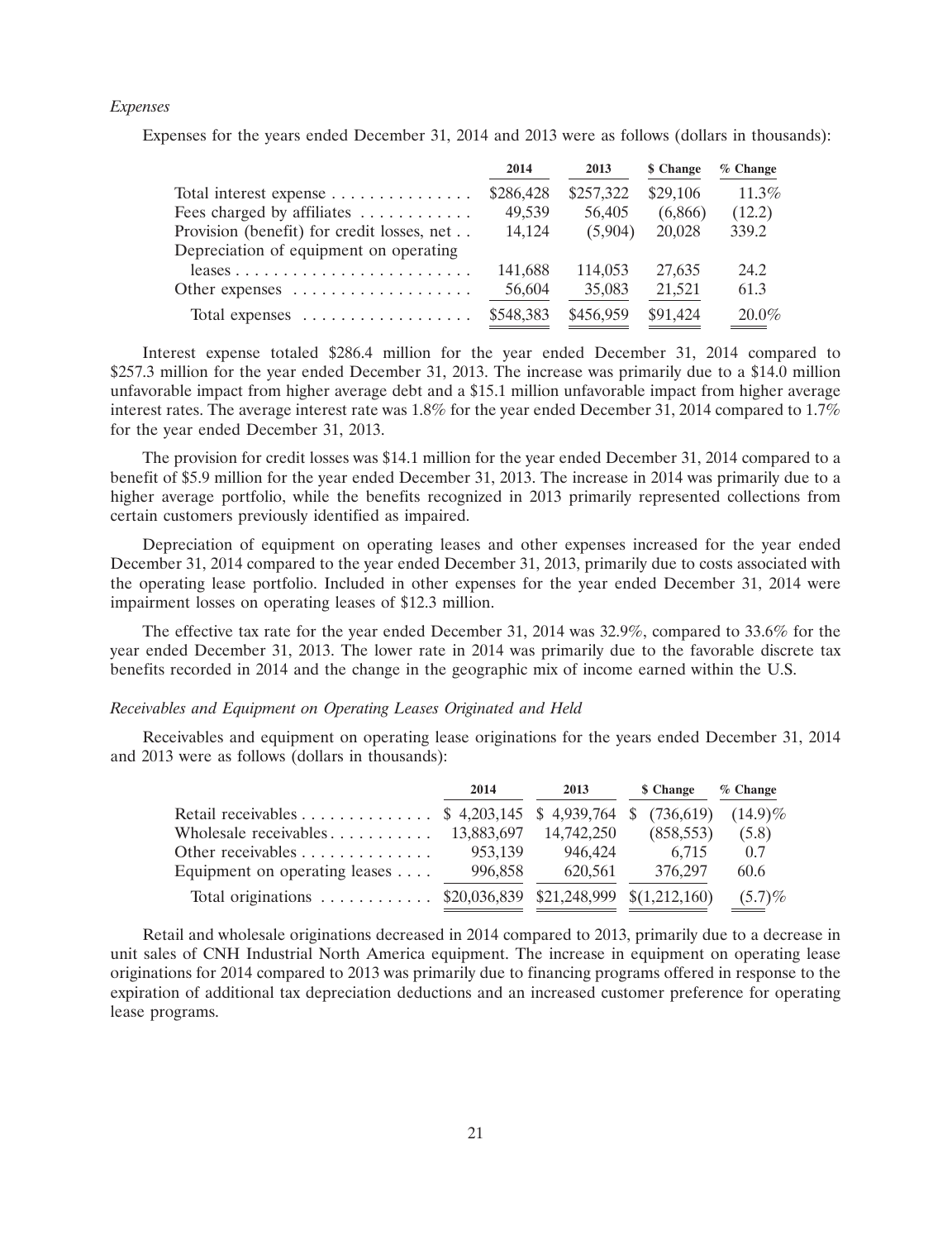|                                                           | 2014      | 2013         | \$ Change               | $%$ Change |
|-----------------------------------------------------------|-----------|--------------|-------------------------|------------|
| Retail receivables $\dots \dots \dots \dots$ \$ 8,745,923 |           | \$ 8,480,893 | 265,030<br><sup>S</sup> | $3.1\%$    |
| Wholesale receivables                                     | 4,138,646 | 3,573,524    | 565,122                 | 15.8       |
| Other receivables $\dots\dots\dots\dots\dots$             |           | 230,817      | (230, 817)              | (100.0)    |
| Equipment on operating leases $\dots$                     | 1,458,325 | 974,307      | 484,018                 | 49.7       |
| Total receivables and equipment                           |           |              |                         |            |
| on operating leases \$14,342,894 \$13,259,541 \$1,083,353 |           |              |                         | 8.2%       |

Total receivables and equipment on operating leases held as of December 31, 2014 and 2013 were as follows (dollars in thousands):

The total retail receivables balance over 30 days past due as a percentage of the retail receivables was 0.6% and 0.4% at December 31, 2014 and 2013, respectively. The total wholesale receivables balance over 30 days past due as a percentage of the wholesale receivables was not significant at December 31, 2014 or 2013. Total retail receivables on nonaccrual status, which represent receivables for which we have ceased accruing finance income, were \$22.8 million and \$30.2 million at December 31, 2014 and 2013, respectively. Total wholesale receivables on nonaccrual status were \$61.0 million and \$30.4 million at December 31, 2014 and 2013, respectively.

Total receivable write-offs and recoveries, by product, for the years ended December 31, 2014 and 2013 were as follows (dollars in thousands):

|                                                                                            | 2014     | 2013     |
|--------------------------------------------------------------------------------------------|----------|----------|
| Write-offs:                                                                                |          |          |
|                                                                                            | \$12,426 | \$14,321 |
|                                                                                            | 804      | 238      |
|                                                                                            | 4,281    | 5,780    |
| Total write-offs $\dots \dots \dots \dots \dots \dots \dots \dots \dots \dots \dots \dots$ | 17,511   | 20,339   |
| <b>Recoveries:</b>                                                                         |          |          |
|                                                                                            | (2,941)  | (3,488)  |
|                                                                                            | (514)    | (674)    |
|                                                                                            | (2,000)  | (3,066)  |
|                                                                                            | (5,455)  | (7,228)  |
| Write-offs, net of recoveries:                                                             |          |          |
|                                                                                            | 9.485    | 10.833   |
|                                                                                            | 290      | (436)    |
|                                                                                            | 2,281    | 2,714    |
| Total write-offs, net of recoveries                                                        | \$12,056 | \$13,111 |

Our allowance for credit losses on all receivables financed totaled \$95.5 million at December 31, 2014 and \$102.0 million at December 31, 2013. The level of the allowance is based on quantitative and qualitative factors, including historical loss experience by product category, portfolio duration, delinquency trends, economic conditions, collateral value and credit quality. We believe our allowance is sufficient to provide for losses in our receivable portfolio as of December 31, 2014.

#### **Liquidity and Capital Resources**

The following discussion of liquidity and capital resources principally focuses on our statements of cash flows, balance sheets and capitalization. CNH Industrial Capital's current funding strategy is to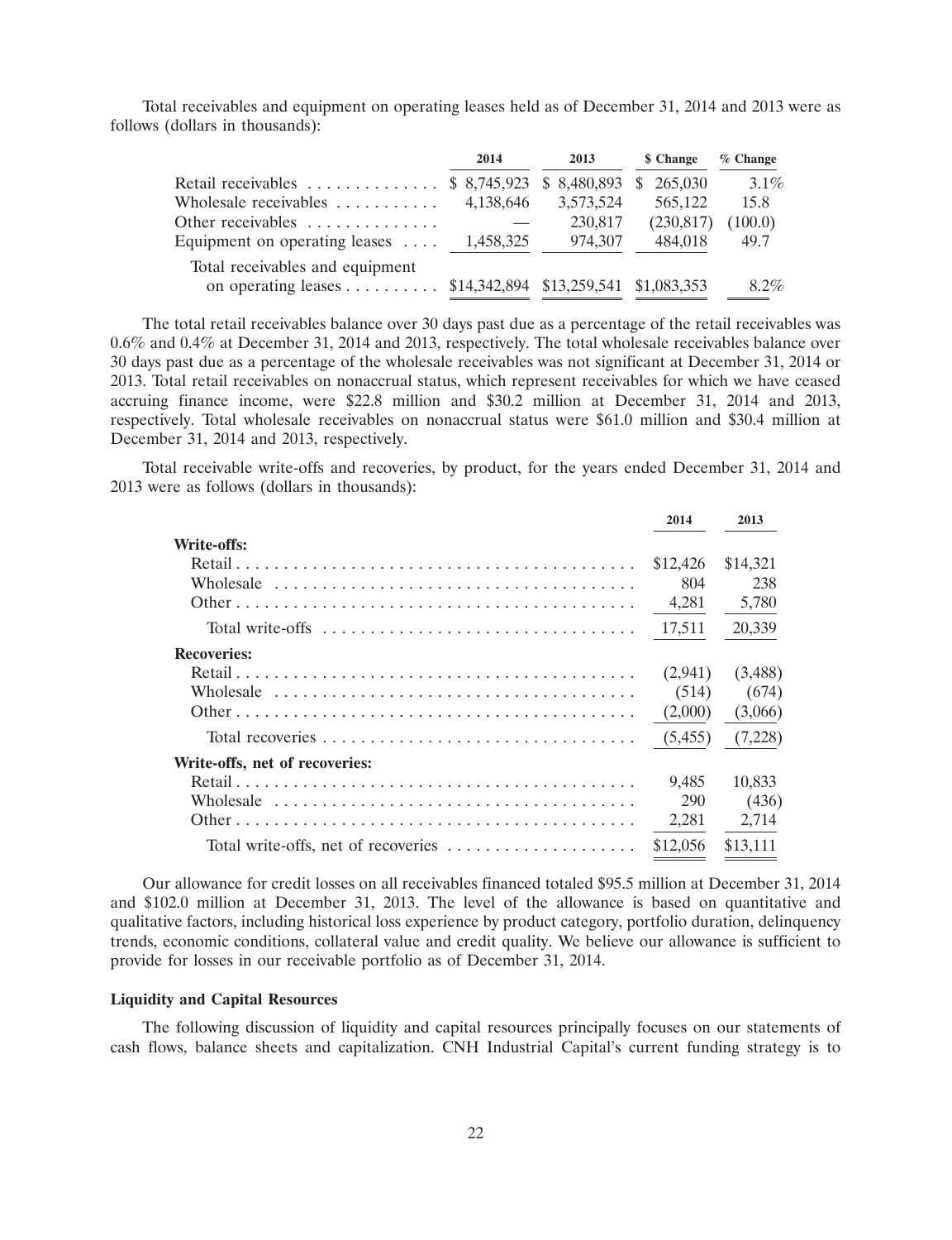maintain sufficient liquidity and flexible access to a wide variety of financial instruments and funding options.

In the past, securitization has been one of our most economical sources of funding and, therefore, the majority of our originated receivables are securitized with the cash generated from such receivables utilized to repay the related debt or, in the case of wholesale receivables, to purchase new receivables. We expect securitization to continue to represent a substantial portion of our liquidity plan.

In addition, we have committed secured and unsecured facilities, unsecured bonds, affiliate borrowings and cash to fund our liquidity needs. We have accessed the unsecured bond market in order to add more diversity to our funding sources. As of December 31, 2015, our outstanding unsecured senior notes totaled \$3.3 billion. We expect continued changes to our funding profile, with less reliance on the securitization market.

## *Cash Flows*

For the years ended December 31, 2015, 2014 and 2013, our cash flows were as follows (dollars in thousands):

|                                                                    | 2015       | 2014        | 2013        |
|--------------------------------------------------------------------|------------|-------------|-------------|
| Cash flows from (used in):                                         |            |             |             |
|                                                                    |            |             |             |
| Investing activities $\dots \dots \dots \dots \dots$               | 196,822    | (1,626,504) | (2,006,105) |
|                                                                    | (764, 759) | 734,867     | 1,499,810   |
| Net cash increase (decrease)  \$ (45,839) \$ (349,621) \$ (88,305) |            |             |             |

Operating activities in the year ended December 31, 2015 generated cash of \$522 million, resulting primarily from net income of \$218 million, adjusted by depreciation and amortization of \$195 million, deferred income tax expense of \$78 million, provision for credit losses of \$22 million, and cash from working capital of \$9 million. The decrease in cash provided by operating activities in 2015 compared to 2014 was primarily due to a decrease in net income of \$42 million, a decrease in deferred income tax expense of \$8 million and a \$31 million reduction in cash from working capital, partially offset by \$53 million in higher depreciation expense and \$8 million higher provision for credit losses. Operating activities in 2014 generated cash of \$542 million, resulting primarily from net income of \$259 million, adjusted by depreciation and amortization of \$143 million and deferred income tax expense of \$86 million, and cash from working capital of \$39 million. The increase in cash provided by operating activities in 2014 compared to 2013 was primarily due to \$28 million higher depreciation expense, \$20 million higher provision for credit losses, an increase in deferred income tax expense of \$51 million, and a \$33 million increase in cash from working capital. Operating activities in 2013 generated \$418 million of cash, resulting primarily from net income of \$266 million, adjusted by depreciation and amortization of \$115 million and deferred income tax expense of \$35 million.

Investing activities in the year ended December 31, 2015 generated cash of \$197 million, resulting primarily from a net collection of receivables of \$778 million, a decrease in restricted cash of \$41 million and proceeds from the sale of equipment on operating leases of \$317 million, partially offset by \$938 million in expenditures for equipment on operating leases. The increase in cash generated in investing activities in 2015 compared to 2014 was primarily due to a \$1,588 million net decrease of receivables acquired, a \$128 million decrease in restricted cash, and an \$107 million decrease in net cash outflows for equipment on operating lease. Investing activities in 2014 used cash of \$1,627 million, resulting primarily from a net growth in receivables of \$810 million, \$997 million in expenditures for equipment on operating leases, and an increase in restricted cash of \$86 million, partially offset by proceeds from the sale of equipment on operating leases of \$269 million. The decrease in cash used in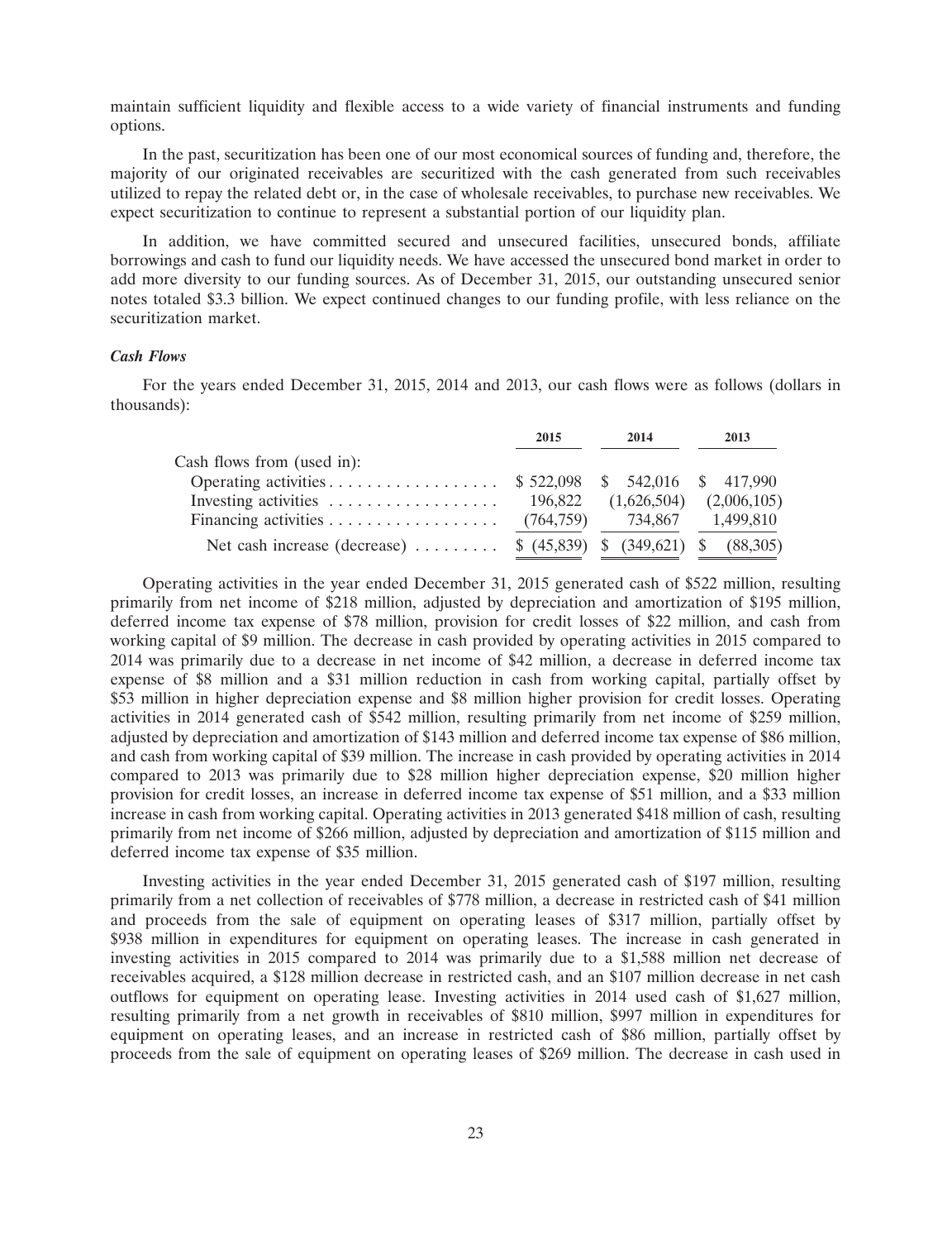investing activities in 2014 compared to 2013 was primarily due to a \$778 million net decrease of receivables acquired, partially offset by a \$378 million increase in net cash flows for equipment on operating lease. Investing activities in 2013 used cash of \$2,006 million, resulting primarily from a net growth in receivables of \$1,588 million, \$621 million in expenditures for equipment on operating leases, and an increase in restricted cash of \$66 million, partially offset by proceeds from the sale of equipment on operating leases of \$272 million.

Financing activities in the year ended December 31, 2015 used cash of \$765 million, resulting primarily from net cash paid on long-term debt and affiliated debt of \$835 million and \$132 million, respectively, \$170 million dividends paid to CNH Industrial America, and \$61 million redemption of preferred stock, partially offset by \$433 million in net cash received on short-term borrowings. The increase in cash used in financing activities in 2015 compared to 2014 was primarily due to a \$1,360 million increase and a \$1,037 million increase in net cash payment on affiliated debt and long-term debt, respectively, the \$60 million redemption of preferred stock of subsidiary and higher dividends of \$32 million paid to CNH Industrial America, partially offset by an increase in short-term borrowings of \$989 million. Financing activities in 2014 generated cash of \$735 million, resulting primarily from net proceeds from long-term debt and affiliated debt of \$905 million and \$525 million, respectively, partially offset by \$556 million in net cash paid on short-term borrowings, and \$139 million dividends paid to CNH Industrial North America. The decrease in cash from financing activities in 2014 compared to 2013 was primarily due to a \$1,460 million decrease in net cash received from long-term debt and a \$399 million increase in net payments of short-term borrowings, partially offset by the increase of \$1,033 million in net cash received from affiliated debt and lower dividends of \$61 million paid to CNH Industrial North America. Financing activities in 2013 generated cash of \$1,500 million, resulting primarily from net proceeds from long-term debt of \$2,365 million, partially offset by net cash paid for affiliated debt and short-term borrowings of \$508 million and \$158 million, respectively, and a \$200 million dividend paid to CNH Industrial America.

#### *Securitization*

CNH Industrial Capital and its predecessor entities have been securitizing receivables since 1992. Because this market generally remains a cost-effective financing source and allows access to a wide investor base, we expect to continue utilizing securitization as one of our core sources of funding in the near future. CNH Industrial Capital has completed public and private issuances of asset-backed securities in both the U.S. and Canada and, as of December 31, 2015, the amounts outstanding were approximately \$6.7 billion. Our securitizations are treated as financing arrangements for accounting purposes.

#### *Committed Asset-Backed Facilities*

CNH Industrial Capital has committed asset-backed facilities with several banks or through their commercial paper conduit programs. Committed asset-backed facilities for the U.S. and Canada totaled \$3.2 billion at December 31, 2015, with original borrowing maturities of up to two years. The unused availability under the facilities varies during the year, depending on origination volume and the refinancing of receivables with term securitization transactions and/or other financing. At December 31, 2015, approximately \$0.5 billion of funding was available for use under these facilities.

#### *Unsecured Funding*

As of December 31, 2015, we had outstanding unsecured senior notes of \$500 million at an annual fixed rate of 6.250% due 2016, \$500 million at an annual fixed rate of 3.250% due 2017, \$600 million at an annual fixed rate of 3.625% due 2018, \$600 million at an annual fixed rate of 3.875% due 2018, \$500 million at an annual fixed rate of 3.375% due 2019, and \$600 million at an annual fixed rate of 4.375% due 2020. These notes, which are senior unsecured obligations of CNH Industrial Capital LLC, are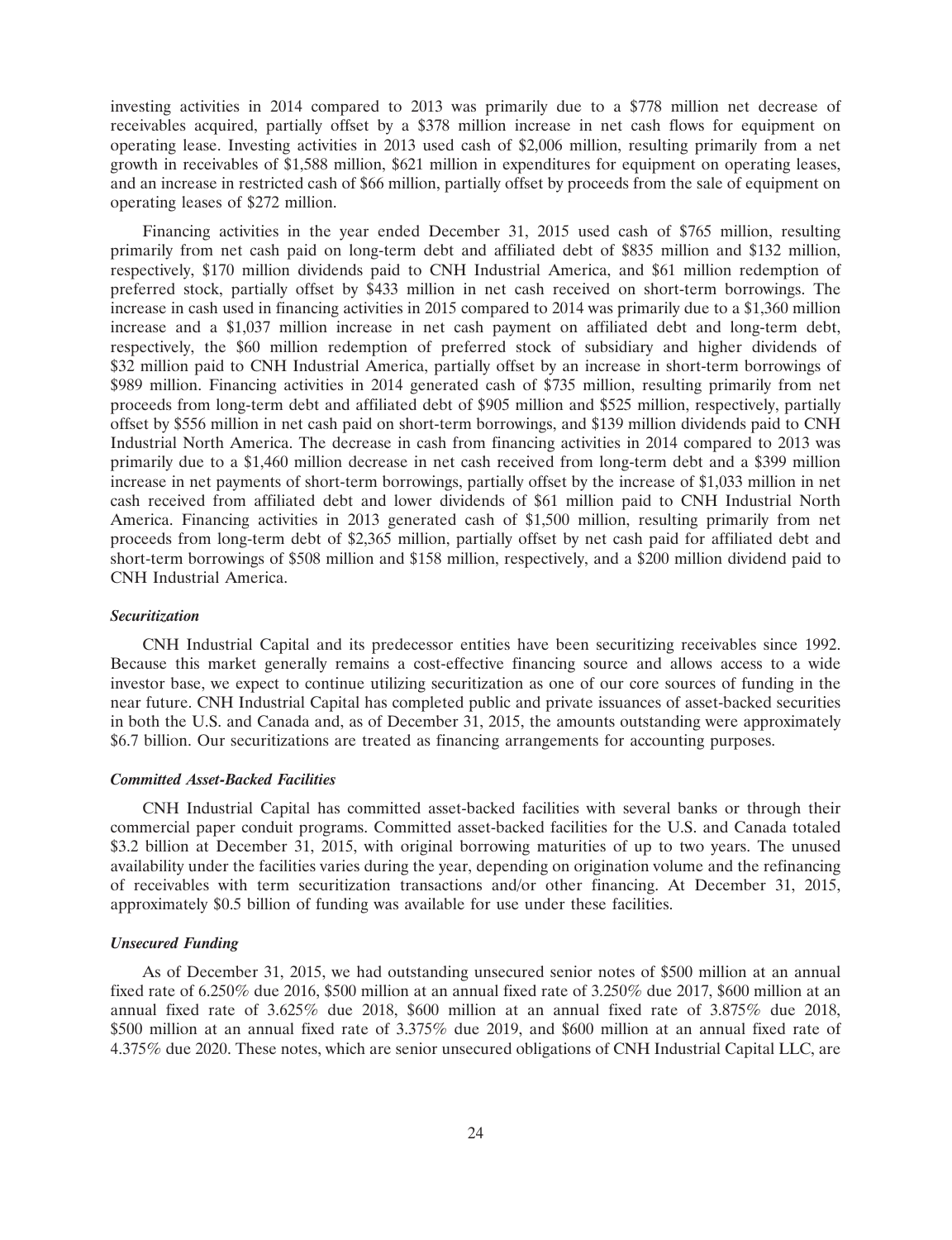guaranteed by CNH Industrial Capital America and New Holland Credit. On November 1, 2015, we repaid \$750 million of our 3.875% notes due 2015.

As of December 31, 2015, we had available a \$250 million, unsecured credit facility with a consortium of banks, with a final maturity in June 2017.

As of December 31, 2015, we had a \$100 million unsecured term loan with a final maturity date in March 2018.

On July 8, 2015, we terminated a \$250 million, unsecured facility, consisting of a \$150 million term loan and a \$100 million revolving credit facility.

#### *Affiliate Sources*

CNH Industrial Capital borrows, as needed, from CNH Industrial. This source of funding is primarily used to finance various assets and provides additional flexibility when evaluating market conditions and potential third-party financing options. We have obtained financing from CNHI treasury subsidiaries and, from time to time, have entered into term loan agreements. At December 31, 2015, we had affiliated debt of \$23 million compared to \$862 million at December 31, 2014.

#### *Equity Position*

Our equity position also supports our ability to access various funding sources. Our stockholder's equity at December 31, 2015 and 2014 was \$1.5 billion and \$1.6 billion, respectively.

During 2015, CNH Industrial Capital LLC paid cash dividends of \$170 million to CNH Industrial America and CNH Industrial Capital Canada paid a cash dividend on preferred stock of C\$0.7 million (\$0.6 million) to CNH Industrial Canada Ltd. In addition, in 2015, CNH Industrial Capital Canada redeemed all of its outstanding preferred stock for C\$77 million (\$60 million).

#### *Liquidity*

The majority of CNH Industrial Capital's debt is self-liquidating from the cash generated by the underlying receivables. Normally, additional liquidity should not be necessary for the repayment of such debt. New originations of retail receivables are usually warehoused in committed asset-backed facilities until being refinanced in the term ABS market or with other third-party debt. The majority of new wholesale receivables are financed through a master trust and funded by variable funding notes or on a term basis. Our liquidity available for use as of December 31, 2015 is as follows (dollars in thousands):

|                                                                                                          | 2015      |
|----------------------------------------------------------------------------------------------------------|-----------|
|                                                                                                          |           |
|                                                                                                          |           |
|                                                                                                          |           |
|                                                                                                          | 4,579,859 |
|                                                                                                          |           |
| Less: facilities utilization $\dots \dots \dots \dots \dots \dots \dots \dots \dots \dots$ (2,771,085)   |           |
| Total available for use $\dots \dots \dots \dots \dots \dots \dots \dots \dots \dots \dots$ \$ 1,013,053 |           |

The liquidity available for use varies due to changes in origination volumes, reflecting the financing needs of our customers, and is influenced by the timing of any refinancing of underlying receivables.

In connection with a limited number of funding transactions, we provide financial guarantees to various parties on behalf of certain foreign financial services subsidiaries of CNHI for approximately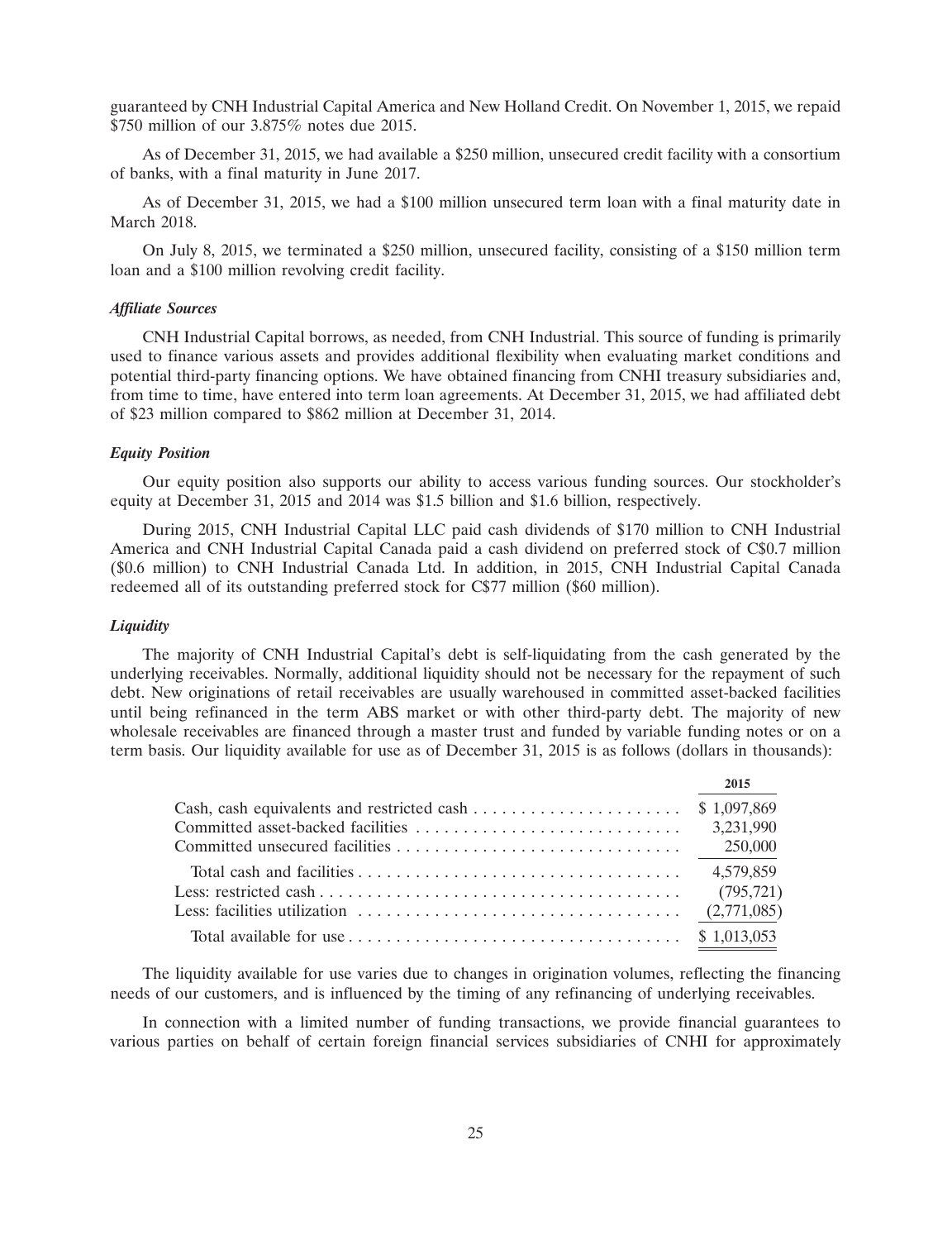\$250.4 million as of December 31, 2015. The guarantees are in effect for the term of the underlying funding facilities plus 365 days. The underlying facilities are renewable annually.

#### *Debt*

Our consolidated debt as of December 31, 2015 and 2014 is set forth in the table below (dollars in thousands):

|                                                                               | 2015       | 2014        |
|-------------------------------------------------------------------------------|------------|-------------|
| Short-term debt (including current maturities of                              |            |             |
|                                                                               |            | \$4,632,208 |
| Long-term debt $\dots\dots\dots\dots\dots\dots\dots\dots\dots\dots\dots\dots$ | 7,805,199  | 8,193,039   |
|                                                                               | 12,836,417 | 12,825,247  |
|                                                                               | 22,642     | 862,445     |
|                                                                               |            |             |

The majority of our debt is secured third-party financing, including borrowings under committed asset-backed facilities and issuance of term securitization transactions.

#### *Cash, Cash Equivalents and Restricted Cash*

The following table shows cash and cash equivalents and restricted cash as of December 31, 2015 and 2014 (dollars in thousands):

| 2015 2014 |  |
|-----------|--|
|           |  |
|           |  |
|           |  |

Cash and cash equivalents and restricted cash are comprised of highly liquid investments with short-term original maturities. See ''Liquidity and Capital Resources—Cash Flows'' for a further discussion of the change in our cash position.

Restricted cash is principally held by depository banks in order to comply with securitization contractual agreements, such as providing cash reserve accounts for the benefit of securitization investors.

#### *Off-Balance Sheet Arrangements*

In connection with a limited number of funding transactions, we provide financial guarantees to various parties on behalf of certain foreign financial services subsidiaries of CNHI. For additional information, please see ''Note 13: Commitments and Contingencies'' to our consolidated financial statements for the year ended December 31, 2015.

#### *Recent Developments*

On February 17, 2016, we, through a bankruptcy-remote trust, issued \$850 million of amortizing assetbacked notes secured by U.S. retail loan contracts.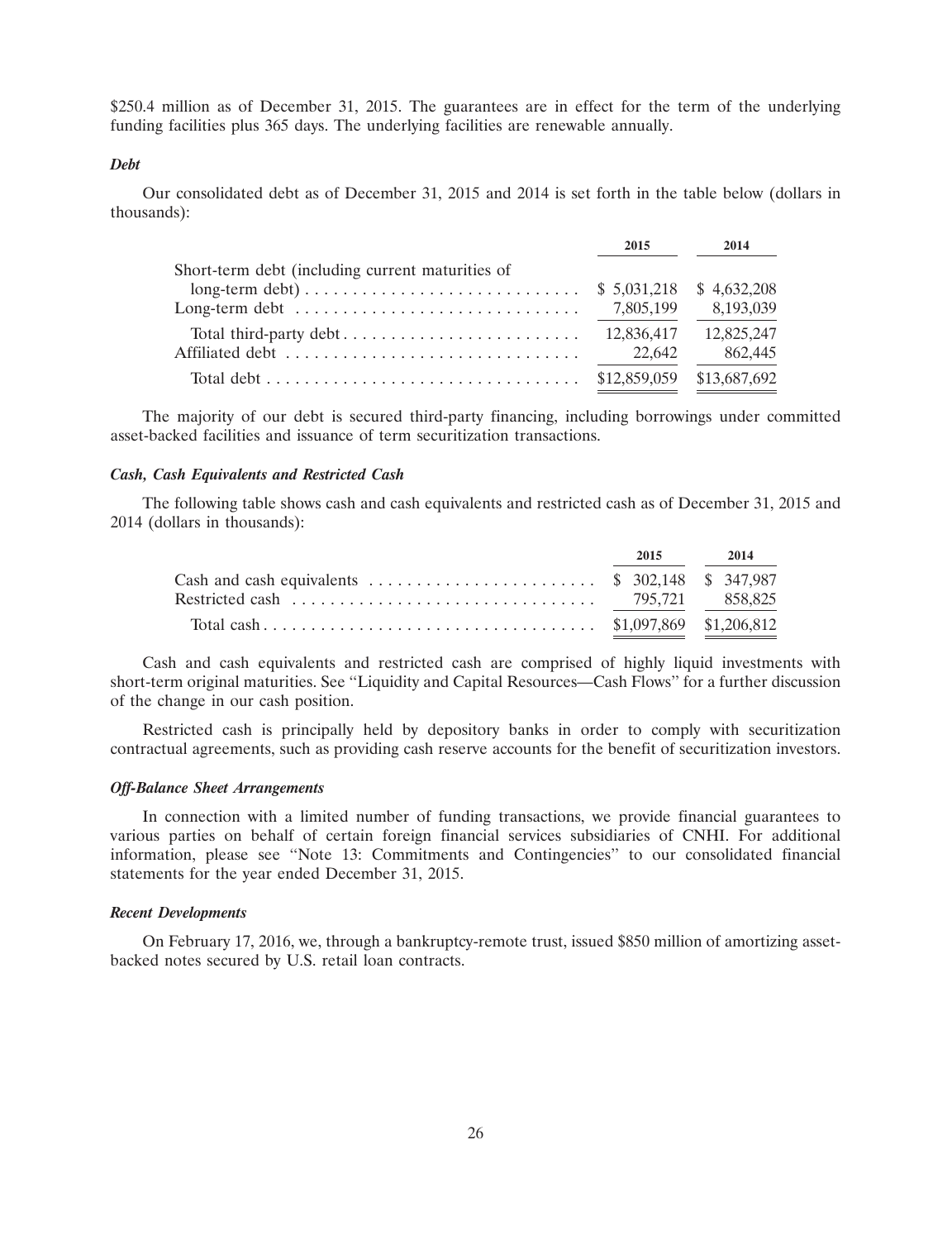## *Contractual Obligations*

The following table sets forth the aggregate amounts of our contractual obligations and commitments as of December 31, 2015 with definitive payment terms that will require significant cash outlays in the future (dollars in thousands).

|                                               | <b>Payments Due by Period</b> |                     |               |               |                  |
|-----------------------------------------------|-------------------------------|---------------------|---------------|---------------|------------------|
|                                               | <b>Total</b>                  | Less than<br>1 year | $1 - 3$ years | $4 - 5$ years | After<br>5 years |
| Short-term and long-term $\text{debt}(1)$     | \$12,836,415                  | \$5,031,218         | \$5,334,457   | \$2,416,223   | \$54,517         |
|                                               | 22,642                        | 22,642              |               |               |                  |
| Interest on fixed rate debt $\dots\dots\dots$ | 801,261                       | 213,170             | 389,897       | 198.194       |                  |
| Interest on floating rate $det(2)$            | 164,869                       | 36,743              | 70,569        | 56,598        | 959              |
| Operating leases $(3)$                        | 12,500                        | 2,500               | 7,500         | 2,500         |                  |
| Total contractual obligations                 | \$13,837,687                  | \$5,306,273         | \$5,802,423   | \$2,673,515   | \$55,476         |

(1) Short-term debt shown as less than one year includes current maturities of long-term debt of \$3,373,150.

(2) The interest funding requirements are based on the year-end 2015 interest rates.

(3) Minimum rental commitments.

See ''Liquidity and Capital Resources—Debt'' for information relating to our consolidated debt as of December 31, 2015.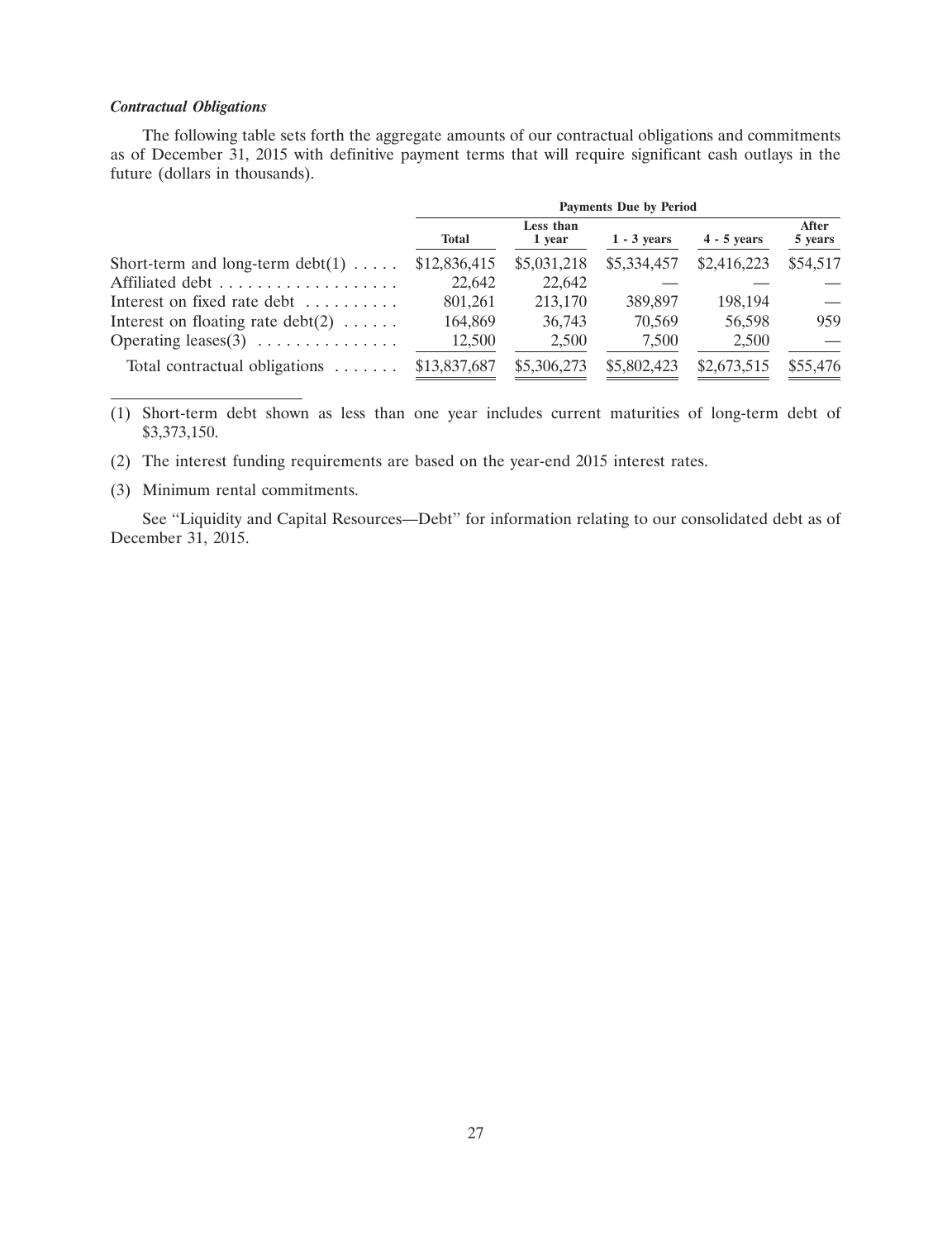#### *Other Data*

|                                                                                        | As of or for the Year Ended December 31, |                                |                            |
|----------------------------------------------------------------------------------------|------------------------------------------|--------------------------------|----------------------------|
|                                                                                        | 2015                                     | 2014                           | 2013                       |
|                                                                                        | 2.13                                     | 2.35                           | 2.56                       |
|                                                                                        | \$11,731,749                             | \$12,884,569                   | \$12,285,234<br>13,217     |
| Operating lease equipment                                                              | 11,731,749<br>1,796,501                  | 12,884,569<br>1,458,325        | 12,298,451<br>974,307      |
|                                                                                        | \$13,528,250                             | \$14,342,894                   | \$13,272,758               |
| $Delinquency(2) \ldots \ldots \ldots \ldots \ldots \ldots \ldots \ldots \ldots \ldots$ | $0.61\%$                                 | $0.44\%$                       | $0.35\%$                   |
|                                                                                        | \$12,292,048                             | \$13,104,635                   | \$11,937,157               |
|                                                                                        | $0.16\%$                                 | $0.09\%$                       | 0.11%                      |
| Profitability<br>Return on average managed portfolio(5)<br><b>Asset Quality</b>        | $5.09\%$<br>$2.24\%$<br>$1.56\%$         | 5.40\%<br>$2.15\%$<br>$1.82\%$ | 5.64%<br>2.15%<br>$2.08\%$ |
| Allowance for credit losses/total receivables                                          | $0.81\%$                                 | $0.74\%$                       | 0.83%                      |

(1) For purposes of determining the ratio of earnings to fixed charges, earnings are defined as the sum of (i) income before income taxes, (ii) fixed charges and (iii) amortization of capitalized interest, less (i) interest capitalized and (ii) noncontrolling interest in pretax income of subsidiaries that have not incurred fixed charges. Fixed charges consist of (i) interest expense, including amortization of premiums, discounts and capitalized expenses related to indebtedness, (ii) interest capitalized and (iii) an estimate of the interest component of rental expense.

- (2) Delinquency means managed receivables that are past due over 30 days, expressed as a percentage of the managed receivables as of the end of the respective period.
- (3) Net credit losses on the managed receivables means write-offs, net of recoveries, for the preceding 12 months expressed as a percentage of the respective average managed receivables.
- (4) Yield on wholesale, retail and commercial revolving accounts receivables.
- (5) Net income for the period expressed as a percentage of average managed portfolio.

#### *Cautionary Note Regarding Forward-Looking Statements*

All statements other than statements of historical fact contained in this annual report, including statements regarding our competitive strengths; business strategy; future financial position or operating results; budgets; projections with respect to revenue, income, capital expenditures, dividends, capital structure or other financial items; costs; and plans and objectives of management regarding operations, products and services, are forward-looking statements. These statements may include terminology such as "may," "will," "expect," "could," "should," "intend," "estimate," "anticipate," "believe," "outlook," "continue," "remain," "on track," "design," "target," "objective," "goal," "forecast," "projection," "prospects," "plan," or similar terminology. Forward-looking statements are not guarantees of future performance. Rather, they are based on current views and assumptions and involve known and unknown risks, uncertainties and other factors, many of which are outside our control and are difficult to predict. If any of these risks and uncertainties materialize or other assumptions underlying any of the forward-looking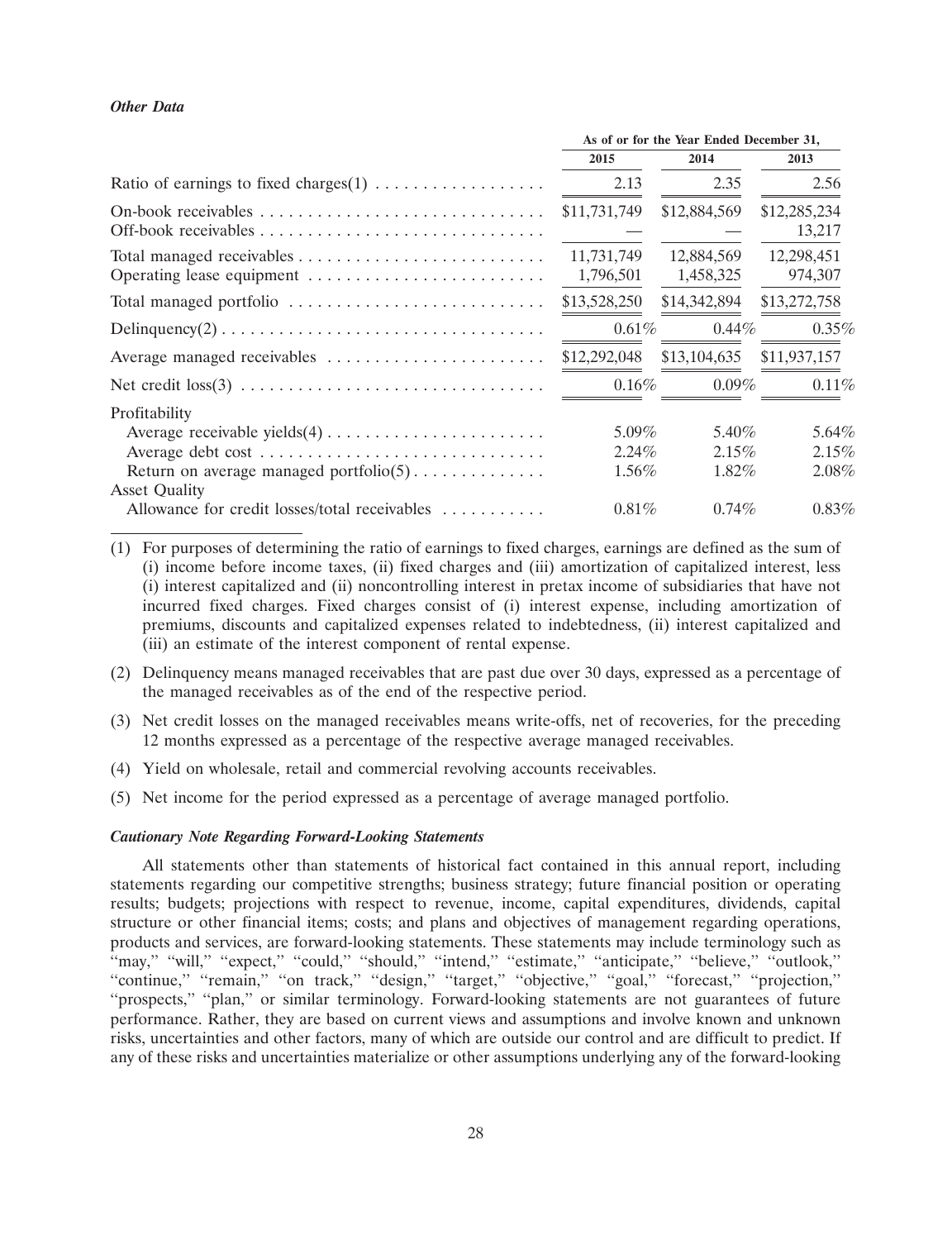statements prove to be incorrect, the actual results or developments may differ materially from any future results or developments expressed or implied by the forward-looking statements.

Factors, risks and uncertainties that could cause actual results to differ materially from those contemplated by the forward- looking statements include, among others: the many interrelated factors that affect customer confidence and demand for our financing products and services; general economic conditions; changes in government policies regarding banking, monetary and fiscal policies; legislation, particularly relating to capital goods-related issues such as agriculture, the environment, debt relief and subsidy program policies, trade and commerce and infrastructure development; government policies on international trade and investment, including sanctions, import quotas, capital controls and tariffs; actions of competitors in the various industries in which CNH Industrial North America competes; interest rates and currency exchange rates; inflation and deflation; energy prices; prices for agricultural commodities; housing starts and other construction activity; our ability to obtain financing or to refinance existing debt; restrictive covenants in our debt agreements; actions by rating agencies concerning the ratings on our debt and asset-backed securities and the credit rating of CNHI; a decline in the price of used equipment; political and civil unrest; volatility and deterioration of capital and financial markets, including further deterioration of the Eurozone sovereign debt crisis, other similar risks and uncertainties and our success, and CNH Industrial North America's success, in managing the risks involved in the foregoing.

Forward-looking statements speak only as of the date on which such statements are made.

Furthermore, in light of difficult macroeconomic conditions, both globally and in the industries in which we operate, it is particularly difficult to forecast our results and any estimates or forecasts of particular periods that we provide are uncertain. Accordingly, investors should not place undue reliance on such forward-looking statements. We can give no assurance that the expectations reflected in our forwardlooking statements will prove to be correct. Our outlook is based upon assumptions, which are sometimes based upon estimates and data received from third parties. Such estimates and data are often revised. Our actual results could differ materially from those anticipated in such forward-looking statements. We undertake no obligation to update or revise publicly any forward-looking statements.

Additional factors which could cause actual results and developments to differ from those expressed or implied by the forward-looking statements are included in the section ''Item 1A. Risk Factors'' of this annual report.

#### **Critical Accounting Policies and Estimates**

The preparation of financial statements in conformity with U.S. GAAP requires management to make estimates and assumptions that affect reported amounts of assets, liabilities, revenues and expenses during the reported periods. Actual results may differ from these estimates under different assumptions and conditions. Our critical accounting policies and estimates, which require management assumptions and complex judgments, are summarized below.

#### *Allowance for Credit Losses*

The allowance for credit losses is our estimate of losses for receivables owned by us and consists of two components, depending on whether the receivable has been individually identified as being impaired. The first component of the allowance for credit losses covers the receivables specifically reviewed by management for which we have determined it is probable that we will not collect all the principal and interest as per the terms of the contract. Receivables are individually reviewed for impairment based on, among other items, amounts outstanding, days past due and prior collection history. These receivables are subject to impairment measurement at the loan level based either on the fair value of the collateral for collateral-dependent receivables or on the present value of expected future cash flows discounted at the receivables' effective interest rate.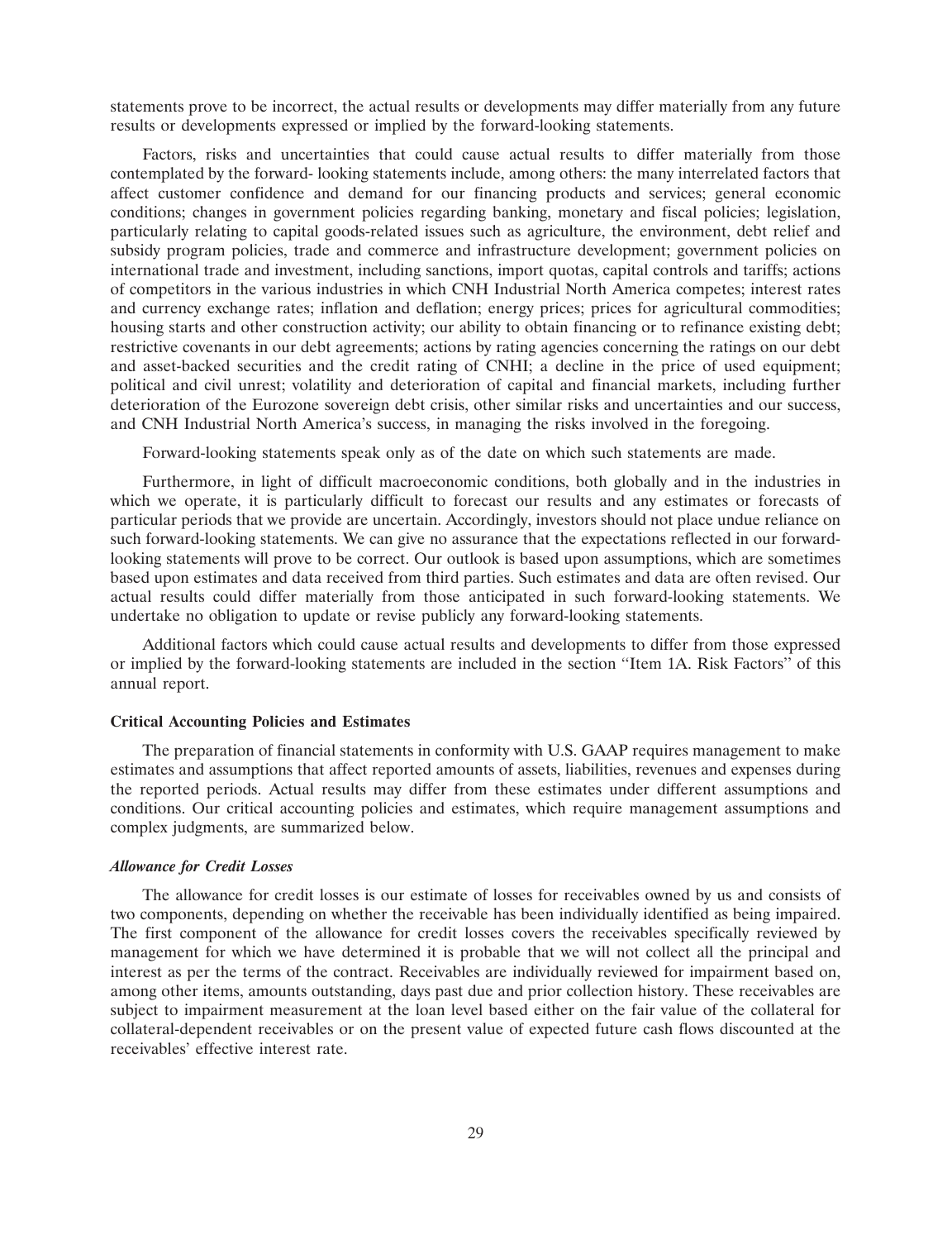The second component of the allowance for credit losses covers all receivables that have not been individually reviewed for impairment. The allowance for these receivables is based on aggregated portfolio evaluations, generally by financial product. The allowance for retail and wholesale credit losses is based on loss forecast models that consider a variety of factors that include, but are not limited to, historical loss experience, collateral value, portfolio balance and delinquency. The loss forecast models are updated on a quarterly basis. In addition, qualitative factors that are not fully captured in the loss forecast models, including industry trends, and macroeconomic factors are considered in the evaluation of the adequacy of the allowance for credit losses. These qualitative factors are subjective and require a degree of management judgment.

The total allowance for credit losses at December 31, 2015 and 2014 was \$94.7 million and \$95.5 million, respectively. Management's ongoing evaluation of the adequacy of the allowance for credit losses takes into consideration historical loss experience, known and inherent risks in the portfolio, adverse situations that may affect the borrower's ability to repay, estimated value of underlying collateral and current economic conditions.

While management believes it has exercised prudent judgment and applied reasonable assumptions, there can be no assurance that, in the future, changes in economic conditions or other factors will not cause changes in the financial condition of our customers. If the financial condition of some of our customers deteriorates, the timing and level of payments received could be impacted and, therefore, could result in an increase in losses on the current portfolio.

#### *Equipment on Operating Lease Residual Values*

We purchase equipment from our dealers and other independent third parties and lease such equipment to retail customers under operating leases. Income from these operating leases is recognized over the term of the lease. Our decision on whether or not to offer lease financing to customers is based, in part, upon estimated residual values of the leased equipment, which are estimated at the lease inception date and periodically updated. Realization of the residual values, a component in the profitability of a lease transaction, is dependent on our ability to market the equipment at lease termination under the then prevailing market conditions. Equipment model changes and updates, as well as market strength and product acceptance, are monitored and adjustments are made to residual values in accordance with the significance of any such changes. Although realization is not assured, management believes that the estimated residual values are realizable.

Total operating lease residual values at December 31, 2015 and 2014 were \$1,452.6 million and \$1,163.5 million, respectively.

Estimates used in determining end-of-lease market values for equipment on operating leases significantly impact the amount and timing of depreciation expense. If future values for this equipment were to decrease 10% from our present estimates, the total impact would be to increase our depreciation expense on equipment on operating leases by approximately \$145.3 million. This amount would be charged to depreciation expense during the remaining lease terms such that the net amount of equipment on operating leases at the end of the lease terms would be equal to the revised residual values. Initial lease terms generally range from two to four years.

#### **New Accounting Pronouncements Not Yet Adopted**

In May 2014, the Financial Accounting Standards Board (''FASB'') issued Accounting Standards Update (''ASU'') No. 2014-09, Revenue from Contracts with Customers (''ASU 2014-09''). ASU 2014-09 supersedes the revenue recognition requirements in Accounting Standards Codification 605—Revenue Recognition and most industry-specific guidance throughout the Codification. The standard requires that an entity recognizes revenue to depict the transfer of promised goods or services to customers in an amount that reflects the consideration to which the company expects to be entitled in exchange for those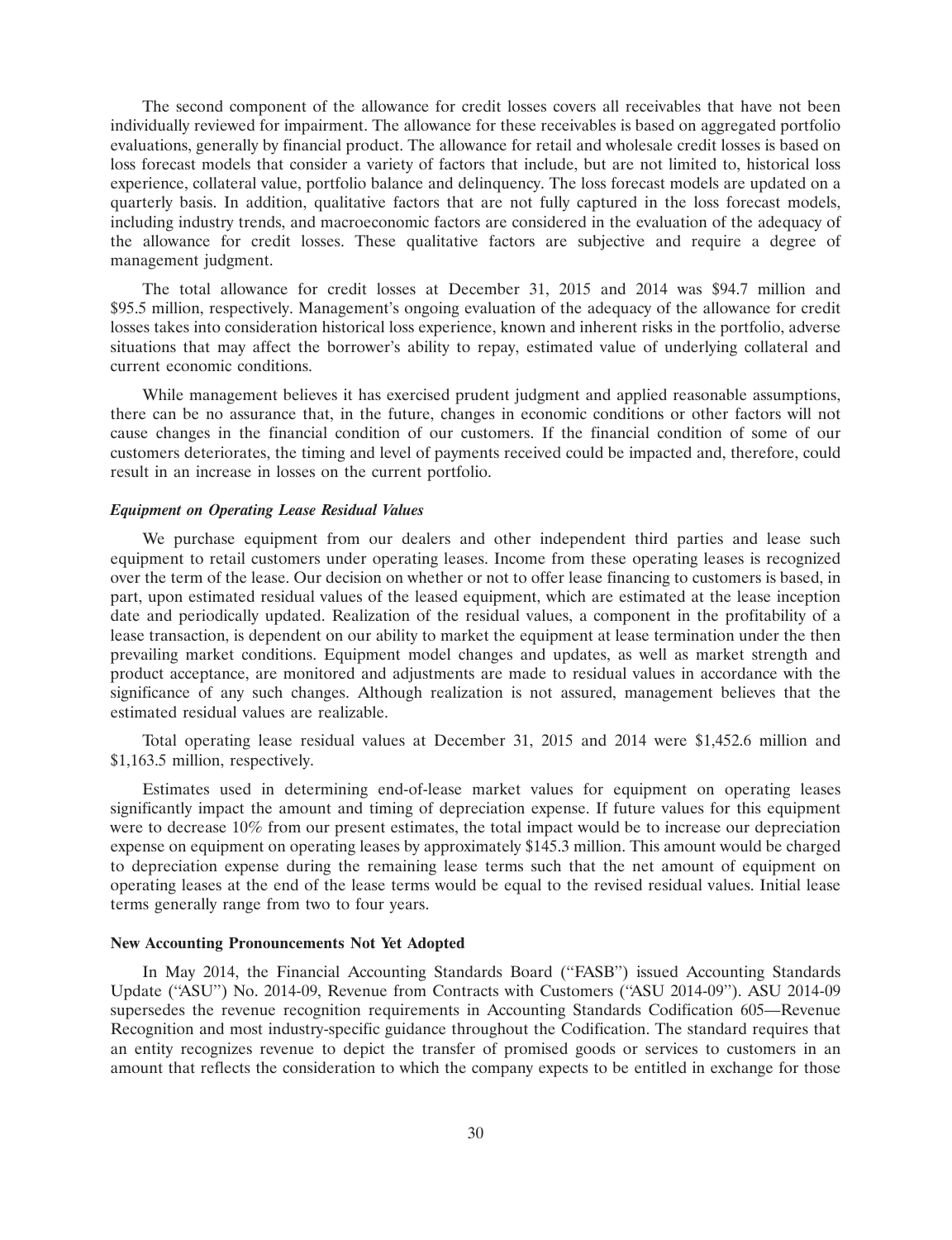goods or services. On August 12, 2015, the FASB approved deferring the effective date of ASU 2014-09 by one year to fiscal years beginning after December 15, 2017, and for interim periods within those fiscal years. The guidance can be applied retrospectively to each prior reporting period presented (full retrospective method) or retrospectively with a cumulative effect adjustment to retained earnings for initial application of the guidance at the date of initial adoption (modified retrospective method). The FASB also permitted ASU 2014-09 to be adopted early, but not before the original effective date of annual periods beginning after December 15, 2016. We are currently assessing the method of adoption we will elect and the impact of the adoption of ASU 2014-09 on our financial position, results of operations and cash flows.

In August 2014, the FASB issued ASU No. 2014-15, Uncertainties About an Entity's Ability to Continue as a Going Concern (''ASU 2014-15''). ASU 2014-15 provides guidance on determining when and how to disclose going-concern uncertainties in the financial statements. The new standard requires management to perform interim and annual assessments of an entity's ability to continue as a going concern within one year of the date of issuance of the entity's financial statements. An entity must also provide certain disclosures if there is ''substantial doubt'' about the entity's ability to continue as a going concern. ASU 2014-15 is effective for annual periods ending after December 15, 2016, and interim periods thereafter. Early adoption is permitted. We do not believe the adoption of this standard will have a material impact on our financial position or results of operations.

In February 2015, the FASB issued ASU No. 2015-02, Consolidation (''ASU 2015-02''). ASU 2015-02 is intended to improve targeted areas of consolidation guidance for legal entities such as limited partnerships, limited liability companies and securitized structures. The new standard eliminates the previous deferral in Accounting Standards Codification 810, which allowed reporting entities with interests in certain investment funds to follow previously issued consolidations guidance, and makes changes to both the variable interest model and the voting model. ASU 2015-02 is effective for annual periods beginning after December 15, 2015. We do not believe the adoption of this standard will have a material impact on our financial position or results of operations.

In April 2015, the FASB issued ASU No. 2015-03, Interest—Imputation of Interest (Subtopic 835-30): Simplifying the Presentation of Debt Issuance Costs ("ASU 2015-03"). ASU 2015-03 is intended to simplify the presentation of debt issuance costs. The new standard requires the debt issuance costs related to a recognized debt liability be presented in the balance sheet as a direct deduction from the carrying value of that debt liability, consistent with debt discounts. ASU 2015-03 is effective for annual and interim periods beginning after December 15, 2015. We do not believe the adoption of this standard will have a material impact on our financial position or results of operations.

In August 2015, the FASB issued ASU No. 2015-15, Presentation and Subsequent Measurement of Debt Issuance Costs Associated with Line-of-Credit Arrangements (''ASU 2015-15''), which amends ASC 835-30, Interest—Imputation of Interest. ASU 2015-15 clarifies the presentation and subsequent measurement of debt issuance costs associated with lines of credit. These costs may be presented as an asset and amortized ratably over the term of the line of credit arrangement, regardless of whether there are outstanding borrowings on the arrangement. ASU 2015-15 should be adopted concurrent with adoption of ASU 2015-03, which is effective for annual and interim periods beginning after December 15, 2015. We do not believe the adoption of this standard will have a material impact on our financial position or results of operations.

In November 2015, the FASB issued ASU No. 2015-17, Balance Sheet Classification of Deferred Taxes (''ASU 2015-17''). ASU 2015-17 is intended to simplify the balance sheet classification of deferred taxes. The new standard requires an entity to classify deferred tax assets and liabilities as noncurrent on the balance sheet. ASU 2015-17 is effective for annual periods beginning after December 15, 2016, and interim periods thereafter. The guidance may be adopted prospectively or retrospectively and early adoption is permitted. We are currently assessing the impact of the adoption of ASU 2015-17 on our financial position or results of operations.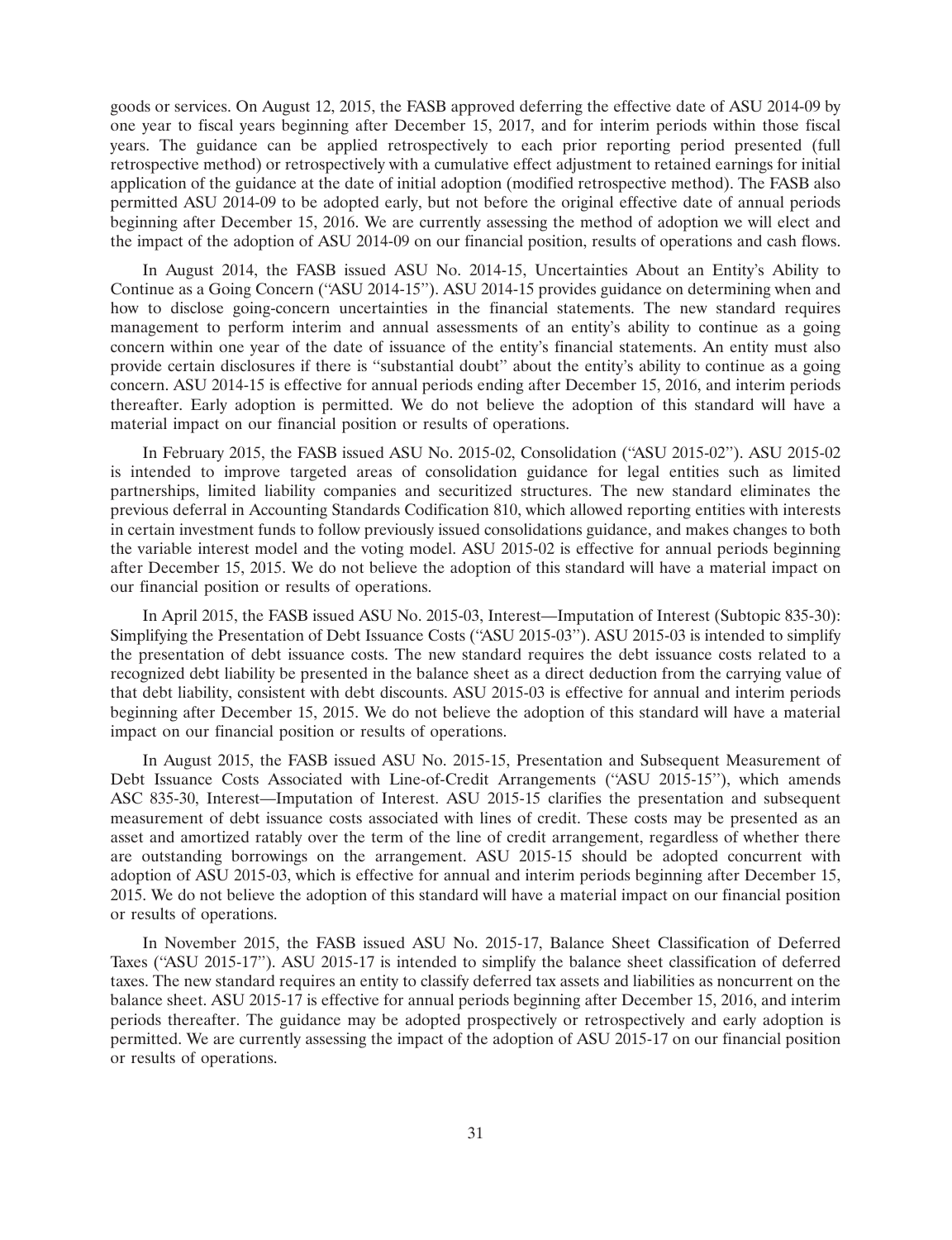In January 2016, the FASB issued ASU 2016-01, Financial Instruments—Overall (Subtopic 825-10): Recognition and Measurement of Financial Assets and Financial Liabilities (''ASU 2016-01''). The purpose of this update is to enhance the reporting model for financial instruments to provide users with more decision-useful information. Accordingly, ASU 2016-01 updates and revises various requirements, including measurement of equity investments at fair value with changes recognized in net income (except equity method or consolidated investees), which supersedes the current guidance to classify equity securities with readily determinable fair values into different categories (e.g. trading or available for sale). It also requires separate presentation of financial assets and financial liabilities by measurement category and form of financial asset (e.g., securities or loans and receivables) on the balance sheet and in the accompanying notes. The update is effective for annual reporting periods beginning after December 15, 2017 including interim periods within those fiscal years, and early adoption is not permitted. We are currently assessing the impact of the adoption of ASU 2016-01 on our financial position and results of operations.

#### *Item 7A. Quantitative and Qualitative Disclosures About Market Risk*

We are exposed to a variety of market risks, primarily changes in interest rates. We monitor our exposure to these risks, and manage the underlying economic exposures on transactions using financial instruments such as forward contracts, interest rate swaps, interest rate caps and forward starting swaps. We do not hold or issue derivatives or other financial instruments for speculative purposes or to hedge translation risks. See ''Note 10: Financial Instruments'' in the notes to our consolidated financial statements for the year ended December 31, 2015 for a description of our risk management strategy and the methods and assumptions used to determine the fair values of financial instruments.

#### *Interest Rate Risk*

We are exposed to market risk from changes in interest rates. We monitor our exposure to this risk and manage the underlying exposure both through the matching of financial assets and liabilities and through the use of financial instruments, including swaps, caps, and forward starting swaps for the net exposure. The instruments aim to stabilize funding costs by managing the exposure created by the differing maturities and interest rate structures of our financial assets and liabilities. We do not hold or issue derivative or other financial instruments for speculative purposes.

We monitor interest rate risk to achieve a predetermined level of matching between the interest rate structure of our financial assets and liabilities. Fixed-rate financial instruments, including receivables, debt and other investments, are segregated from floating-rate instruments in evaluating the potential impact of changes in applicable interest rates. A sensitivity analysis was performed to compute the impact on fair value which would be caused by a hypothetical 10% change in the interest rates used to discount each category of financial assets and liabilities. The net impact on the fair value of the financial instruments and derivative instruments held as of December 31, 2015 and 2014, resulting from a hypothetical 10% change in interest rates, would be approximately \$7.9 million and \$8.8 million, respectively. For the sensitivity analysis the financial instruments are grouped according to the currency in which financial assets and liabilities are denominated and the applicable interest rate index. As a result, our interest rate risk sensitivity model may overstate the impact of interest rate fluctuations for such financial instruments, as consistently unfavorable movements of all interest rates are unlikely.

#### *Item 8. Financial Statements and Supplementary Data*

Our consolidated financial statements are included in this annual report beginning on page F-1.

*Item 9. Changes in and Disagreements with Accountants on Accounting and Financial Disclosure* Not applicable.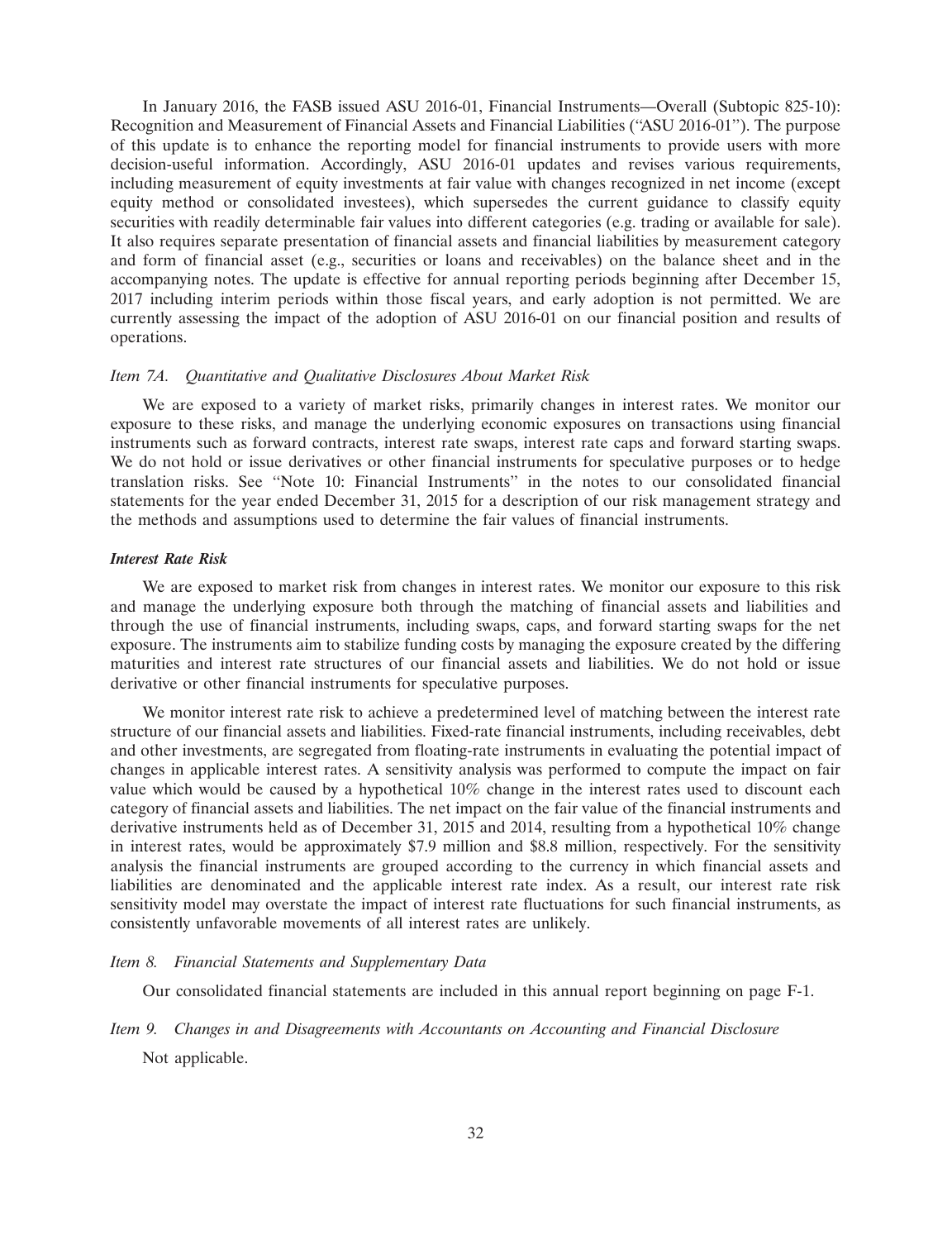## *Item 9A. Controls and Procedures*

#### **Disclosure Controls and Procedures**

Under the supervision, and with the participation, of our management, including our President and Chief Financial Officer, we conducted an evaluation of the effectiveness of our disclosure controls and procedures (as defined in Rule 13a-15(e) under the Securities Exchange Act of 1934, as amended (the ''Exchange Act'')) as of December 31, 2015. Based on that evaluation, our President and Chief Financial Officer concluded that the disclosure controls and procedures are effective to provide reasonable assurance that information required to be disclosed in our Exchange Act filings is recorded, processed, summarized and reported within the time periods specified in the SEC's rules and forms and that such information is accumulated and communicated to our management, including our President and Chief Financial Officer, as appropriate, to allow timely decisions regarding required disclosure.

## **Changes in Internal Control over Financial Reporting**

There has been no change in our internal control over financial reporting during the three months ended December 31, 2015 that has materially affected, or is reasonably likely to materially affect, our internal control over financial reporting.

#### **Management's Report on Internal Control over Financial Reporting**

Our management is responsible for establishing and maintaining adequate internal control over financial reporting. Internal control over financial reporting is a process designed to provide reasonable assurance regarding the reliability of financial reporting and the preparation of financial statements for external purposes in accordance with U.S. GAAP.

Because of its inherent limitations, internal control over financial reporting may not prevent or detect misstatements. Also, projections of any evaluation of effectiveness to future periods are subject to the risk that controls may become inadequate because of changes in conditions, or that the degree of compliance with the policies or procedures may deteriorate.

Management assessed the effectiveness of our internal control over financial reporting as of December 31, 2015, based on the framework set forth by the Committee of Sponsoring Organizations of the Treadway Commission in Internal Control—Integrated Framework (2013). Based on this assessment, management believes that, as of December 31, 2015, our internal control over financial reporting was effective.

This annual report does not include an attestation report of our independent registered public accounting firm regarding internal control over financial reporting. Management's report was not subject to attestation by our independent registered public accounting firm pursuant to the rules of the SEC that permit us to provide only management's report in this annual report.

*Item 9B. Other Information*

None.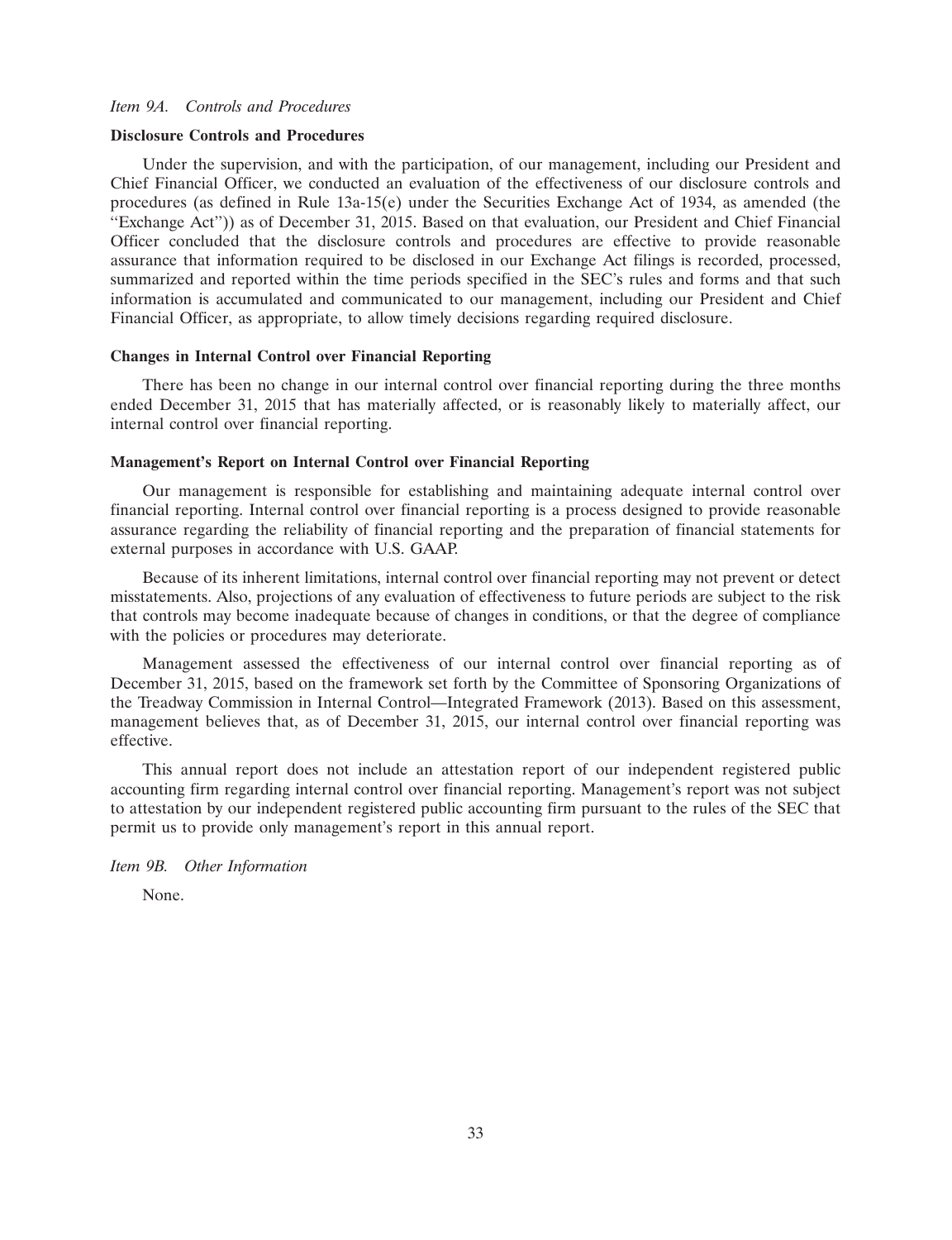#### **PART III**

*Item 10. Directors, Executive Officers and Corporate Governance* Omitted pursuant to General Instruction I of Form 10-K.

*Item 11. Executive Compensation*

Omitted pursuant to General Instruction I of Form 10-K.

*Item 12. Security Ownership of Certain Beneficial Owners and Management* Omitted pursuant to General Instruction I of Form 10-K.

*Item 13. Certain Relationships and Related Transactions, and Director Independence*

Omitted pursuant to General Instruction I of Form 10-K.

*Item 14. Principal Accounting Fees and Services*

For the years ended December 31, 2015 and 2014, Ernst & Young LLP, the member firms of Ernst & Young and their respective affiliates (collectively, the "Ernst & Young Entities") were appointed to serve as our independent registered public accounting firm.

We incurred the following fees for professional services performed by the Ernst & Young Entities for the years ended December 31, 2015 and 2014, respectively:

| 2015 2014 |  |
|-----------|--|
|           |  |
|           |  |
|           |  |

''Audit Fees'' are the aggregate fees billed for the audit of our consolidated annual financial statements, reviews of interim financial statements and attestation services that are provided in connection with statutory and regulatory filings or engagements. "Audit-related fees" are fees charged for assurance and related services that are reasonably related to the performance of the audit or review of our financial statements and are not reported under ''Audit Fees.'' This category comprises fees for the audit of agreed-upon procedure engagements and other attestation services subject to regulatory requirements. There were no fees billed for professional services in connection with tax compliance, tax advice, tax planning or other fees not included above for the years ended December 31, 2015 and 2014.

#### **Audit Committee's Pre-Approval Policies and Procedures**

As a wholly-owned subsidiary of CNHI, audit and non-audit services provided by our independent registered public accounting firm are subject to CNHI's Audit Committee pre-approval policies and procedures. During the year ended December 31, 2015, all audit and non-audit services provided by our independent registered public accounting firm were pre-approved in accordance with such policies and procedures.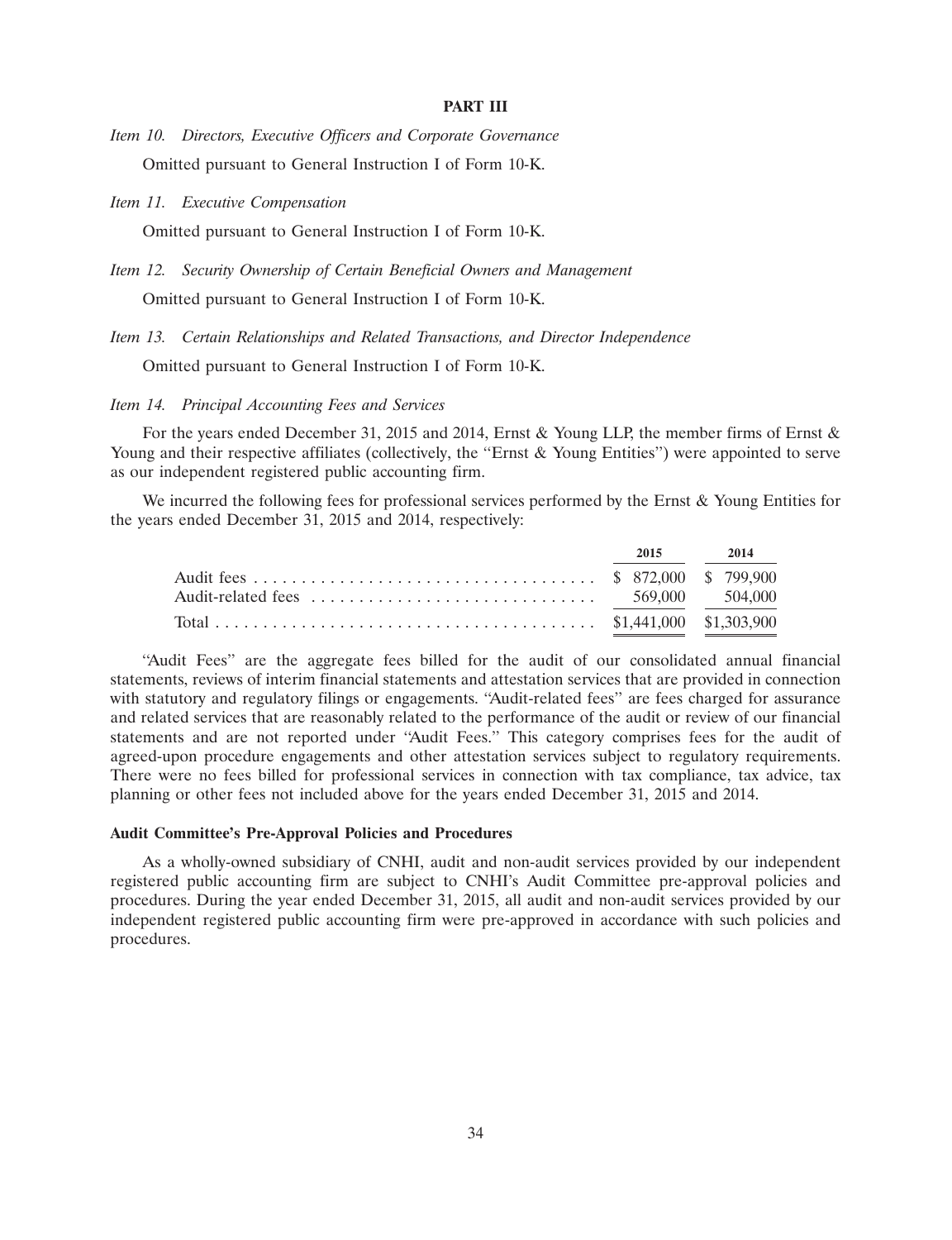## **PART IV**

## *Item 15. Exhibits and Financial Statement Schedules*

The following documents are filed as part of this report:

- 1. Financial Statements
- 2. Financial Statement Schedules

See table of contents to financial statement and schedules immediately preceding the financial statements and schedules to the consolidated financial statements.

3. Exhibits.

| Exhibit | <b>Description</b>                                                                                                                                                                                                                                                                                                                                                                                                   |
|---------|----------------------------------------------------------------------------------------------------------------------------------------------------------------------------------------------------------------------------------------------------------------------------------------------------------------------------------------------------------------------------------------------------------------------|
| 3.1     | Certificate of Formation of CNH Industrial Capital LLC dated December 31, 2004, as<br>amended by the Certificate of Amendment to the Certificate of Formation of CNH Industrial<br>Capital LLC dated February 10, 2014. (Previously filed as Exhibit 3.1 to the annual report on<br>Form 10-K of the registrant for the year ended December 31, 2014 (File No. 333-182411) and<br>incorporated herein by reference). |
| 3.2     | Amended and Restated Limited Liability Company Agreement of CNH Industrial<br>Capital LLC, amended on July 7, 2011. (Previously filed as Exhibit 3.2 to the registration<br>statement on Form S-4 of the registrant (File No. 333-182411) and incorporated herein by<br>reference).                                                                                                                                  |
| 4.1     | Indenture, dated as of November 4, 2011, by and among CNH Industrial Capital LLC, as<br>issuer, the Guarantors named therein and Wells Fargo Bank, National Association, as trustee,<br>regarding 6.250% Notes due 2016. (Previously filed as Exhibit 4.1 to the registration<br>statement on Form S-4 of the registrant (File No. 333-182411) and incorporated herein by<br>reference).                             |
| 4.2     | Indenture, dated as of April 8, 2013, by and among CNH Industrial Capital LLC, as issuer,<br>the Guarantors named therein and Wells Fargo Bank, National Association, as trustee,<br>regarding 3.625% Notes due 2018. (Previously filed as Exhibit 4.1 to the current report on<br>Form 8-K of the registrant on April 10, 2013 (File No. 333-182411) and incorporated herein<br>by reference).                      |
| 4.3     | Indenture, dated as of October 8, 2013, by and among CNH Industrial Capital LLC, as                                                                                                                                                                                                                                                                                                                                  |

- issuer, the Guarantors named therein and Wells Fargo Bank, National Association, as trustee, regarding 3.250% Notes due 2017. (Previously filed as Exhibit 4.1 to the current report on Form 8-K of the registrant on October 9, 2013 (File No. 333-182411) and incorporated herein by reference).
- 4.4 Indenture, dated as of June 30, 2014, by and among CNH Industrial Capital LLC, as issuer, the Guarantors named therein and Wells Fargo Bank, National Association, as trustee, regarding 3.375% Notes due 2019. (Previously filed as Exhibit 4.1 to the current report on Form 8-K of the registrant on June 30, 2014 (File No. 333-182411) and incorporated herein by reference).
- 4.5 Indenture, dated as of June 26, 2015, by and among CNH Industrial Capital LLC, as issuer, the Guarantors named therein and Wells Fargo Bank, National Association, as trustee, regarding 3.875% Notes due 2018. (Previously filed as Exhibit 4.1 to the current report on Form 8-K of the registrant on June 26, 2015 (File No. 333-182411) and incorporated herein by reference).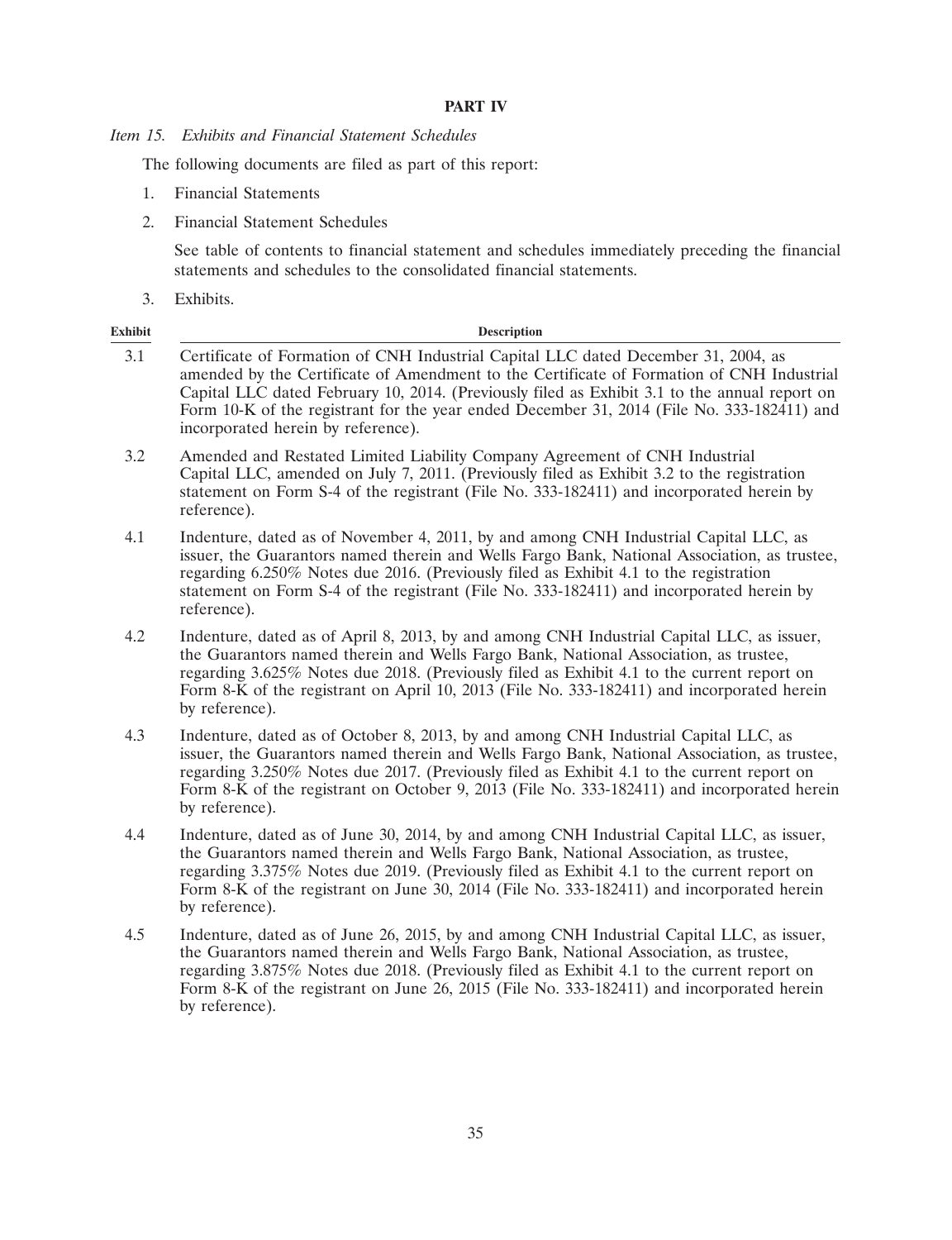| Exhibit   | <b>Description</b>                                                                                                                                                                                                                                                                                                                                                                                                                                                                                                                                                                                                                    |
|-----------|---------------------------------------------------------------------------------------------------------------------------------------------------------------------------------------------------------------------------------------------------------------------------------------------------------------------------------------------------------------------------------------------------------------------------------------------------------------------------------------------------------------------------------------------------------------------------------------------------------------------------------------|
| 4.6       | Indenture, dated as of September 11, 2015, by and among CNH Industrial Capital LLC, as<br>issuer, the Guarantors named therein and Wells Fargo Bank, National Association, as trustee.<br>(Previously filed as Exhibit 4.9 to the registration statement on Form F-3 of the registrant<br>(File No. 333-206891-03) and incorporated herein by reference).                                                                                                                                                                                                                                                                             |
| 4.7       | Officers' Certificate, dated as of November 6, 2015 (including Form of 4.375% Note due 2020<br>included therein). (Previously filed as Exhibit 4.1 to the current report on Form 8-K of the<br>registrant on November 6, 2015 (File No. 000-55510) and incorporated herein by reference).                                                                                                                                                                                                                                                                                                                                             |
| 10.1      | Support Agreement, dated as of November 4, 2011, by and between CNH Industrial<br>Capital LLC and CNH Global N.V. (Previously filed as Exhibit 10.1 to the registration<br>statement on Form S-4 of the registrant (File No. 333-182411) and incorporated herein by<br>reference).                                                                                                                                                                                                                                                                                                                                                    |
| 10.2      | Third Amended and Restated Wholesale and Parts CNH Industrial Capital Financing<br>Agreement, dated November 3, 2011, by and between CNH Industrial America LLC and<br>CNH Industrial Capital America LLC. (Previously filed as Exhibit 10.2 to the registration<br>statement on Form S-4 of the registrant (File No. 333-182411) and incorporated herein by<br>reference).                                                                                                                                                                                                                                                           |
| 10.3      | Amended and Restated Wholesale and Parts CNH Industrial Capital Financing Agreement,<br>dated November 3, 2011, by and between CNH Industrial Canada Ltd. and CNH Industrial<br>Capital Canada Ltd. (Previously filed as Exhibit 10.3 to the registration statement on<br>Form S-4 of the registrant (File No. 333-182411) and incorporated herein by reference).                                                                                                                                                                                                                                                                     |
| 10.4      | Supplemental Support Agreement, dated as of September 27, 2013, by and among CNH<br>Industrial Capital LLC, CNH Global N.V. and CNH Industrial N.V. (formerly known as FI<br>CBM Holdings N.V.). (Previously filed as Exhibit 10.1 to the quarterly report on Form 10-Q<br>of the registrant for the quarter ended September 30, 2013 (File No. 333-182411) and<br>incorporated herein by reference).                                                                                                                                                                                                                                 |
| 12.1      | Statement regarding computation of ratio of earnings to fixed charges.                                                                                                                                                                                                                                                                                                                                                                                                                                                                                                                                                                |
| 23.1      | Consent of Ernst & Young LLP.                                                                                                                                                                                                                                                                                                                                                                                                                                                                                                                                                                                                         |
| 31.1      | Certifications of President Pursuant to Exchange Act Rule 13a-14(a), as Adopted Pursuant to<br>Section 302 of the Sarbanes-Oxley Act of 2002.                                                                                                                                                                                                                                                                                                                                                                                                                                                                                         |
| 31.2      | Certifications of Chief Financial Officer Pursuant to Exchange Act Rule 13a-14(a), as<br>Adopted Pursuant to Section 302 of the Sarbanes-Oxley Act of 2002.                                                                                                                                                                                                                                                                                                                                                                                                                                                                           |
| $32.1$ †  | Certification required by Exchange Act Rule 13a-14(b) and Section 1350 of Chapter 63 of<br>Title 18 of the United States Code (18 U.S.C. 1350).                                                                                                                                                                                                                                                                                                                                                                                                                                                                                       |
| 101       | Interactive data files pursuant to Rule 405 of Regulation S-T: (i) Consolidated Statements of<br>Income for the years ended December 31, 2015, 2014 and 2013, (ii) Consolidated Statements<br>of Comprehensive Income for the years ended December 31, 2015, 2014 and 2013,<br>(iii) Consolidated Balance Sheets as of December 31, 2015 and 2014, (iv) Consolidated<br>Statements of Cash Flows for the years ended December 31, 2015, 2014 and 2013,<br>(v) Consolidated Statements of Changes in Stockholder's Equity for the years ended<br>December 31, 2015, 2014 and 2013 and (vi) Notes to Consolidated Financial Statements. |
| $\dagger$ | These certifications are deemed not filed for purposes of section 18 of the Exchange Act, or otherwise<br>subject to the liability of that section; nor shall they be deemed incorporated by reference into any<br>filing under the Securities Act of 1933 or the Exchange Act.                                                                                                                                                                                                                                                                                                                                                       |
|           | Pursuant to Item $601(b)(4)(iii)$ of Regulation S-K, copies of instruments defining the rights of holders<br>of certain long-term debt have not been filed. The registrant will furnish copies thereof to the SEC<br>upon request.                                                                                                                                                                                                                                                                                                                                                                                                    |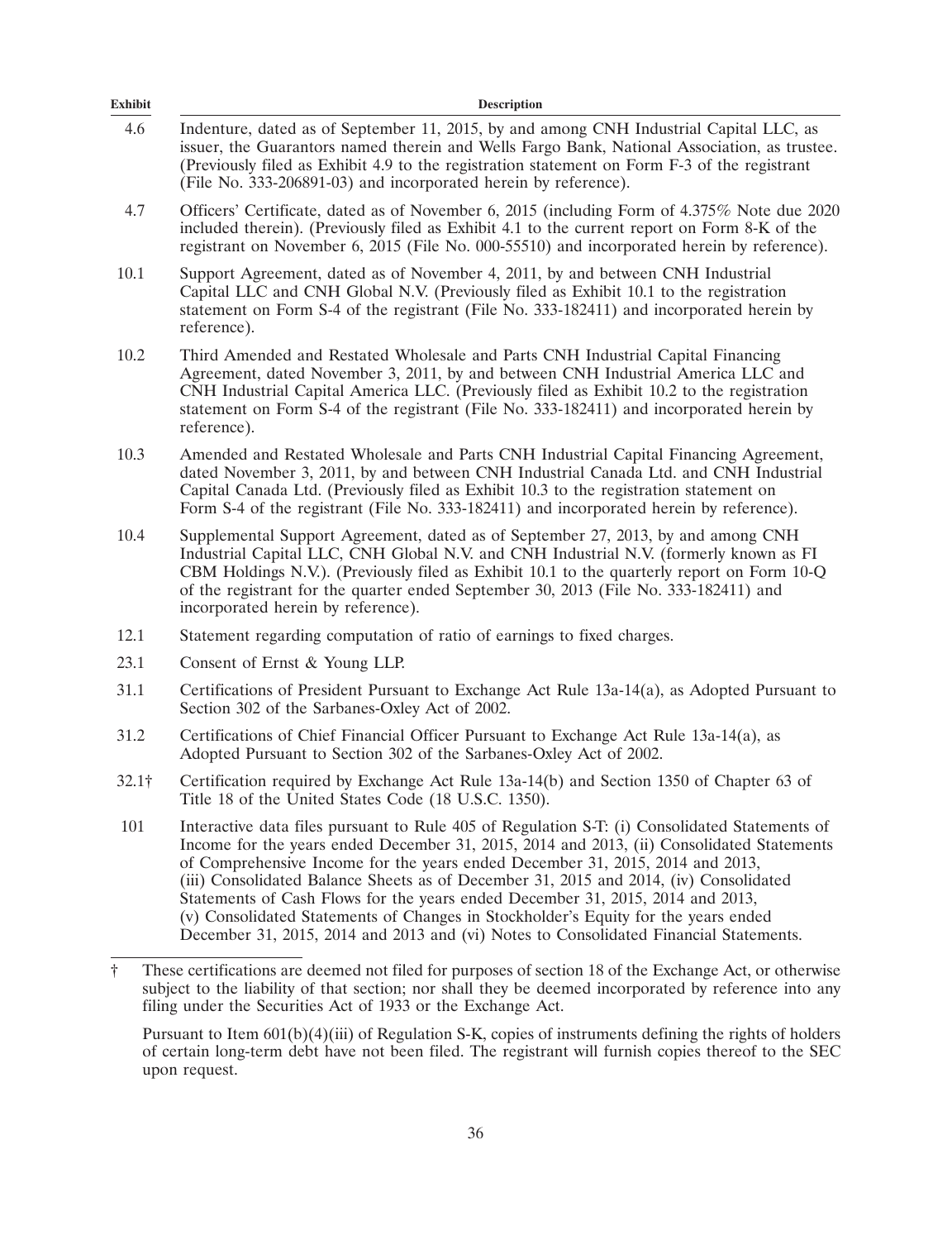#### **SIGNATURES**

Pursuant to the requirements of Section 13 or 15(d) of the Securities Exchange Act of 1934, the registrant has duly caused this report to be signed on its behalf by the undersigned, thereunto duly authorized.

### CNH INDUSTRIAL CAPITAL LLC

Date: March 4, 2016 By: /s/ BRETT D. DAVIS

Name: Brett D. Davis Title: *Chairman and President*

Pursuant to the requirements of the Securities Exchange Act of 1934, this report has been signed below by the following persons on behalf of the registrant and in the capacities and on the dates indicated.

| <b>Signature</b>                       | <b>Title</b>                                                                                                         |               |
|----------------------------------------|----------------------------------------------------------------------------------------------------------------------|---------------|
| /s/ BRETT D. DAVIS<br>Brett D. Davis   | Chairman, President and Director<br>(Principal Executive Officer)                                                    | March 4, 2016 |
| /s/ DOUGLAS MACLEOD<br>Douglas MacLeod | Chief Financial Officer and Assistant<br>Treasurer (Principal Financial Officer and<br>Principal Accounting Officer) | March 4, 2016 |
| /s/ RICHARD TOBIN<br>Richard Tobin     | Director                                                                                                             | March 4, 2016 |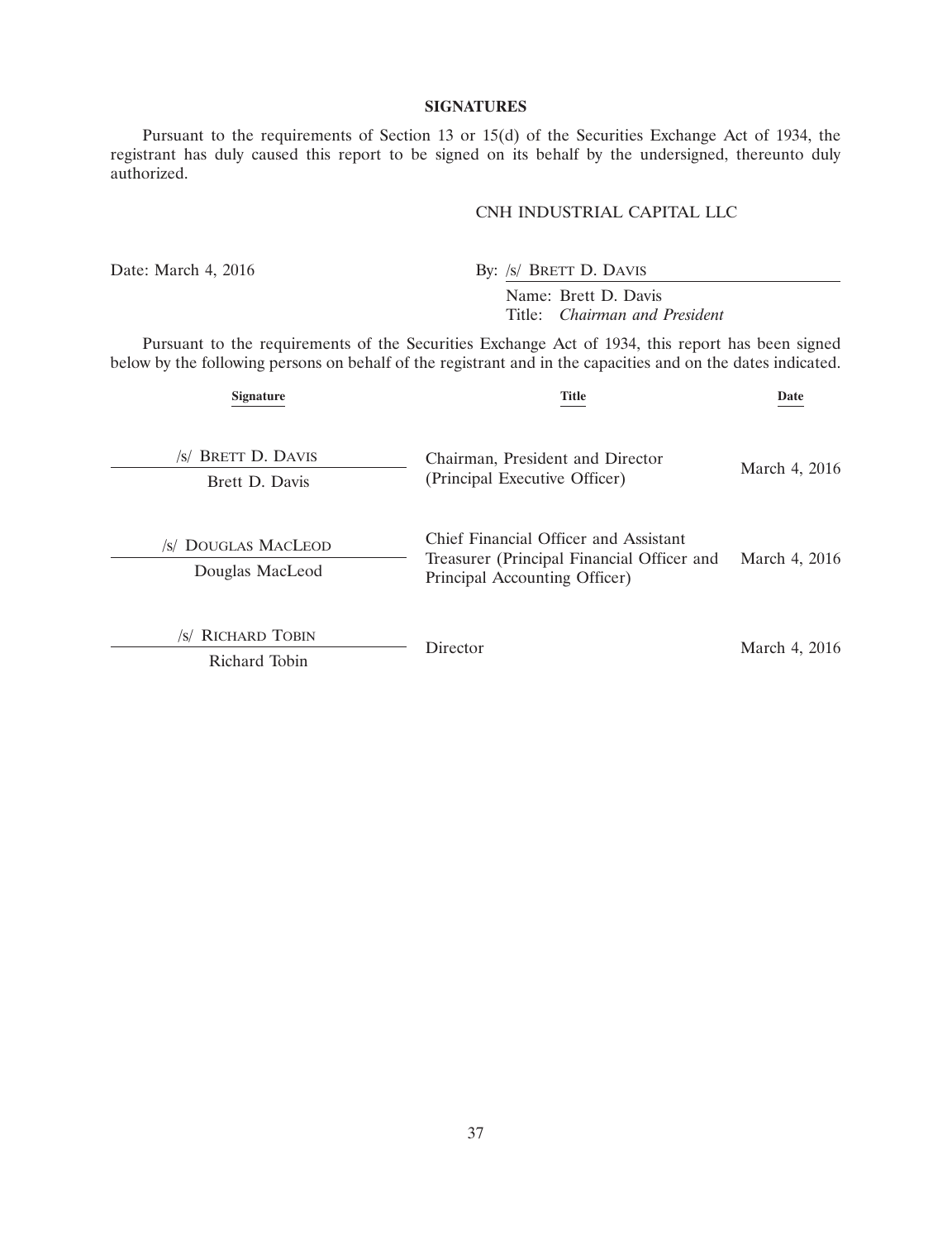### **INDEX TO AUDITED CONSOLIDATED FINANCIAL STATEMENTS**

### **CNH INDUSTRIAL CAPITAL LLC AND SUBSIDIARIES**

| v. |
|----|
|----|

| Report of Independent Registered Public Accounting Firm                                     | $F-2$ |
|---------------------------------------------------------------------------------------------|-------|
| Consolidated Statements of Income for the Years Ended December 31, 2015, 2014 and 2013      | $F-3$ |
| Consolidated Statements of Comprehensive Income for the Years Ended December 31, 2015,      |       |
|                                                                                             | $F-4$ |
| Consolidated Balance Sheets as of December 31, 2015 and 2014                                | $F-5$ |
| Consolidated Statements of Cash Flows for the Years Ended December 31, 2015, 2014 and 2013  | $F-7$ |
| Consolidated Statements of Changes in Stockholder's Equity for the Years Ended December 31, |       |
|                                                                                             | $F-8$ |
|                                                                                             | $F-9$ |
|                                                                                             |       |

### Schedules Omitted

The following schedules are omitted because of the absence of conditions under which they are required or because the required information is included in the Notes to the Consolidated Financial Statements:

I, II, III, IV and V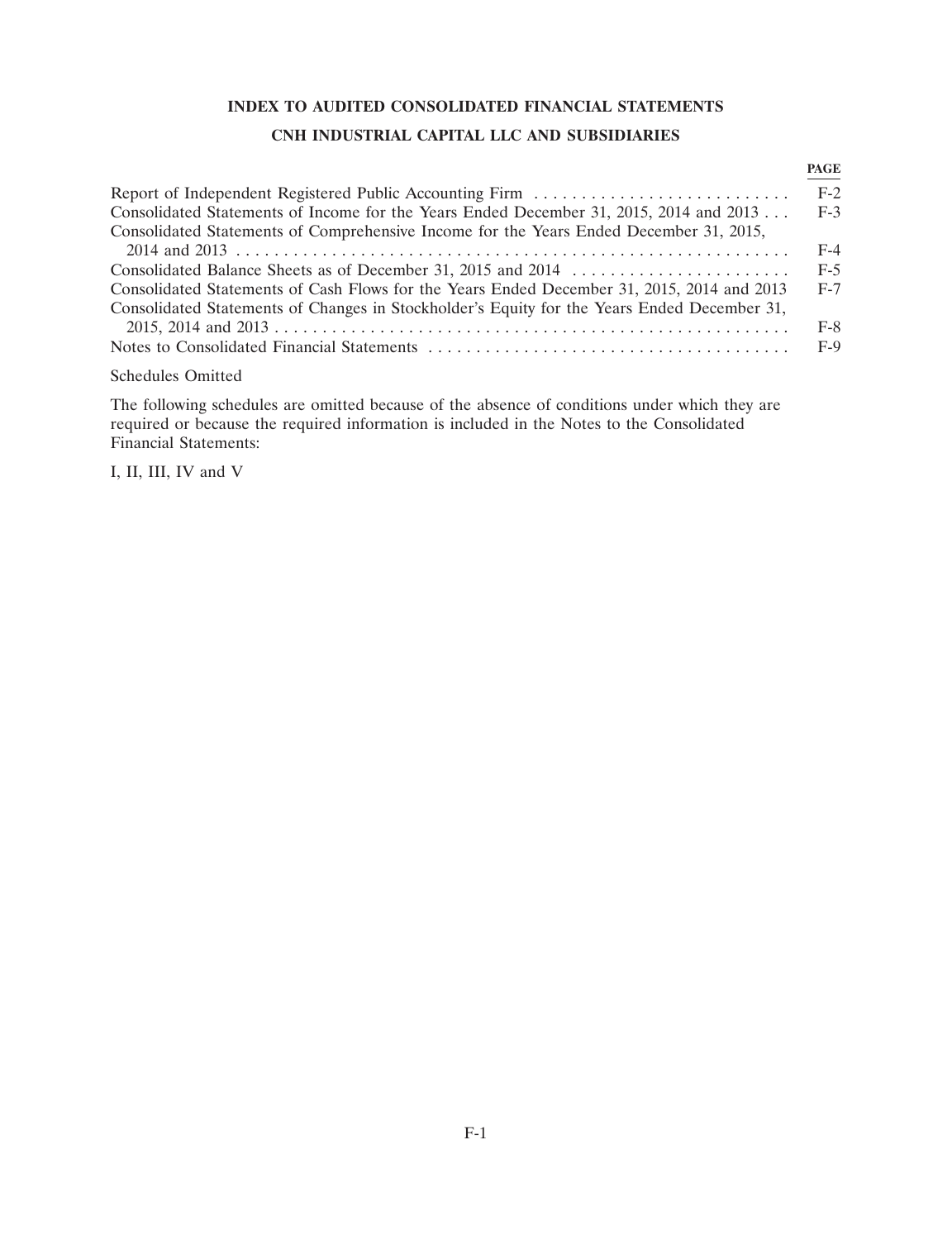#### **REPORT OF INDEPENDENT REGISTERED PUBLIC ACCOUNTING FIRM**

The Board of Directors and Shareholder of CNH Industrial Capital LLC:

We have audited the accompanying consolidated balance sheets of CNH Industrial Capital LLC and subsidiaries (the "Company") as of December 31, 2015 and 2014, and the related consolidated statements of income, comprehensive income, cash flows and changes in stockholder's equity for each of the three years in the period ended December 31, 2015. These financial statements are the responsibility of the Company's management. Our responsibility is to express an opinion on these financial statements based on our audits.

We conducted our audits in accordance with the standards of the Public Company Accounting Oversight Board (United States). Those standards require that we plan and perform the audit to obtain reasonable assurance about whether the financial statements are free of material misstatement. We were not engaged to perform an audit of the Company's internal control over financial reporting. Our audits included consideration of internal control over financial reporting as a basis for designing audit procedures that are appropriate in the circumstances, but not for the purpose of expressing an opinion on the effectiveness of the Company's internal control over financial reporting. Accordingly, we express no such opinion. An audit also includes examining, on a test basis, evidence supporting the amounts and disclosures in the financial statements, assessing the accounting principles used and significant estimates made by management, and evaluating the overall financial statement presentation. We believe that our audits provide a reasonable basis for our opinion.

In our opinion, the consolidated financial statements referred to above present fairly, in all material respects, the consolidated financial position of CNH Industrial Capital LLC and subsidiaries as of December 31, 2015 and 2014, and the results of their operations and their cash flows for each of the three years in the period ended December 31. 2015, in conformity with U.S. generally accepted accounting principles.

/s/ ERNST & YOUNG LLP

Milwaukee, Wisconsin March 4, 2016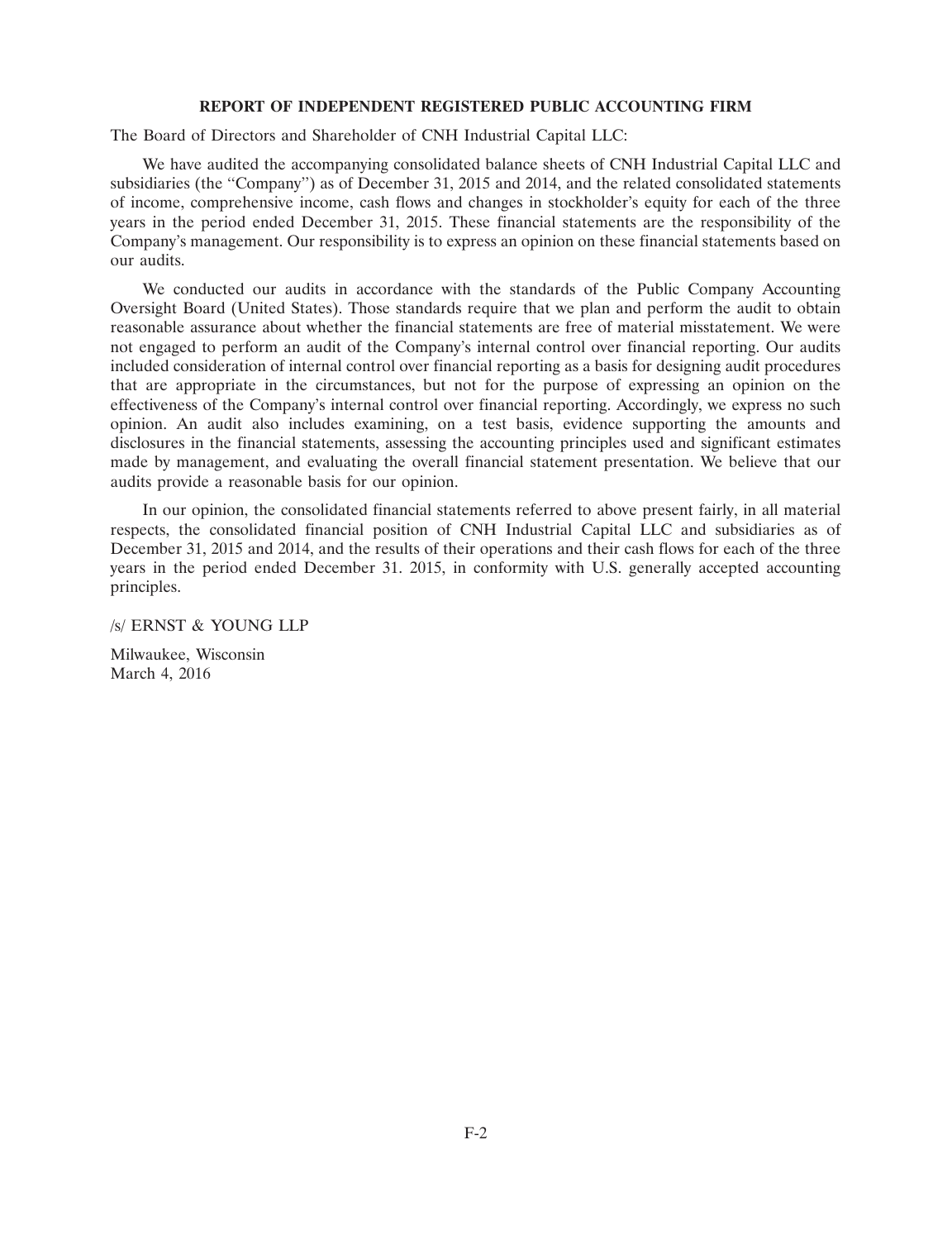# **CNH INDUSTRIAL CAPITAL LLC AND SUBSIDIARIES CONSOLIDATED STATEMENTS OF INCOME FOR THE YEARS ENDED DECEMBER 31, 2015, 2014 AND 2013 (Dollars in thousands)**

|                                                                                                | 2015      | 2014      | 2013      |
|------------------------------------------------------------------------------------------------|-----------|-----------|-----------|
| <b>REVENUES</b>                                                                                |           |           |           |
| Interest income on retail notes and finance leases                                             | \$208,381 | \$204,452 | \$181,342 |
|                                                                                                | 72,326    | 74,450    | 63,760    |
|                                                                                                | 408,979   | 437,435   | 414,957   |
|                                                                                                | 214,187   | 165,914   | 138,937   |
|                                                                                                | 25,207    | 52,500    | 59,125    |
| Total revenues $\dots \dots \dots \dots \dots \dots \dots \dots \dots \dots \dots \dots \dots$ | 929,080   | 934,751   | 858,121   |
| <b>EXPENSES</b>                                                                                |           |           |           |
| Interest expense:                                                                              |           |           |           |
|                                                                                                | 269,091   | 255,951   | 233,217   |
| Interest expense to affiliates                                                                 | 21,182    | 30,477    | 24,105    |
| Total interest expense                                                                         | 290,273   | 286,428   | 257,322   |
| Administrative and operating expenses:                                                         |           |           |           |
|                                                                                                | 46,771    | 49,539    | 56,405    |
|                                                                                                | 21,895    | 14,124    | (5,904)   |
| Depreciation of equipment on operating leases                                                  | 193,802   | 141,688   | 114,053   |
|                                                                                                | 49,499    | 56,604    | 35,083    |
| Total administrative and operating expenses                                                    | 311,967   | 261,955   | 199,637   |
|                                                                                                | 602,240   | 548,383   | 456,959   |
|                                                                                                | 326,840   | 386,368   | 401,162   |
|                                                                                                | 109,241   | 127,118   | 134,822   |
|                                                                                                | 217,599   | 259,250   | 266,340   |
| Net income attributed to noncontrolling interest                                               | (259)     | (1,227)   | (1,460)   |
| NET INCOME ATTRIBUTABLE TO CNH INDUSTRIAL                                                      |           |           |           |
|                                                                                                | \$217,340 | \$258,023 | \$264,880 |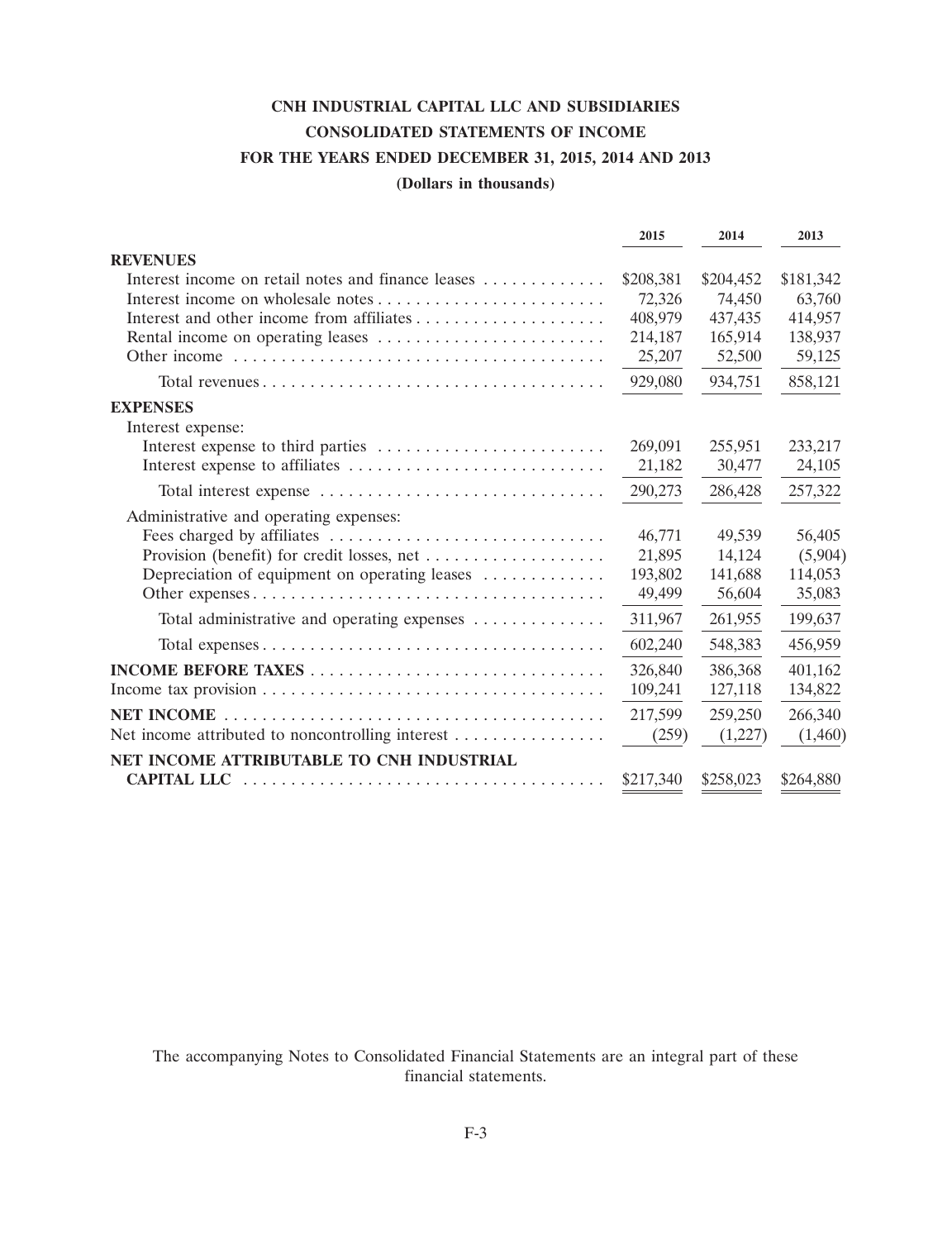# **CNH INDUSTRIAL CAPITAL LLC AND SUBSIDIARIES CONSOLIDATED STATEMENTS OF COMPREHENSIVE INCOME FOR THE YEARS ENDED DECEMBER 31, 2015, 2014 AND 2013 (Dollars in thousands)**

|                                                                    | 2015      | 2014      | 2013      |
|--------------------------------------------------------------------|-----------|-----------|-----------|
|                                                                    | \$217,599 | \$259,250 | \$266,340 |
| Other comprehensive income (loss):                                 |           |           |           |
|                                                                    | (112,281) | (57, 822) | (44, 158) |
|                                                                    | 226       | (342)     | 1,806     |
| Change in unrealized gains on retained interests                   |           | (244)     | (1,632)   |
| Change in derivative financial instruments                         | 445       | 2,408     | 3,408     |
|                                                                    | (111,610) | (56,000)  | (40, 576) |
| COMPREHENSIVE INCOME                                               | 105,989   | 203,250   | 225,764   |
| Less: comprehensive income attributable to noncontrolling interest | (259)     | (1,227)   | (1,460)   |
| <b>COMPREHENSIVE INCOME ATTRIBUTABLE TO CNH</b>                    |           |           |           |
|                                                                    | \$105,730 | \$202,023 | \$224,304 |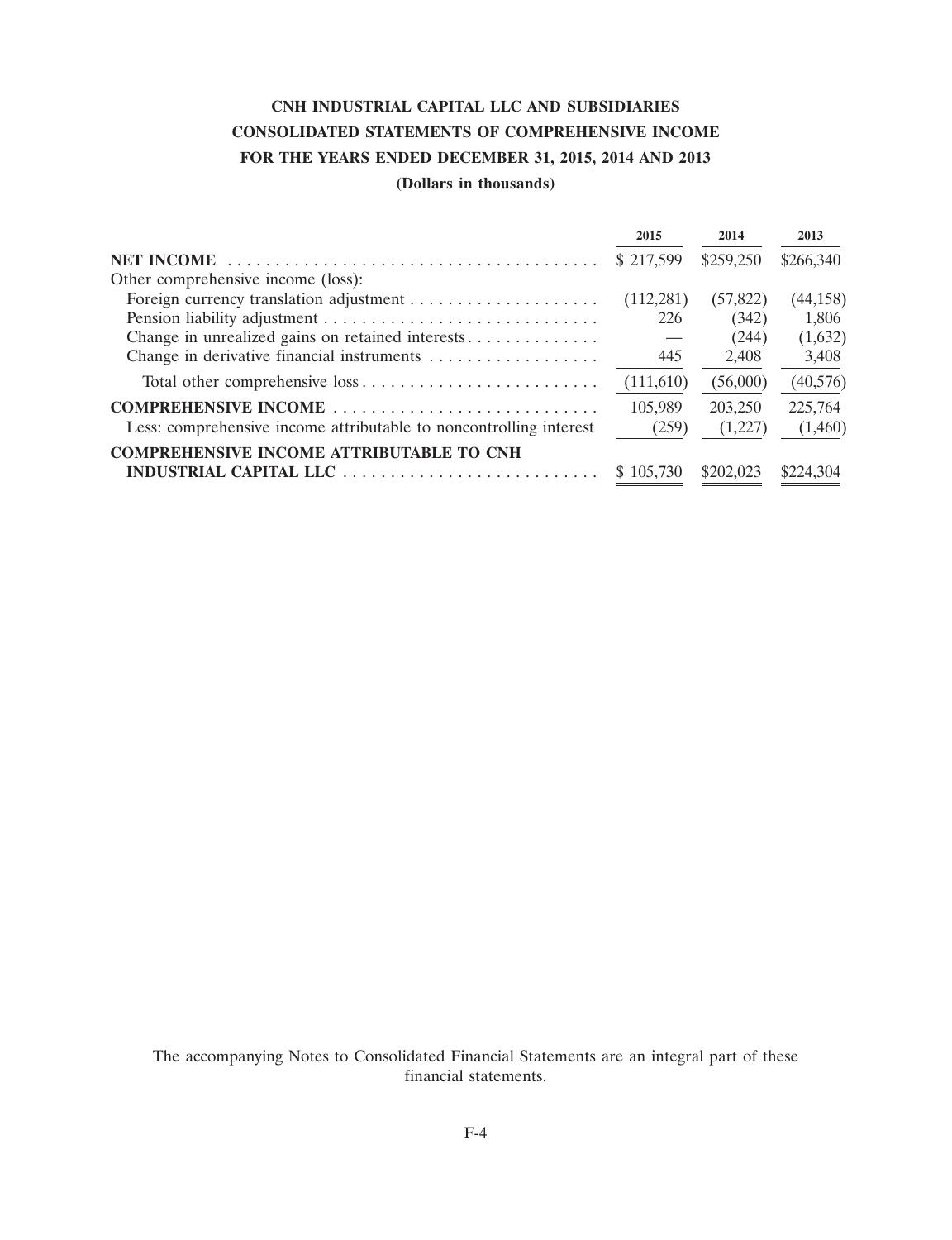# **CNH INDUSTRIAL CAPITAL LLC AND SUBSIDIARIES CONSOLIDATED BALANCE SHEETS AS OF DECEMBER 31, 2015 AND 2014 (Dollars in thousands)**

|                                                                            | 2015         | 2014          |
|----------------------------------------------------------------------------|--------------|---------------|
| <b>ASSETS</b>                                                              |              |               |
|                                                                            | 302,148<br>S | \$<br>347,987 |
|                                                                            | 795,721      | 858,825       |
| Receivables, less allowance for credit losses of \$94,724 and \$95,542,    |              |               |
|                                                                            | 11,637,025   | 12,789,027    |
|                                                                            | 171,658      | 58,731        |
|                                                                            | 1,796,501    | 1,458,325     |
|                                                                            | 161,340      | 129,700       |
|                                                                            | 107,935      | 112,851       |
|                                                                            | 8,476        | 8,355         |
|                                                                            | 84,365       | 145,764       |
|                                                                            | \$15,065,169 | \$15,909,565  |
| <b>LIABILITIES AND STOCKHOLDER'S EQUITY</b><br>Liabilities:                |              |               |
| Short-term debt (including current maturities of long-term debt) $\dots$ . | \$5,031,218  | \$4,632,208   |
| Accounts payable and other accrued liabilities                             | 754,678      | 645,941       |
|                                                                            | 22,642       | 862,445       |
|                                                                            | 7,805,199    | 8,193,039     |
|                                                                            | 13,613,737   | 14,333,633    |
| Commitments and contingent liabilities (Note 13)                           |              |               |
| Stockholder's equity:                                                      |              |               |
|                                                                            |              |               |
|                                                                            | 843,728      | 843,250       |
|                                                                            | (161, 538)   | (49, 928)     |
|                                                                            | 769,242      | 746,758       |
| Total CNH Industrial Capital LLC stockholder's equity                      | 1,451,432    | 1,540,080     |
|                                                                            |              | 35,852        |
|                                                                            | 1,451,432    | 1,575,932     |
|                                                                            | \$15,065,169 | \$15,909,565  |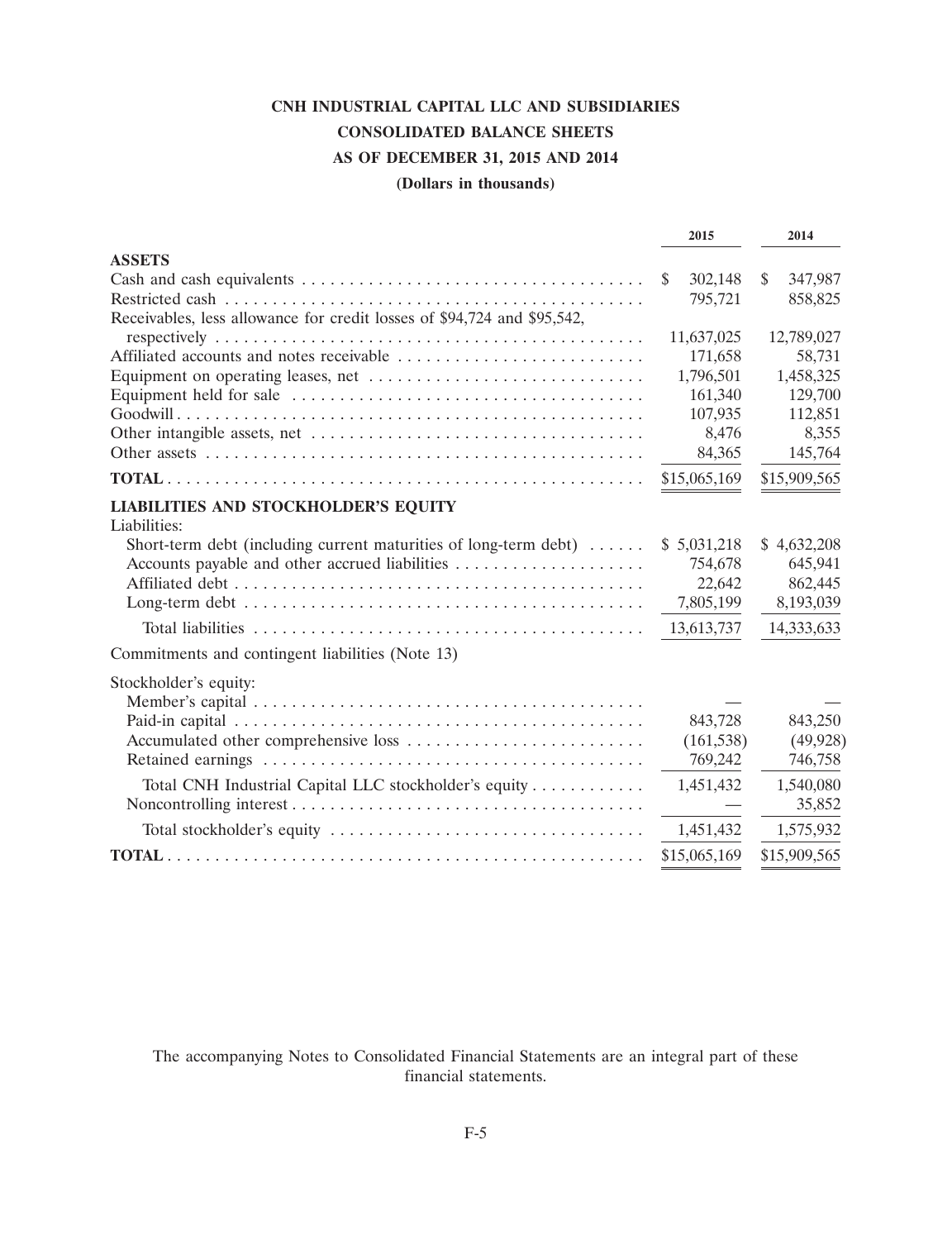# **CNH INDUSTRIAL CAPITAL LLC AND SUBSIDIARIES CONSOLIDATED BALANCE SHEETS AS OF DECEMBER 31, 2015 AND 2014 (Dollars in thousands)**

The following table presents certain assets and liabilities of consolidated variable interest entities (''VIEs''), which are included in the consolidated balance sheets. The assets in the table include only those assets that can be used to settle obligations of consolidated VIEs. The liabilities in the table include thirdparty liabilities of the consolidated VIEs, for which creditors do not have recourse to the general credit of CNH Industrial Capital LLC.

|                                                                                                                          | 2015        | 2014                     |
|--------------------------------------------------------------------------------------------------------------------------|-------------|--------------------------|
| Receivables, less allowance for credit losses of \$75,909 and \$78,960,                                                  | \$ 795,621  | 858,725<br><sup>\$</sup> |
|                                                                                                                          | 9,064,834   | 9,266,204                |
| Equipment on operating leases, net $\dots \dots \dots \dots \dots \dots \dots \dots \dots \dots \dots \dots \dots \dots$ |             | 83,195                   |
|                                                                                                                          |             | \$10,208,124             |
| Short-term debt (including current maturities of long-term debt) $\dots \dots$                                           | \$4,517,207 | \$3,853,058              |
|                                                                                                                          | 4,800,677   | 5,839,213                |
|                                                                                                                          |             | \$9,692,271              |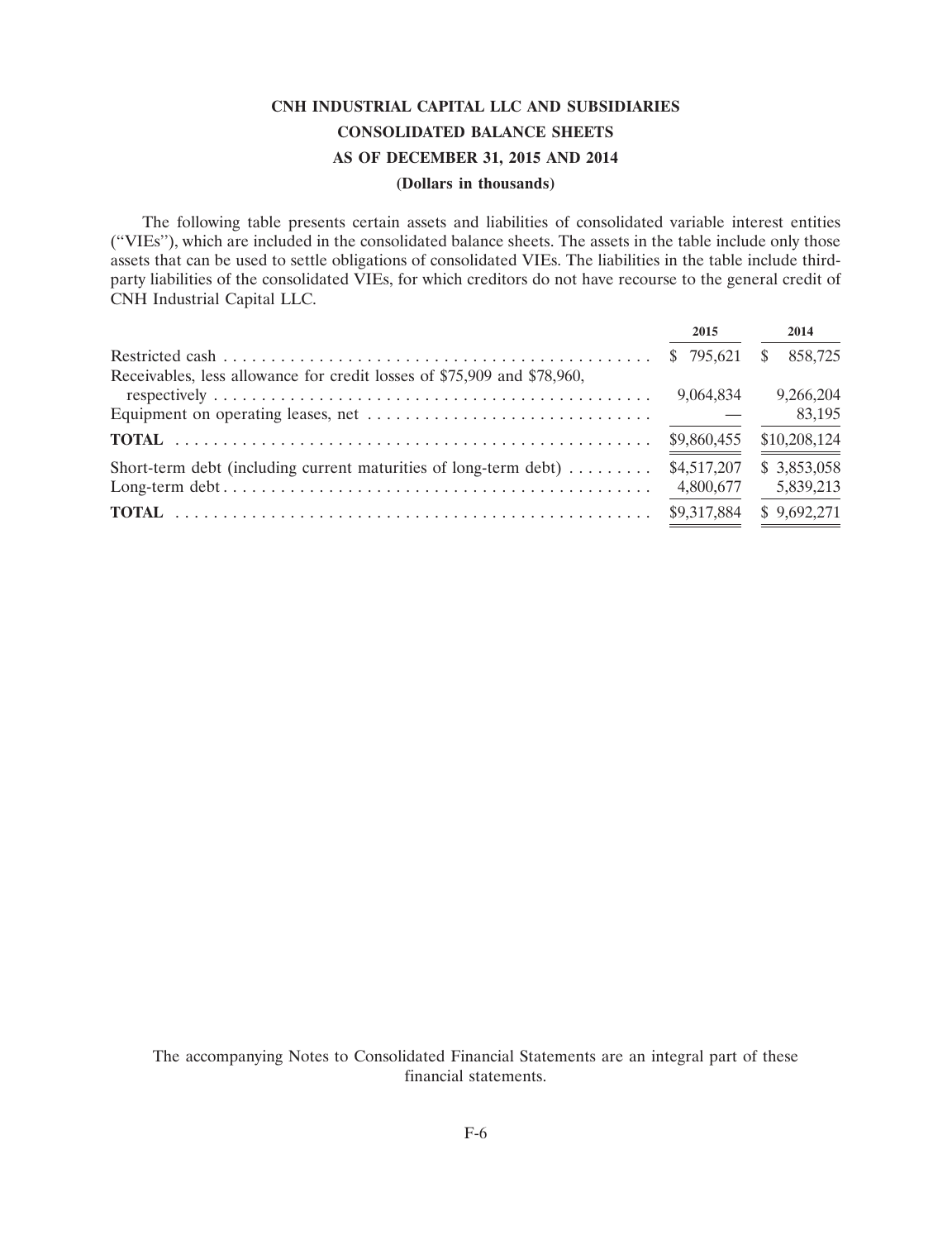# **CNH INDUSTRIAL CAPITAL LLC AND SUBSIDIARIES CONSOLIDATED STATEMENTS OF CASH FLOWS FOR THE YEARS ENDED DECEMBER 31, 2015, 2014 AND 2013**

### **(Dollars in thousands)**

|                                                                                                  |    | 2015          | 2014            | 2013          |
|--------------------------------------------------------------------------------------------------|----|---------------|-----------------|---------------|
| <b>CASH FLOWS FROM OPERATING ACTIVITIES</b>                                                      |    |               |                 |               |
| Net income $\ldots \ldots \ldots \ldots \ldots \ldots \ldots \ldots \ldots \ldots$               | S. | 217,599       | \$<br>259,250   | \$<br>266,340 |
| Adjustments to reconcile net income to net cash from                                             |    |               |                 |               |
| operating activities:                                                                            |    |               |                 |               |
| Depreciation on property and equipment and equipment                                             |    |               |                 |               |
|                                                                                                  |    | 193,837       | 141,727         | 114,090       |
|                                                                                                  |    | 1,581         | 1,125           | 1,002         |
| Provision (benefit) for credit losses, net                                                       |    | 21,895        | 14,124          | (5,904)       |
| Deferred income tax expense                                                                      |    | 78,118<br>478 | 85,645<br>1,068 | 34,897        |
|                                                                                                  |    |               |                 | 1,242         |
| Changes in components of working capital:<br>Change in affiliated accounts and notes receivables |    | (114,966)     | 50,815          | (15,938)      |
| Change in other assets and equipment held for sale                                               |    | 59,649        | (87, 357)       | 11,739        |
| Change in accounts payable and other accrued liabilities                                         |    | 63,907        | 75,619          | 10,522        |
|                                                                                                  |    |               |                 |               |
| Net cash from (used in) operating activities                                                     |    | 522,098       | 542,016         | 417,990       |
| CASH FLOWS FROM INVESTING ACTIVITIES                                                             |    |               |                 |               |
| Cost of receivables acquired                                                                     |    | (14,010,588)  | (19,051,010)    | (20,631,860)  |
|                                                                                                  |    | 14,788,413    | 18,241,277      | 19,044,038    |
|                                                                                                  |    | 41,489        | (86, 450)       | (65,756)      |
| Purchase of equipment on operating leases                                                        |    | (937, 917)    | (996, 858)      | (620, 561)    |
| Proceeds from disposal of equipment on operating leases                                          |    | 317,127       | 269,222         | 271,354       |
| Capital expenditures for property and equipment and                                              |    |               |                 |               |
|                                                                                                  |    | (1,702)       | (2,685)         | (3,320)       |
| Net cash from (used in) investing activities $\dots \dots$                                       |    | 196,822       | (1,626,504)     | (2,006,105)   |
| <b>CASH FLOWS FROM FINANCING ACTIVITIES</b>                                                      |    |               |                 |               |
| Proceeds from issuance of affiliated debt                                                        |    | 1,473,676     | 2,041,129       | 1,346,492     |
|                                                                                                  |    | (2,308,981)   | (1,516,433)     | (1,854,288)   |
| Proceeds from issuance of long-term debt                                                         |    | 4,607,579     | 3,914,656       | 5,872,434     |
| Payment of long-term debt                                                                        |    | (4,739,516)   | (3,009,731)     | (3,507,341)   |
| Change in short-term borrowings, net                                                             |    | 433,450       | (555, 951)      | (157, 487)    |
| Dividends paid to CNH Industrial America LLC                                                     |    | (170,000)     | (115,000)       | (200,000)     |
| Preferred dividend paid to CNH Industrial Canada Ltd.                                            |    | (551)         | (23,803)        |               |
| Redemption of preferred stock of subsidiary                                                      |    | (60, 416)     |                 |               |
| Net cash from (used in) financing activities $\dots \dots$                                       |    | (764, 759)    | 734,867         | 1,499,810     |
| DECREASE IN CASH AND CASH EQUIVALENTS                                                            |    | (45,839)      | (349, 621)      | (88,305)      |
| <b>CASH AND CASH EQUIVALENTS</b>                                                                 |    |               |                 |               |
| Beginning of year                                                                                |    | 347,987       | 697,608         | 785,913       |
| End of year                                                                                      |    | 302,148       | \$<br>347,987   | \$<br>697,608 |
| CASH PAID DURING THE YEAR FOR INTEREST                                                           | \$ | 281,529       | \$<br>274,358   | \$<br>250,697 |
| CASH PAID (RECEIVED) DURING THE YEAR FOR TAXES.                                                  | \$ | (8,927)       | \$<br>101,933   | \$<br>130,271 |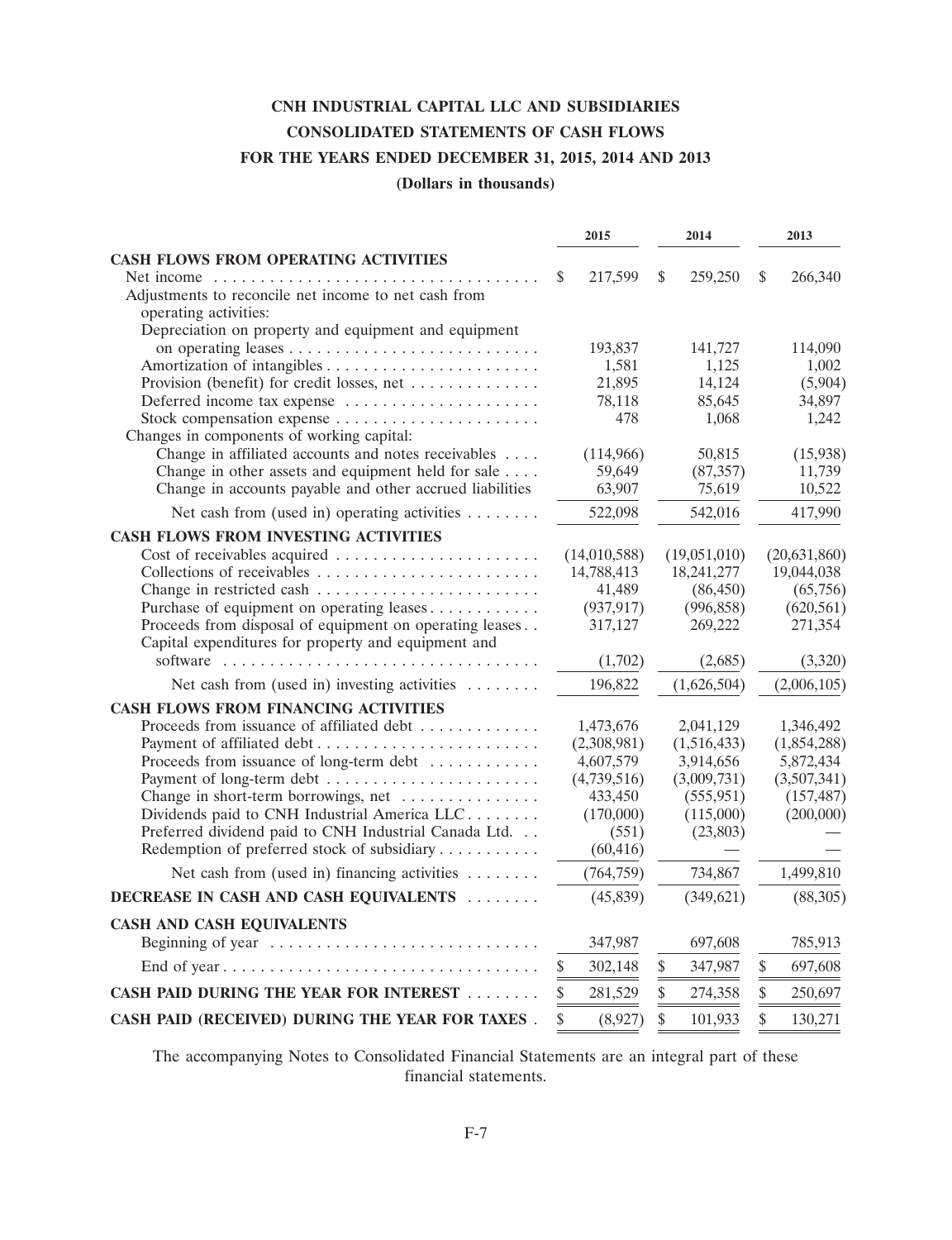# **CNH INDUSTRIAL CAPITAL LLC AND SUBSIDIARIESCONSOLIDATED STATEMENTS OF CHANGES IN STOCKHOLDER'S EQUITY FOR THE YEARS ENDED DECEMBER 31, 2015, 2014 AND 2013**

### **(Dollars in thousands)**

|                                                                                                                    |                     | <b>Company Stockholder</b> |                                                               |                                    |                                 |             |
|--------------------------------------------------------------------------------------------------------------------|---------------------|----------------------------|---------------------------------------------------------------|------------------------------------|---------------------------------|-------------|
|                                                                                                                    | Member's<br>Capital | Paid-in<br>Capital         | <b>Accumulated</b><br>Other<br>Comprehensive<br>Income (Loss) | <b>Retained</b><br><b>Earnings</b> | Non-<br>Controlling<br>Interest | Total       |
|                                                                                                                    | $s-$                | \$840,940                  | 46,648<br>\$                                                  | \$538,855                          | \$56,968                        | \$1,483,411 |
| Net income $\dots \dots \dots \dots \dots \dots \dots \dots \dots \dots \dots \dots \dots \dots \dots \dots \dots$ |                     |                            |                                                               | 264,880                            | 1,460                           | 266,340     |
|                                                                                                                    |                     |                            |                                                               | (200,000)                          |                                 | (200,000)   |
|                                                                                                                    |                     |                            | (44, 158)                                                     |                                    |                                 | (44, 158)   |
|                                                                                                                    |                     | 1,242                      |                                                               |                                    |                                 | 1,242       |
|                                                                                                                    |                     |                            | 1.806                                                         |                                    |                                 | 1,806       |
| Change in unrealized gain on retained interests, net of tax                                                        |                     |                            | (1,632)                                                       |                                    |                                 | (1,632)     |
|                                                                                                                    |                     |                            | 3,408                                                         |                                    |                                 | 3,408       |
|                                                                                                                    | $s-$                | \$842,182                  | 6,072                                                         | \$603,735                          | \$58,428                        | \$1,510,417 |
| Net income $\dots \dots \dots \dots \dots \dots \dots \dots \dots \dots \dots \dots \dots \dots \dots \dots \dots$ |                     |                            |                                                               | 258,023                            | 1,227                           | 259,250     |
|                                                                                                                    |                     |                            |                                                               | (115,000)                          |                                 | (115,000)   |
|                                                                                                                    |                     |                            |                                                               |                                    | (23,803)                        | (23,803)    |
|                                                                                                                    |                     |                            | (57, 822)                                                     |                                    |                                 | (57, 822)   |
|                                                                                                                    |                     | 1,068                      |                                                               |                                    |                                 | 1,068       |
|                                                                                                                    |                     |                            | (342)                                                         |                                    |                                 | (342)       |
| Change in unrealized gain on retained interests, net of tax                                                        |                     |                            | (244)                                                         |                                    |                                 | (244)       |
|                                                                                                                    |                     |                            | 2,408                                                         |                                    |                                 | 2,408       |
|                                                                                                                    | $S-$                | \$843,250                  | \$ (49,928)                                                   | \$746,758                          | \$35,852                        | \$1,575,932 |
|                                                                                                                    |                     |                            |                                                               | 217,340                            | 259                             | 217,599     |
|                                                                                                                    |                     |                            |                                                               | (170,000)                          |                                 | (170,000)   |
|                                                                                                                    |                     |                            |                                                               |                                    | (551)                           | (551)       |
|                                                                                                                    |                     |                            |                                                               | (24, 856)                          | (35,560)                        | (60, 416)   |
|                                                                                                                    |                     |                            | (112,281)                                                     |                                    |                                 | (112, 281)  |
|                                                                                                                    |                     | 478                        |                                                               |                                    |                                 | 478         |
|                                                                                                                    |                     |                            | 226                                                           |                                    |                                 | 226         |
| Change in derivative financial instruments, net of tax                                                             |                     |                            | 445                                                           |                                    |                                 | 445         |
|                                                                                                                    | $\frac{\ }{s-}$     | \$843,728                  | \$(161,538)                                                   | \$769,242                          | \$                              | \$1,451,432 |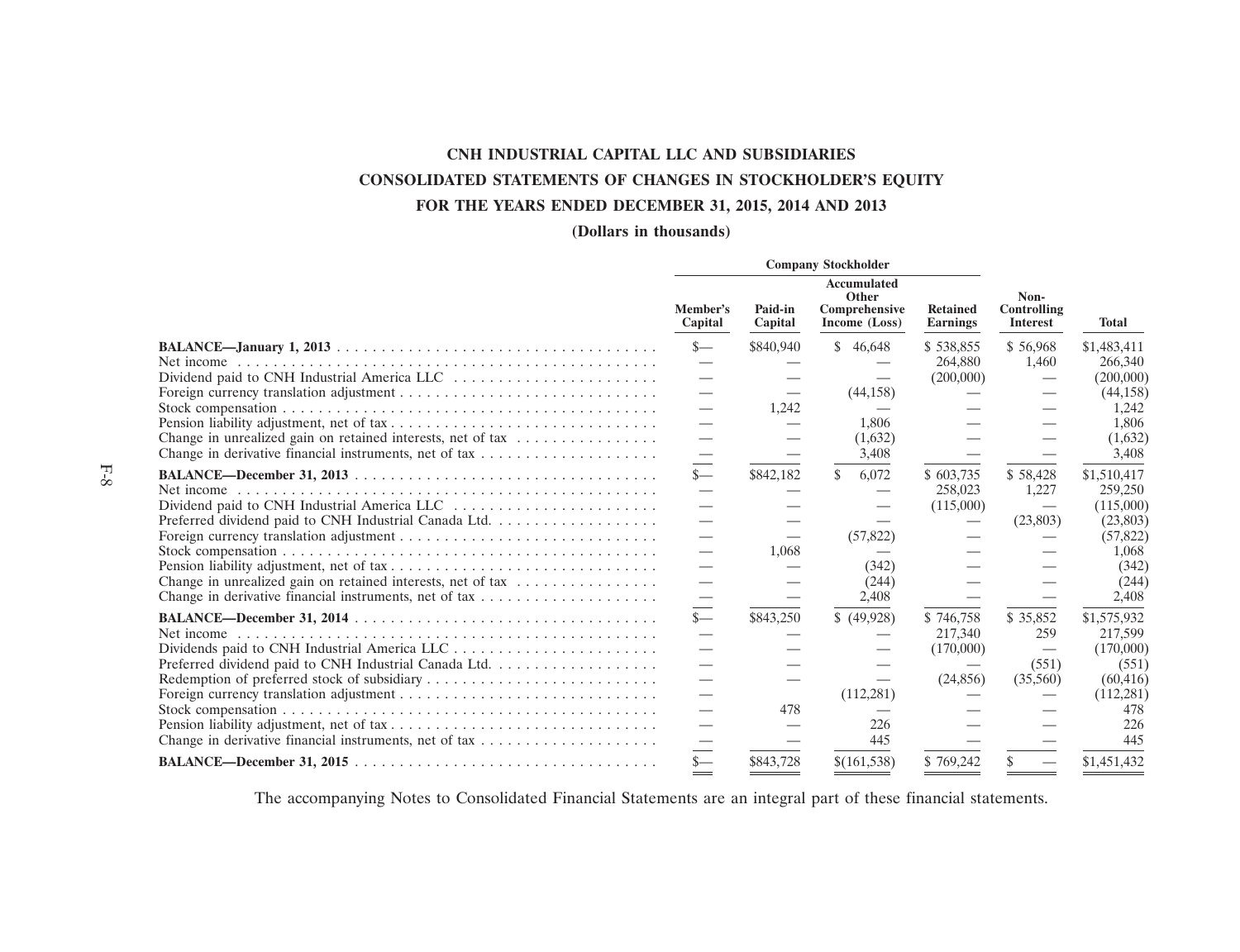#### **NOTE 1: NATURE OF OPERATIONS**

CNH Industrial Capital LLC and its primary operating subsidiaries, including New Holland Credit Company, LLC (''New Holland Credit''), CNH Industrial Capital America LLC (''CNH Industrial Capital America") and CNH Industrial Capital Canada Ltd. ("CNH Industrial Capital Canada") (collectively, "CNH Industrial Capital" or the "Company"), are each a subsidiary of CNH Industrial America LLC (''CNH Industrial America''), which is an indirect wholly-owned subsidiary of CNH Industrial N.V. (''CNHI'' and, together with its consolidated subsidiaries, ''CNH Industrial''). CNH Industrial America and CNH Industrial Canada Ltd. (collectively, ''CNH Industrial North America'') design, manufacture, and sell agricultural and construction equipment. CNH Industrial Capital provides financial services for CNH Industrial North America dealers and end-use customers primarily located in the United States and Canada.

On September 29, 2013, Fiat Industrial S.p.A. and CNH Global N.V. (''CNH Global''), the former indirect parents of CNH Industrial Capital, completed a merger to combine their businesses, with CNHI as the surviving entity. As a result of the merger, CNH Industrial Capital LLC and its primary operating subsidiaries, including CNH Industrial Capital America, New Holland Credit and CNH Industrial Capital Canada, have become indirect wholly-owned subsidiaries of CNHI (with all of the equity interests in CNH Industrial Capital LLC owned by CNHI through intermediate companies, through which CNHI exercises indirect control over CNH Industrial Capital LLC). CNHI is incorporated in and under the laws of The Netherlands. CNHI has its corporate seat in Amsterdam, The Netherlands, and its principal office in London, England. The common shares of CNHI are listed on the New York Stock Exchange under the symbol "CNHI," as well as on the Mercato Telematico Azionario managed by Borsa Italiana S.p.A.

In October 2014, CNH Industrial Capital closed on a series of agreements with Citibank, N.A. and certain affiliates of Citibank, N.A. (together, "Citi"), pursuant to which Citi acquired CNH Industrial Capital's portfolio of commercial revolving accounts ("CRA") receivables. Pursuant to these agreements, Citi offers a private-label CRA product through CNH Industrial dealers in North America.

To support CNH Industrial North America's sales of agricultural and construction equipment products, the Company offers retail financing to end-use customers and wholesale financing to CNH Industrial North America equipment dealers, all of which are independently owned. Wholesale financing consists primarily of dealer floorplan financing and allows dealers the ability to maintain a representative inventory of products. In addition, the Company provides financing to dealers for equipment used in dealer-owned rental yards, parts inventory, working capital, and other financing needs. The Company provides and administers retail financing, primarily retail installment sales contracts, finance leases and operating leases to end-use customers for the purchase or lease of new and used CNH Industrial North America equipment and other agricultural and construction equipment sold primarily through CNH Industrial North America dealers and distributors. In addition, the Company purchases equipment from dealers that is leased to retail customers under operating lease agreements. Customers also use CRA products to purchase parts, service, rentals, implements, and attachments from CNH Industrial North America dealers. The Company also finances a variety of insurance and other products for end users and dealers in conjunction with the purchase of new and used equipment. As a captive finance company, the Company is reliant on the operations of CNH Industrial North America, its dealers and end-use customers.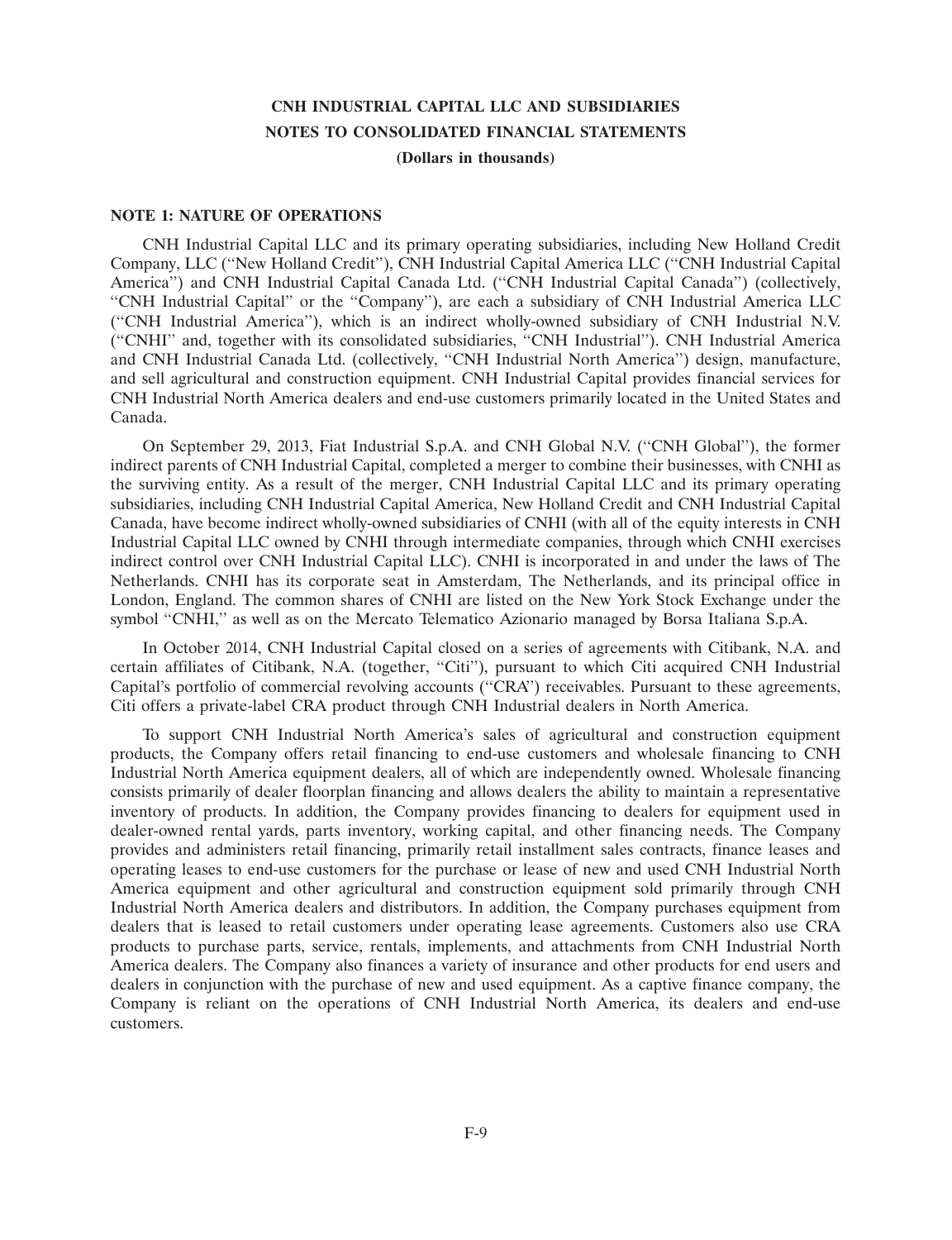### **NOTE 2: SUMMARY OF SIGNIFICANT ACCOUNTING POLICIES**

### *Principles of Consolidation and Basis of Presentation*

The Company has prepared the accompanying consolidated financial statements in accordance with accounting principles generally accepted in the United States of America (''U.S. GAAP''). The consolidated financial statements include the Company and its consolidated subsidiaries. The consolidated financial statements are expressed in U.S. dollars. The consolidated financial statements include the accounts of the Company's subsidiaries in which the Company has a controlling financial interest and reflect the noncontrolling interests of the minority owners of the subsidiaries that are not fully owned for the periods presented, as applicable. A controlling financial interest may exist based on ownership of a majority of the voting interest of a subsidiary, or based on the Company's determination that it is the primary beneficiary of a variable interest entity (''VIE''). The primary beneficiary of a VIE is the party that has the power to direct the activities that most significantly impact the economic performance of the entity and the obligation to absorb losses or the right to receive benefits that could potentially be significant to the entity. The Company assesses whether it is the primary beneficiary on an ongoing basis, as prescribed by the accounting guidance on the consolidation of VIEs. The consolidated status of the VIEs with which the Company is involved may change as a result of such reassessments.

#### *Use of Estimates in the Preparation of Financial Statements*

The preparation of consolidated financial statements in accordance with U.S. GAAP requires management to make estimates and assumptions that affect the reported amounts of assets and liabilities and disclosure of contingent assets and liabilities and reported amounts of revenues and expenses. Significant estimates in these consolidated financial statements include the allowance for credit losses and residual values of equipment on operating leases. Actual results could differ from those estimates.

#### *Revenue Recognition*

Finance and interest income on retail notes and finance leases and on wholesale notes is recorded using the effective yield method. Deferred costs on the origination of financing receivables are recognized as a reduction in finance revenue over the expected lives of the receivables using the effective yield method. Recognition of income on receivables is suspended when management determines that collection of future income is not probable or when an account becomes 120 days delinquent, whichever occurs earlier. Income accrual is resumed if the receivable becomes contractually current and collection doubts are removed. Previously suspended income is recognized at that time. The Company applies cash received on nonaccrual financing receivables to first reduce any unrecognized interest and then the recorded investment and any other fees. Receivables are considered past due if the required principal and interest payments have not been received as of the date such payments were due. Delinquency is reported on receivables greater than 30 days past due. Charge-offs of principal amounts of receivables outstanding are deducted from the allowance at the point when it is determined to be probable that all amounts due will not be collected.

A substantial portion of the Company's interest income arises from retail sales programs offered by CNH Industrial North America on which finance charges are waived or below-market rate financing programs are offered. When the Company acquires retail installment sales contracts and finance leases subject to below-market interest rates, including waived interest rate financing, the Company receives compensation from CNH Industrial North America based on the Company's estimated costs and a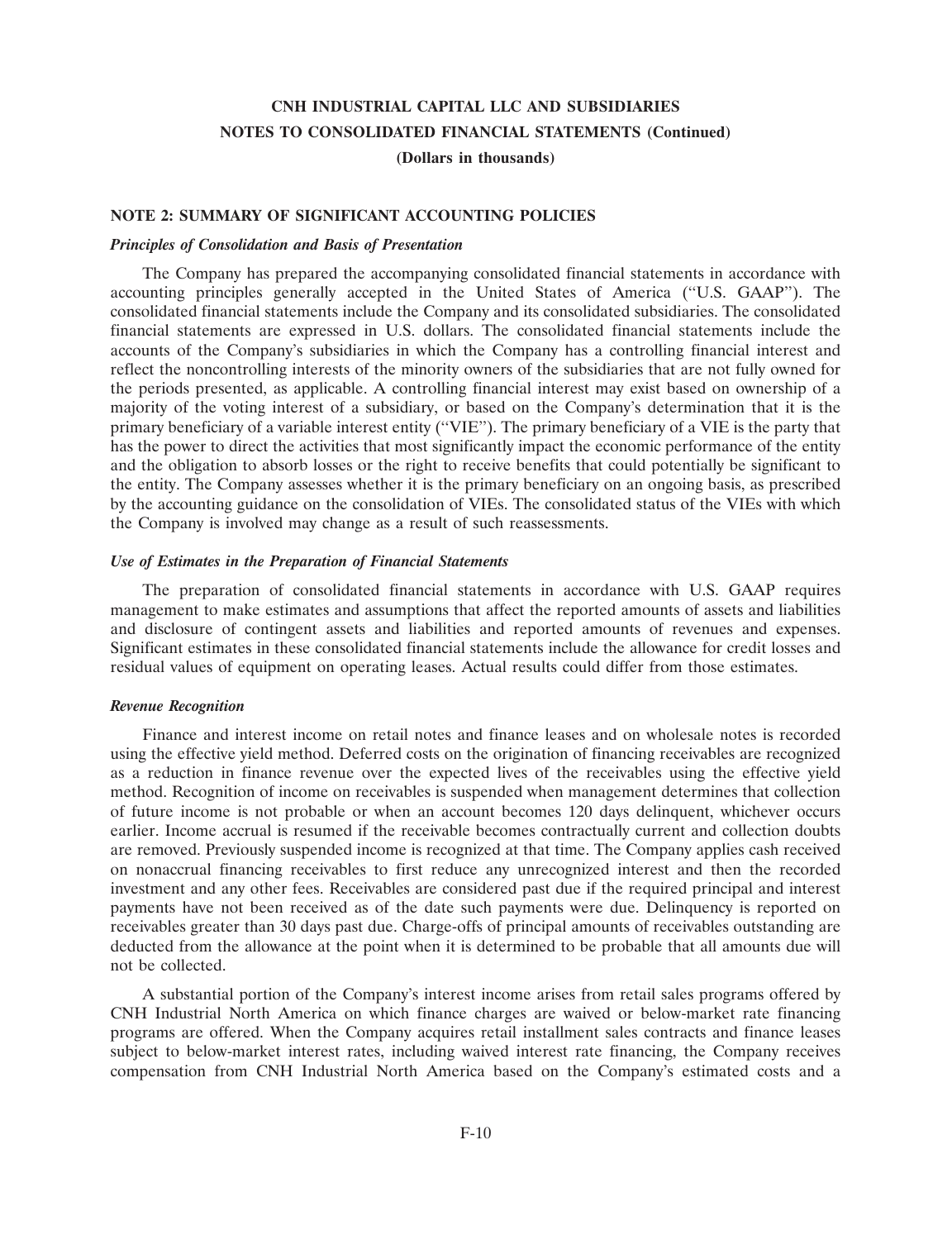### **NOTE 2: SUMMARY OF SIGNIFICANT ACCOUNTING POLICIES (Continued)**

targeted return on equity. This amount is initially recognized as an unearned finance charge and is recognized as interest income over the term of the retail notes and finance leases, and is included in ''Interest and other income from affiliates'' in the accompanying consolidated statements of income.

For selected wholesale receivables, CNH Industrial North America compensates the Company based on the Company's estimated costs and a targeted return on equity. These amounts are included in ''Interest and other income from affiliates'' in the accompanying consolidated statements of income.

The Company is also compensated for lending funds to CNH Industrial North America. The amounts earned are included in ''Interest and other income from affiliates'' in the accompanying consolidated statements of income.

Income from operating leases is recognized over the term of the lease on a straight-line basis. For selected operating leases, CNH Industrial North America compensates the Company based on the Company's estimated costs and a targeted return on equity. The amounts from CNH Industrial North America recognized as rental income on operating leases are included in ''Interest and other income from affiliates.''

#### *Foreign Currency Translation*

The Company's non-U.S. subsidiaries maintain their books and accounting records using local currency as the functional currency. Assets and liabilities of these non-U.S. subsidiaries are translated into U.S. dollars at period-end exchange rates, and net exchange gains or losses resulting from such translation are included in ''Accumulated other comprehensive income'' in the accompanying consolidated balance sheets. Income and expense accounts of these non-U.S. subsidiaries are translated at the average exchange rates for the period, and gains and losses from foreign currency transactions are included in net income in the period that they arise.

#### *Cash and Cash Equivalents*

Cash equivalents are highly liquid investments with an original maturity of three months or less. The carrying value of cash equivalents approximates fair value because of the short maturity of these investments.

### *Restricted Cash*

Restricted cash includes principal and interest payments from retail notes and wholesale receivables owned by the consolidated VIEs that are payable to the VIEs' investors, and cash pledged as a credit enhancement to the same investors. These amounts are held by depository banks in order to comply with contractual agreements.

#### *Receivables*

Receivables are recorded at amortized cost, net of allowances for credit losses and deferred fees and costs. Periodically, the Company sells or transfers retail notes and wholesale receivables to funding facilities or in securitization transactions. In accordance with the accounting guidance regarding transfers of financial assets and the consolidation of VIEs, the majority of the retail notes and wholesale receivables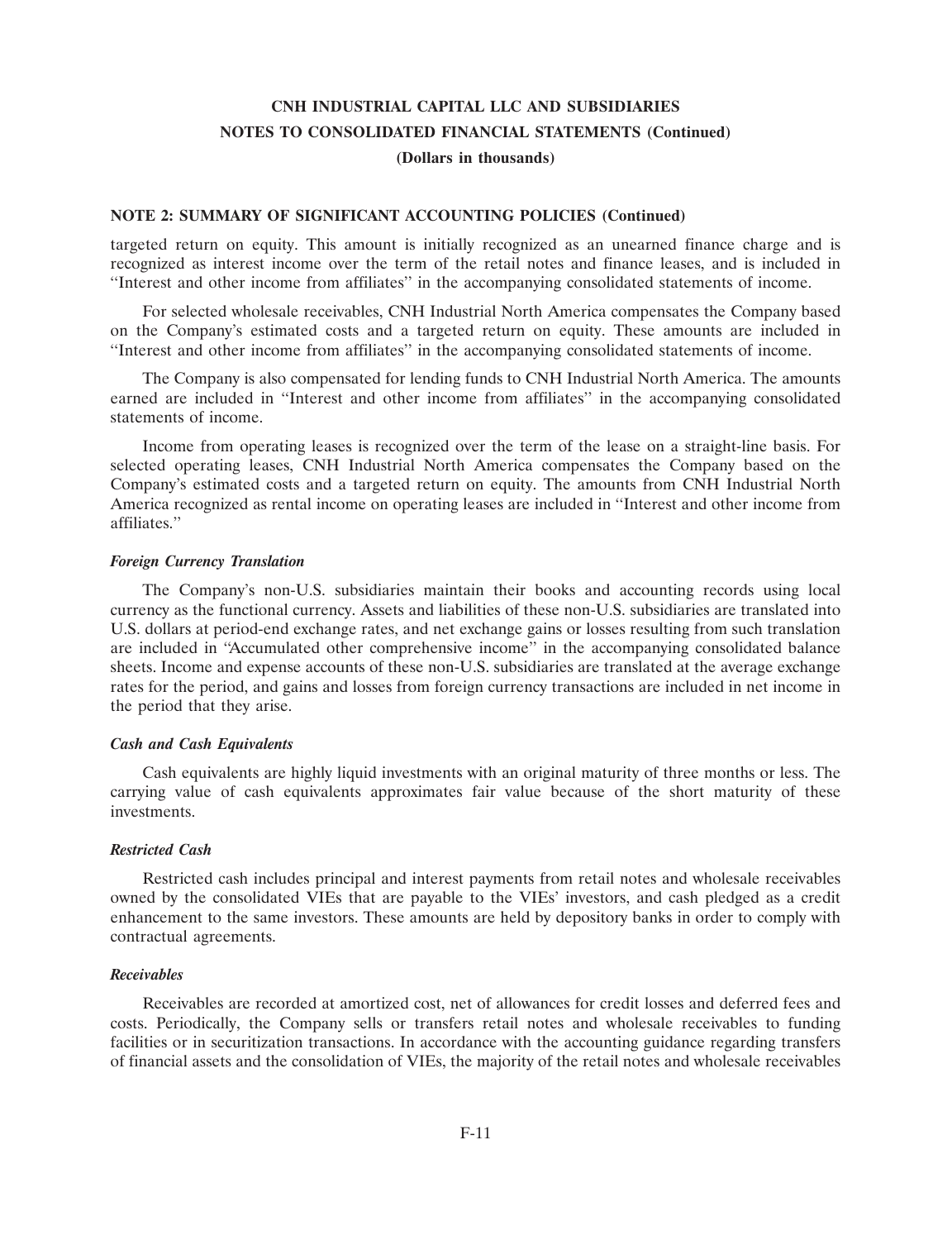### **NOTE 2: SUMMARY OF SIGNIFICANT ACCOUNTING POLICIES (Continued)**

sold in securitizations do not qualify as sales and are recorded as secured borrowings with no gains or losses recognized at the time of securitization. Receivables associated with these securitization transactions and receivables that the Company has the ability and intent to hold for the foreseeable future are classified as held for investment. The substantial majority of the Company's receivables, which include unrestricted receivables and restricted receivables for securitization investors, are classified as held for investment.

#### *Allowance for Credit Losses*

The allowance for credit losses is the Company's estimate of losses on receivables owned by the Company and consists of two components, depending on whether the receivable has been individually identified as being impaired. The first component of the allowance for credit losses covers the receivables specifically reviewed by management for which the Company has determined it is probable that it will not collect all the principal and interest payments as per the terms of the contract. Receivables are individually reviewed for impairment based on, among other items, amounts outstanding, days past due and prior collection history. These receivables are subject to impairment measurement at the loan level based either on the fair value of the collateral for collateral-dependent receivables or on the present value of expected future cash flows discounted at the receivables' effective interest rate.

The second component of the allowance for credit losses covers all receivables that have not been individually reviewed for impairment. The allowance for these receivables is based on aggregated portfolio evaluations, generally by financial product. The allowance for retail and wholesale credit losses is based on loss forecast models that consider a variety of factors that include, but are not limited to, historical loss experience, collateral value, portfolio balance and delinquency. The loss forecast models are updated on a quarterly basis. In addition, qualitative factors that are not fully captured in the loss forecast models, including industry trends, and macroeconomic factors, are considered in the evaluation of the adequacy of the allowance for credit losses. These qualitative factors are subjective and require a degree of management judgment.

Charge-offs of principal amounts of receivables outstanding are deducted from the allowance at the point when it is determined to be probable that all amounts due will not be collected.

### *Equipment on Operating Leases*

The Company purchases leases and equipment from CNH Industrial North America dealers and other independent third parties that have leased equipment to retail customers under operating leases. The Company's investment in operating leases is based on the purchase price paid for the equipment. Income from these operating leases is recognized over the term of the lease. The equipment is depreciated on a straight-line basis over the term of the lease to the estimated residual value at lease termination. Residual values are estimated at the inception of the lease and are reviewed quarterly. Realization of the residual values is dependent on the Company's future ability to re-market the equipment under then prevailing market conditions. Equipment model changes and updates, as well as market strength and product acceptance, are monitored and adjustments are made to residual values in accordance with the significance of any such changes. Management believes that the estimated residual values are realizable. Expenditures for maintenance and repairs are the responsibility of the lessee.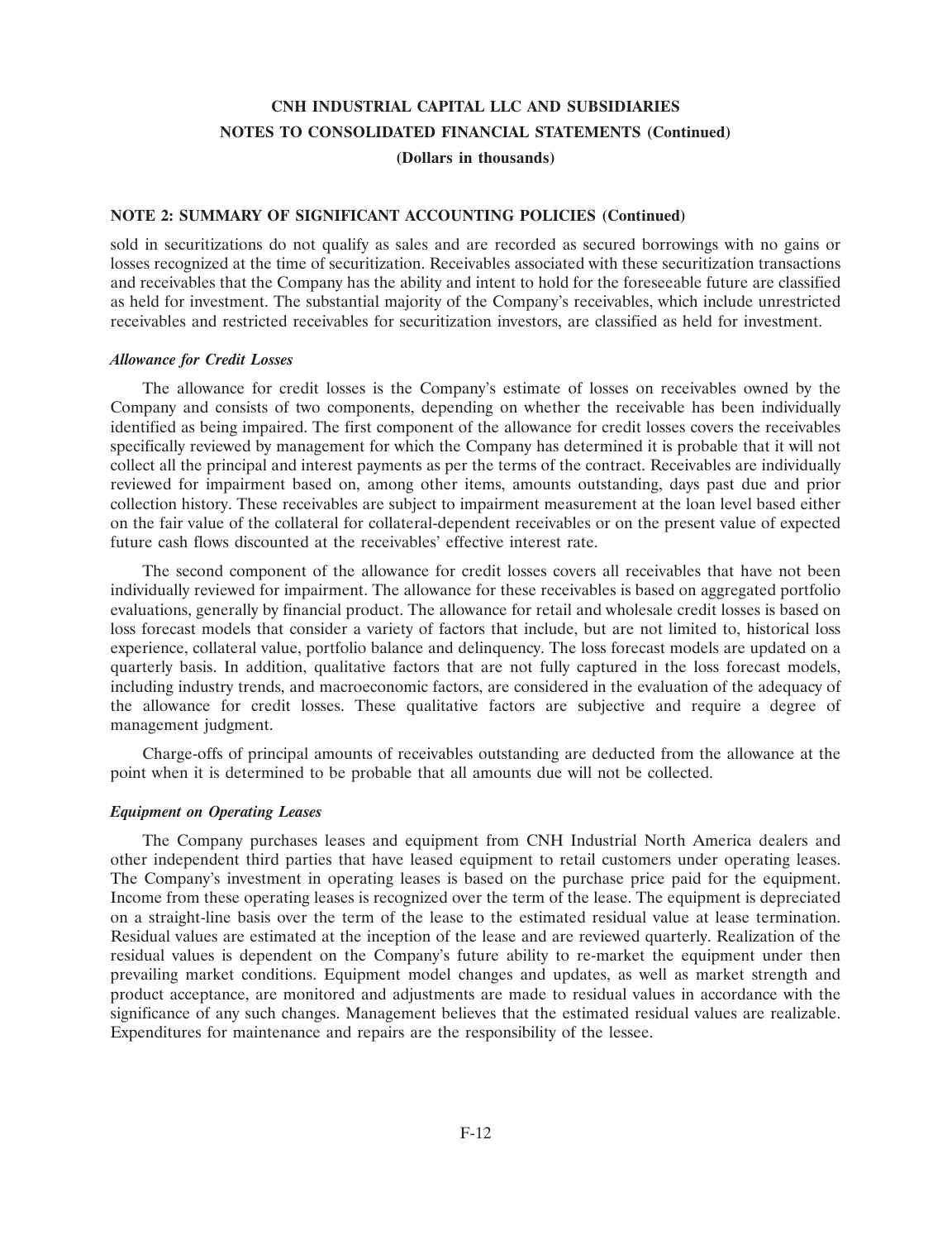### **NOTE 2: SUMMARY OF SIGNIFICANT ACCOUNTING POLICIES (Continued)**

The Company evaluates the carrying amount of equipment on operating leases for potential impairment when it determines a triggering event has occurred. When a triggering event occurs, a test for recoverability is performed comparing projected undiscounted future cash flows to the carrying amount of the asset. If the test for recoverability identifies a possible impairment, the asset's fair value is measured in accordance with the fair value measurement framework. An impairment charge would be recognized for the amount by which the carrying amount of the asset exceeds its estimated fair value.

Equipment returned to the Company upon termination of leases and held for subsequent sale or lease is recorded at the lower of net book value or estimated fair value of the equipment, less cost to sell, and is not depreciated.

#### *Goodwill and Intangible Assets*

Goodwill represents the excess of the aggregate purchase price over the fair value of the net assets acquired. Goodwill is deemed to have an indefinite useful life and is reviewed for impairment at least annually. During 2015 and 2014, the Company performed its annual impairment review as of December 31, and concluded that there was no impairment in either year. Other intangible assets consist of software and are being amortized on a straight-line basis over five years.

#### *Income Taxes*

The provision for income taxes is determined using the asset and liability method. The Company recognizes a current tax liability or asset for the estimated taxes payable or refundable on tax returns for the current year and tax contingencies estimated to be settled with taxing authorities within one year. A deferred tax liability or asset is recognized for the estimated future tax effects attributable to temporary differences and tax loss carryforwards. The measurement of current and deferred tax liabilities and assets is based on provisions of enacted tax law. Valuation allowances are recorded to reduce deferred tax assets when it is more likely than not that a tax benefit will not be realized based on available evidence.

#### *Derivatives*

The Company's policy is to enter into derivative transactions to manage exposures that arise in the normal course of business and not for trading or speculative purposes. The Company records derivative financial instruments in the consolidated balance sheets as either an asset or liability measured at fair value. The fair value of the Company's interest rate derivatives is based on discounting expected cash flows, using market interest rates, over the remaining term of the instrument. The fair value of the Company's foreign exchange derivatives is based on quoted market exchange rates, adjusted for the respective interest rate differentials (premiums or discounts). Changes in the fair value of derivative financial instruments are recognized in current income unless specific hedge accounting criteria are met. For derivative financial instruments designated to hedge exposure to changes in the fair value of a recognized asset or liability, the gain or loss is recognized in income in the period of change together with the offsetting loss or gain on the related hedged item. For derivative financial instruments designated to hedge exposure to variable cash flows of a forecasted transaction, the effective portion of the derivative financial instrument's gain or loss is initially reported in accumulated other comprehensive income and is subsequently reclassified into income when the forecasted transaction affects income. The ineffective portion of the gain or loss is reported in income immediately. For derivative financial instruments that are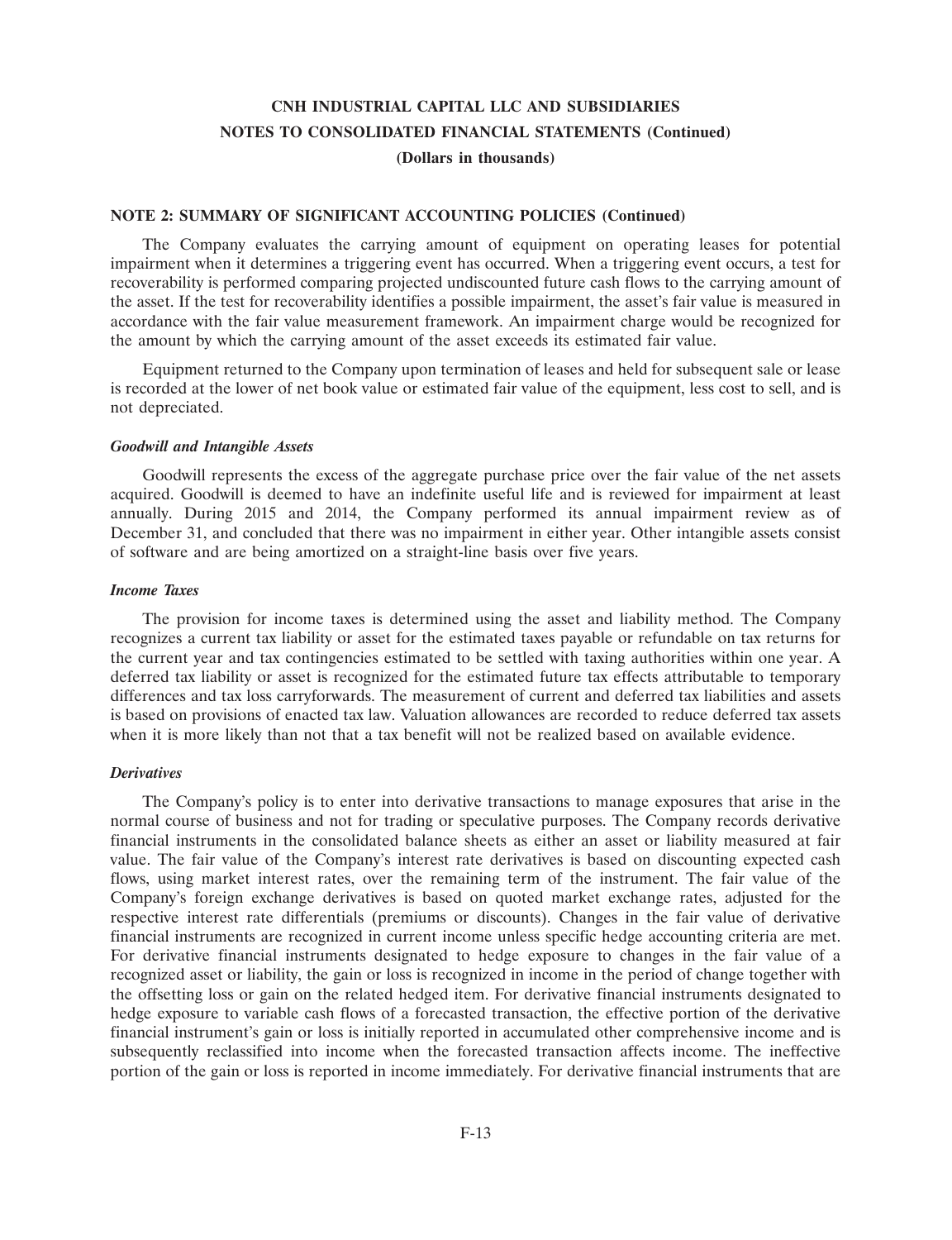### **NOTE 2: SUMMARY OF SIGNIFICANT ACCOUNTING POLICIES (Continued)**

not designated as hedges but held as economic hedges, the gain or loss is recognized immediately into income.

For derivative financial instruments designated as hedges, the Company formally documents the hedging relationship to the hedged item and its risk management strategy for all derivatives designated as hedges. This includes linking all derivatives that are designated as fair value hedges to specific assets and liabilities contained in the consolidated balance sheets and linking cash flow hedges to specific forecasted transactions or variability of cash flow. The Company assesses the effectiveness of the hedging instrument both at inception and on an ongoing basis. If a derivative is determined not to be highly effective as a hedge, or the underlying hedged transaction is no longer probable of occurring, or the derivative is terminated, the hedge accounting described above is discontinued and the derivative is marked to fair value and recorded in income through the remainder of its term.

#### *New Accounting Pronouncements Not Yet Adopted*

In May 2014, the Financial Accounting Standards Board (''FASB'') issued Accounting Standards Update (''ASU'') No. 2014-09, Revenue from Contracts with Customers (''ASU 2014-09''). ASU 2014-09 supersedes the revenue recognition requirements in Accounting Standards Codification 605—Revenue Recognition and most industry-specific guidance throughout the Codification. The standard requires that an entity recognizes revenue to depict the transfer of promised goods or services to customers in an amount that reflects the consideration to which the company expects to be entitled in exchange for those goods or services. On August 12, 2015, the FASB approved deferring the effective date of ASU 2014-09 by one year to fiscal years beginning after December 15, 2017, and for interim periods within those fiscal years. The guidance can be applied retrospectively to each prior reporting period presented (full retrospective method) or retrospectively with a cumulative effect adjustment to retained earnings for initial application of the guidance at the date of initial adoption (modified retrospective method). The FASB also permitted ASU 2014-09 to be adopted early, but not before the original effective date of annual periods beginning after December 15, 2016. The Company is currently assessing the method of adoption it will elect and the impact of the adoption of ASU 2014-09 on its financial position, results of operations and cash flows.

In August 2014, the FASB issued ASU No. 2014-15, Uncertainties About an Entity's Ability to Continue as a Going Concern (''ASU 2014-15''). ASU 2014-15 provides guidance on determining when and how to disclose going-concern uncertainties in the financial statements. The new standard requires management to perform interim and annual assessments of an entity's ability to continue as a going concern within one year of the date of issuance of the entity's financial statements. An entity must also provide certain disclosures if there is ''substantial doubt'' about the entity's ability to continue as a going concern. ASU 2014-15 is effective for annual periods ending after December 15, 2016, and interim periods thereafter. Early adoption is permitted. The Company does not believe the adoption of this standard will have a material impact on its financial position or results of operations.

In February 2015, the FASB issued ASU No. 2015-02, Consolidation (''ASU 2015-02''). ASU 2015-02 is intended to improve targeted areas of consolidation guidance for legal entities such as limited partnerships, limited liability companies and securitized structures. The new standard eliminates the previous deferral in Accounting Standards Codification 810, which allowed reporting entities with interests in certain investment funds to follow previously issued consolidations guidance, and makes changes to both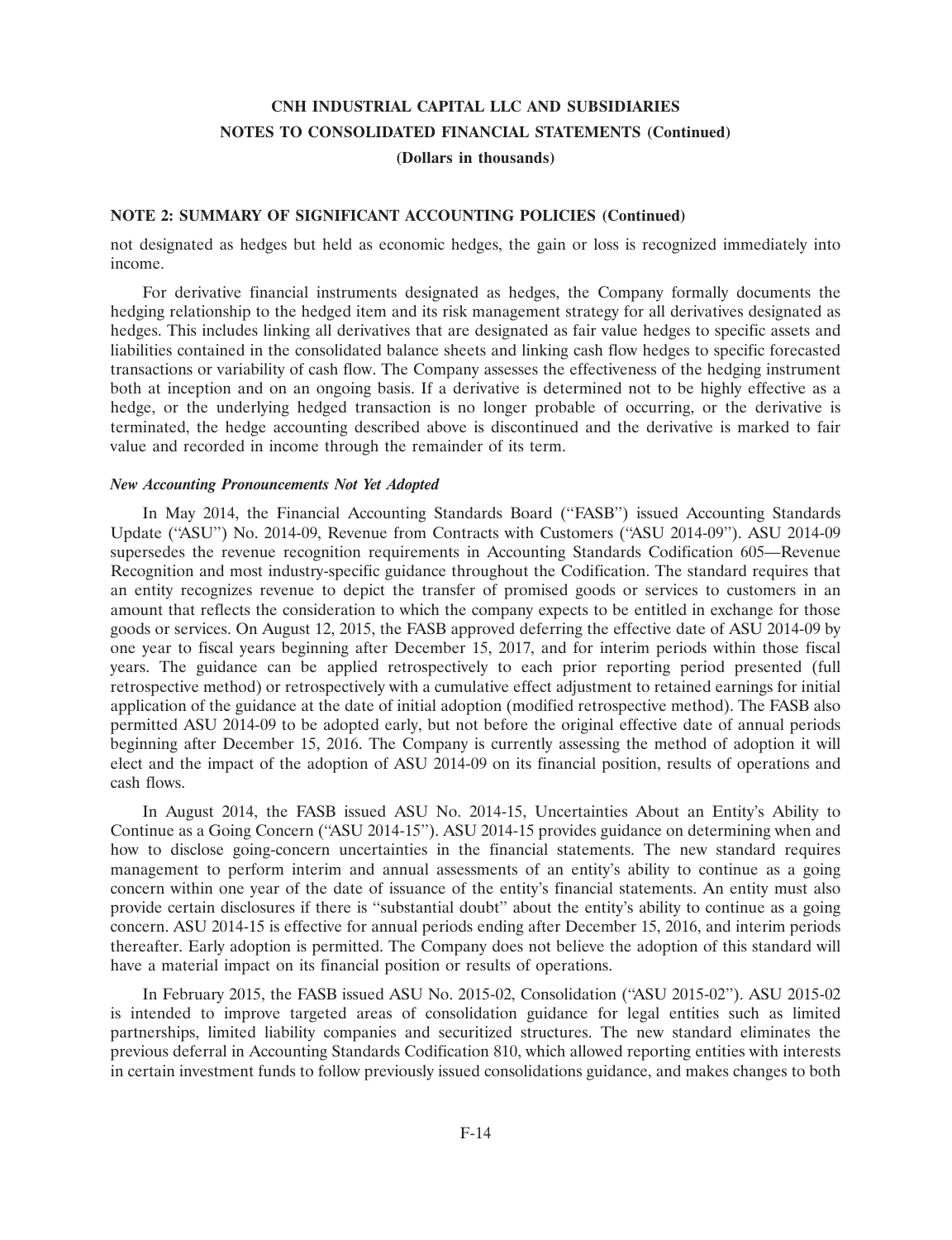### **NOTE 2: SUMMARY OF SIGNIFICANT ACCOUNTING POLICIES (Continued)**

the variable interest model and the voting model. ASU 2015-02 is effective for annual periods beginning after December 15, 2015. The Company does not believe the adoption of this standard will have a material impact on its financial position or results of operations.

In April 2015, the FASB issued ASU No. 2015-03, Interest—Imputation of Interest (Subtopic 835-30): Simplifying the Presentation of Debt Issuance Costs ('ASU 2015-03''). ASU 2015-03 is intended to simplify the presentation of debt issuance costs. The new standard requires the debt issuance costs related to a recognized debt liability be presented in the balance sheet as a direct deduction from the carrying value of that debt liability, consistent with debt discounts. ASU 2015-03 is effective for annual and interim periods beginning after December 15, 2015. The Company does not believe the adoption of this standard will have a material impact on its financial position or results of operations.

In August 2015, the FASB issued ASU No. 2015-15, Presentation and Subsequent Measurement of Debt Issuance Costs Associated with Line-of-Credit Arrangements (''ASU 2015-15''), which amends ASC 835-30, Interest—Imputation of Interest. ASU 2015-15 clarifies the presentation and subsequent measurement of debt issuance costs associated with lines of credit. These costs may be presented as an asset and amortized ratably over the term of the line of credit arrangement, regardless of whether there are outstanding borrowings on the arrangement. ASU 2015-15 should be adopted concurrent with adoption of ASU 2015-03, which is effective for annual and interim periods beginning after December 15, 2015. The Company does not believe the adoption of this standard will have a material impact on its financial position or results of operations.

In November 2015, the FASB issued ASU No. 2015-17, Balance Sheet Classification of Deferred Taxes (''ASU 2015-17''). ASU 2015-17 is intended to simplify the balance sheet classification of deferred taxes. The new standard requires an entity to classify deferred tax assets and liabilities as noncurrent on the balance sheet. ASU 2015-17 is effective for annual periods beginning after December 15, 2016, and interim periods thereafter. The guidance may be adopted prospectively or retrospectively and early adoption is permitted. The Company is currently assessing the impact of the adoption of ASU 2015-17 on its financial position or results of operations.

In January 2016, the FASB issued ASU 2016-01, Financial Instruments—Overall (Subtopic 825-10): Recognition and Measurement of Financial Assets and Financial Liabilities (''ASU 2016-01''). The purpose of this update is to enhance the reporting model for financial instruments to provide users with more decision-useful information. Accordingly, ASU 2016-01 updates and revises various requirements, including measurement of equity investments at fair value with changes recognized in net income (except equity method or consolidated investees), which supersedes the current guidance to classify equity securities with readily determinable fair values into different categories (e.g., trading or available for sale). It also requires separate presentation of financial assets and financial liabilities by measurement category and form of financial asset (e.g. securities or loans and receivables) on the balance sheet and in the accompanying notes. The update is effective for annual reporting periods beginning after December 15, 2017 including interim periods within those fiscal years, and early adoption is not permitted. The Company is currently assessing the impact of the adoption of ASU 2016-01 on its financial position and results of operations.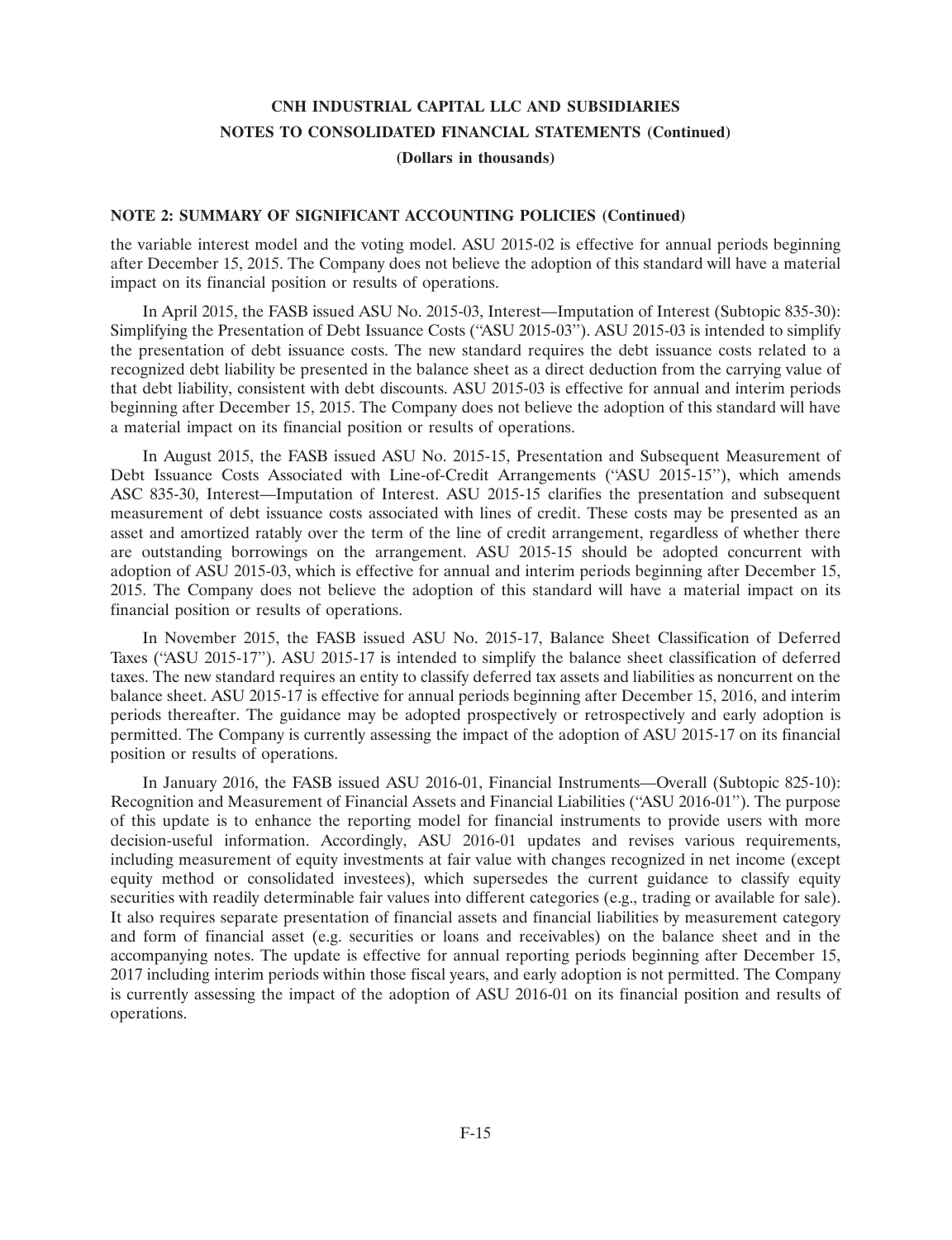### **NOTE 3: ACCUMULATED OTHER COMPREHENSIVE INCOME**

AOCI is comprised of net income and other adjustments, including foreign currency translation adjustments, pension plan adjustments, changes in fair value of the retained interests in the off-book retail transactions and changes in the fair value of certain derivative financial instruments qualifying as cash flow hedges. The Company does not provide income taxes on currency translation adjustments ("CTA"), as the historical earnings from the Company's foreign subsidiaries are considered to be permanently reinvested. If current year earnings are repatriated, the amount to be repatriated is determined in U.S. dollars and converted to the equivalent amount of foreign currency at the time of repatriation; therefore, the repatriation of current year earnings will not have an impact on the CTA component of the Company's AOCI balance.

The following table summarizes the change in the components of the Company's AOCI balance and related tax effects for the year ended December 31, 2015:

|                                                                           | <b>Currency</b><br><b>Translation</b><br>Adjustment | <b>Pension</b><br><b>Liability</b> | <b>Unrealized</b><br>Gains on<br><b>Retained</b><br><b>Interests</b> | <b>Unrealized</b><br><b>Losses</b> on<br><b>Derivatives</b> | <b>Total</b> |
|---------------------------------------------------------------------------|-----------------------------------------------------|------------------------------------|----------------------------------------------------------------------|-------------------------------------------------------------|--------------|
| Beginning balance, gross                                                  | (43,060)                                            | \$(6,425)                          | $s-$                                                                 | \$(4,099)                                                   | \$ (53,584)  |
| Tax asset (liability) $\dots \dots \dots \dots \dots \dots$               |                                                     | 2,341                              | $\overline{\phantom{0}}$                                             | 1,315                                                       | 3,656        |
| Beginning balance, net of tax<br>Other comprehensive income (loss) before | (43,060)                                            | (4,084)                            |                                                                      | (2,784)                                                     | (49, 928)    |
| Amounts reclassified from accumulated other                               | (112,281)                                           | (128)                              |                                                                      | (3,063)                                                     | (115, 472)   |
| comprehensive income (loss)                                               |                                                     | 470                                |                                                                      | 3.979                                                       | 4,449        |
| Tax effects $\dots\dots\dots\dots\dots\dots\dots\dots\dots\dots\dots$     |                                                     | (116)                              |                                                                      | (471)                                                       | (587)        |
| Net current-period other comprehensive                                    |                                                     |                                    |                                                                      |                                                             |              |
| $income (loss) \ldots \ldots \ldots \ldots \ldots \ldots \ldots$          | (112,281)                                           | 226                                |                                                                      | 445                                                         | (111,610)    |
| BALANCE at December 31, 2015                                              | \$(155,341)                                         | \$(3,858)                          | $\frac{\S-}{\S-}$                                                    | \$(2,339)                                                   | \$(161,538)  |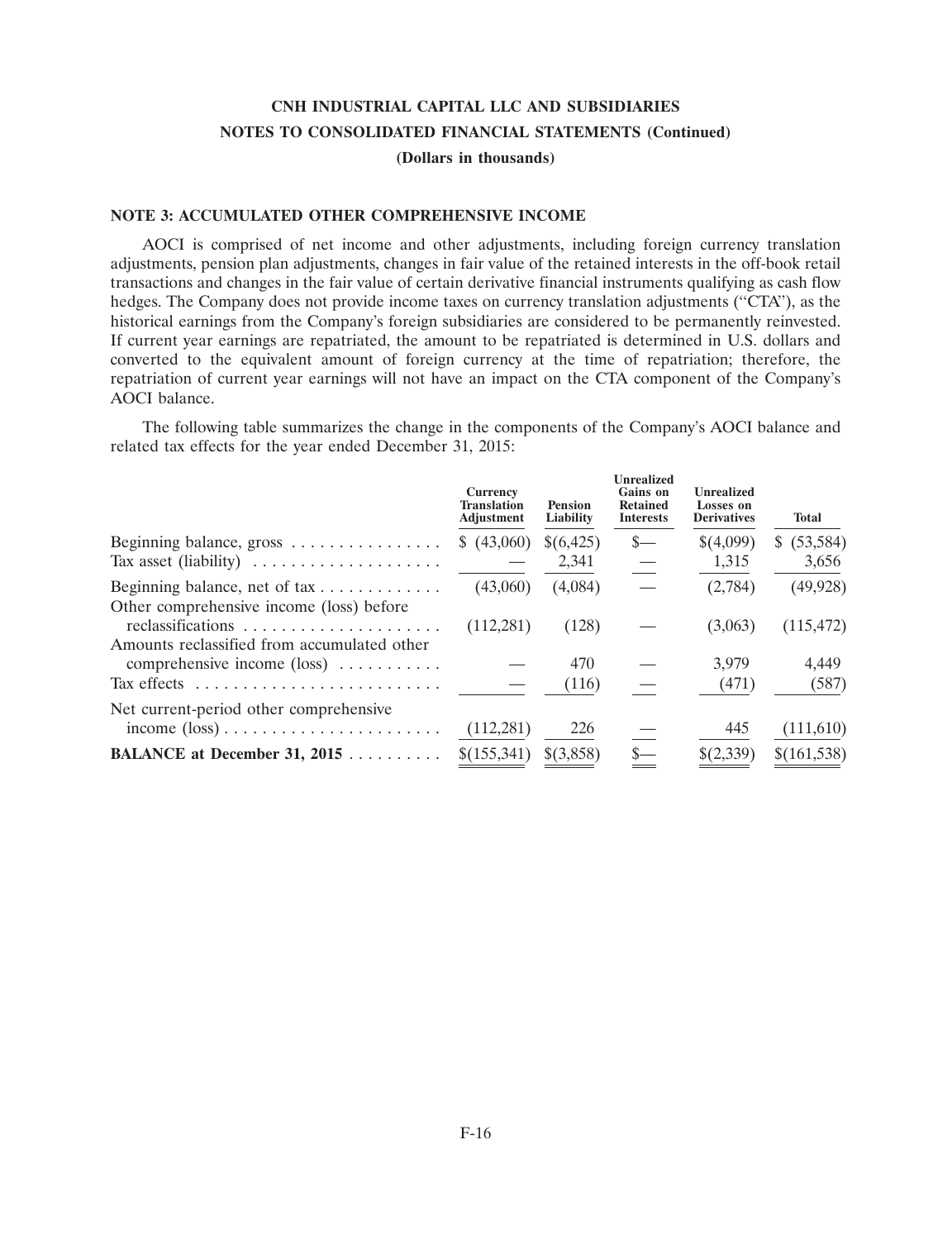# **CNH INDUSTRIAL CAPITAL LLC AND SUBSIDIARIES NOTES TO CONSOLIDATED FINANCIAL STATEMENTS (Continued)**

### **(Dollars in thousands)**

### **NOTE 3: ACCUMULATED OTHER COMPREHENSIVE INCOME (Continued)**

The following table summarizes the change in the components of the Company's AOCI balance and related tax effects for the year ended December 31, 2014:

|                                                                                                     | <b>Currency</b><br><b>Translation</b><br>Adjustment | <b>Pension</b><br><b>Liability</b> | Unrealized<br>Gains on<br><b>Retained</b><br><b>Interests</b> | Unrealized<br><b>Losses</b> on<br><b>Derivatives</b> | <b>Total</b>        |
|-----------------------------------------------------------------------------------------------------|-----------------------------------------------------|------------------------------------|---------------------------------------------------------------|------------------------------------------------------|---------------------|
| Beginning balance, gross<br>Tax asset (liability) $\dots \dots \dots \dots \dots \dots$             | \$14,762                                            | \$(5,891)<br>2,149                 | \$388<br>(144)                                                | \$(7,855)<br>2,663                                   | 1,404<br>S<br>4,668 |
| Beginning balance, net of tax $\dots \dots \dots \dots$<br>Other comprehensive income (loss) before | 14,762                                              | (3,742)                            | 244                                                           | (5, 192)                                             | 6,072               |
| Amounts reclassified from accumulated other                                                         | (57, 822)                                           | (1,030)                            |                                                               | (747)                                                | (59, 599)           |
| comprehensive income $(\text{loss})$                                                                |                                                     | 496                                | (388)                                                         | 4.502                                                | 4,610               |
| Tax effects                                                                                         |                                                     | 192                                | 144                                                           | (1,347)                                              | (1,011)             |
| Net current-period other comprehensive income                                                       |                                                     |                                    |                                                               |                                                      |                     |
|                                                                                                     | (57, 822)                                           | (342)                              | (244)                                                         | 2,408                                                | (56,000)            |
| BALANCE at December 31, 2014                                                                        | \$(43,060)                                          | \$(4,084)                          |                                                               | \$(2,784)                                            | \$(49,928)          |

The reclassifications out of AOCI and the location on the consolidated statements of income for the years ended December 31, 2015 and 2014 are as follows:

|                                                | 2015<br>2014          |             | <b>Affected Line Item</b>         |
|------------------------------------------------|-----------------------|-------------|-----------------------------------|
| Amortization of defined benefit pension items: |                       |             |                                   |
|                                                | (470)<br><sup>S</sup> | (496)<br>S  | Insignificant items               |
|                                                | (470)                 | (496)       | Income before taxes               |
|                                                | 159                   | 178         | Income tax benefit                |
|                                                | (311)                 | (318)<br>S. | Net of tax                        |
| Unrealized gains on retained interests:        |                       |             |                                   |
|                                                | \$                    | 388<br>S    | Insignificant items               |
|                                                |                       | 388         | Income before taxes               |
|                                                |                       | (144)       | Income tax provision              |
|                                                |                       | 244<br>\$.  | Net of tax                        |
| Unrealized losses on derivatives:              |                       |             |                                   |
|                                                | \$(3,979)             | \$(4,502)   | Interest expense to third parties |
|                                                | (3,979)               | (4,502)     | Income before taxes               |
|                                                | 1,283                 | 1,545       | Income tax benefit                |
|                                                | \$(2,696)             | \$(2,957)   | Net of tax                        |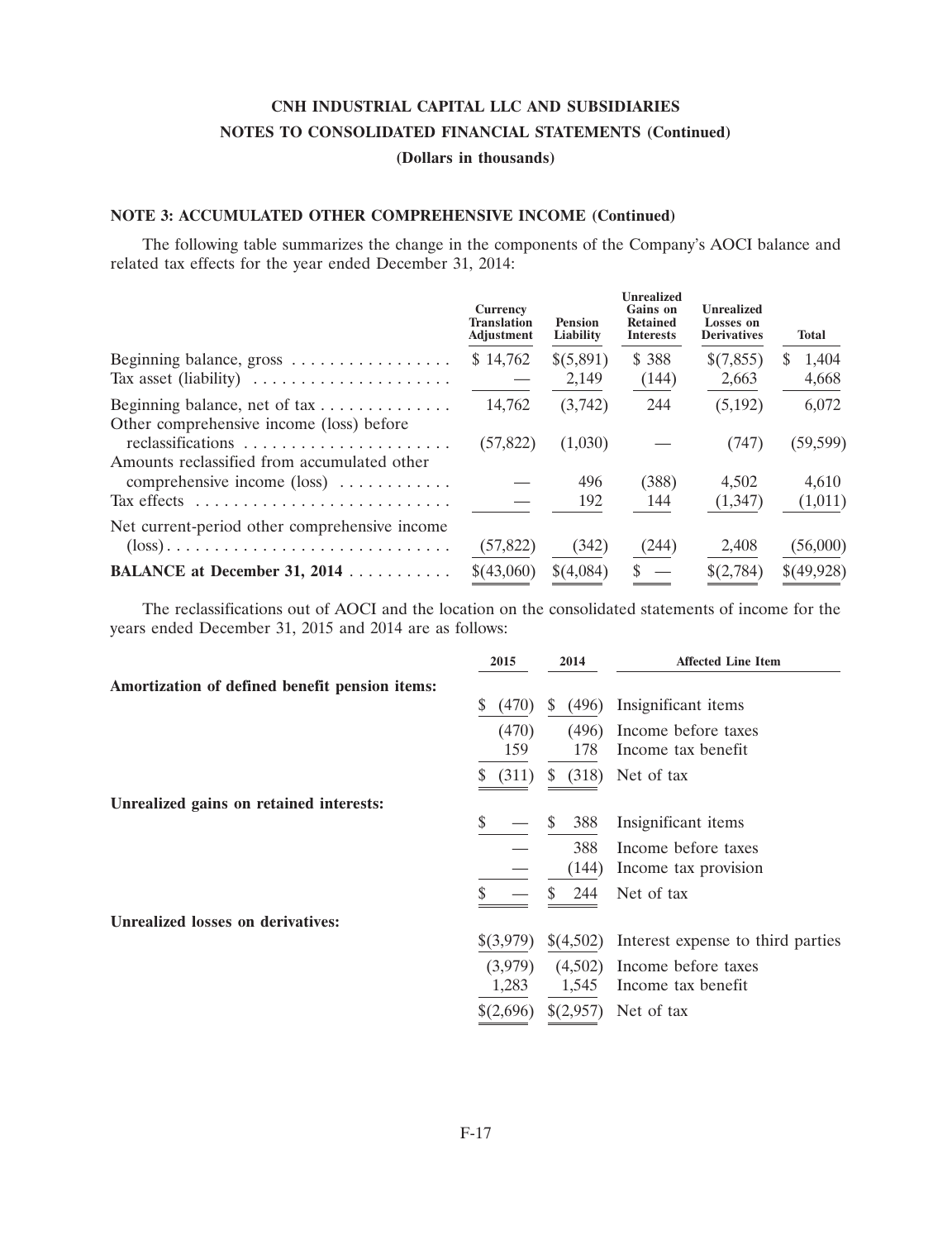### **NOTE 4: RECEIVABLES**

A summary of receivables included in the consolidated balance sheets as of December 31, 2015 and 2014 is as follows:

|                        | 2015       | 2014                    |
|------------------------|------------|-------------------------|
|                        | 829,392    | 902,016                 |
|                        | 761,128    | 984,832                 |
|                        | 36,498     | 43,061                  |
| Restricted receivables | 10,104,731 | 10,954,660              |
|                        | 11,731,749 | 12,884,569              |
| Less:                  |            |                         |
|                        |            | $(94, 724)$ $(95, 542)$ |
|                        |            | \$12,789,027            |

The Company provides and administers financing for retail purchases of new and used equipment sold through CNH Industrial North America's dealer network. The terms of retail and other notes and finance leases generally range from two to six years, and interest rates vary depending on prevailing market interest rates and certain incentive programs offered by CNH Industrial North America.

Wholesale receivables arise primarily from the financing of the sale of goods to dealers and distributors by CNH Industrial North America, and to a lesser extent, the financing of dealer operations. Under the standard terms of the wholesale receivable agreements, these receivables typically have interest-free periods of up to twelve months and stated original maturities of up to twenty-four months, with repayment accelerated upon the sale of the underlying equipment by the dealer. During the interest-free period, the Company is compensated by CNH Industrial North America based on market interest rates. After the expiration of any interest-free period, interest is charged to dealers on outstanding balances until the Company receives payment in full. The interest-free periods are determined based on the type of equipment sold and the time of year of the sale. Interest rates are set based on market factors and the prime rate or LIBOR. The Company evaluates and assesses dealers on an ongoing basis as to their creditworthiness. CNH Industrial North America may be obligated to repurchase the dealer's equipment upon cancellation or termination of the dealer's contract for such causes as change in ownership, closeout of the business, or default. There were no significant losses in 2015, 2014 and 2013 relating to the termination of dealer contracts.

Maturities of retail and other notes, finance leases and wholesale receivables as of December 31, 2015, are as follows: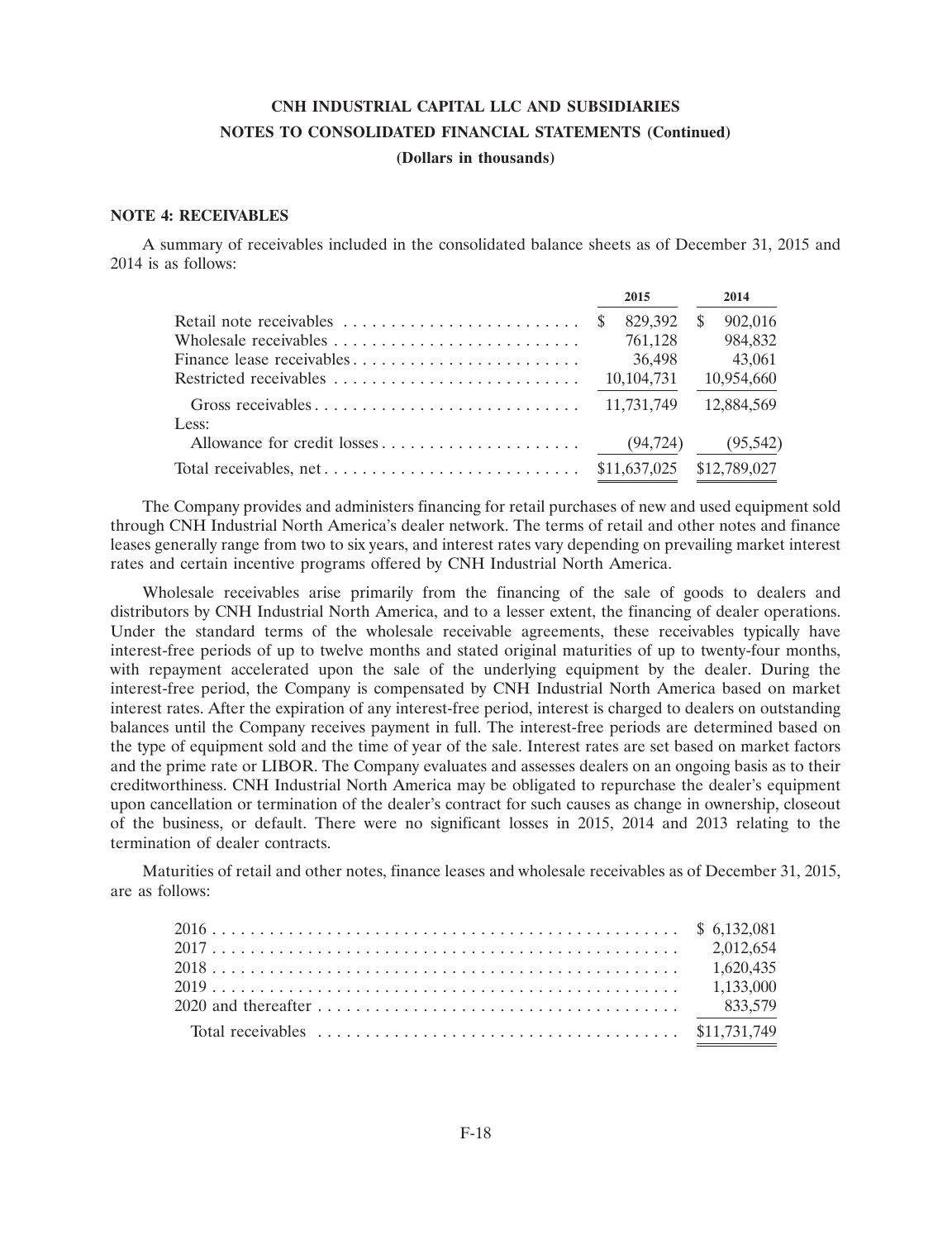### **NOTE 4: RECEIVABLES (Continued)**

It has been the Company's experience that substantial portions of retail receivables are repaid or sold before their contractual maturity dates. As a result, the above table should not be regarded as a forecast of future cash collections. Retail, finance lease and wholesale receivables have significant concentrations of credit risk in the agricultural and construction business sectors. On a geographic basis, there is not a disproportionate concentration of credit risk in any area of the United States or Canada. The Company typically retains, as collateral, a security interest in the equipment associated with retail notes and wholesale receivables.

#### *Restricted Receivables and Securitization*

As part of its overall funding strategy, the Company periodically transfers certain receivables into VIEs that are special purpose entities (''SPEs'') as part of its asset-backed securitization programs.

SPEs utilized in the securitization programs differ from other entities included in the Company's consolidated financial statements because the assets they hold are legally isolated from the Company's assets. For bankruptcy analysis purposes, the Company has sold the receivables to the SPEs in a true sale and the SPEs are separate legal entities. Upon transfer of the receivables to the SPEs, the receivables and certain cash flows derived from them become restricted for use in meeting obligations to the SPEs' creditors. The SPEs have ownership of cash balances that also have restrictions for the benefit of the SPEs' investors. The Company's interests in the SPEs' receivables are subordinate to the interests of third-party investors. None of the receivables that are directly or indirectly sold or transferred in any of these transactions are available to pay the Company's creditors until all obligations of the SPE have been fulfilled or the receivables are removed from the SPE.

The secured borrowings related to the restricted receivables are obligations that are payable as the receivables are collected. The following table summarizes the restricted receivables as of December 31, 2015 and 2014:

|      | <b>Restricted Receivables</b> |
|------|-------------------------------|
| 2015 | 2014                          |
|      |                               |
|      |                               |
|      | 1.964                         |
|      |                               |

#### *Retail Receivables Securitizations*

Within the U.S. retail receivables securitization programs, qualifying retail receivables are sold to limited purpose, bankruptcy-remote SPEs. In turn, these SPEs establish separate trusts to which the receivables are transferred in exchange for proceeds from asset-backed securities issued by the trusts. In Canada, the receivables are transferred directly to the trusts. These trusts were determined to be VIEs. In its role as servicer, CNH Industrial Capital has the power to direct the trusts' activities. Through its retained interests, the Company has an obligation to absorb certain losses, or the right to receive certain benefits, that could potentially be significant to the trusts. Consequently, the Company has consolidated these retail trusts.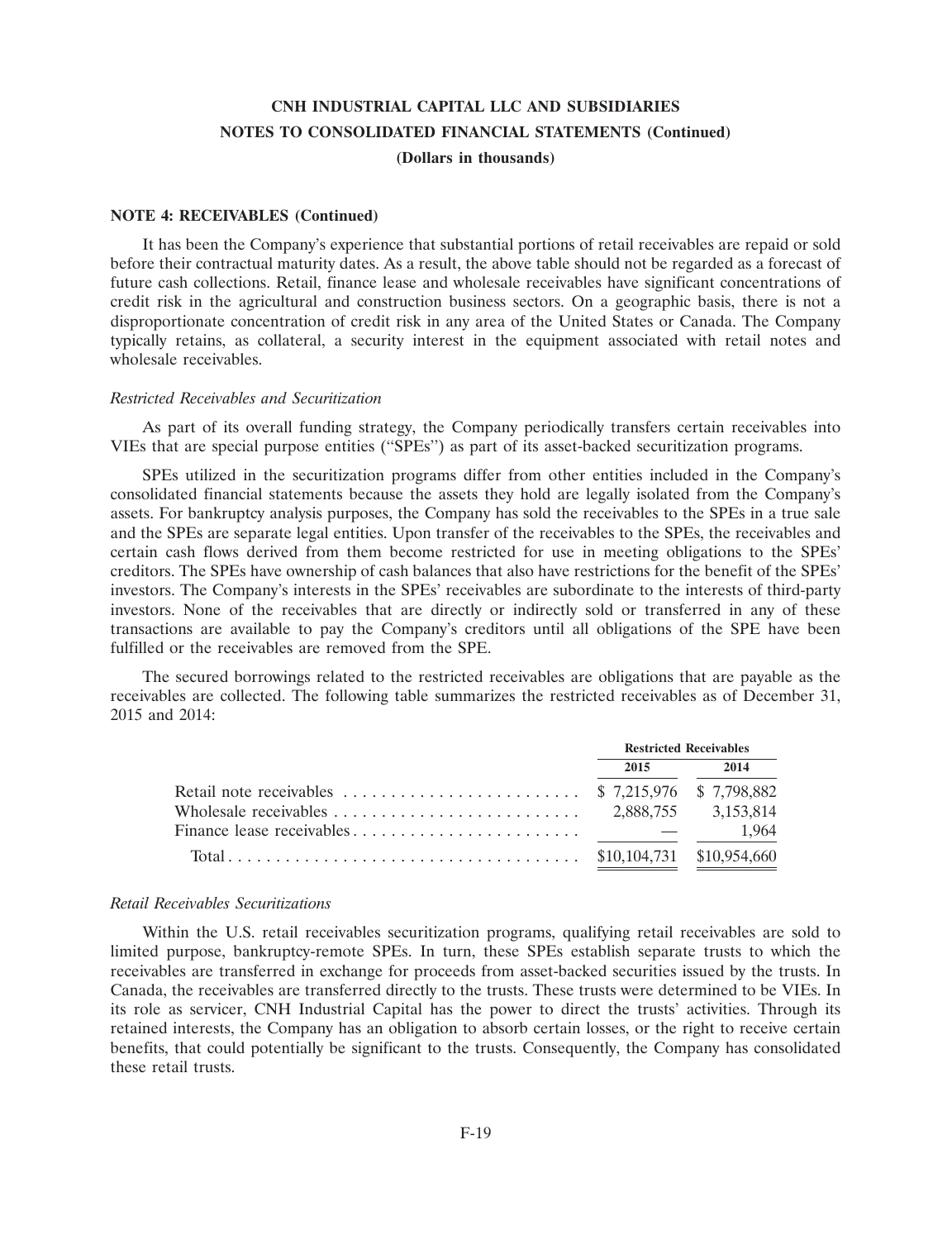### **NOTE 4: RECEIVABLES (Continued)**

During the years ended December 31, 2015 and 2014, the Company executed \$3,183,138 and \$3,414,656, respectively, in retail asset-backed transactions in the U.S. and Canada. The securities in these transactions are backed by agricultural and construction equipment retail receivable contracts and finance leases originated through CNH Industrial North America's dealer network. As of December 31, 2015 and 2014, \$6,179,498 and \$6,736,423, respectively, of asset-backed securities issued to investors were outstanding with weighted average remaining maturities of 34 months and 37 months, respectively.

The Company also may retain all or a portion of the subordinated interests in the SPEs. No recourse provisions exist that allow holders of the asset-backed securities issued by the trusts to put those securities back to the Company although the Company provides customary representations and warranties that could give rise to an obligation to repurchase from the trusts any receivables for which there is a breach of the representations and warranties. Moreover, the Company does not guarantee any securities issued by the trusts. The trusts have a limited life and generally terminate upon final distribution of amounts owed to investors or upon exercise of a cleanup-call option by the Company, in its role as servicer.

The Company also has \$1,560,115 in committed asset-backed facilities through which it may sell on a monthly basis retail receivables generated in the United States and Canada. The Company has utilized these facilities in the past to fund the origination of receivables and has later repurchased and resold the receivables in the term asset-backed securitization (''ABS'') markets or found alternative financing for the receivables. The Company believes that it is probable that it will continue to regularly utilize term ABS markets. The U.S. and Canadian facilities had an original funding term of two years and are renewable in September 2017 and December 2017, respectively. To the extent these facilities are not renewed, they will be repaid according to the amortization of the underlying receivables.

#### *Wholesale Receivables Securitizations*

With regard to the wholesale receivable securitization programs, the Company sells eligible receivables on a revolving basis to structured master trust facilities, which are limited-purpose, bankruptcyremote SPEs. As of December 31, 2015, debt issued through the U.S. master trust facility consists of two short-term facilities renewable at the discretion of the investors: \$750,000 and \$500,000. In addition to the above facilities, the Company, through a U.S. wholesale trust, issued \$367,300 of asset-backed notes with a scheduled final bullet payment in August 2016 secured by a revolving pool of U.S. dealer wholesale receivables.

The Canadian master trust facility consists of a C\$585,750 (\$421,875) facility renewable December 2017 at the discretion of the investor.

These trusts were determined to be VIEs. In its role as servicer, CNH Industrial Capital has the power to direct the trusts' activities. Through its retained interests, the Company provides security to investors in the event that cash collections from the receivables are not sufficient to make principal and interest payments on the securities. Consequently, CNH Industrial Capital has consolidated these wholesale trusts.

Each of the facilities contains minimum payment rate thresholds that, if breached, could preclude the Company from selling additional receivables originated on a prospective basis and could force an early amortization of the debt.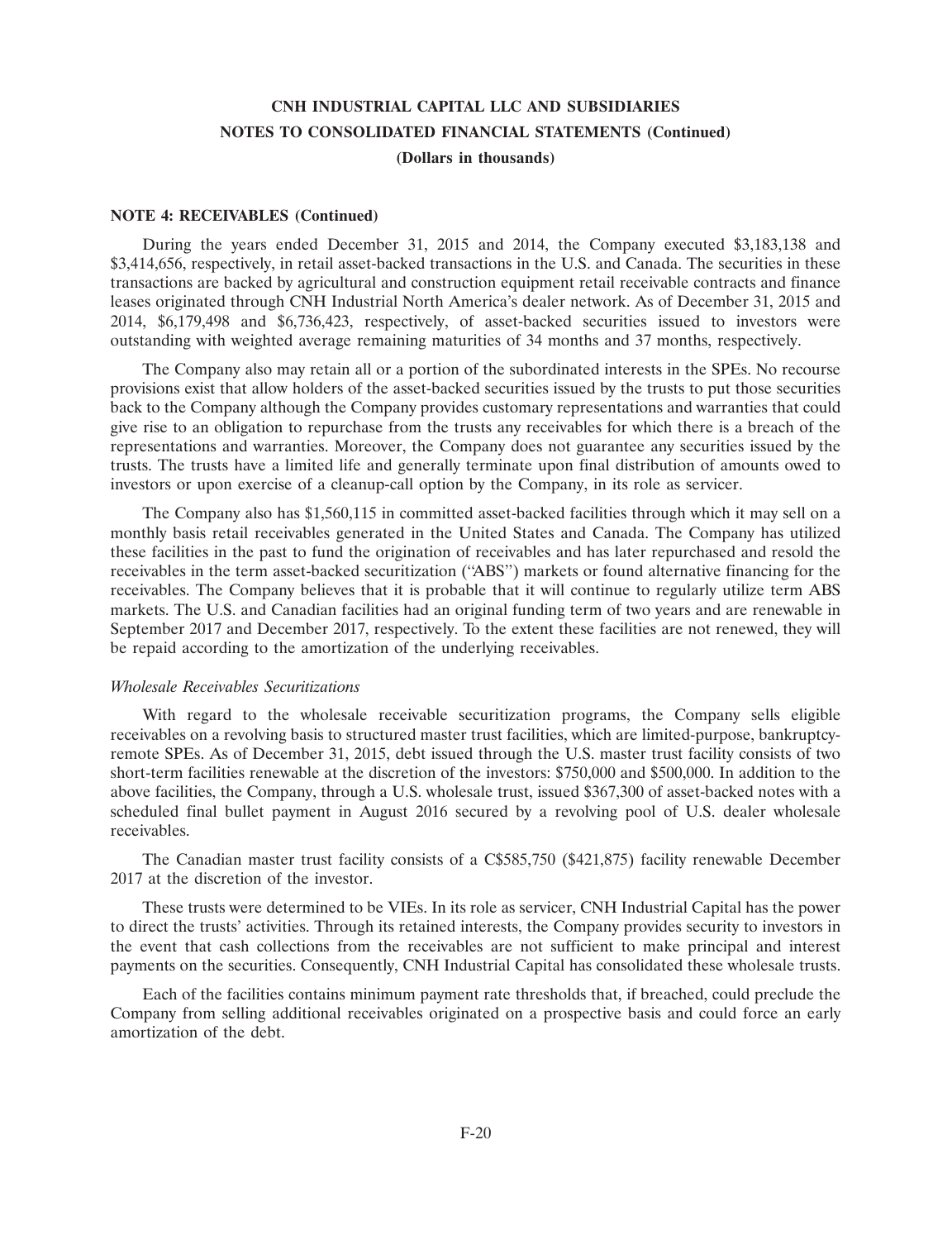#### **NOTE 4: RECEIVABLES (Continued)**

#### *Allowance for Credit Losses*

The allowance for credit losses is the Company's estimate of losses for receivables owned by the Company and consists of two components, depending on whether the receivable has been individually identified as being impaired. The first component of the allowance for credit losses covers the receivables specifically reviewed by management for which the Company has determined it is probable that it will not collect all the principal and interest payments as per the terms of the contract. Receivables are individually reviewed for impairment based on, among other items, amounts outstanding, days past due and prior collection history. These receivables are subject to impairment measurement at the loan level based either on the fair value of the collateral for collateral-dependent receivables or on the present value of expected future cash flows discounted at the receivables' effective interest rate.

The second component of the allowance for credit losses covers all receivables that have not been individually reviewed for impairment. The allowance for these receivables is based on aggregated portfolio evaluations, generally by financial product. The allowance for retail and wholesale credit losses is based on loss forecast models that consider a variety of factors that include, but are not limited to, historical loss experience, collateral value, portfolio balance and delinquency. The loss forecast models are updated on a quarterly basis. In addition, qualitative factors that are not fully captured in the loss forecast models, including industry trends, and macroeconomic factors are considered in the evaluation of the adequacy of the allowance for credit losses. These qualitative factors are subjective and require a degree of management judgment.

Charge-offs of principal amounts of receivables outstanding are deducted from the allowance at the point when it is determined to be probable that all amounts due will not be collected.

The Company's allowance for credit losses is segregated into three portfolio segments: retail, wholesale and other. A portfolio segment is the level at which the Company develops a systematic methodology for determining its allowance for credit losses. The retail segment includes retail notes and finance lease receivables. The wholesale segment includes wholesale financing to CNH Industrial North America dealers, and the other portfolio includes the Company's CRA receivables through October 2014.

Further, the Company evaluates its portfolio segments by class of receivable: United States and Canada. Typically, the Company's receivables within a geographic area have similar risk profiles and methods for assessing and monitoring risk. These classes align with management reporting.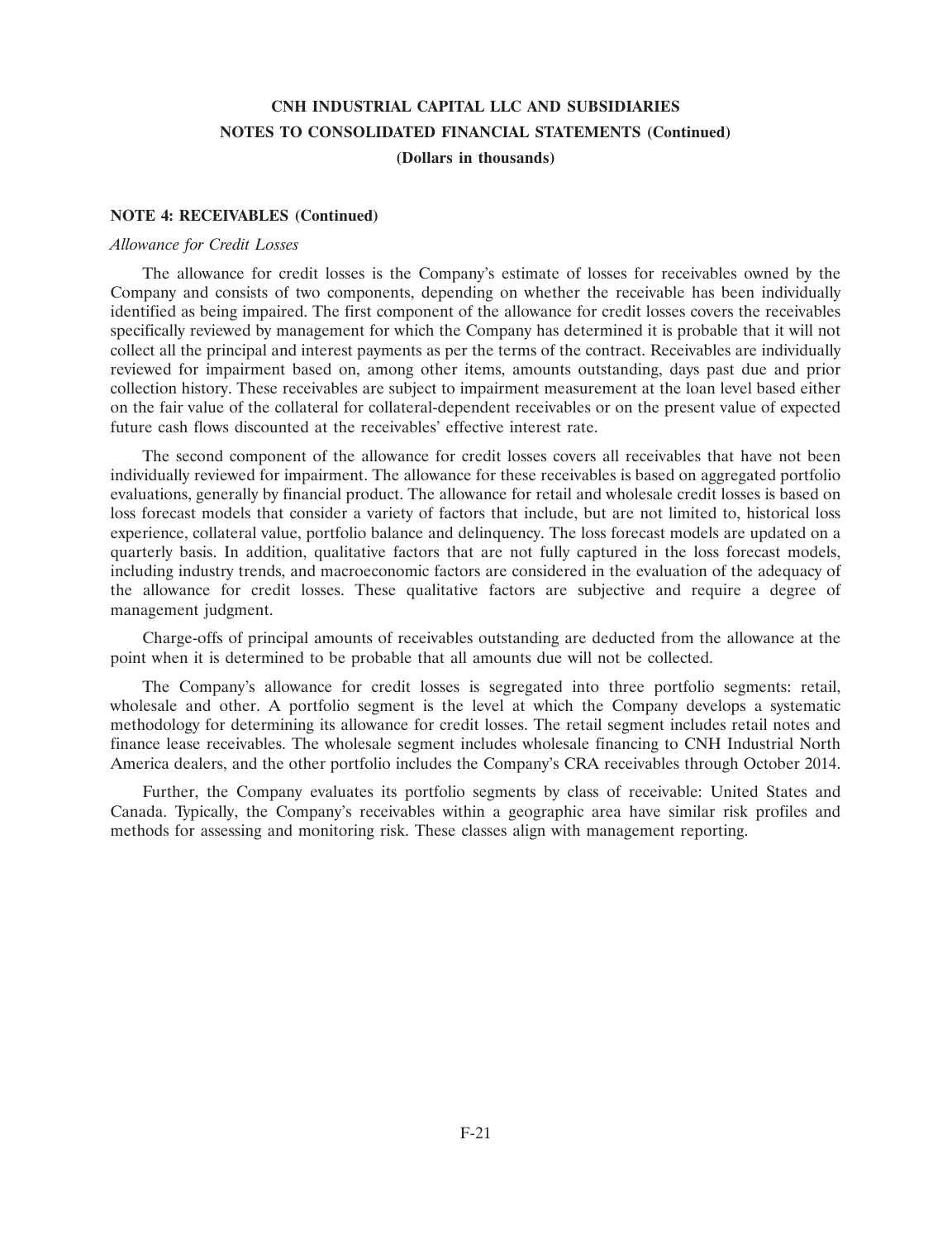### **NOTE 4: RECEIVABLES (Continued)**

Allowance for credit losses activity for the year ended December 31, 2015 is as follows:

|                                                                                                  |   | <b>Retail</b> |     | Wholesale   | Other                    | <b>Total</b>  |              |
|--------------------------------------------------------------------------------------------------|---|---------------|-----|-------------|--------------------------|---------------|--------------|
| <b>Allowance for credit losses:</b>                                                              |   |               |     |             |                          |               |              |
|                                                                                                  |   | 88,697        | \$. | 6,845       | $S-$                     | <sup>\$</sup> | 95,542       |
|                                                                                                  |   | (22,250)      |     | (356)       |                          |               | (22,606)     |
| $Recoveries \dots \dots \dots \dots \dots \dots \dots \dots \dots \dots \dots \dots \dots \dots$ |   | 2,555         |     | 27          |                          |               | 2,582        |
| Provision (benefit) $\dots \dots \dots \dots \dots \dots \dots \dots \dots$                      |   | 21,812        |     | 83          |                          |               | 21,895       |
| Foreign currency translation and other                                                           |   | (2,409)       |     | (280)       | $\overline{\phantom{m}}$ |               | (2,689)      |
|                                                                                                  | S | 88,405        | \$  | 6,319       | $\frac{\ }{\ }$          | \$            | 94,724       |
| Ending balance: individually evaluated for impairment                                            |   | 18,220        | \$  | 3,185       | $s-$                     | \$            | 21,405       |
| Ending balance: collectively evaluated for impairment                                            |   | 70,185        | S   | 3,134       | $s-$                     | S             | 73,319       |
| <b>Receivables:</b>                                                                              |   |               |     |             |                          |               |              |
|                                                                                                  |   | \$8,081,866   |     | \$3,649,883 | $\frac{\ }{\ }$          |               | \$11,731,749 |
| Ending balance: individually evaluated for impairment                                            |   | 94,584        | \$  | 82,015      | $s-$                     | \$            | 176,599      |
| Ending balance: collectively evaluated for impairment                                            |   | \$7,987,282   |     | \$3,567,868 | $\frac{\ }{s-}$          |               | \$11,555,150 |

Allowance for credit losses activity for the year ended December 31, 2014 is as follows:

|                                                                       |     | <b>Retail</b> |               | Wholesale            | Other   |               | <b>Total</b>  |              |
|-----------------------------------------------------------------------|-----|---------------|---------------|----------------------|---------|---------------|---------------|--------------|
| <b>Allowance for credit losses:</b>                                   |     |               |               |                      |         |               |               |              |
|                                                                       |     | 87,701        | <sup>\$</sup> | 7,363                |         | \$6,889       | \$            | 101,953      |
|                                                                       |     | (12, 426)     |               | (804)                |         | (4,281)       |               | (17,511)     |
|                                                                       |     | 2,941         |               | 514                  |         | 2,000         |               | 5,455        |
| Provision (benefit) $\dots \dots \dots \dots \dots \dots \dots \dots$ |     | 12,040        |               | (133)                |         | 2,217         |               | 14,124       |
| Foreign currency translation and other                                |     | (1,559)       |               | (95)                 |         | (6,825)       |               | (8, 479)     |
|                                                                       | \$. | 88,697        | S             | 6,845                | \$      |               | S             | 95,542       |
| Ending balance: individually evaluated for                            |     |               |               |                      |         |               |               |              |
|                                                                       | S.  | 12,736        | \$            | 3,329                | $S_{-}$ |               | <sup>S</sup>  | 16,065       |
| Ending balance: collectively evaluated for impairment                 | \$  | 75,961        | \$            | $3,516$ \$           |         |               | \$            | 79,477       |
| <b>Receivables:</b>                                                   |     |               |               |                      |         |               |               |              |
|                                                                       |     | \$8,745,923   |               | \$4,138,646          | S.      |               |               | \$12,884,569 |
| Ending balance: individually evaluated for                            |     |               |               |                      |         |               |               |              |
|                                                                       | S.  | 56,791        |               | $\frac{1}{2}$ 72,297 | S —     |               | $\mathcal{S}$ | 129,088      |
| Ending balance: collectively evaluated for impairment                 |     | \$8,689,132   |               | \$4,066,349          | \$      | $\frac{1}{2}$ |               | \$12,755,481 |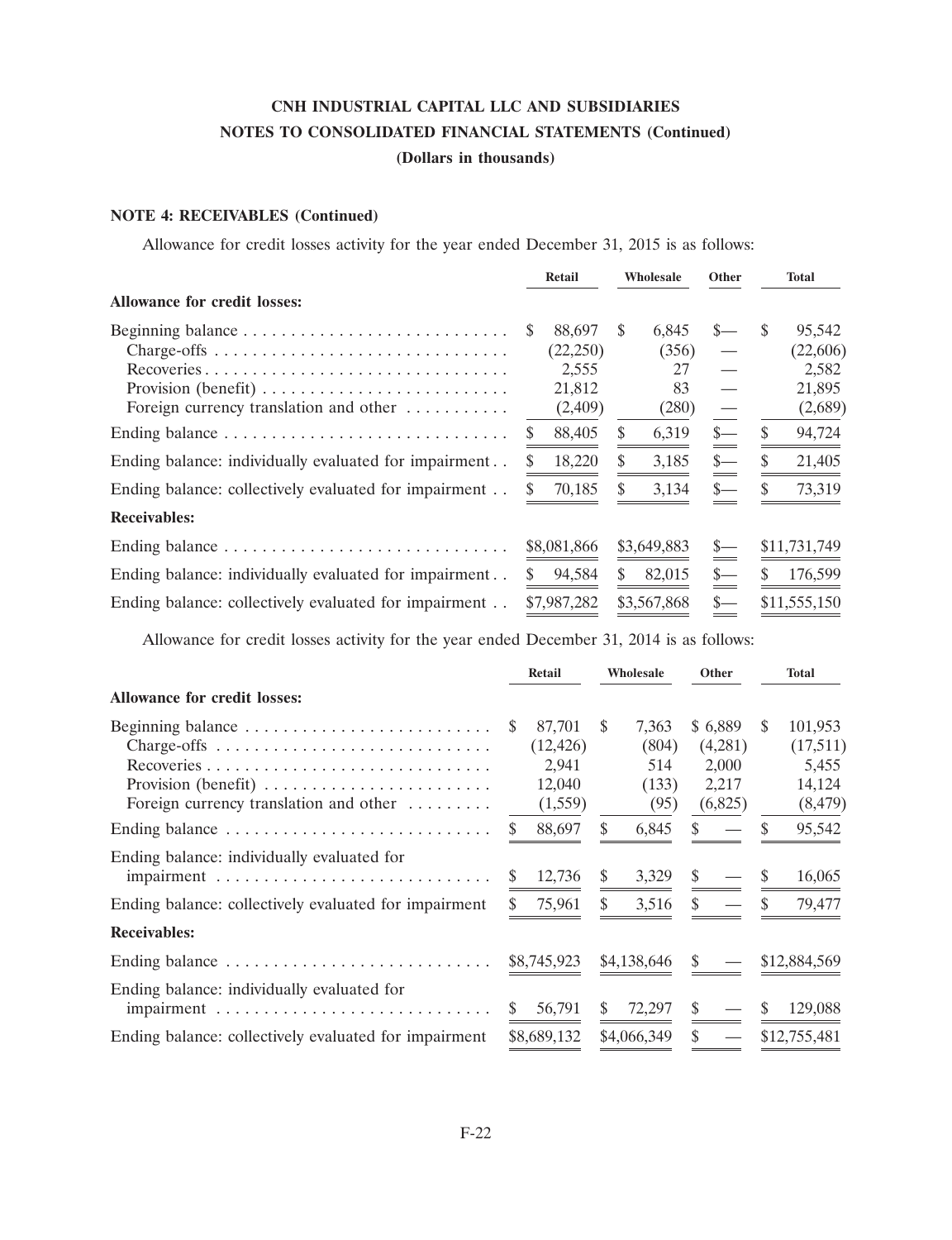### **NOTE 4: RECEIVABLES (Continued)**

Allowance for credit losses activity for the year ended December 31, 2013 is as follows:

|                                                                 |    | <b>Retail</b>           |               | Wholesale   |               | Other     | <b>Total</b>  |              |
|-----------------------------------------------------------------|----|-------------------------|---------------|-------------|---------------|-----------|---------------|--------------|
| <b>Allowance for credit losses:</b>                             |    |                         |               |             |               |           |               |              |
|                                                                 | S  | 102,560                 | \$.           | 11,887      | <sup>\$</sup> | 7,873     | <sup>\$</sup> | 122,320      |
|                                                                 |    | (14,321)                |               | (238)       |               | (5,780)   |               | (20, 339)    |
|                                                                 |    | 3,488                   |               | 674         |               | 3,066     |               | 7,228        |
| Provision (benefit) $\dots \dots \dots \dots \dots \dots \dots$ |    | (2,778)                 |               | (4,901)     |               | 1,775     |               | (5,904)      |
| Foreign currency translation and other                          |    | (1,248)                 |               | (59)        |               | (45)      |               | (1,352)      |
|                                                                 | \$ | 87,701                  | <sup>S</sup>  | 7,363       | S.            | 6,889     | S.            | 101,953      |
| Ending balance: individually evaluated for                      | \$ | 12,946                  | $\mathbb{S}$  | $3,865$ \$  |               |           |               | 16,811       |
|                                                                 |    |                         |               |             |               |           | \$            |              |
| Ending balance: collectively evaluated for                      |    |                         |               |             |               |           |               |              |
|                                                                 | \$ | 74,755                  | $\mathbb{S}$  | 3,498       |               | \$6,889   | \$            | 85,142       |
| <b>Receivables:</b>                                             |    |                         |               |             |               |           |               |              |
|                                                                 |    | \$8,480,893             |               | \$3,573,524 |               | \$230,817 |               | \$12,285,234 |
| Ending balance: individually evaluated for                      |    |                         |               |             |               |           |               |              |
|                                                                 | S. | 44,139                  | $\mathcal{S}$ | 30,555      | \$            |           | \$            | 74,694       |
| Ending balance: collectively evaluated for                      |    |                         |               |             |               |           |               |              |
|                                                                 |    | \$8,436,754 \$3,542,969 |               |             |               | \$230,817 |               | \$12,210,540 |

Utilizing an internal credit scoring model, which considers customers' attributes, prior credit history and each retail transaction's attributes, the Company assigns a credit quality rating to each retail customer, by specific transaction, as part of the retail underwriting process. This rating is used in setting the terms on the transaction, including the interest rate. A description of the general characteristics of the customers' risk grades is as follows:

*Titanium*—Customers from whom the Company expects no collection or loss activity.

*Platinum*—Customers from whom the Company expects minimal, if any, collection or loss activity.

*Gold, Silver, Bronze*—Customers defined as those with the potential for collection or loss activity.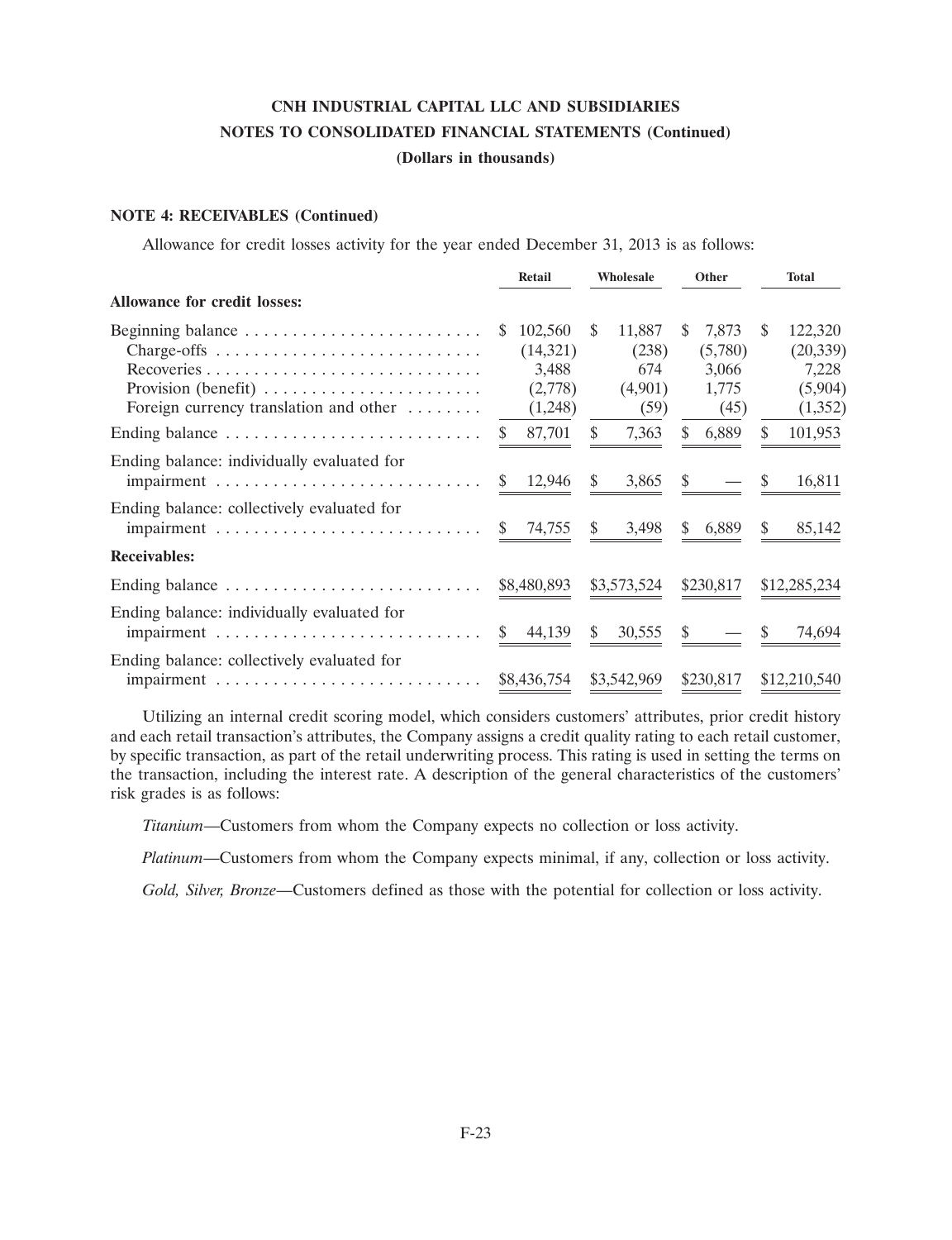### **NOTE 4: RECEIVABLES (Continued)**

A breakdown of the retail portfolio by the customer's risk grade at the time of origination as of December 31, 2015 and 2014 is as follows:

| 2015 | 2014      |
|------|-----------|
|      |           |
|      |           |
|      | 1,254,335 |
|      |           |
|      | 31,288    |
|      |           |

As part of the ongoing monitoring of the credit quality of the wholesale portfolio, the Company utilizes an internal credit scoring model that assigns a risk grade for each dealer. The scoring model considers the strength of the dealer's financial condition and payment history. The Company considers the dealers' ratings in the quarterly credit allowance analysis. A description of the general characteristics of the dealer risk grades is as follows:

*Grades A and B*—Includes receivables due from dealers that have significant capital strength, moderate leverage, stable earnings and growth, and excellent payment performance.

*Grade C*—Includes receivables due from dealers with moderate credit risk. Dealers of this grade are differentiated from higher grades on a basis of leverage or payment performance.

*Grade D*—Includes receivables due from dealers with additional credit risk. These dealers require additional monitoring due to their weaker financial condition or payment performance.

A breakdown of the wholesale portfolio by its credit quality indicators as of December 31, 2015 and 2014 is as follows:

|  | 2015 2014 |
|--|-----------|
|  |           |
|  |           |
|  |           |
|  |           |
|  |           |

The following tables present information at the level at which management assesses and monitors its credit risk. Receivables are considered past due if the required principal and interest payments have not been received as of the date such payments were due. Delinquency is reported on receivables greater than 30 days past due.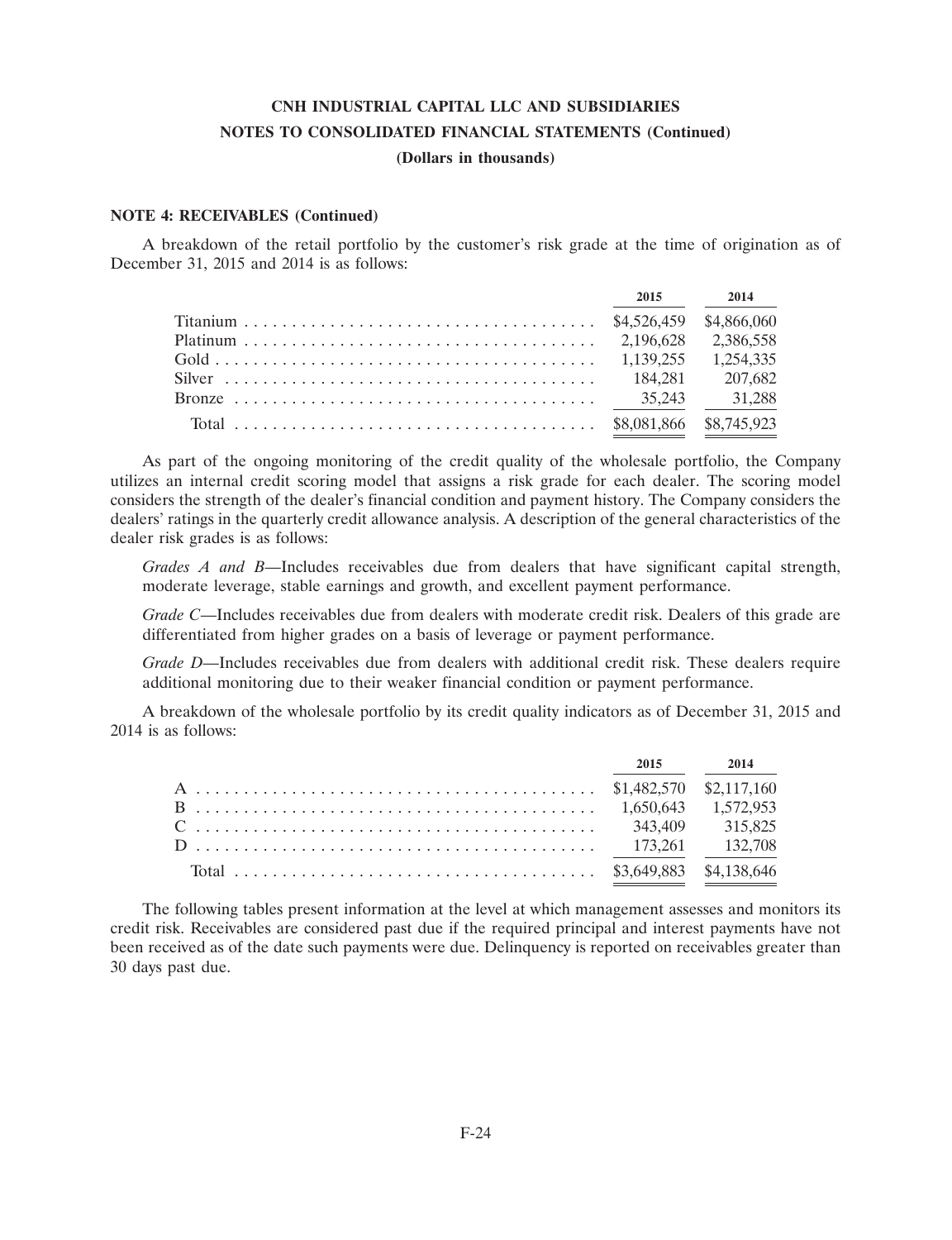### **NOTE 4: RECEIVABLES (Continued)**

The aging of receivables as of December 31, 2015 and 2014 is as follows:

|                                                      |     |                                             |     |                                                                   |        |                                                                                                                                                       | 2015                    |                   |                                    |                                                                                                                                                                                                                          |
|------------------------------------------------------|-----|---------------------------------------------|-----|-------------------------------------------------------------------|--------|-------------------------------------------------------------------------------------------------------------------------------------------------------|-------------------------|-------------------|------------------------------------|--------------------------------------------------------------------------------------------------------------------------------------------------------------------------------------------------------------------------|
|                                                      |     |                                             |     |                                                                   |        |                                                                                                                                                       |                         | <b>Current</b>    | <b>Total</b><br><b>Receivables</b> | <b>Recorded</b><br>Investment<br>$> 90$ Days<br>and<br><b>Accruing</b>                                                                                                                                                   |
|                                                      |     |                                             |     |                                                                   |        |                                                                                                                                                       |                         |                   |                                    |                                                                                                                                                                                                                          |
| United States                                        |     |                                             |     |                                                                   |        |                                                                                                                                                       |                         |                   |                                    | \$8,251                                                                                                                                                                                                                  |
| $Canada \dots \dots \dots \dots \dots$               |     | S.                                          | 279 |                                                                   |        |                                                                                                                                                       |                         |                   |                                    | \$339                                                                                                                                                                                                                    |
|                                                      |     |                                             |     |                                                                   |        |                                                                                                                                                       |                         |                   |                                    |                                                                                                                                                                                                                          |
| United States $\ldots \ldots \ldots$<br><sup>S</sup> | 283 |                                             |     |                                                                   |        |                                                                                                                                                       |                         |                   |                                    | \$298                                                                                                                                                                                                                    |
| Canada                                               | 2   | $\mathbb{S}$                                |     |                                                                   |        |                                                                                                                                                       |                         |                   |                                    | <sup>\$</sup>                                                                                                                                                                                                            |
|                                                      |     |                                             |     |                                                                   |        |                                                                                                                                                       |                         |                   |                                    |                                                                                                                                                                                                                          |
| Retail $\ldots \ldots \ldots \ldots$                 |     |                                             |     |                                                                   |        |                                                                                                                                                       |                         |                   |                                    | \$8,590                                                                                                                                                                                                                  |
| Wholesale $\ldots$ , $\ldots$ , $\ldots$             | 285 | \$.                                         | 2   | <sup>S</sup>                                                      |        |                                                                                                                                                       |                         |                   |                                    | \$298                                                                                                                                                                                                                    |
|                                                      |     | Past Due<br>\$32,484<br>\$1,438<br>\$33,922 |     | $31 - 60$ Days $61 - 90$ Days<br>Past Due<br>\$10,438<br>\$10,717 | $-$ \$ | Greater<br>Than<br>90 Days<br>$\mathbb{S}$<br>$\begin{array}{ccc} \text{\$} & \text{\$} & \text{\$} \\ \text{\$} & \text{\$} & \text{\$} \end{array}$ | 372 \$<br>21 \$<br>393S | Total<br>Past Due |                                    | \$25,815 \$68,737 \$6,846,967 \$6,915,704<br>793 \$ 2,510 \$1,163,652 \$1,166,162<br>657 \$3,033,004 \$3,033,661<br>23 \$ 616,199 \$ 616,222<br>\$26,608 \$71,247 \$8,010,619 \$8,081,866<br>680 \$3,649,203 \$3,649,883 |

|                                             |    | $31 - 60$ Days $61 - 90$ Days<br>Past Due |    | Past Due      |              | Greater<br>Than<br>90 Days | Total<br>Past Due | <b>Current</b>                            | <b>Total</b><br><b>Receivables</b> |     | <b>Recorded</b><br>Investment<br>$> 90$ Days<br>and<br><b>Accruing</b> |
|---------------------------------------------|----|-------------------------------------------|----|---------------|--------------|----------------------------|-------------------|-------------------------------------------|------------------------------------|-----|------------------------------------------------------------------------|
| Retail                                      |    |                                           |    |               |              |                            |                   |                                           |                                    |     |                                                                        |
| United States                               |    | \$27,846                                  |    | \$8,584       |              |                            |                   | \$15,884 \$52,314 \$7,296,162 \$7,348,476 |                                    |     | \$5,480                                                                |
| Canada                                      |    | \$2,721                                   |    | \$268         | $\mathbb{S}$ |                            |                   | 397 \$ 3,386 \$1,394,061 \$1,397,447      |                                    |     | \$171                                                                  |
| <b>Wholesale</b>                            |    |                                           |    |               |              |                            |                   |                                           |                                    |     |                                                                        |
| United States                               | S. | 882                                       | S. | - 52          | -S           |                            |                   | 110 \$ 1,044 \$3,359,183 \$3,360,227      |                                    |     | 86                                                                     |
| Canada                                      |    | 181                                       |    | $\sin \theta$ | - \$         |                            |                   | 3 \$ 184 \$ 778,235 \$ 778,419            |                                    |     | 2                                                                      |
| <b>Total</b>                                |    |                                           |    |               |              |                            |                   |                                           |                                    |     |                                                                        |
| Retail $\ldots \ldots \ldots \ldots \ldots$ |    | \$30,567                                  |    | \$8,852       |              |                            |                   | \$16,281 \$55,700 \$8,690,223 \$8,745,923 |                                    |     | \$5,651                                                                |
| Wholesale $\dots \dots \dots \dots$         |    | \$1.063                                   |    | 52            | <sup>S</sup> |                            |                   | 113 \$ 1,228 \$4,137,418 \$4,138,646      |                                    | \$. | 88                                                                     |

**2014**

Impaired receivables are receivables for which the Company has determined it will not collect all the principal and interest payments as per the terms of the contract. As of December 31, 2015 and 2014, the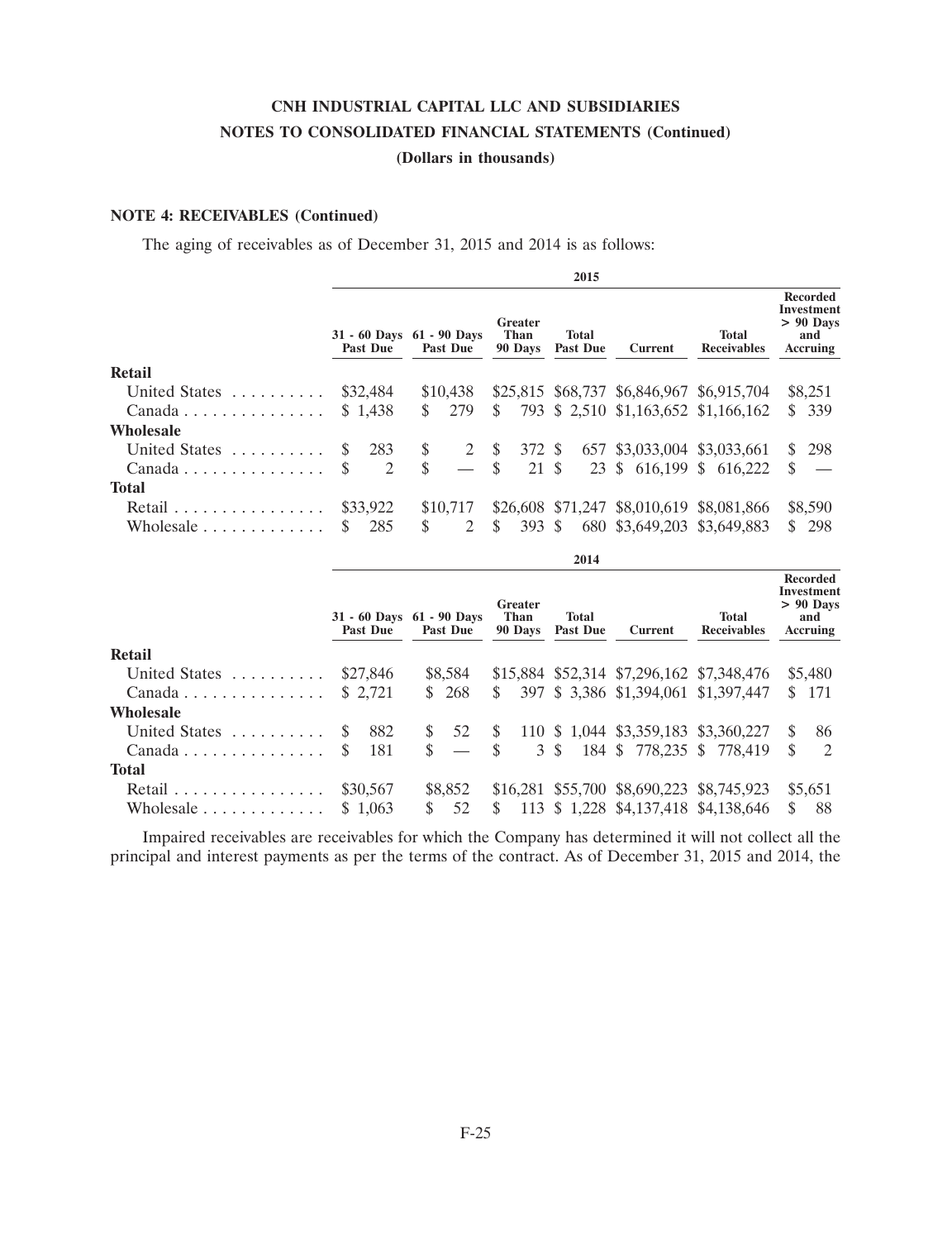### **NOTE 4: RECEIVABLES (Continued)**

Company's recorded investment in impaired receivables individually evaluated for impairment and the related unpaid principal balances and allowances are as follows:

|                                    |                                      | 2015                                      |                                                                                 | 2014                          |                                              |                                    |  |  |  |  |
|------------------------------------|--------------------------------------|-------------------------------------------|---------------------------------------------------------------------------------|-------------------------------|----------------------------------------------|------------------------------------|--|--|--|--|
|                                    | <b>Recorded</b><br><b>Investment</b> | Unpaid<br>Principal<br><b>Balance</b>     | <b>Related</b><br><b>Allowance</b>                                              | <b>Recorded</b><br>Investment | <b>Unpaid</b><br>Principal<br><b>Balance</b> | <b>Related</b><br><b>Allowance</b> |  |  |  |  |
| With no related allowance recorded |                                      |                                           |                                                                                 |                               |                                              |                                    |  |  |  |  |
| Retail                             |                                      |                                           |                                                                                 |                               |                                              |                                    |  |  |  |  |
| United States                      | \$39,862                             | \$39,514                                  | \$                                                                              | \$23,420                      | \$23,164                                     | \$                                 |  |  |  |  |
|                                    | 408<br>S.                            | $\mathbb{S}$<br>407                       | $\mathcal{S}$                                                                   | \$<br>960                     | \$<br>954                                    | $\mathcal{S}$                      |  |  |  |  |
| Wholesale                          |                                      |                                           |                                                                                 |                               |                                              |                                    |  |  |  |  |
| United States                      | \$                                   | \$                                        |                                                                                 | S —                           | $\mathbb{S}$                                 | \$                                 |  |  |  |  |
|                                    |                                      | $\overline{\phantom{a}}$<br>$\mathcal{S}$ | $\begin{array}{c} \mathbb{S} \\ \mathbb{S} \end{array}$<br>$\frac{1}{\sqrt{2}}$ | \$11,790                      | \$11,790                                     |                                    |  |  |  |  |
| With an allowance recorded         |                                      |                                           |                                                                                 |                               |                                              |                                    |  |  |  |  |
| Retail                             |                                      |                                           |                                                                                 |                               |                                              |                                    |  |  |  |  |
| United States                      | \$53,499                             | \$52,224                                  | \$17,951                                                                        | \$31,945                      | \$31,029                                     | \$12,607                           |  |  |  |  |
|                                    | 815<br>S.                            | $\mathcal{S}$<br>813                      | $\mathcal{S}$<br>269                                                            | $\mathbf{s}$<br>466           | $\mathbb{S}^-$<br>459                        | $\mathcal{S}$<br>129               |  |  |  |  |
| Wholesale                          |                                      |                                           |                                                                                 |                               |                                              |                                    |  |  |  |  |
| United States                      | \$57,017                             | \$56,741                                  | \$2,530                                                                         | \$45,868                      | \$45,623                                     | \$2,220                            |  |  |  |  |
|                                    | \$24,998                             | \$24,932                                  | \$<br>655                                                                       | \$14,639                      | \$14,639                                     | \$1,109                            |  |  |  |  |
| <b>Total</b>                       |                                      |                                           |                                                                                 |                               |                                              |                                    |  |  |  |  |
|                                    | \$94,584                             | \$92,958                                  | \$18,220                                                                        | \$56,791                      | \$55,606                                     | \$12,736                           |  |  |  |  |
| Wholesale                          | \$82,015                             | \$81,673                                  | \$3,185                                                                         | \$72,297                      | \$72,052                                     | \$3,329                            |  |  |  |  |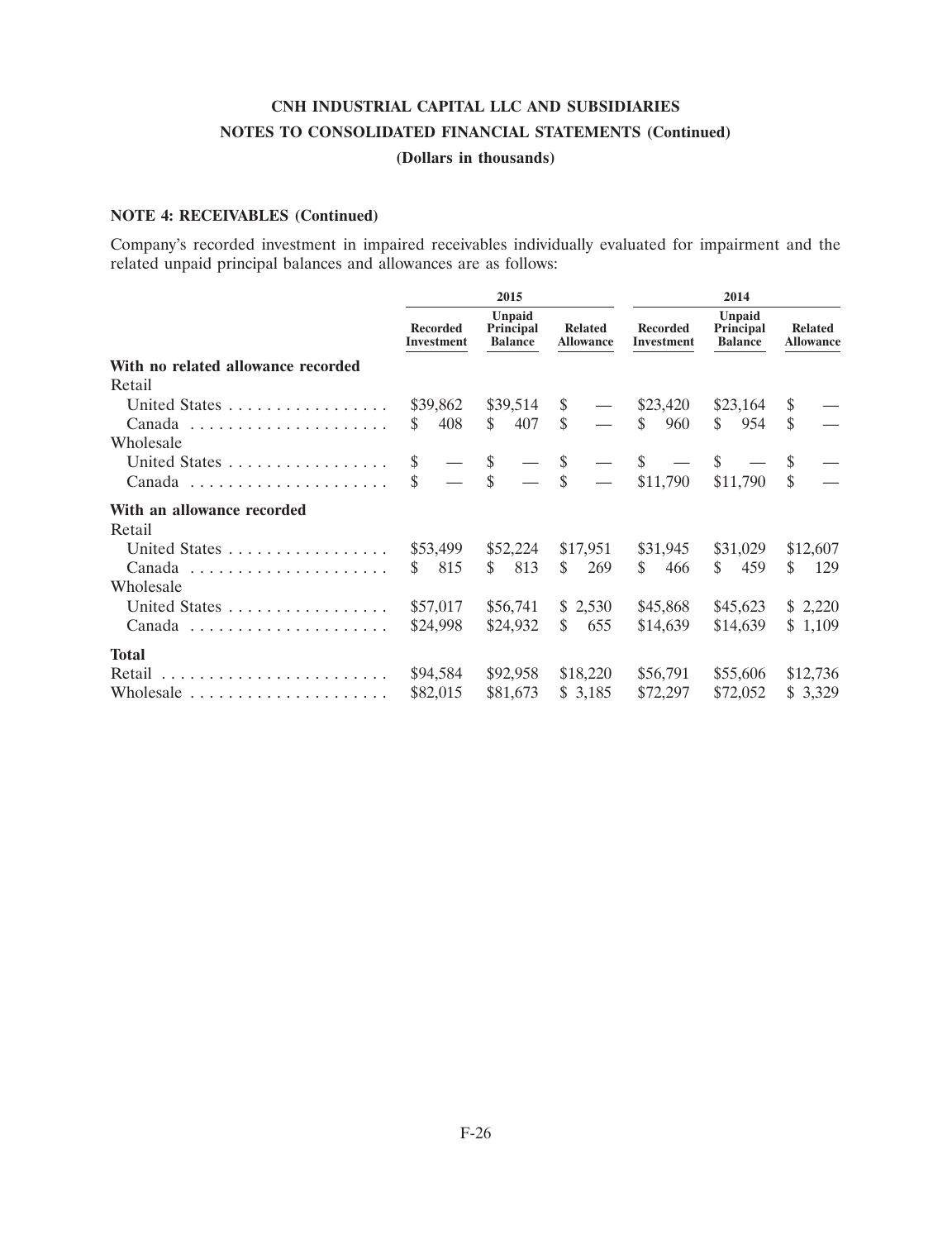# **CNH INDUSTRIAL CAPITAL LLC AND SUBSIDIARIES NOTES TO CONSOLIDATED FINANCIAL STATEMENTS (Continued)**

#### **(Dollars in thousands)**

### **NOTE 4: RECEIVABLES (Continued)**

For the years ended December 31, 2015 and 2014, the Company's average recorded investment in impaired receivables individually evaluated for impairment (based on a thirteen-month average) and the related interest income recognized are as follows:

|                                                                                     |           | 2015                                     | 2014                                    |           |  |
|-------------------------------------------------------------------------------------|-----------|------------------------------------------|-----------------------------------------|-----------|--|
| <b>Interest</b><br>Average<br><b>Recorded</b><br>Income<br>Recognized<br>Investment |           | Average<br><b>Recorded</b><br>Investment | <b>Interest</b><br>Income<br>Recognized |           |  |
| With no related allowance recorded                                                  |           |                                          |                                         |           |  |
| Retail                                                                              |           |                                          |                                         |           |  |
| United States                                                                       | \$36,731  | \$2,343                                  | \$20,867                                | \$1,112   |  |
|                                                                                     | 505<br>S. | \$<br>19                                 | 975<br>\$                               | \$<br>53  |  |
| Wholesale                                                                           |           |                                          |                                         |           |  |
| United States                                                                       | \$        |                                          | \$                                      | \$        |  |
|                                                                                     |           | $\frac{\$}{\$}$ $-$                      | \$21,159                                | \$<br>679 |  |
| With an allowance recorded                                                          |           |                                          |                                         |           |  |
| Retail                                                                              |           |                                          |                                         |           |  |
| United States                                                                       | \$51,289  | \$2,116                                  | \$33,308                                | \$1,175   |  |
| $Canada \dots \dots \dots \dots \dots \dots \dots \dots \dots$                      | 872<br>\$ | \$<br>81                                 | \$510                                   | \$<br>18  |  |
| Wholesale                                                                           |           |                                          |                                         |           |  |
| United States                                                                       | \$63,953  | \$2,030                                  | \$45,283                                | 920<br>\$ |  |
| Canada                                                                              | \$28,241  | \$954                                    | \$17,434                                | \$<br>581 |  |
| <b>Total</b>                                                                        |           |                                          |                                         |           |  |
|                                                                                     | \$89,397  | \$4,559                                  | \$55,660                                | \$2,358   |  |
|                                                                                     | \$92,194  | \$2,984                                  | \$83,876                                | \$2,180   |  |

Recognition of income is generally suspended when management determines that collection of future finance income is not probable or when an account becomes 120 days delinquent, whichever occurs first. Interest accrual is resumed if the receivable becomes contractually current and collection becomes probable. Previously suspended income is recognized at that time. The receivables on nonaccrual status as of December 31, 2015 and 2014 are as follows:

|                                                                       | 2015   |           |       | 2014   |           |       |
|-----------------------------------------------------------------------|--------|-----------|-------|--------|-----------|-------|
|                                                                       | Retail | Wholesale | Total | Retail | Wholesale | Total |
| United States  \$52,787 \$56,741 \$109,528 \$22,512 \$45,623 \$68,135 |        |           |       |        |           |       |
| Canada $$1,247$ $$24,933$ $$26,180$ $$280$ $$15,368$ $$15,648$        |        |           |       |        |           |       |

#### *Troubled Debt Restructurings*

A restructuring of a receivable constitutes a troubled debt restructuring (''TDR'') when the lender grants a concession it would not otherwise consider to a borrower experiencing financial difficulties. As a collateral-based lender, the Company typically will repossess collateral in lieu of restructuring receivables. As such, for retail receivables, concessions are typically provided based on bankruptcy court proceedings. For wholesale receivables, concessions granted may include extended contract maturities, inclusion of interest-only periods, modification of a contractual interest rate to a below market interest rate and waiving of interest and principal.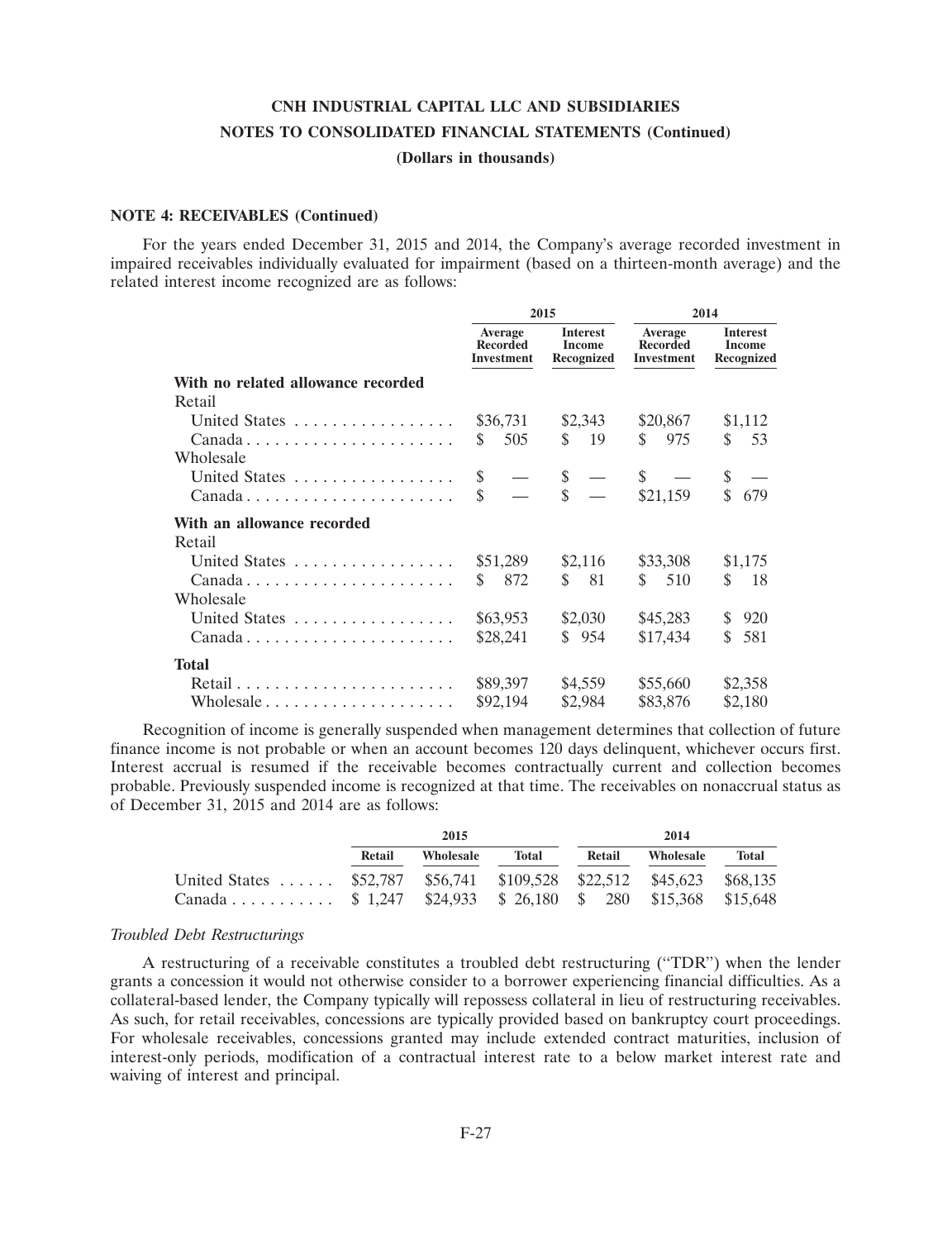### **NOTE 4: RECEIVABLES (Continued)**

TDRs are reviewed along with other receivables as part of management's ongoing evaluation of the adequacy of the allowance for credit losses. The allowance for credit losses attributable to TDRs is based on the most probable source of repayment, which is normally the liquidation of collateral. In determining collateral value, the Company estimates the current fair market value of the equipment collateral and considers credit enhancements such as additional collateral and third-party guarantees.

Before removing a receivable from TDR classification, a review of the borrower is conducted. If concerns exist about the future ability of the borrower to meet its obligations based on a credit review, the TDR classification is not removed from the receivable.

As of December 31, 2015, the Company had approximately 601 retail and finance lease contracts classified as TDRs, of which the pre-modification value was \$21,975 and the post-modification value was \$20,710. A court has determined the concession in 283 of these cases. The pre-modification value of these contracts was \$4,924 and the post-modification value was \$4,028. As of December 31, 2014, the Company had approximately 660 retail and finance lease contracts classified as TDRs, of which the pre-modification value was \$17,496 and the post-modification value was \$15,948. A court has determined the concession in 411 of these cases. The pre-modification value of these contracts was \$7,138 and the post-modification value was \$5,985. As the outcome of the bankruptcy cases is determined by a court based on available assets, subsequent re-defaults are unusual and were not material for retail and finance lease contracts that were modified in a TDR during the previous 12 months ended December 31, 2015 and 2014.

As of December 31, 2015 and 2014, the Company's wholesale TDRs were immaterial.

### **NOTE 5: EQUIPMENT ON OPERATING LEASES**

A summary of equipment on operating leases as of December 31, 2015 and 2014 is as follows:

|                                                                                                 | 2015 | 2014 |
|-------------------------------------------------------------------------------------------------|------|------|
|                                                                                                 |      |      |
| Accumulated depreciation $\ldots \ldots \ldots \ldots \ldots \ldots \ldots$ (257,440) (199,652) |      |      |
| Equipment on operating leases, net \$1,796,501 \$1,458,325                                      |      |      |

Depreciation expense totaled \$193,802, \$141,688 and \$114,053 for the years ended December 31, 2015, 2014 and 2013, respectively.

Lease payments owed to the Company for equipment under non-cancelable operating leases (excluding deferred operating lease subsidy of \$109,476) as of December 31, 2015 are as follows:

| Total lease payments $\ldots \ldots \ldots \ldots \ldots \ldots \ldots \ldots \ldots \ldots \ldots$ \$340,265 |  |
|---------------------------------------------------------------------------------------------------------------|--|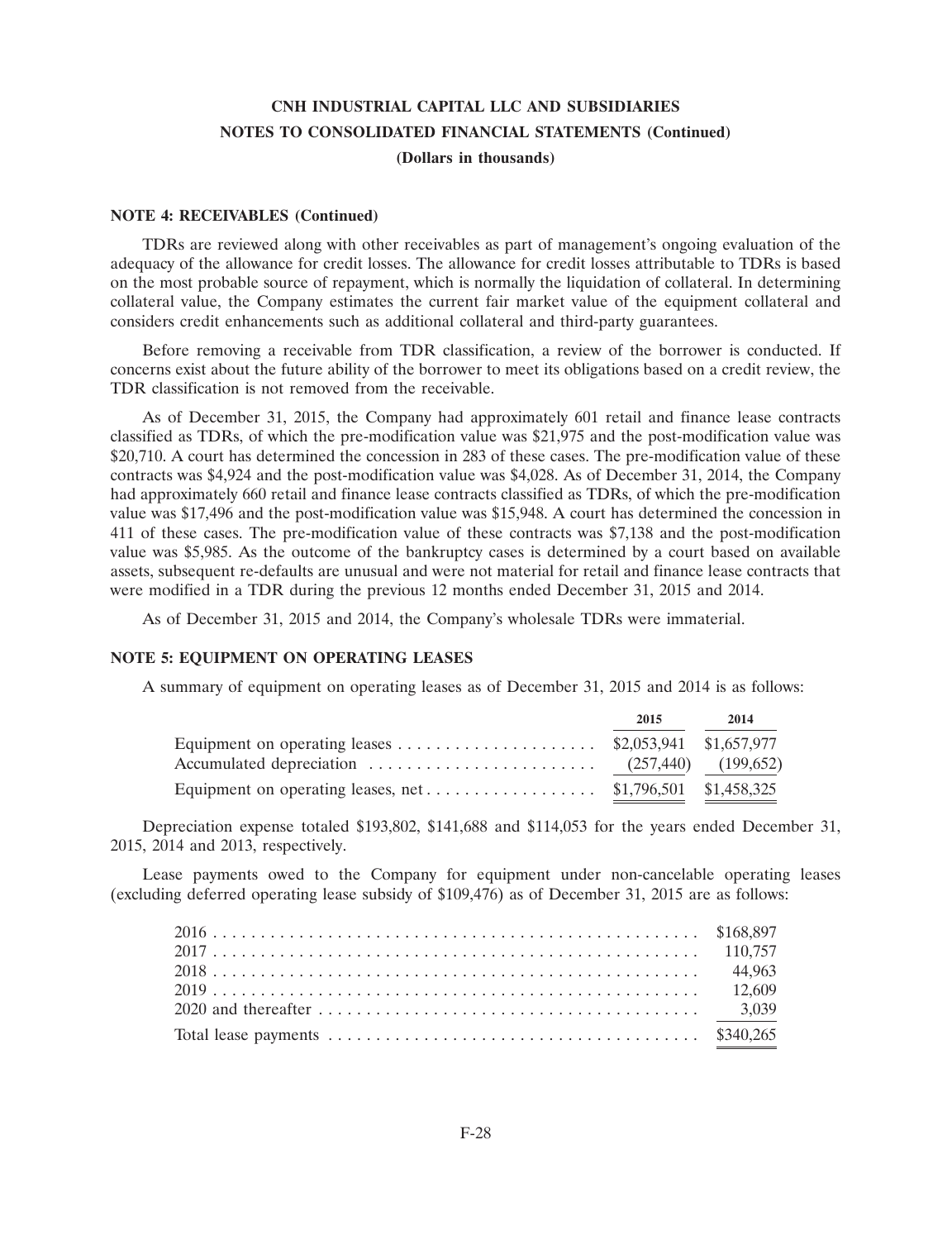### **NOTE 6: GOODWILL AND INTANGIBLE ASSETS**

Changes in the carrying amount of goodwill for the years ended December 31, 2015 and 2014 are as follows:

| 2015 | 2014 |
|------|------|
|      |      |
|      |      |
|      |      |

Goodwill is tested for impairment at least annually. During 2015 and 2014, the Company performed its annual impairment review as of December 31 and concluded that there were no impairments in either year. The Company has no accumulated impairment losses at December 31, 2015.

As of December 31, 2015 and 2014, the Company's intangible asset and related accumulated amortization for its software is as follows:

|                                                                                                      | 2015 2014 |  |
|------------------------------------------------------------------------------------------------------|-----------|--|
|                                                                                                      |           |  |
| Accumulated amortization $\ldots \ldots \ldots \ldots \ldots \ldots \ldots \ldots$ (14,845) (23,850) |           |  |
|                                                                                                      |           |  |

The Company recorded amortization expense of \$1,581, \$1,125 and \$1,002 during 2015, 2014 and 2013, respectively.

Based on the current amount of software subject to amortization, the estimated annual amortization expense for each of the succeeding five years is as follows: \$1,835 in 2016; \$1,674 in 2017; \$1,490 in 2018; \$1,044 in 2019; and \$403 in 2020.

#### **NOTE 7: OTHER ASSETS**

The components of other assets as of December 31, 2015 and 2014 are as follows:

|                                                                                                | 2015 2014 |
|------------------------------------------------------------------------------------------------|-----------|
|                                                                                                |           |
|                                                                                                | 39,470    |
|                                                                                                | 21,146    |
|                                                                                                | 7.543     |
| Other current assets $\dots \dots \dots \dots \dots \dots \dots \dots \dots \dots \dots$ 4,490 | 10,733    |
|                                                                                                |           |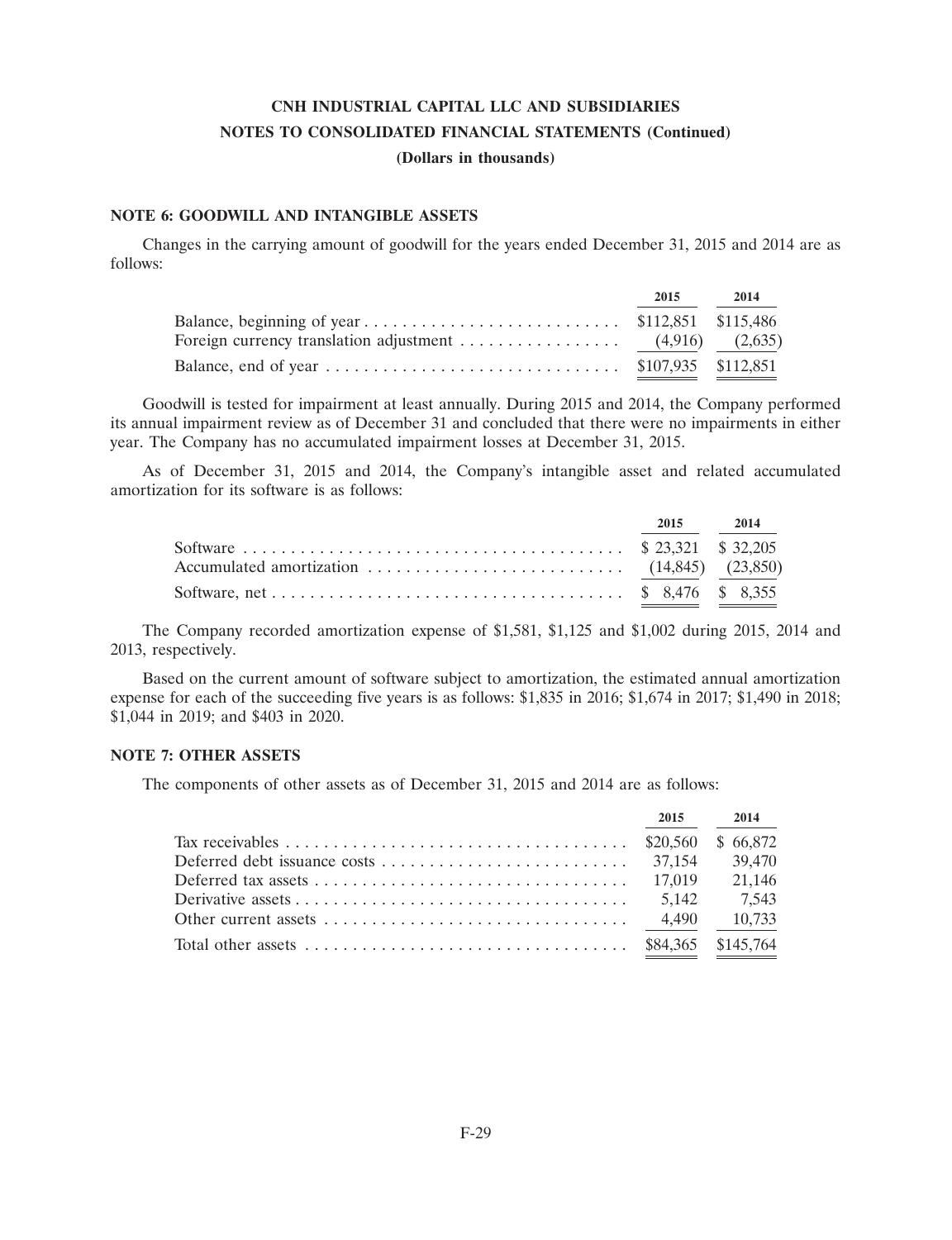# **CNH INDUSTRIAL CAPITAL LLC AND SUBSIDIARIES NOTES TO CONSOLIDATED FINANCIAL STATEMENTS (Continued)**

### **(Dollars in thousands)**

### **NOTE 8: CREDIT FACILITIES AND DEBT**

The following table summarizes the Company's debt and credit facilities, borrowings thereunder and availability at December 31, 2015:

|                                                    | 2015        |                                      |                                  |                                                                    |                          |           |
|----------------------------------------------------|-------------|--------------------------------------|----------------------------------|--------------------------------------------------------------------|--------------------------|-----------|
|                                                    | Maturity(1) | <b>Total</b><br><b>Facility/Debt</b> | <b>Short-Term</b><br>Outstanding | <b>Current</b><br><b>Maturities of</b><br>Long-Term<br>Outstanding | Long-Term<br>Outstanding | Available |
| <b>Committed Asset-Backed</b>                      |             |                                      |                                  |                                                                    |                          |           |
| <b>Facilities</b>                                  |             |                                      |                                  |                                                                    |                          |           |
| $Retail—U.S. \dots \dots \dots \dots$              | Sep 2017    | \$1,200,000                          | \$                               | \$199,587                                                          | \$670,448                | \$329,965 |
| Retail—Canada                                      | Dec 2017    | 360,115                              |                                  | 56,360                                                             | 186,622                  | 117,133   |
| Wholesale $VFN-U.S.$                               | Various     | 1,250,000                            | 1,250,000                        |                                                                    |                          |           |
| Wholesale VFN—Canada                               | Dec 2017    | 421,875                              | 408,068                          |                                                                    |                          | 13,807    |
| Subtotal $\ldots$ , $\ldots$ , $\ldots$            |             | 3,231,990                            | 1,658,068                        | 255,947                                                            | 857,070                  | 460,905   |
| <b>Secured Debt</b><br>Amortizing retail term ABS- |             |                                      |                                  |                                                                    |                          |           |
| N.A.                                               | Various     | 6,179,498                            |                                  | 2,235,892                                                          | 3,943,606                |           |
| Wholesale term—U.S. $\dots$                        | Aug 2016    | 367,300                              |                                  | 367,300                                                            |                          |           |
| Other ABS financing-U.S.                           | Various     | 124,441                              |                                  | 14,011                                                             | 110,430                  |           |
| Subtotal                                           |             | 6,671,239                            |                                  | 2,617,203                                                          | 4,054,036                |           |
| <b>Unsecured Facilities</b>                        |             |                                      |                                  |                                                                    |                          |           |
| Revolving credit facilities                        | Various     | 250,000                              |                                  |                                                                    |                          | 250,000   |
| <b>Unsecured Debt</b>                              |             |                                      |                                  |                                                                    |                          |           |
| $Notes(2) \ldots \ldots \ldots \ldots$             | Various     | 3,294,093                            |                                  | 500,000                                                            | 2,794,093                |           |
| Term loan                                          | 2018        | 100,000                              |                                  |                                                                    | 100,000                  |           |
| Subtotal $\ldots$ , $\ldots$                       |             | 3,394,093                            |                                  | 500,000                                                            | 2,894,093                |           |
| Total credit facilities and debt                   |             | \$13,547,322                         | \$1,658,068                      | \$3,373,150                                                        | \$7,805,199              | \$710,905 |

(1) Maturity dates reflect maturities of the credit facility, which may be different than the maturities of the advances under the facility.

(2) Includes adjustments related to fair value hedge of \$(1,188) and a discounts of \$7,095.

A summary of the minimum annual repayments of long-term debt as of December 31, 2015, for 2017 and thereafter is as follows: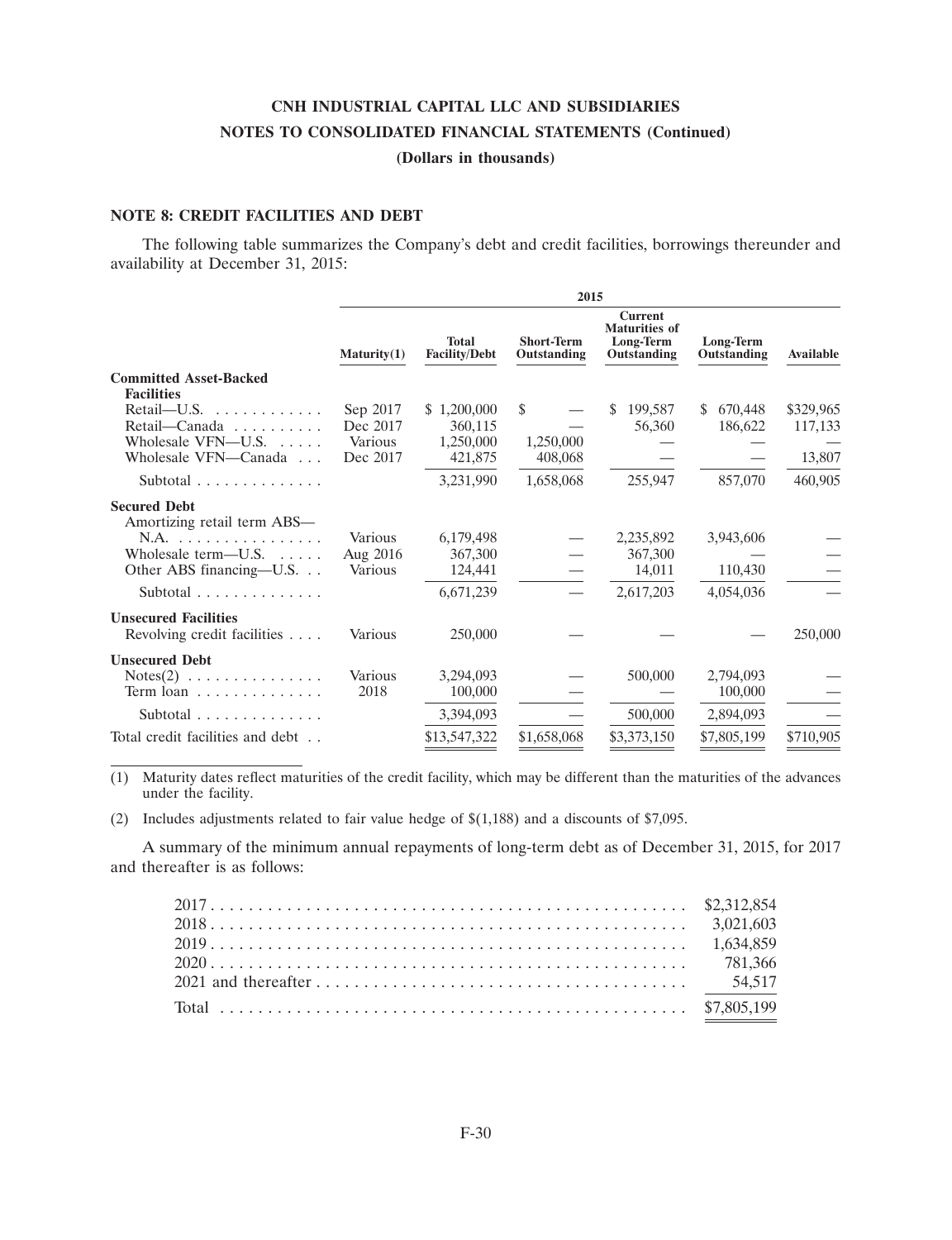#### **NOTE 8: CREDIT FACILITIES AND DEBT (Continued)**

The following table summarizes the Company's credit facilities, borrowings thereunder and availability at December 31, 2014:

|                                                            | 2014        |                                      |                                  |                                                                    |                          |                  |
|------------------------------------------------------------|-------------|--------------------------------------|----------------------------------|--------------------------------------------------------------------|--------------------------|------------------|
|                                                            | Maturity(1) | <b>Total</b><br><b>Facility/Debt</b> | <b>Short-Term</b><br>Outstanding | <b>Current</b><br><b>Maturities of</b><br>Long-Term<br>Outstanding | Long-Term<br>Outstanding | <b>Available</b> |
| <b>Committed Asset-Backed</b><br><b>Facilities</b>         |             |                                      |                                  |                                                                    |                          |                  |
| Retail—U.S. $\dots \dots \dots$                            | Sep 2016    | \$1,200,000                          | \$                               | 186,382<br>\$                                                      | \$604,765                | \$408,853        |
| Retail—Canada                                              | Dec 2016    | 431,665                              |                                  | 91,497                                                             | 331,396                  | 8,772            |
| Wholesale $VFN$ —U.S.                                      | May 2015    | 800,000                              | 800,000                          |                                                                    |                          |                  |
| Wholesale VFN—Canada                                       | Dec 2016    | 505,695                              | 505,695                          |                                                                    |                          |                  |
| Leases—U.S. $\dots \dots \dots$                            | (2)         | 70,800                               |                                  | 54,642                                                             | 16,158                   |                  |
| Subtotal $\ldots$ , $\ldots$ , $\ldots$                    |             | 3,008,160                            | 1,305,695                        | 332,521                                                            | 952,319                  | 417,625          |
| <b>Secured Debt</b><br>Amortizing retail term ABS-         |             |                                      |                                  |                                                                    |                          |                  |
| N.A.                                                       | Various     | 6,734,455                            |                                  | 2,214,854                                                          | 4,519,601                |                  |
| Wholesale term $-U.S.$                                     | Aug 2016    | 367,300                              |                                  |                                                                    | 367,300                  |                  |
| Other ABS financing-N.A.                                   | Various     | 34,883                               |                                  | 29,138                                                             | 5,745                    |                  |
| Subtotal $\ldots \ldots \ldots \ldots$                     |             | 7,136,638                            |                                  | 2,243,992                                                          | 4,892,646                |                  |
| <b>Unsecured Facilities</b><br>Revolving credit facilities | Various     | 350,000                              |                                  |                                                                    | 100,000                  | 250,000          |
| <b>Unsecured Debt</b>                                      |             |                                      |                                  |                                                                    |                          |                  |
| $Notes(3) \ldots \ldots \ldots \ldots$                     | Various     | 2,848,074                            |                                  | 750,000                                                            | 2,098,074                |                  |
| Term loan                                                  | 2016        | 150,000                              |                                  |                                                                    | 150,000                  |                  |
| Subtotal $\ldots$ , $\ldots$ , $\ldots$                    |             | 2,998,074                            |                                  | 750,000                                                            | 2,248,074                |                  |
| Total credit facilities and debt                           |             | \$13,492,872                         | \$1,305,695                      | \$3,326,513                                                        | \$8,193,039              | \$667,625        |

(1) Maturity dates reflect maturities of the credit facility, which may be different than the maturities of the advances under the facility.

(2) Advances under the credit facility ended December 2013; however, the maturities of the debt are due as the underlying operating leases are collected, which extends beyond 2013.

(3) Includes adjustment related to fair value hedge of \$(680) and a discount of \$2,606.

#### *Committed Asset-Backed Facilities*

The Company has access to committed asset-backed facilities through which it may sell its receivables. The Company utilizes retail facilities to fund the origination of retail receivables and has exercised the option to periodically repurchase receivables and resell them in the term ABS markets (shown as "Amortizing retail term ABS-N.A.") or found alternative financing for the receivables. Under these facilities, the maximum amount of proceeds that can be accessed at one time is \$1,560,115. In addition, if the receivables sold are not repurchased by the Company, the related debt is paid only as the underlying receivables are collected. Such receivables have maturities not exceeding seven years. The Company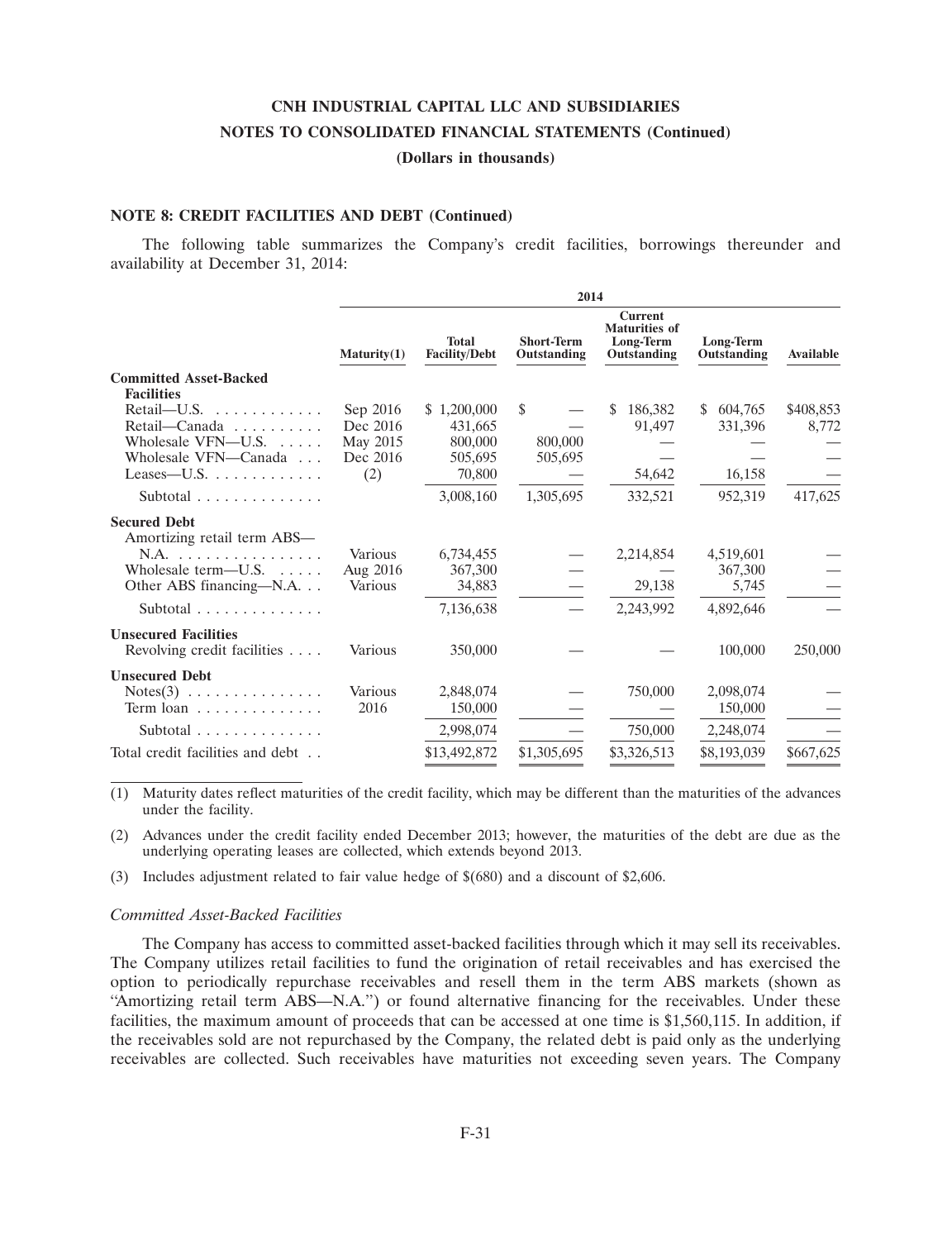### **NOTE 8: CREDIT FACILITIES AND DEBT (Continued)**

believes it is probable that a majority of these receivables will be repurchased and resold in the ABS markets. Borrowings against these facilities accrue interest based on prevailing money market or assetbacked commercial paper rates.

The Company finances a portion of its wholesale receivable portfolio with the issue of Variable Funding Notes (''VFNs'') which are privately subscribed by certain bank and asset-backed commercial paper conduits. These notes accrue interest based on prevailing money market or asset-backed commercial paper rates.

### *Secured Debt*

Secured borrowings bear interest at either floating rates of LIBOR plus an applicable margin or fixed rates.

### *Unsecured Facilities and Debt*

In November 2011, the Company issued \$500,000 of debt securities at an annual fixed rate of 6.25% due 2016. In April 2013, the Company issued \$600,000 of debt securities at an annual fixed rate of 3.625% due 2018. In October 2013, the Company issued \$500,000 of debt securities at an annual fixed rate of 3.25% due 2017. In June 2014, the Company issued \$500,000 of debt securities at an annual fixed rate of 3.375% due 2019. In June 2015, the Company issued \$600,000 of debt securities at an annual fixed rate of 3.875% due 2018. In November 2015, the Company issued \$600,000 of debt securities at an annual fixed rate of 4.375% due 2020. These notes, which are senior unsecured obligations of CNH Industrial Capital LLC, are guaranteed by CNH Industrial Capital America and New Holland Credit.

As of December 31, 2015, the Company had available a \$250,000 unsecured credit facility, with a consortium of banks, with a final maturity in June 2017.

As of December 31, 2015, the Company had a \$100,000 unsecured term loan with a maturity date in March 2018.

In July 2015, the Company terminated a \$250,000, unsecured facility, consisting of a \$150,000 term loan and a \$100,000 revolving credit facility.

In November 2015, the Company repaid \$750,000 of its 3.875% notes due 2015.

### *Covenants*

The indentures and credit agreements governing the Company's unsecured funding transactions contain covenants that restrict the Company's ability and/or that of its subsidiaries to, among other things, incur additional debt, make certain investments, enter into certain types of transactions with affiliates, use assets as security in other transactions, enter into sale or leaseback transactions and/or sell certain assets or merge with or into other companies. In addition, the Company is required to maintain certain coverage levels for leverage and EBITDA, the latter of which is eliminated upon achievement of certain rating levels.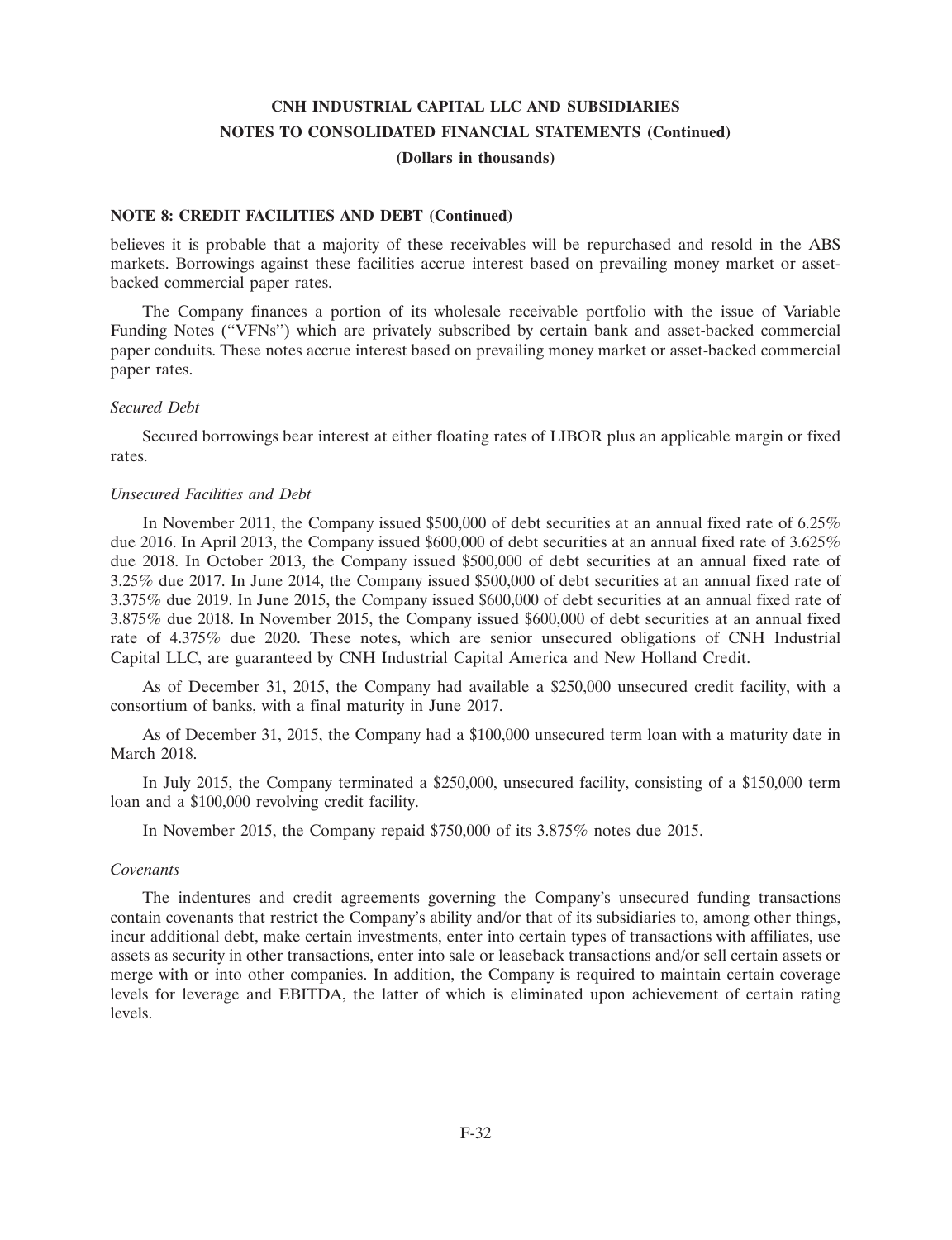### **NOTE 8: CREDIT FACILITIES AND DEBT (Continued)**

### *Interest Rates*

The weighted-average interest rate on total short-term debt outstanding at December 31, 2015 and 2014 was 1.0% and 1.2%, respectively. The weighted-average interest rate on total long-term debt (including current maturities of long-term debt) at December 31, 2015 and 2014 was 2.1% and 1.9%, respectively. The average rate is calculated using the actual rates at December 31, 2015 and 2014, weighted by the amount of outstanding borrowings of each debt instrument.

#### *Support Agreement*

Effective as of September 29, 2013, in connection with the merger of CNH Global with and into CNHI, CNHI assumed all of CNH Global's obligations under the support agreement, pursuant to which CNHI has agreed to, among other things, (a) make cash capital contributions to the Company, to the extent necessary to cause the ratio of net earnings available for fixed charges to fixed charges to be not less than 1.05 for each fiscal quarter (with such ratio determined, on a consolidated basis and in accordance with U.S. GAAP, for such fiscal quarter and the immediately preceding three fiscal quarters taken as a whole), (b) generally maintain an ownership of at least 51% of the voting equity interests in the Company and (c) cause the Company to have, as of the end of any fiscal quarter, a consolidated tangible net worth of at least \$50 million. The support agreement is not intended to be and is not a guarantee by CNHI of any indebtedness or other obligation of the Company. The obligations of CNHI to the Company pursuant to this support agreement are to the Company only and do not run to, and are not enforceable directly by, any creditor of the Company. The support agreement may be modified, amended or terminated, at CNHI's election, upon thirty days' prior written notice to the Company and the rating agencies, if (a) the modification, amendment or termination would not result in a downgrade of the Company's rated indebtedness; (b) the modification, amendment or notice of termination provides that the support agreement will continue in effect with respect to the Company's rated indebtedness then outstanding; or (c) the Company has no long-term rated indebtedness outstanding.

#### **NOTE 9: INCOME TAXES**

The income and expenses of the Company and certain of its domestic subsidiaries are included in the consolidated income tax return of Case New Holland Inc., a wholly-owned subsidiary of CNHI, and parent of CNH Industrial America. The Company's Canadian subsidiaries file separate income tax returns, as do certain domestic subsidiaries. The Company and certain of its domestic subsidiaries are LLCs and, as a result, incur no income tax liability on a stand-alone basis for tax purposes. However, for financial reporting, all tax accounts have been disclosed and the income tax expense is reflective for all of the companies included in the consolidated financial statements.

The sources of income before taxes for the years ended December 31, 2015, 2014, and 2013 are as follows, with foreign defined as any income earned outside the United States:

|  | 2015 2014 2013 |  |
|--|----------------|--|
|  |                |  |
|  |                |  |
|  |                |  |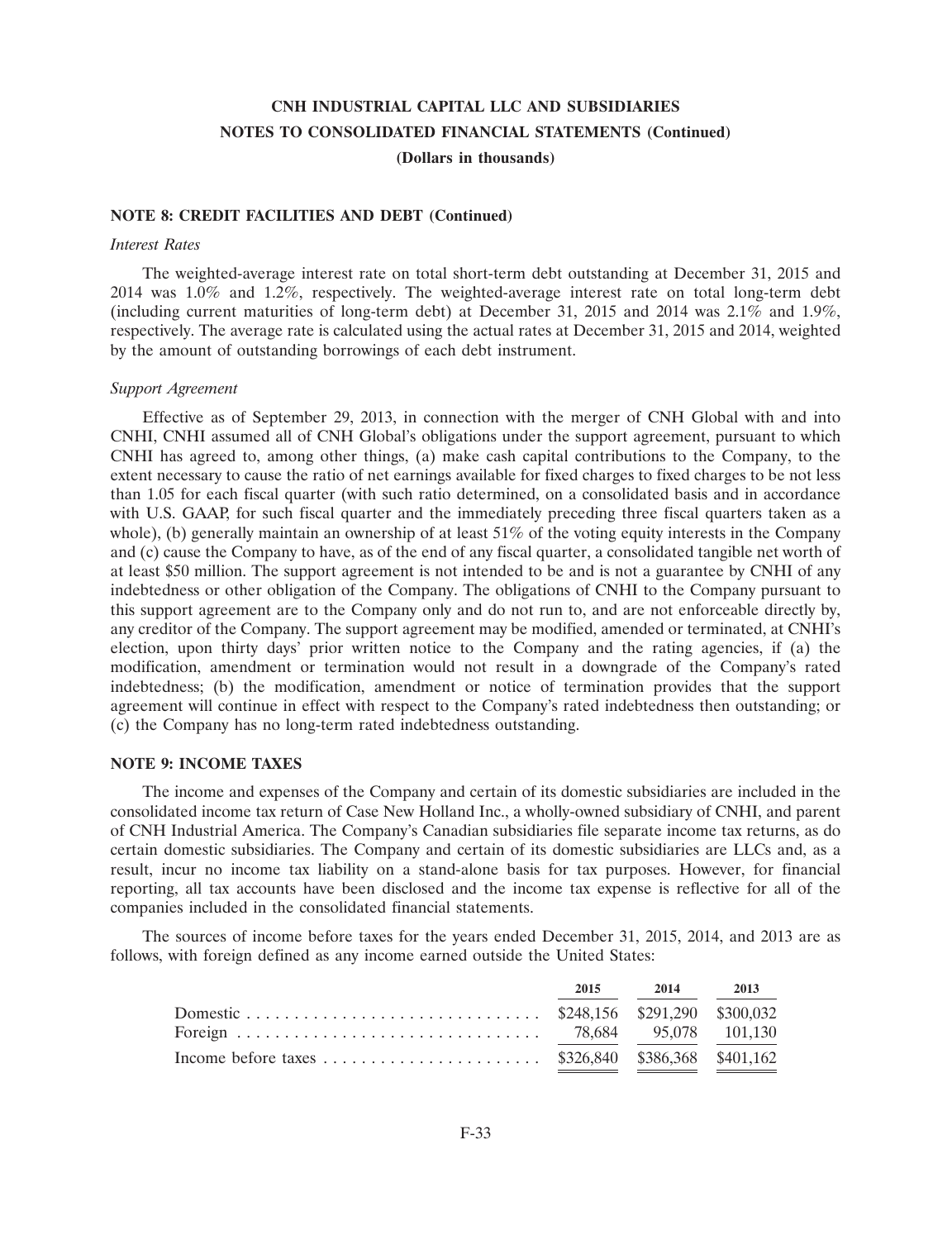### **NOTE 9: INCOME TAXES (Continued)**

The provision for income taxes for the years ended December 31, 2015, 2014 and 2013 is as follows:

|                                        | 2015      | 2014      | 2013      |
|----------------------------------------|-----------|-----------|-----------|
| Current income tax expense (benefit):  |           |           |           |
|                                        | \$11,246  | (4,159)   | \$77,406  |
| Foreign                                | 19,877    | 45,632    | 22,519    |
| Total current income tax expense       | 31,123    | 41,473    | 99,925    |
| Deferred income tax expense (benefit): |           |           |           |
| Domestic                               | 76,969    | 108,836   | 29,497    |
| Foreign                                | 1,149     | (23, 191) | 5,400     |
| Total deferred income tax expense      | 78,118    | 85,645    | 34,897    |
| Total tax provision                    | \$109,241 | \$127,118 | \$134,822 |

A reconciliation of CNH's statutory and effective income tax rate for the years ended December 31, 2015, 2014, and 2013 is as follows:

|                                                                                                      | 2015 2014               |                         | 2013 |
|------------------------------------------------------------------------------------------------------|-------------------------|-------------------------|------|
| Tax provision at statutory rate $\ldots \ldots \ldots \ldots \ldots \ldots \ldots$ 35.0% 35.0% 35.0% |                         |                         |      |
|                                                                                                      | $4.0\qquad 3.2$         |                         | 4.5  |
|                                                                                                      |                         |                         |      |
|                                                                                                      |                         | (0.1)                   | 0.1  |
| Tax credits and incentives $\dots \dots \dots \dots \dots \dots \dots \dots \dots$                   |                         | $(0.5)$ $(0.1)$ $(0.2)$ |      |
|                                                                                                      | $(0.3)$ $(0.1)$ $(0.8)$ |                         |      |
|                                                                                                      |                         |                         |      |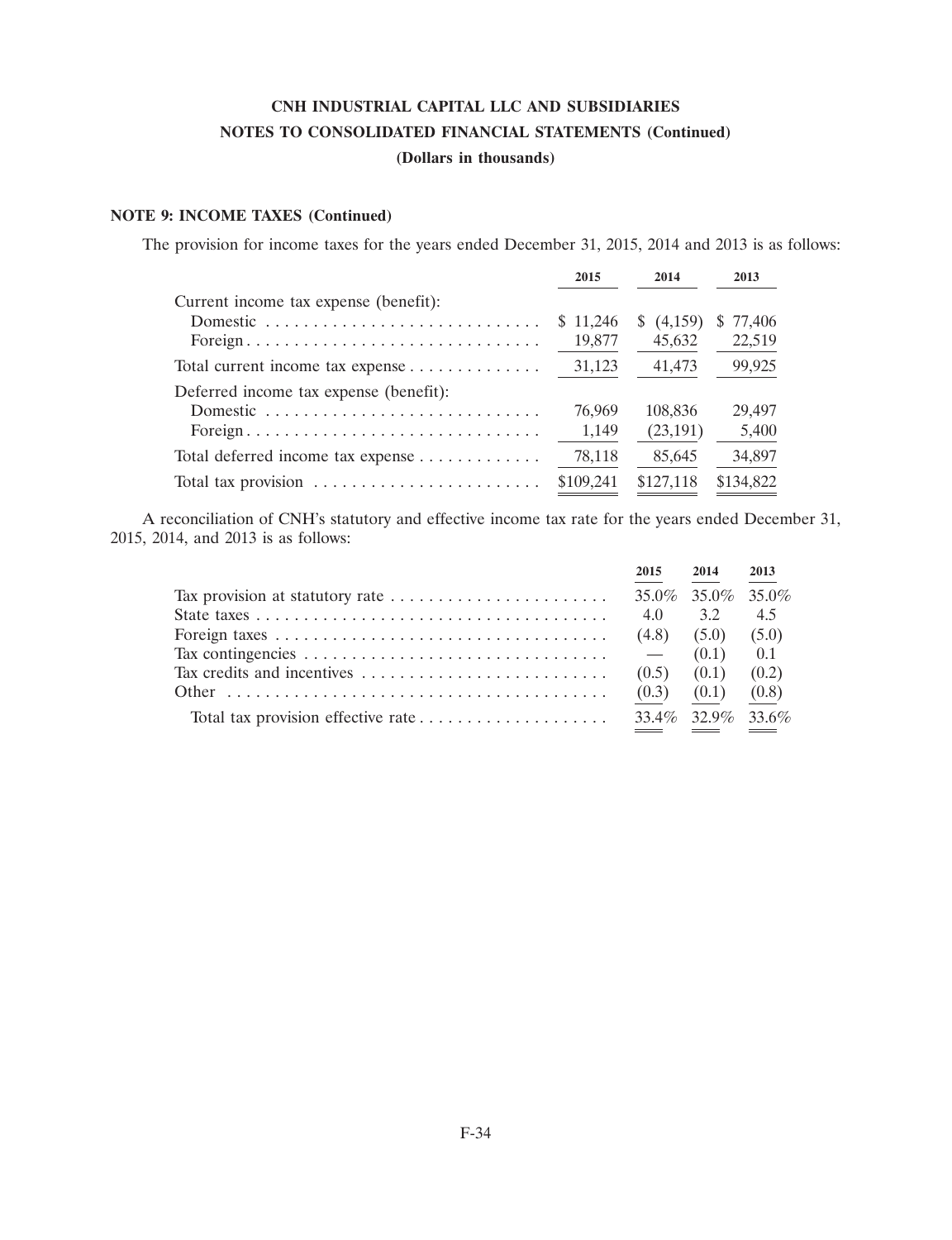#### **NOTE 9: INCOME TAXES (Continued)**

The components of the Company's net deferred tax liability as of December 31, 2015 and 2014 are as follows:

|                                                                        | 2015        | 2014        |
|------------------------------------------------------------------------|-------------|-------------|
| Deferred tax assets:                                                   |             |             |
| Pension, postretirement and post-employment benefits                   | 2,964<br>S  | 2,864<br>-S |
| Marketing and sales incentive programs                                 | 69,198      | 81,326      |
| Allowance for credit losses                                            | 33,434      | 33,512      |
|                                                                        | 10,613      | 9,868       |
| Tax loss and tax credit carry forwards $\dots \dots \dots \dots \dots$ | 5,906       | 11,644      |
|                                                                        | \$122,115   | \$139,214   |
| Deferred tax liability:                                                |             |             |
| Equipment on operating lease                                           | \$376,828   | \$311,717   |
|                                                                        | \$(254,713) | \$(172,503) |

(1) In the accompanying consolidated balance sheets, the US net deferred tax position in 2015 and 2014 is included in ''Accounts payable and other accrued liabilities'' while the Canadian net deferred tax position in 2015 and 2014 is included in ''Other assets''.

Deferred taxes are provided to reflect timing differences between the financial and tax basis of assets and liabilities and tax carryforwards using currently enacted tax rates and laws. Management believes it is more likely than not the benefit of the deferred tax assets will be realized.

A reconciliation of the gross amounts of tax contingencies at the beginning and end of the year is as follows:

|                                                                 | 2015 | 2014    | 2013  |
|-----------------------------------------------------------------|------|---------|-------|
|                                                                 |      |         |       |
| Additions based on tax positions related to the current year    |      |         |       |
| Reductions for tax positions of prior years $\dots \dots \dots$ |      | (492)   | (367) |
|                                                                 | (8)  | (4,923) | (40)  |
|                                                                 |      |         |       |

The total amount of unrecognized tax benefits that, if recognized, would affect the annual effective income tax rate is \$0.

The Company recognizes interest and penalties accrued related to tax contingencies in income tax expense. During the years ended December 31, 2015, 2014, and 2013, the Company recognized approximately \$0, \$(3,187), and \$307, respectively, in interest and penalties. The Company had approximately \$0, \$(424), and \$2,880 for the expected future payment of interest and penalties accrued at December 31, 2015, 2014, and 2013, respectively.

During 2014, the Company effectively settled the outstanding audits for tax years 2003 through 2006. The contingency reserve set up for these years amounted to \$5,959 and the amount of cash outlays were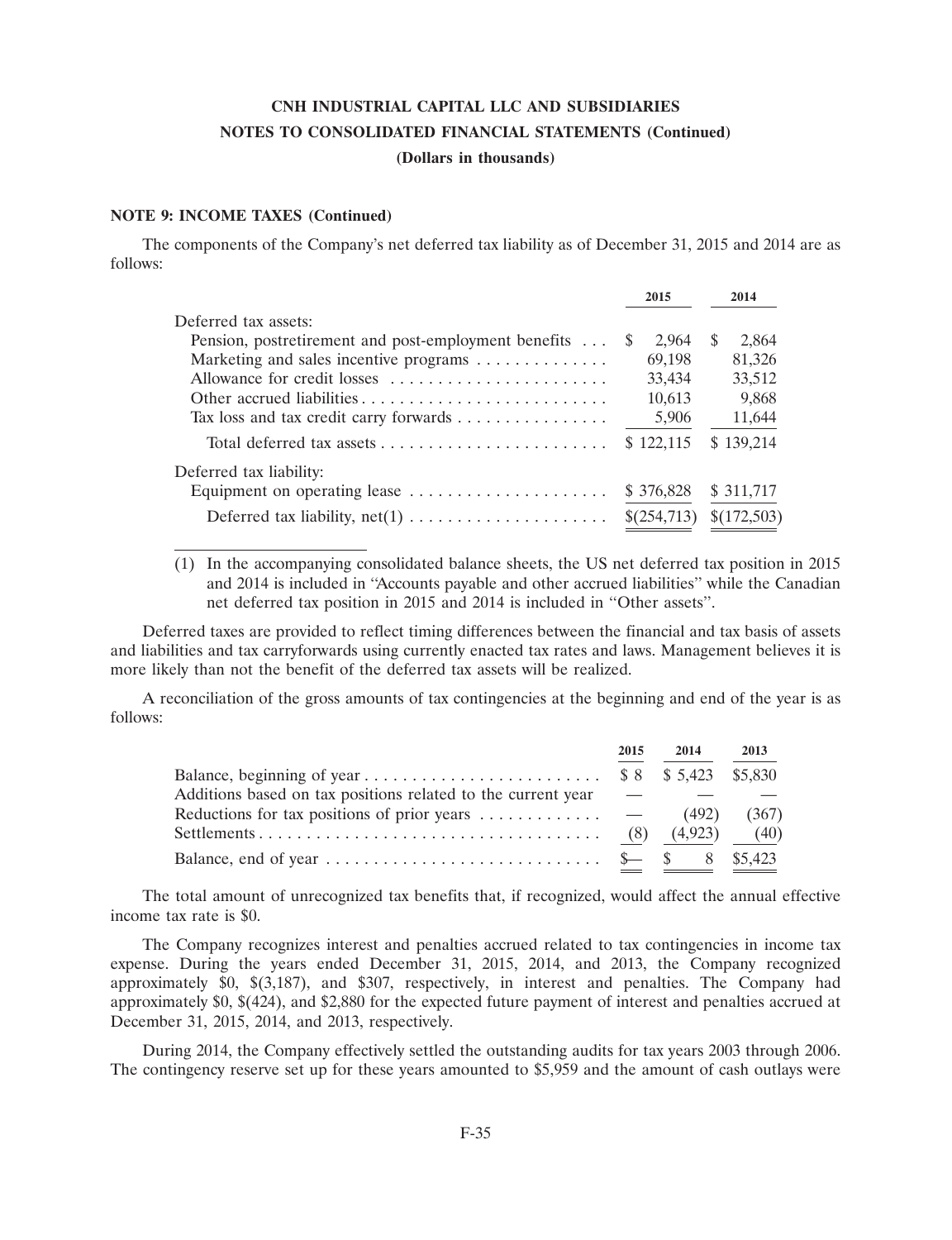#### **NOTE 9: INCOME TAXES (Continued)**

\$4,887, which resulted in a net benefit of \$1,072. During 2015, the Company closed the last remaining item related to tax year 2010 for a state portion that was amended.

At December 31, 2015, undistributed earnings in certain subsidiaries outside the U.S. totaled \$475,000 for which no deferred taxes have been recorded as the remittance of earnings from certain jurisdictions would incur no tax or such earnings are permanently reinvested. Determination of the amount of unrecognized deferred tax liability on these undistributed earnings is not practicable.

The President of the United States signed the American Taxpayer Relief Act of 2012 on January 2, 2013. Consequently, the lapse of the active financing income exception resulted in a tax detriment of approximately \$2,671 in 2012 and a corresponding tax benefit of approximately \$2,671 in 2013.

On December 18, 2015, the President of the United States signed The Protecting Americans from Tax Hikes (PATH) Act, which made permanent several lapsed business incentives, including the subpart F exception for active financing income. For financial reporting purposes, the tax impact of this legislation is taken into account in the quarter in which the legislation is enacted by Congress and signed into law by the President. Since the President signed the bill on December 18, 2015, the financial reporting for these legislative changes occurred in the fourth quarter of 2015.

#### **NOTE 10: FINANCIAL INSTRUMENTS**

The Company may elect to measure many financial instruments and certain other items at fair value. This fair value option must be applied on an instrument-by-instrument basis with changes in fair value reported in earnings. The election can be made at the acquisition of an eligible financial asset, financial liability, or firm commitment or when certain specified reconsideration events occur. The fair value election may not be revoked once made. The Company did not elect the fair value measurement option for eligible items.

#### *Fair-Value Hierarchy*

U.S. GAAP specifies a hierarchy of valuation techniques based on whether the inputs to those valuation techniques are observable or unobservable. Observable inputs reflect market data obtained from independent sources, while unobservable inputs reflect the Company's internally-developed market assumptions. These two types of inputs have created the following fair-value hierarchy:

*Level 1*—Quoted prices for identical instruments in active markets.

*Level 2*—Quoted prices for similar instruments in active markets; quoted prices for identical or similar instruments in markets that are not active; and model-derived valuations in which all significant inputs and significant value drivers are observable in active markets.

*Level 3*—Valuations derived from valuation techniques in which one or more significant inputs or significant value drivers are unobservable.

This hierarchy requires the use of observable market data when available.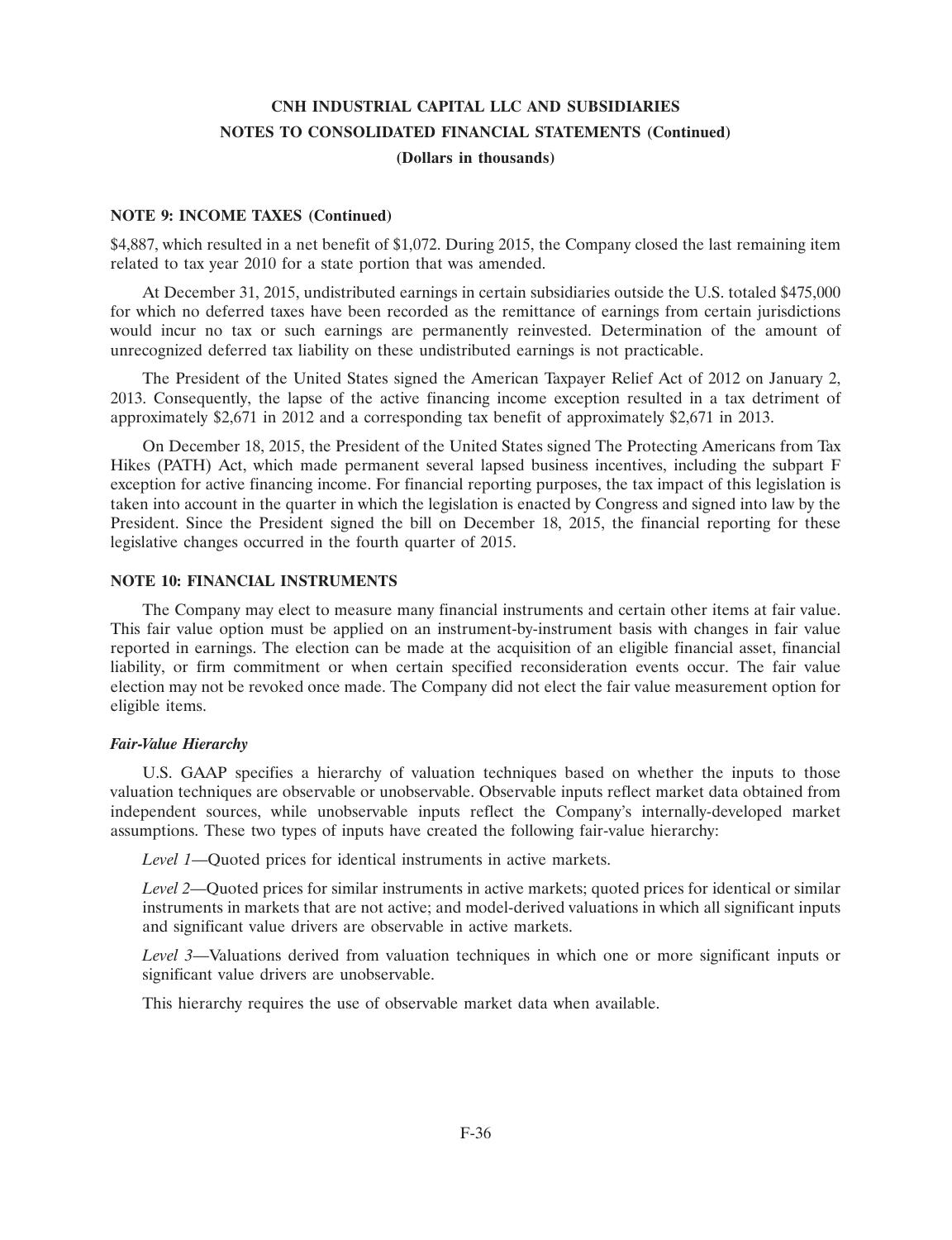#### **NOTE 10: FINANCIAL INSTRUMENTS (Continued)**

#### *Determination of Fair Value*

When available, the Company uses quoted market prices to determine fair value and classifies such items in Level 1. In some cases where a market price is not available, the Company will make use of observable market-based inputs to calculate fair value, in which case the items are classified in Level 2.

If quoted or observable market prices are not available, fair value is based upon internally developed valuation techniques that use, where possible, current market-based or independently sourced market parameters such as interest rates, currency rates, or yield curves. Items valued using such internally generated valuation techniques are classified according to the lowest level input or value driver that is significant to the valuation. Thus, an item may be classified in Level 3 even though there may be some significant inputs that are readily observable.

The following section describes the valuation methodologies used by the Company to measure various financial instruments at fair value, including an indication of the level in the fair value hierarchy in which each instrument is generally classified. Where appropriate, the description includes details of the valuation models and the key inputs to those models, as well as any significant assumptions.

#### *Derivatives*

The Company utilizes derivative instruments to mitigate its exposure to interest rate and foreign currency exposures. Derivatives used as hedges are effective at reducing the risk associated with the exposure being hedged and are designated as a hedge at the inception of the derivative contract. The Company does not hold or issue derivative or other financial instruments for speculative purposes. The credit risk for the interest rate hedges is reduced through diversification among counterparties, utilizing mandatory termination clauses and/or collateral support agreements. Derivative instruments are generally classified in Level 2 or 3 of the fair value hierarchy. The cash flows underlying all derivative contracts were recorded in operating activities in the consolidated statements of cash flows.

#### *Interest Rate Derivatives*

The Company has entered into interest rate derivatives in order to manage interest rate exposures arising in the normal course of business. Interest rate derivatives that have been designated in cash flow hedging relationships are being used by the Company to mitigate the risk of rising interest rates related to debt and anticipated issuance of fixed-rate debt in future periods. Gains and losses on these instruments, to the extent that the hedge relationship has been effective, are deferred in accumulated other comprehensive income (loss) and recognized in interest expense over the period in which the Company recognizes interest expense on the related debt. Ineffectiveness recognized related to these hedging relationships was not significant for the years ended December 31, 2015, 2014 and 2013. These amounts are recorded in ''Other expenses'' in the consolidated statements of income. The maximum length of time over which the Company is hedging its interest rate exposure through the use of derivative instruments designated in cash flow hedge relationships is 54 months. The after-tax losses deferred in accumulated other comprehensive income that will be recognized in interest expense over the next 12 months are approximately \$478.

The Company also enters into interest rate derivatives with substantially similar economic terms that are not designated as hedging instruments to mitigate interest rate risk related to the Company's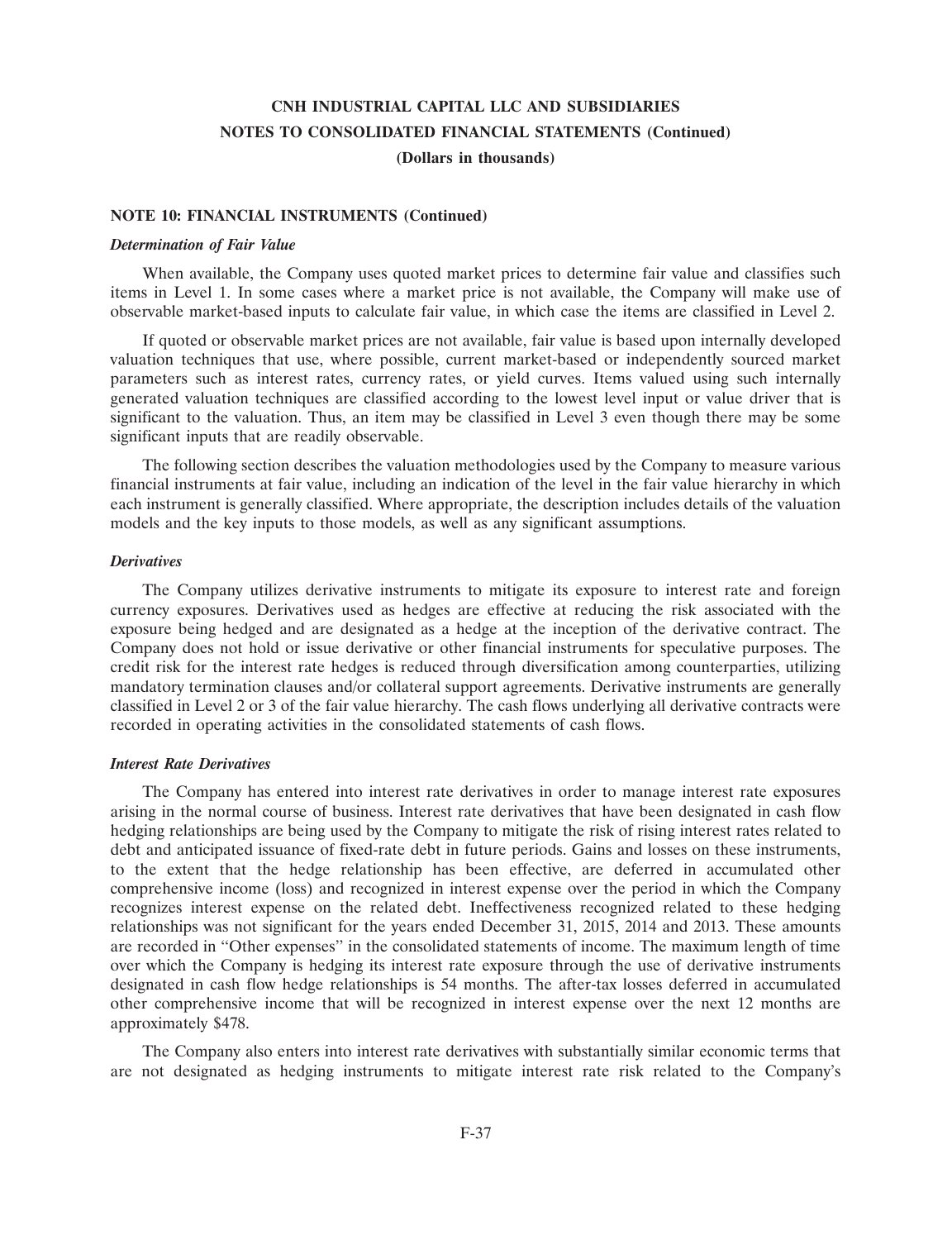#### **NOTE 10: FINANCIAL INSTRUMENTS (Continued)**

committed asset-backed facilities. These facilities require the Company to enter into interest rate derivatives. To ensure that these transactions do not result in the Company being exposed to this risk, the Company enters into an offsetting position. Unrealized and realized gains and losses resulting from fair value changes in these instruments are recognized directly in income and were insignificant for the years ended December 31, 2015, 2014 and 2013.

Most of the Company's interest rate derivatives are considered Level 2. The fair market value of these derivatives is calculated using market data input for forecasted benchmark interest rates and can be compared to actively traded derivatives. If the future notional amount of the Company's interest rate derivatives is not known in advance, the derivatives are considered Level 3 derivatives. The fair market value of these derivatives is calculated using market data input and a forecasted future notional balance. The total notional amount of the Company's interest rate derivatives was approximately \$2,840,821 and \$3,457,267 at December 31, 2015 and 2014, respectively. The thirteen-month average notional amounts as of December 31, 2015 and 2014 were \$2,876,380 and \$3,074,793, respectively.

#### *Foreign Exchange Contracts*

The Company uses forward contracts to hedge certain assets and liabilities denominated in foreign currencies. Such derivatives are considered economic hedges and are not designated as hedging instruments. The changes in the fair value of these instruments are recognized directly as income in ''Other expenses'' and are expected to offset the foreign exchange gains or losses on the exposures being managed.

All of the Company's foreign exchange derivatives are considered Level 2 as the fair value is calculated using market data input and can be compared to actively traded derivatives.

#### *Financial Statement Impact of the Company's Derivatives*

The fair values of the Company's derivatives as of December 31, 2015 and 2014 in the consolidated balance sheets are recorded as follows:

|                                                                     | 2015    | 2014                |
|---------------------------------------------------------------------|---------|---------------------|
| <b>Derivatives Designated as Hedging Instruments:</b>               |         |                     |
| Other assets:                                                       |         |                     |
|                                                                     | \$1.188 | 680<br><sup>S</sup> |
| Accounts payable and other accrued liabilities:                     |         |                     |
|                                                                     | \$1,027 | \$212               |
| Derivatives Not Designated as Hedging Instruments:<br>Other assets: |         |                     |
| Interest rate derivatives                                           | \$3,863 | \$6,727             |
|                                                                     | $-$ 91  | 136                 |
|                                                                     | \$3,954 | \$6,863             |
| Accounts payable and other accrued liabilities:                     |         |                     |
|                                                                     |         | \$6,727             |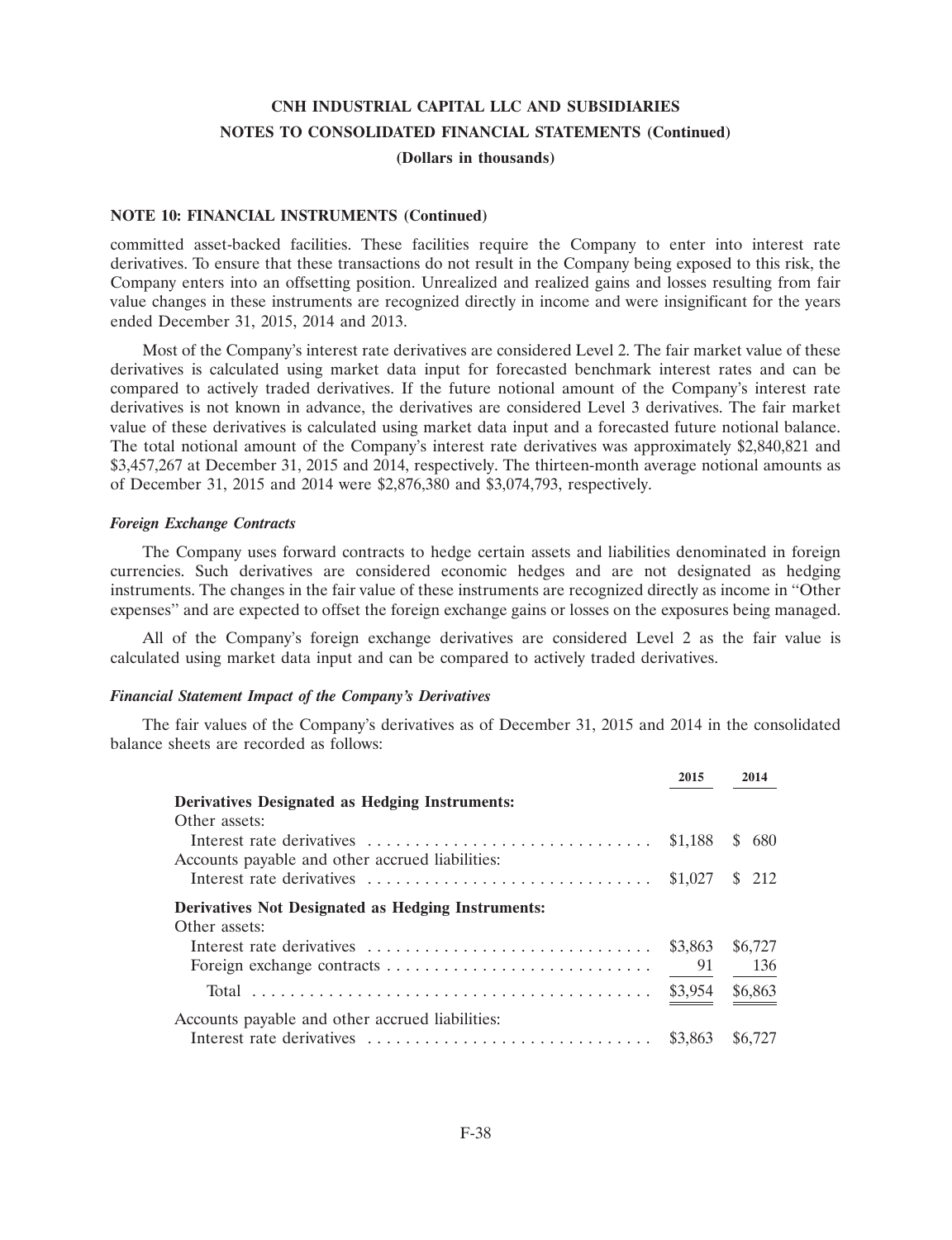# **CNH INDUSTRIAL CAPITAL LLC AND SUBSIDIARIES NOTES TO CONSOLIDATED FINANCIAL STATEMENTS (Continued)**

### **(Dollars in thousands)**

#### **NOTE 10: FINANCIAL INSTRUMENTS (Continued)**

Pre-tax gains (losses) on the consolidated statements of income related to the Company's derivatives for the years ended December 31, 2015, 2014 and 2013 are recorded in the following accounts:

|                                                     | 2015    | 2014                                       | 2013    |
|-----------------------------------------------------|---------|--------------------------------------------|---------|
| <b>Cash Flow Hedges</b>                             |         |                                            |         |
| Recognized in accumulated other comprehensive       |         |                                            |         |
| income (loss) (effective portion)                   |         |                                            |         |
| Interest rate derivatives                           |         | $\{(3,063) \quad \{(747) \quad \{(774) \}$ |         |
| Reclassified from accumulated other comprehensive   |         |                                            |         |
| Income (loss) (effective portion)                   |         |                                            |         |
| Interest rate derivatives—Interest expense to third |         |                                            |         |
|                                                     | (3,979) | (4,502)                                    | (6,138) |
| <b>Not Designated as Hedges</b>                     |         |                                            |         |
| Foreign exchange contracts—Other expenses           | (329)   | (285)                                      | (138)   |

#### *Items Measured at Fair Value on a Recurring Basis*

The following table presents the Company's assets and liabilities that are measured at fair value on a recurring basis as of December 31, 2015 and 2014, all of which are classified as Level 2:

|                    | 2015 | 2014    |
|--------------------|------|---------|
| <b>Assets</b>      |      |         |
|                    |      |         |
|                    |      | 136     |
|                    |      |         |
| <b>Liabilities</b> |      |         |
|                    |      | \$6,939 |
|                    |      | \$6,939 |

There were no transfers between Level 1, Level 2 and Level 3 hierarchy levels during the periods presented.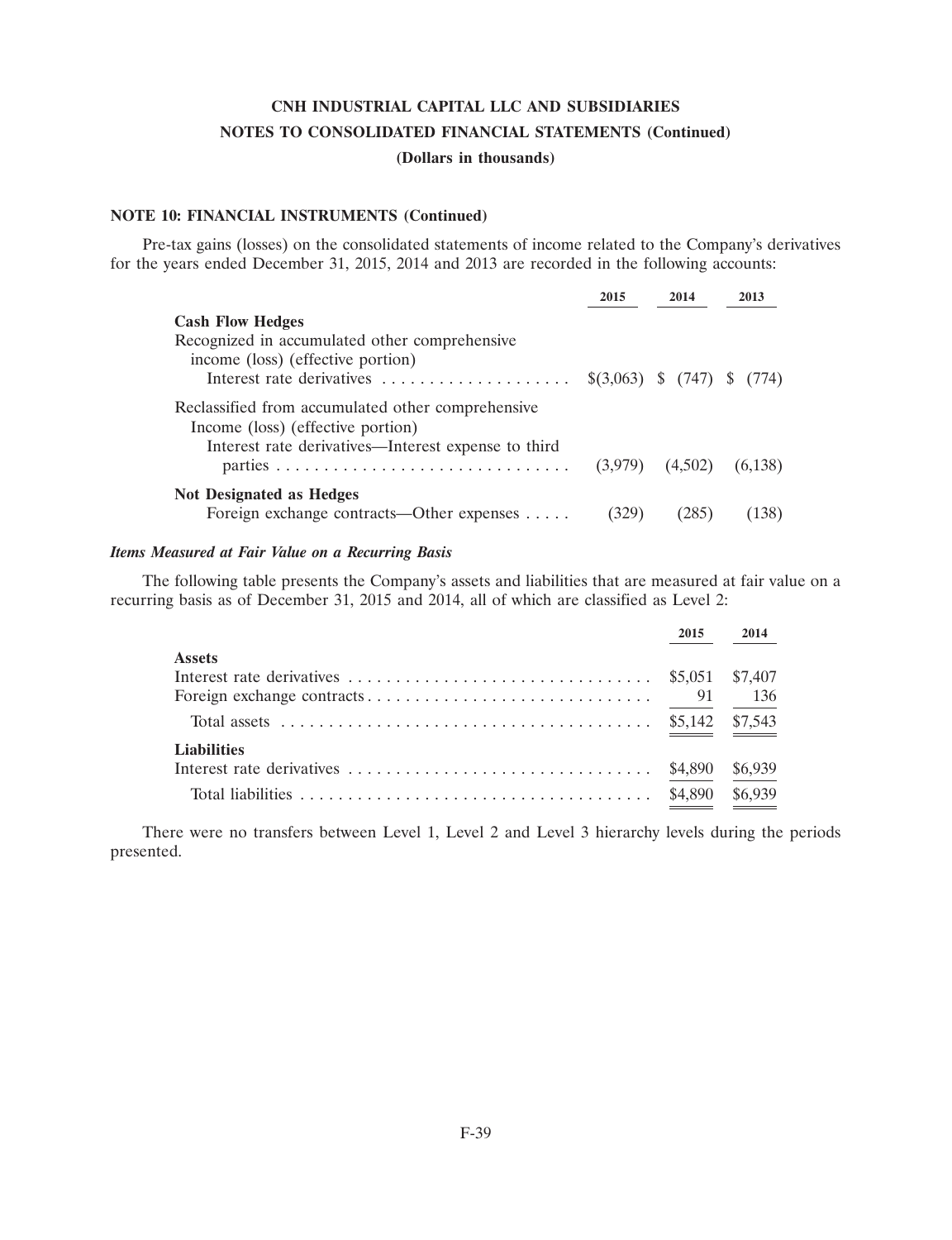#### **NOTE 10: FINANCIAL INSTRUMENTS (Continued)**

The following table presents the changes in the Level 3 fair-value category for the years ended December 31, 2014 and 2013:

|                                               | <b>Retained</b><br><b>Interests</b> |
|-----------------------------------------------|-------------------------------------|
|                                               | \$9,271                             |
| Total gains or losses (realized/unrealized):  |                                     |
|                                               | 856                                 |
| Included in other comprehensive income (loss) | (284)                               |
|                                               | (6,990)                             |
|                                               | \$2,853                             |
| Total gains or losses (realized/unrealized):  |                                     |
|                                               | 220                                 |
| Included in other comprehensive income (loss) | $\hspace{0.1cm}$                    |
|                                               |                                     |
|                                               |                                     |

#### *Items Measured at Fair Value on a Nonrecurring Basis*

The Company may be required, from time to time, to measure certain other financial assets at fair value on a nonrecurring basis in accordance with U.S. GAAP. These adjustments to fair value usually result from application of lower of cost or market accounting or impairment charges of individual assets.

Equipment held for sale measured at fair value on a nonrecurring basis that was held on the consolidated balance sheet at December 31, 2015 and 2014 was \$92,753 and \$74,418, respectively. The fair market value of these assets was based on an internal valuation methodology, which used industry guide book values adjusted for recent remarketing history and was classified as Level 3 under the fair value hierarchy. For the years ended December 31, 2015 and 2014, the Company recorded impairment losses on equipment held for sale of \$28,893 and \$12,300, respectively. In addition, the Company recorded (gains) losses on the sale of the equipment held of (\$4,783) and \$8,180 for the years ended December 31, 2015 and 2014, respectively. Both the impairment losses and the (gains) losses on the sale of equipment held were included in ''Other expenses'' in the accompanying consolidated statements of income.

#### *Fair Value of Other Financial Instruments*

The carrying amount of cash and cash equivalents, restricted cash, floating-rate affiliated accounts and notes receivable, floating-rate short-term debt, interest payable and short-term affiliated debt was assumed to approximate its fair value. Under the fair value hierarchy, cash and cash equivalents and restricted cash are classified as Level 1 and the remainder of the financial instruments listed is classified as Level 2.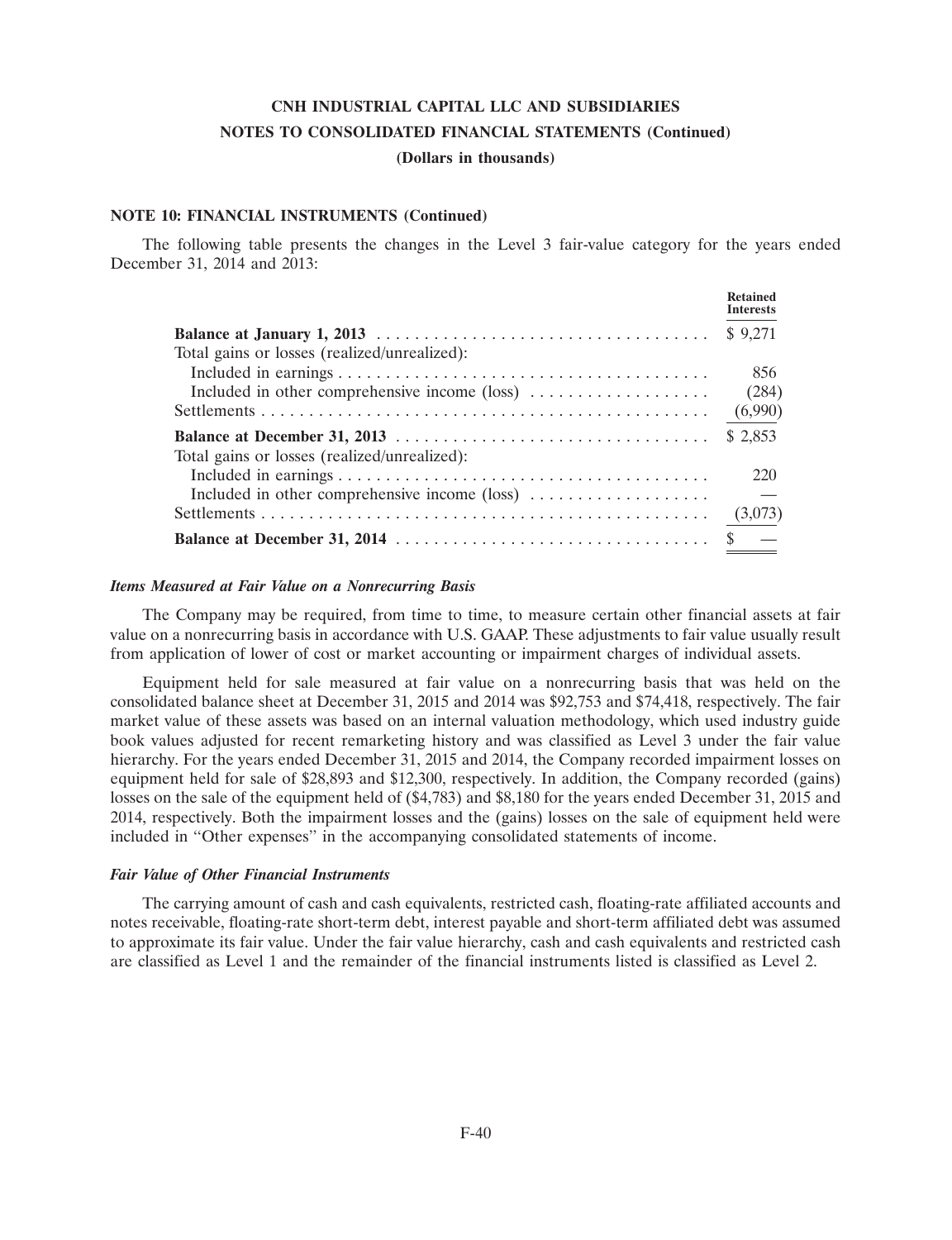#### **NOTE 10: FINANCIAL INSTRUMENTS (Continued)**

#### *Financial Instruments Not Carried at Fair Value*

The carrying amount and estimated fair value of assets and liabilities considered financial instruments as of December 31, 2015 and 2014 are as follows:

|                                            | 2015                      |                                         | 2014                      |                                         |  |
|--------------------------------------------|---------------------------|-----------------------------------------|---------------------------|-----------------------------------------|--|
|                                            | Carrying<br><b>Amount</b> | <b>Estimated</b><br><b>Fair Value *</b> | Carrying<br><b>Amount</b> | <b>Estimated</b><br><b>Fair Value *</b> |  |
| Receivables $\ldots$ , $\ldots$ , $\ldots$ | \$11,637,025              | \$11,653,032 \$12,789,027               |                           | \$12,854,705                            |  |
| Long-term debt $\dots \dots$               |                           | $$7,805,199$ $$7,731,004$ $$8,193,039$  |                           | \$8,195,209                             |  |

Under the fair value hierarchy, receivables measurements are classified as Level 3 and long-term debt measurements are classified as Level 2.

#### *Financial Assets*

The fair value of receivables was determined by discounting the estimated future payments using a discount rate which includes an estimate for credit risk.

#### *Financial Liabilities*

The fair values of long-term debt were based on current market quotes for identical or similar borrowings and credit risk.

#### **NOTE 11: SEGMENT AND GEOGRAPHICAL INFORMATION**

The Company's segment data is based on disclosure requirements of accounting guidance on segment reporting, which requires financial information be reported on the basis that is used internally for measuring segment performance. The Company's reportable segments are strategic business units that are organized around differences in geographic areas. Each segment is managed separately as they require different knowledge of regulatory environments and marketing strategies. The operating segments offer primarily the same services within each of the respective segments.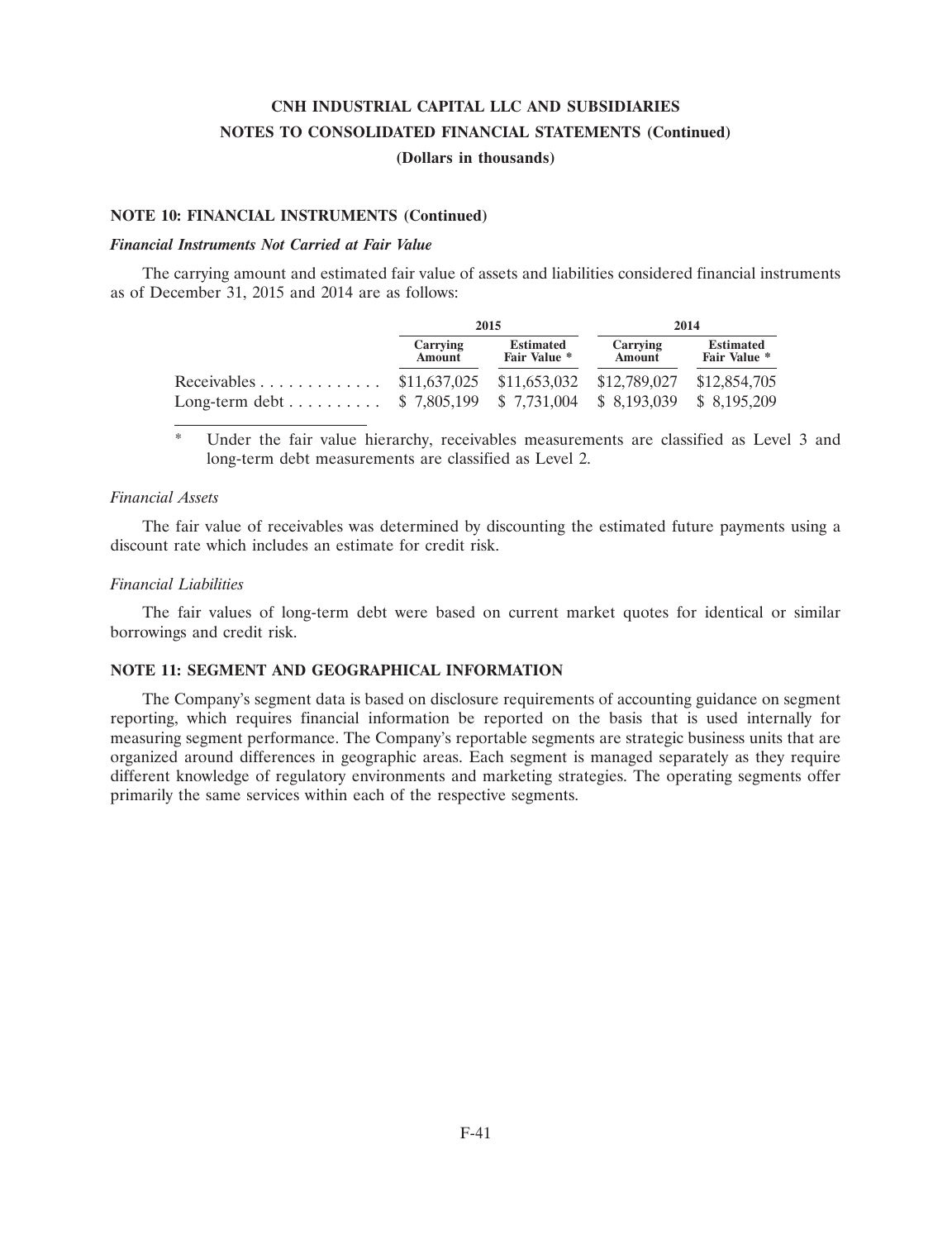### **NOTE 11: SEGMENT AND GEOGRAPHICAL INFORMATION (Continued)**

A summary of the Company's reportable segment information is as follows:

|                                                | 2015      | 2014      | 2013                    |
|------------------------------------------------|-----------|-----------|-------------------------|
| <b>Revenues</b>                                |           |           |                         |
|                                                | \$762,790 | \$741,869 | \$666,776               |
| Canada                                         | 170,342   | 197,769   | 196,479                 |
|                                                | (4,052)   | (4,887)   | (5, 134)                |
| Total                                          | \$929,080 | \$934,751 | \$858,121               |
| <b>Interest expense</b>                        |           |           |                         |
|                                                | \$249,209 | \$236,835 | \$209,435               |
| Canada                                         | 45,116    | 54,480    | 53,021                  |
|                                                | (4,052)   | (4,887)   | (5, 134)                |
| Total                                          | \$290,273 | \$286,428 | \$257,322               |
| Segment net income                             |           |           |                         |
|                                                | \$159,942 | \$186,611 | \$197,707               |
|                                                | 57,657    | 72,639    | 68,633                  |
| Total                                          | \$217,599 | \$259,250 | \$266,340               |
| Depreciation and amortization                  |           |           |                         |
|                                                | \$160,069 | \$108,074 | \$81,979                |
| Canada                                         | 35,349    | 34,778    | 33,113                  |
|                                                | \$195,418 | \$142,852 | \$115,092               |
| Expenditures for equipment on operating leases |           |           |                         |
|                                                | \$789,035 | \$861,815 | \$501,599               |
| Canada                                         | 148,882   | 135,043   | 118,962                 |
|                                                | \$937,917 | \$996,858 | \$620,561               |
| Provision (benefit) for credit losses          |           |           |                         |
|                                                | \$20,440  | \$10,706  | (9,323)<br>\$           |
|                                                | 1,455     | 3,418     | 3,419                   |
|                                                | \$21,895  | \$14,124  | $\mathbb{S}$<br>(5,904) |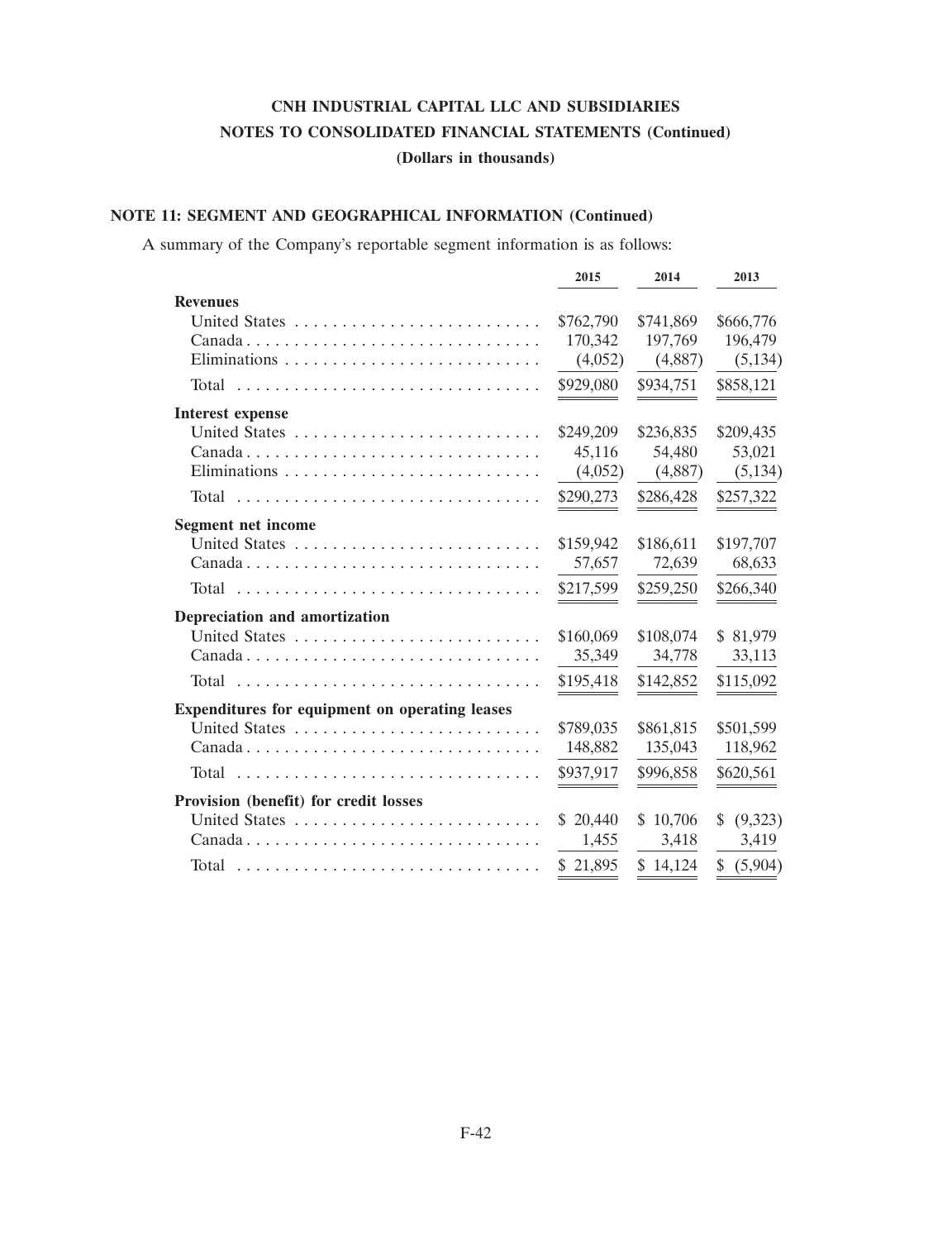#### **NOTE 11: SEGMENT AND GEOGRAPHICAL INFORMATION (Continued)**

|                                                               | 2015         | 2014         | 2013         |
|---------------------------------------------------------------|--------------|--------------|--------------|
| <b>Segment</b> assets                                         |              |              |              |
|                                                               | \$13,107,915 | \$13,430,826 | \$12,536,638 |
|                                                               | 2,243,028    | 2,693,008    | 2,664,096    |
| $Eliminations \ldots \ldots \ldots \ldots \ldots \ldots$      | (285,774)    | (214,269)    | (214,030)    |
|                                                               | \$15,065,169 | \$15,909,565 | \$14,986,704 |
| <b>Managed receivables</b>                                    |              |              |              |
|                                                               | \$9,949,367  | \$10,708,704 | \$10,147,225 |
| Canada                                                        | 1,782,382    | 2,175,865    | 2,151,226    |
| $Total \dots \dots \dots \dots \dots \dots \dots \dots \dots$ | \$11,731,749 | \$12,884,569 | \$12,298,451 |

#### **NOTE 12: RELATED-PARTY TRANSACTIONS**

The Company receives compensation from CNH Industrial North America for retail, wholesale and operating lease sales programs offered by CNH Industrial North America on which finance charges are waived or below-market rate financing programs are offered. The Company receives compensation from CNH Industrial North America based on the Company's estimated costs and a targeted return on equity. The Company is also compensated for lending funds to CNH Industrial North America.

The summary of sources included in ''Interest and other income from affiliates'' in the accompanying consolidated statements of income at December 31, 2015, 2014, and 2013 is as follows:

|                                                 | 2015      | 2014      | 2013      |
|-------------------------------------------------|-----------|-----------|-----------|
| Subsidy from CNH Industrial North America:      |           |           |           |
|                                                 | \$193,008 | \$228,023 | \$219,171 |
| Wholesale                                       | 151,960   | 161,308   | 158,313   |
|                                                 | 63.955    | 48,035    | 35,889    |
| Subsidy from other affiliates:                  |           |           |           |
| Wholesale                                       |           |           | 1.584     |
| Lending funds:                                  |           |           |           |
| CNH Industrial North America                    | 56        |           |           |
|                                                 |           | 69        |           |
| Total interest and other income from affiliates | \$408,979 | \$437,435 | \$414,957 |

Fees charged by affiliates represent payroll and other human resource services CNH Industrial America performs on behalf of the Company.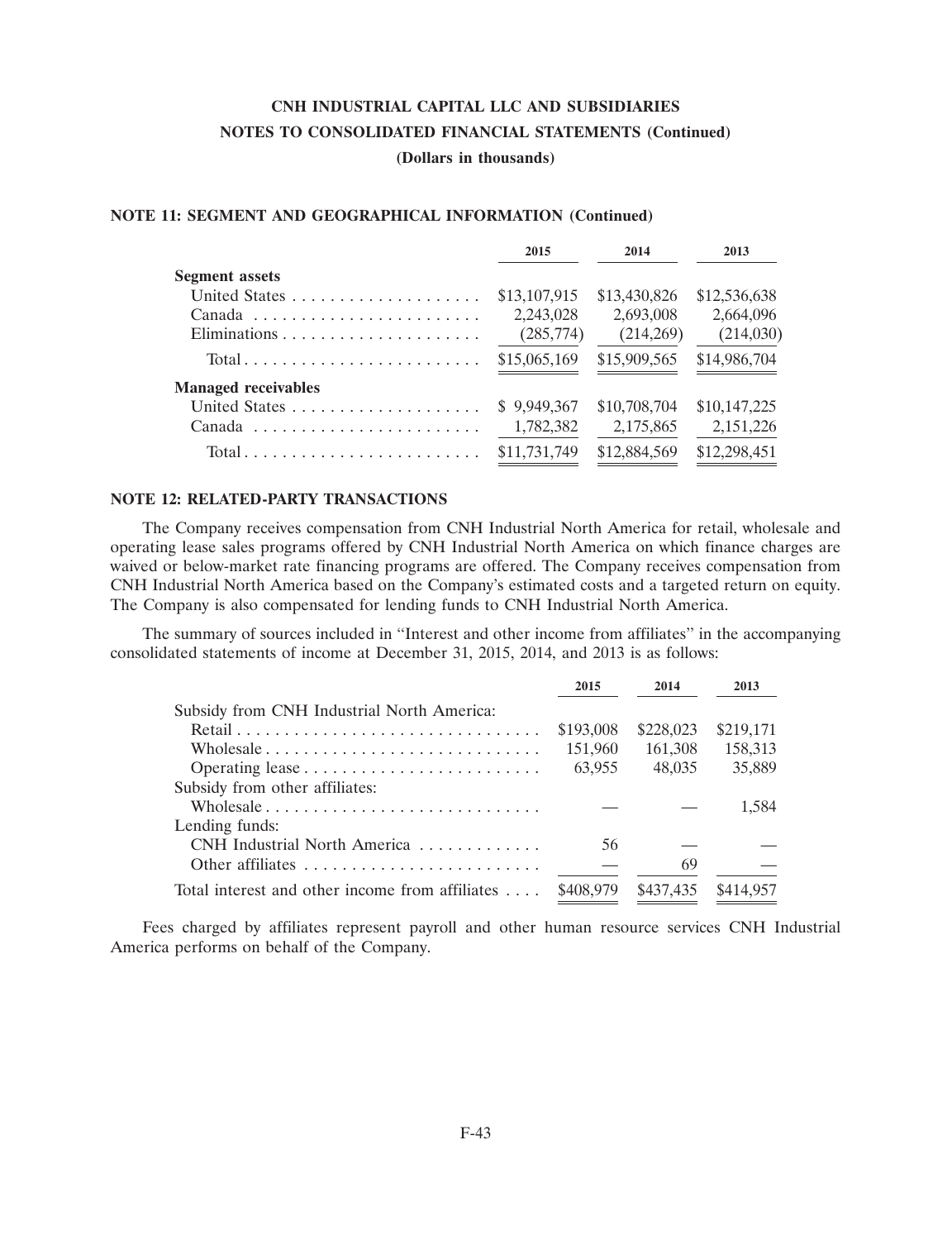#### **NOTE 12: RELATED-PARTY TRANSACTIONS (Continued)**

As of December 31, 2015 and 2014, the Company had various accounts and notes receivable and debt with the following affiliates:

|                                                        | 2015     |                          | 2014                     |          |                          |               |
|--------------------------------------------------------|----------|--------------------------|--------------------------|----------|--------------------------|---------------|
|                                                        | Rate     | <b>Maturity</b>          | <b>Amount</b>            | Rate     | <b>Maturity</b>          | <b>Amount</b> |
| Affiliated receivables from:                           |          |                          |                          |          |                          |               |
| CNH Industrial America                                 | $0\%$    |                          | \$149,050                | $0\%$    |                          | \$ 39,677     |
| $CNH$ Industrial Canada Ltd. $\ldots$ , $\ldots$       | $0\%$    | $\overline{\phantom{a}}$ | 10,258                   | $0\%$    | $\sim$ 100 $\sim$        | 6,763         |
| Other affiliates                                       | $0\%$    |                          | 12,350                   | $0\%$    | $\overline{\phantom{a}}$ | 12,291        |
| Total affiliated receivables $\dots \dots \dots \dots$ |          |                          | \$171,658                |          |                          | \$58,731      |
| Affiliated debt owed to:                               |          |                          |                          |          |                          |               |
| CNH Industrial America                                 |          |                          | $\overline{\phantom{0}}$ | $3.92\%$ | 2015                     | \$713,230     |
| CNH Industrial Canada Ltd.                             | $3.33\%$ | 2016                     | 22,642                   | $5.05\%$ | 2015                     | 149,215       |
| Total affiliated debt                                  |          |                          | \$22,642                 |          |                          | \$862,445     |

Included in ''Other Assets'' in the accompanying balance sheets were tax receivables due from related parties of \$20,122 and \$62,515, respectively, as of December 31, 2015 and 2014. Accounts payable and other accrued liabilities of \$2,646 and \$5,282, respectively, as of December 31, 2015 and 2014, were payable to related parties. Interest expense to affiliates was \$21,182, \$30,477 and \$24,105, respectively, for the years ended December 31, 2015, 2014 and 2013.

In order to utilize the used equipment marketing channels that exist in CNH Industrial Capital, inventory of \$10,902 and \$19,541 was transferred from CNH Industrial America at cost during the years ended December 31, 2015 and 2014, respectively, of which \$15,017 remains in ''Equipment held for sale'' in the accompanying consolidated balance sheets as of December 31, 2015.

On March 31, 2015, CNH Industrial Capital Canada redeemed all of its outstanding shares of preferred stock for C\$76,618 (\$60,416). These shares earned dividends of 12-month LIBOR plus 1.2% per annum. Dividends were accrued and recorded in ''Net income attributed to noncontrolling interest'' in the consolidated statements of income. A dividend of C\$668 (\$551) was paid by CNH Industrial Capital Canada to CNH Industrial Canada Ltd. in March 2015, which represented all accrued and unpaid dividends on the preferred stock through the redemption date.

#### **NOTE 13: COMMITMENTS AND CONTINGENCIES**

#### *Legal Matters*

The Company is party to various litigation matters and claims arising from its operations. Management believes that the outcome of these proceedings, individually and in the aggregate, will not have a material adverse effect on the Company's financial position or results of operations.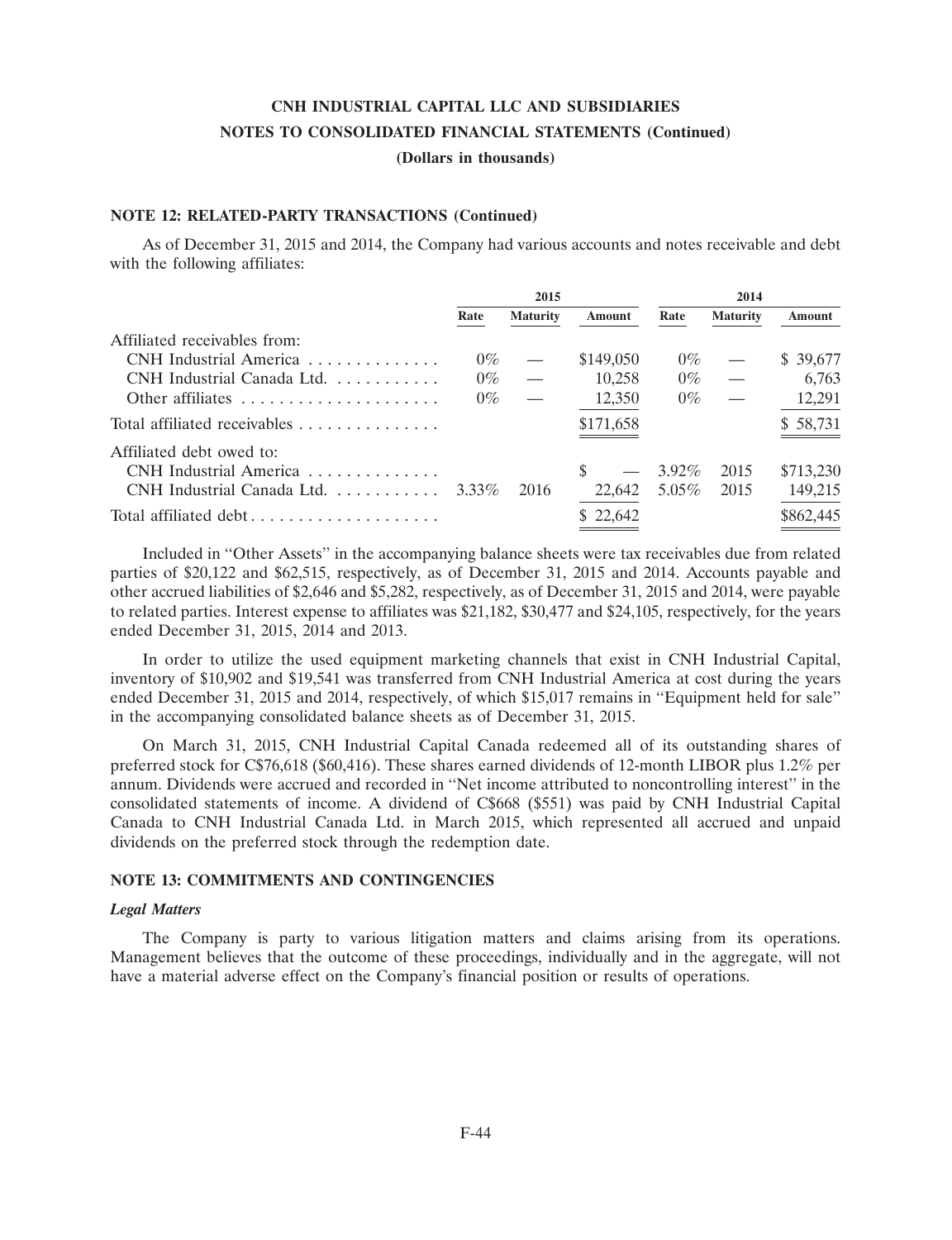#### **NOTE 13: COMMITMENTS AND CONTINGENCIES (Continued)**

#### *Guarantees*

The Company provides payment guarantees on the financial debt of various foreign financial services subsidiaries of CNHI for approximately \$250,401. The guarantees are in effect for the term of the underlying funding facilities plus 365 days. The underlying facilities are renewable annually.

#### *Commitments*

The Company has various agreements to extend credit for the wholesale and dealer financing managed portfolio. At December 31, 2015, the total credit limit available was \$6,373,248, of which \$3,520,504 was utilized.

#### **NOTE 14: SUPPLEMENTAL CONDENSED CONSOLIDATING FINANCIAL INFORMATION**

CNH Industrial Capital America and New Holland Credit, which are 100%-owned subsidiaries of CNH Industrial Capital LLC (the ''Guarantor Entities''), guarantee certain indebtedness of CNH Industrial Capital LLC. As the guarantees are full, unconditional, and joint and several and because the Guarantor Entities are 100%-owned by CNH Industrial Capital LLC, the Company has included the following condensed consolidating financial information as of December 31, 2015 and 2014 and for the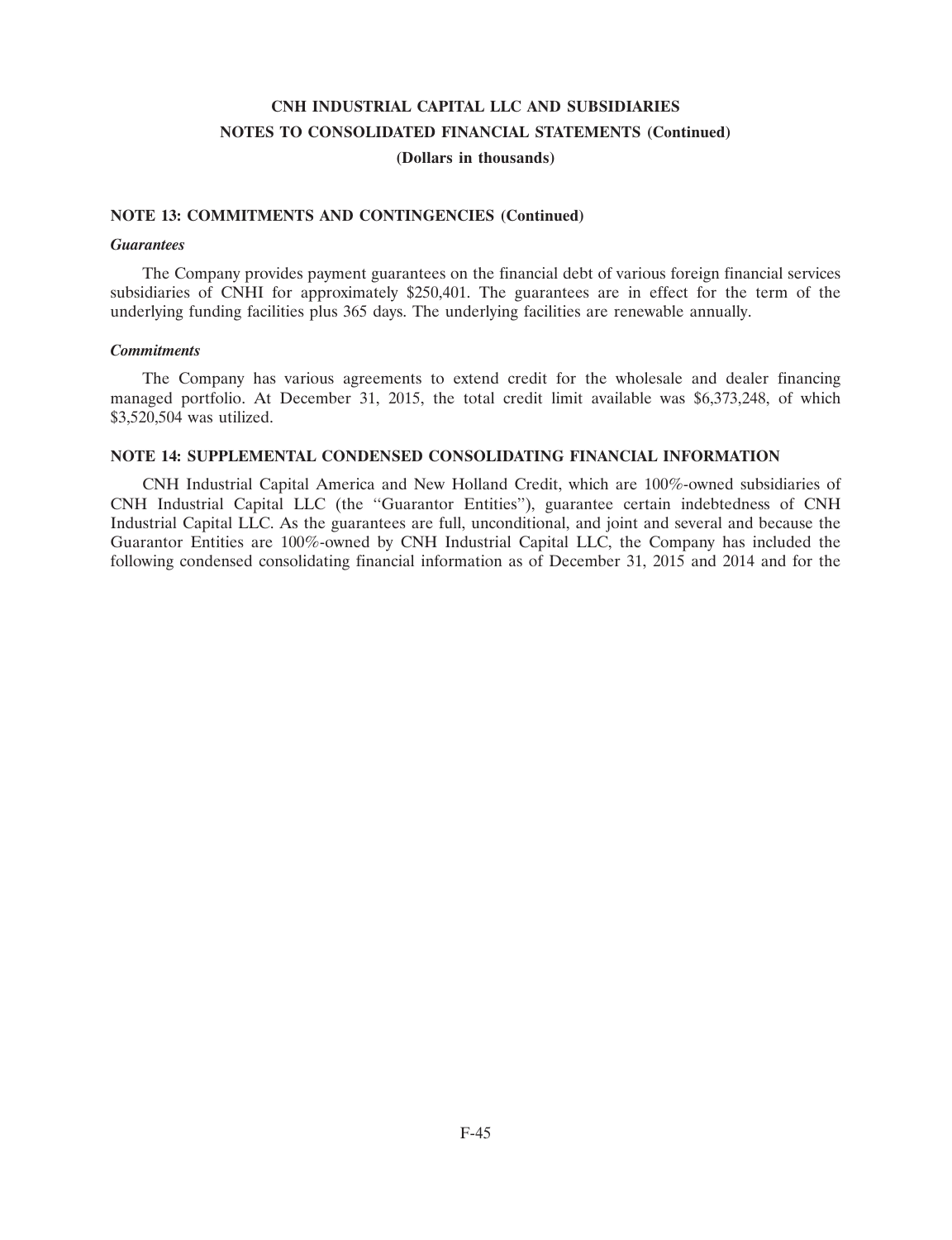### **NOTE 14: SUPPLEMENTAL CONDENSED CONSOLIDATING FINANCIAL INFORMATION (Continued)**

three years ended December 31, 2015. The condensed consolidating financial information reflects investments in consolidated subsidiaries under the equity method of accounting.

|                                                                                                                                                                                                                                                             | <b>Condensed Statements of Comprehensive Income for the Year</b><br>Ended December 31, 2015 |                                     |                                         |                     |                     |
|-------------------------------------------------------------------------------------------------------------------------------------------------------------------------------------------------------------------------------------------------------------|---------------------------------------------------------------------------------------------|-------------------------------------|-----------------------------------------|---------------------|---------------------|
|                                                                                                                                                                                                                                                             | <b>CNH</b><br><b>Industrial</b><br><b>Capital LLC</b>                                       | <b>Guarantor</b><br><b>Entities</b> | <b>All Other</b><br><b>Subsidiaries</b> | <b>Eliminations</b> | Consolidated        |
| <b>REVENUES</b>                                                                                                                                                                                                                                             |                                                                                             |                                     |                                         |                     |                     |
| Interest income on retail notes and finance<br>Interest income on wholesale notes                                                                                                                                                                           | \$                                                                                          | 7,242<br>\$<br>(1,221)              | \$201,139<br>73,547                     | \$                  | \$208,381<br>72,326 |
| Interest and other income from affiliates<br>Rental income on operating leases                                                                                                                                                                              | 85,976                                                                                      | 222,387<br>168,943                  | 340,456<br>45,244                       | (239, 840)          | 408,979<br>214,187  |
|                                                                                                                                                                                                                                                             |                                                                                             | 105,784                             | 2,777                                   | (83, 354)           | 25,207              |
| Total revenues $\dots \dots \dots \dots \dots \dots$                                                                                                                                                                                                        | 85,976                                                                                      | 503,135                             | 663,163                                 | (323, 194)          | 929,080             |
| <b>EXPENSES</b>                                                                                                                                                                                                                                             |                                                                                             |                                     |                                         |                     |                     |
| Interest expense:<br>Interest expense to third parties<br>Interest expense to affiliates                                                                                                                                                                    | 143,485                                                                                     | (2,468)<br>226,079                  | 128,074<br>34,943                       | (239, 840)          | 269,091<br>21,182   |
| Total interest expense                                                                                                                                                                                                                                      | 143,485                                                                                     | 223,611                             | 163,017                                 | (239, 840)          | 290,273             |
| Administrative and operating expenses:<br>Fees charged by affiliates<br>Provision (benefit) for credit losses, net<br>Depreciation of equipment on operating                                                                                                |                                                                                             | 44,711<br>4,148                     | 85,414<br>17,747                        | (83,354)            | 46,771<br>21,895    |
| Other expenses $\dots \dots \dots \dots \dots \dots$                                                                                                                                                                                                        | 1                                                                                           | 155,194<br>40,114                   | 38,608<br>9,384                         |                     | 193,802<br>49,499   |
| Total operating expenses                                                                                                                                                                                                                                    | $\mathbf{1}$                                                                                | 244,167                             | 151,153                                 | (83, 354)           | 311,967             |
| Total expenses                                                                                                                                                                                                                                              | 143,486                                                                                     | 467,778                             | 314,170                                 | (323, 194)          | 602,240             |
| Income (loss) before income taxes and equity in<br>income of consolidated subsidiaries accounted<br>for under the equity method<br>Income tax provision (benefit)<br>Equity in income of consolidated subsidiaries<br>accounted for under the equity method | (57,510)<br>(22,180)<br>252,670                                                             | 35,357<br>10,522<br>227,835         | 348,993<br>120,899                      | (480, 505)          | 326,840<br>109,241  |
| Net income attributed to noncontrolling interest                                                                                                                                                                                                            | 217,340                                                                                     | 252,670                             | 228,094<br>(259)                        | (480, 505)          | 217,599<br>(259)    |
| <b>NET INCOME ATTRIBUTABLE TO CNH</b><br>INDUSTRIAL CAPITAL LLC                                                                                                                                                                                             | \$217,340                                                                                   | \$252,670                           | \$227,835                               | \$(480,505)         | \$217,340           |
| <b>COMPREHENSIVE INCOME (LOSS) </b><br>Comprehensive income attributed to<br>noncontrolling interest                                                                                                                                                        | \$105,730                                                                                   | \$141,060                           | \$132,062<br>(259)                      | \$(272,863)         | \$105,989<br>(259)  |
| <b>COMPREHENSIVE INCOME (LOSS)</b><br><b>ATTRIBUTABLE TO CNH INDUSTRIAL</b>                                                                                                                                                                                 | \$105,730                                                                                   | \$141,060                           | \$131,803                               | \$(272,863)         | \$105,730           |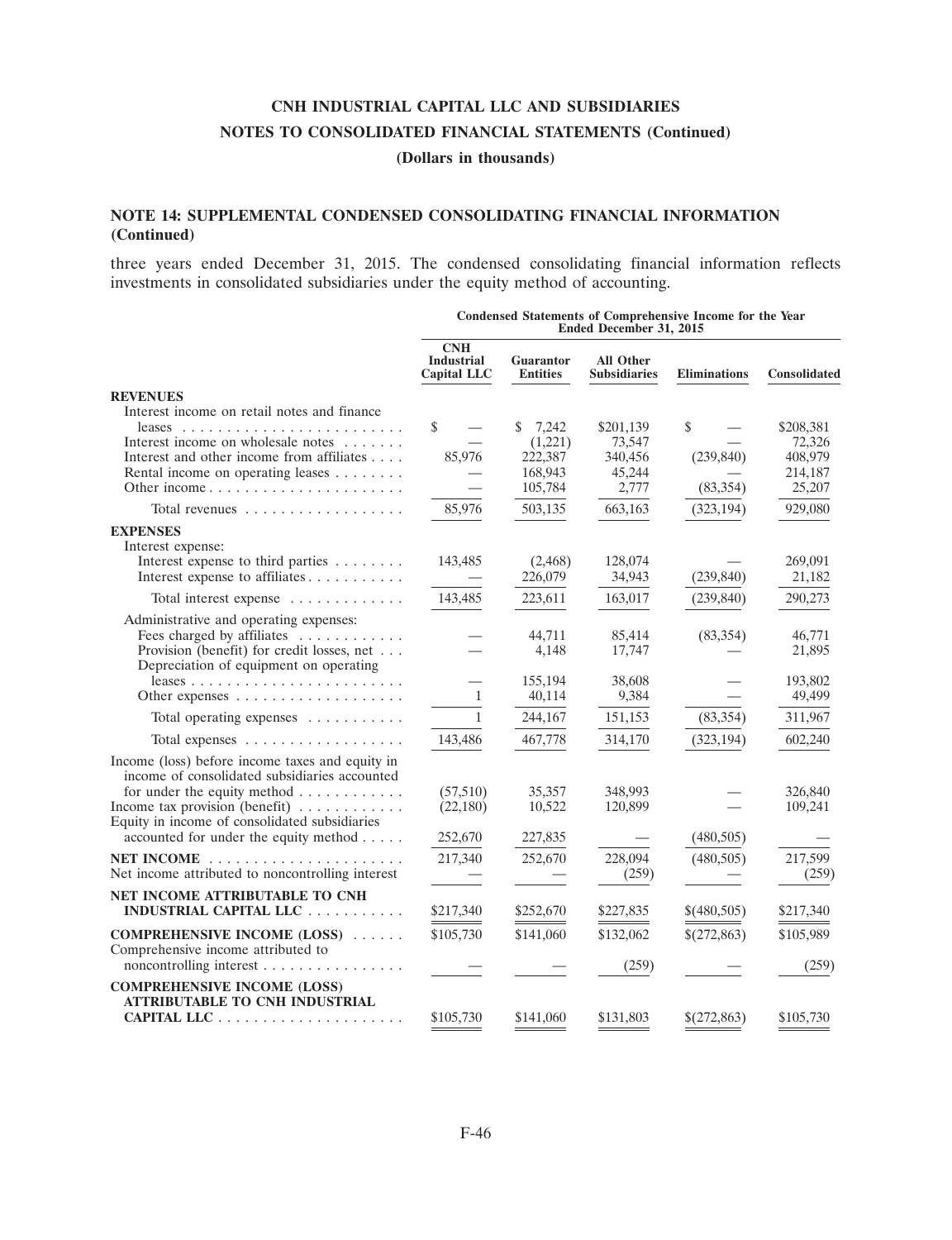|                                                                                                         | Condensed Balance Sheets as of December 31, 2015      |                                     |                                         |                     |               |  |
|---------------------------------------------------------------------------------------------------------|-------------------------------------------------------|-------------------------------------|-----------------------------------------|---------------------|---------------|--|
|                                                                                                         | <b>CNH</b><br><b>Industrial</b><br><b>Capital LLC</b> | <b>Guarantor</b><br><b>Entities</b> | <b>All Other</b><br><b>Subsidiaries</b> | <b>Eliminations</b> |               |  |
| <b>ASSETS</b>                                                                                           |                                                       |                                     |                                         |                     |               |  |
| Cash and cash equivalents $\dots$                                                                       | <sup>S</sup>                                          | \$181,740                           | \$<br>120,408                           | \$                  | \$<br>302,148 |  |
| Restricted cash<br>Receivables, less allowance for                                                      |                                                       | 100                                 | 795,621                                 |                     | 795,721       |  |
| credit losses<br>Affiliated accounts and notes                                                          |                                                       | 1,545,558                           | 10,091,467                              |                     | 11,637,025    |  |
| receivable                                                                                              | 3,071,941                                             | 1,662,314                           | 1,707,079                               | (6,269,676)         | 171,658       |  |
| Equipment on operating leases, net                                                                      |                                                       | 1,540,425                           | 256,076                                 |                     | 1,796,501     |  |
| Equipment held for sale $\dots\dots$<br>Investments in consolidated<br>subsidiaries accounted for under |                                                       | 138,628                             | 22,712                                  |                     | 161,340       |  |
| the equity method $\dots \dots \dots$                                                                   | 2,040,543                                             | 2,235,730                           |                                         | (4,276,273)         |               |  |
| Goodwill and intangible assets, net.                                                                    |                                                       | 90,048                              | 26,363                                  |                     | 116,411       |  |
| Other assets                                                                                            | 25,999                                                | 23,780                              | 39,223                                  | (4,637)             | 84,365        |  |
| $\text{TOTAL} \dots \dots \dots \dots \dots \dots \dots \dots$                                          | \$5,138,483                                           | \$7,418,323                         | \$13,058,949                            | \$(10,550,586)      | \$15,065,169  |  |
| <b>LIABILITIES AND</b><br><b>STOCKHOLDER'S EQUITY</b>                                                   |                                                       |                                     |                                         |                     |               |  |
| Liabilities:                                                                                            |                                                       |                                     |                                         |                     |               |  |
| Short-term debt, including current                                                                      |                                                       |                                     |                                         |                     |               |  |
| maturities of long-term debt<br>Accounts payable and other                                              | 500,000<br>\$                                         | 14,011<br><sup>\$</sup>             | \$4,517,207                             | \$                  | \$5,031,218   |  |
| accrued liabilities                                                                                     | 292,958                                               | 2,489,211                           | 613,026                                 | (2,640,517)         | 754,678       |  |
| Affiliated debt                                                                                         |                                                       | 2,764,128                           | 892,310                                 | (3,633,796)         | 22,642        |  |
| Long-term debt                                                                                          | 2,894,093                                             | 110,430                             | 4,800,676                               |                     | 7,805,199     |  |
| Total liabilities                                                                                       | 3,687,051                                             | 5,377,780                           | 10,823,219                              | (6,274,313)         | 13,613,737    |  |
| Stockholder's equity                                                                                    | 1,451,432                                             | 2,040,543                           | 2,235,730                               | (4,276,273)         | 1,451,432     |  |
| TOTAL                                                                                                   | \$5,138,483                                           | \$7,418,323                         | \$13,058,949                            | \$(10,550,586)      | \$15,065,169  |  |
|                                                                                                         |                                                       |                                     |                                         |                     |               |  |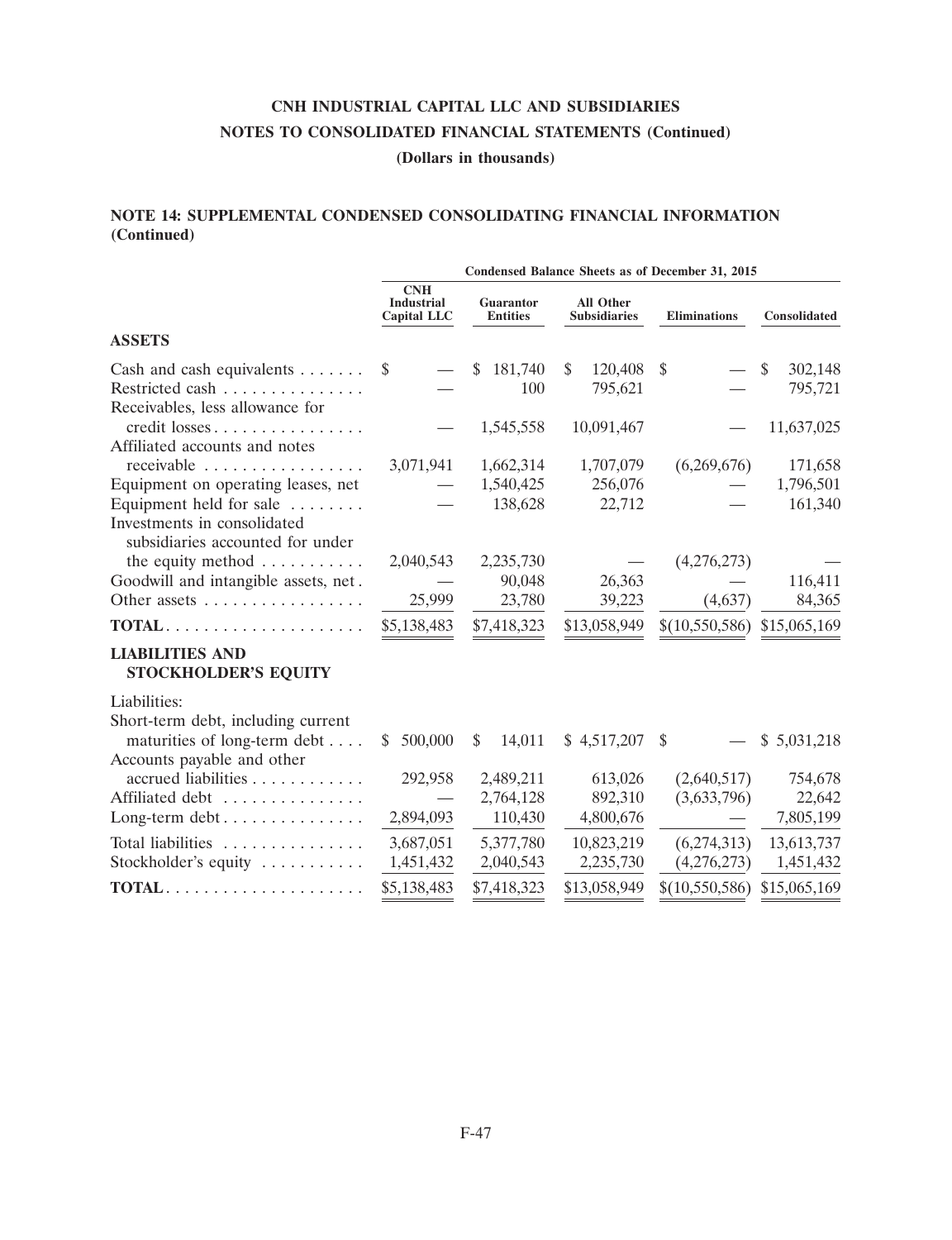|                                                                                                                     | Condensed Statements of Cash Flows for the Year Ended December 31, 2015 |                                     |                                      |                          |                                      |  |
|---------------------------------------------------------------------------------------------------------------------|-------------------------------------------------------------------------|-------------------------------------|--------------------------------------|--------------------------|--------------------------------------|--|
|                                                                                                                     | <b>CNH</b><br><b>Industrial</b><br>Capital LLC                          | <b>Guarantor</b><br><b>Entities</b> | All Other<br><b>Subsidiaries</b>     | <b>Eliminations</b>      | Consolidated                         |  |
| <b>CASH FLOWS FROM</b><br><b>OPERATING ACTIVITIES:</b><br>Net cash from (used in) operating<br>activities           | \$(126,019)                                                             | 722,712<br>\$                       | (367,316)<br>\$                      | 292,721<br>\$            | 522,098<br>S.                        |  |
| <b>CASH FLOWS FROM INVESTING</b><br><b>ACTIVITIES:</b>                                                              |                                                                         |                                     |                                      |                          |                                      |  |
| Cost of receivables acquired<br>Collections of receivables<br>Change in restricted cash<br>Purchase of equipment on |                                                                         | (11,582,973)<br>11,878,402          | (10,723,276)<br>11,205,283<br>41,489 | 8,295,661<br>(8,295,272) | (14,010,588)<br>14,788,413<br>41,489 |  |
| operating leases, net<br>Expenditures for property and<br>equipment                                                 |                                                                         | (605, 011)<br>(1,702)               | (15,779)                             |                          | (620, 790)<br>(1,702)                |  |
| Net cash from (used in)<br>investing activities                                                                     |                                                                         | (311, 284)                          | 507,717                              | 389                      | 196,822                              |  |
| <b>CASH FLOWS FROM FINANCING</b><br><b>ACTIVITIES:</b>                                                              |                                                                         |                                     |                                      |                          |                                      |  |
| Intercompany activity<br>Net change in indebtedness<br>Dividends paid to CNH Industrial                             | 296,019                                                                 | (556,700)<br>101,669                | 14,505<br>(96,175)                   | (293, 110)               | (835,305)<br>301,513                 |  |
| America LLC<br>Preferred dividends paid to CNH                                                                      | (170,000)                                                               |                                     |                                      |                          | (170,000)                            |  |
| Industrial Canada Ltd.<br>Redemption of preferred stock of                                                          |                                                                         |                                     | (551)                                |                          | (551)                                |  |
| subsidiary                                                                                                          |                                                                         |                                     | (60, 416)                            |                          | (60, 416)                            |  |
| Net cash from (used in)<br>financing activities                                                                     | 126,019                                                                 | (455, 031)                          | (142, 637)                           | (293, 110)               | (764, 759)                           |  |
| <b>INCREASE (DECREASE) IN</b><br><b>CASH AND CASH</b><br>EQUIVALENTS                                                |                                                                         | (43,603)                            | (2,236)                              |                          | (45,839)                             |  |
| CASH AND CASH EQUIVALENTS:<br>Beginning of year                                                                     |                                                                         | 225,343                             | 122,644                              |                          | 347,987                              |  |
| End of year $\dots \dots \dots \dots$                                                                               | \$                                                                      | \$<br>181,740                       | \$<br>120,408                        | \$                       | \$<br>302,148                        |  |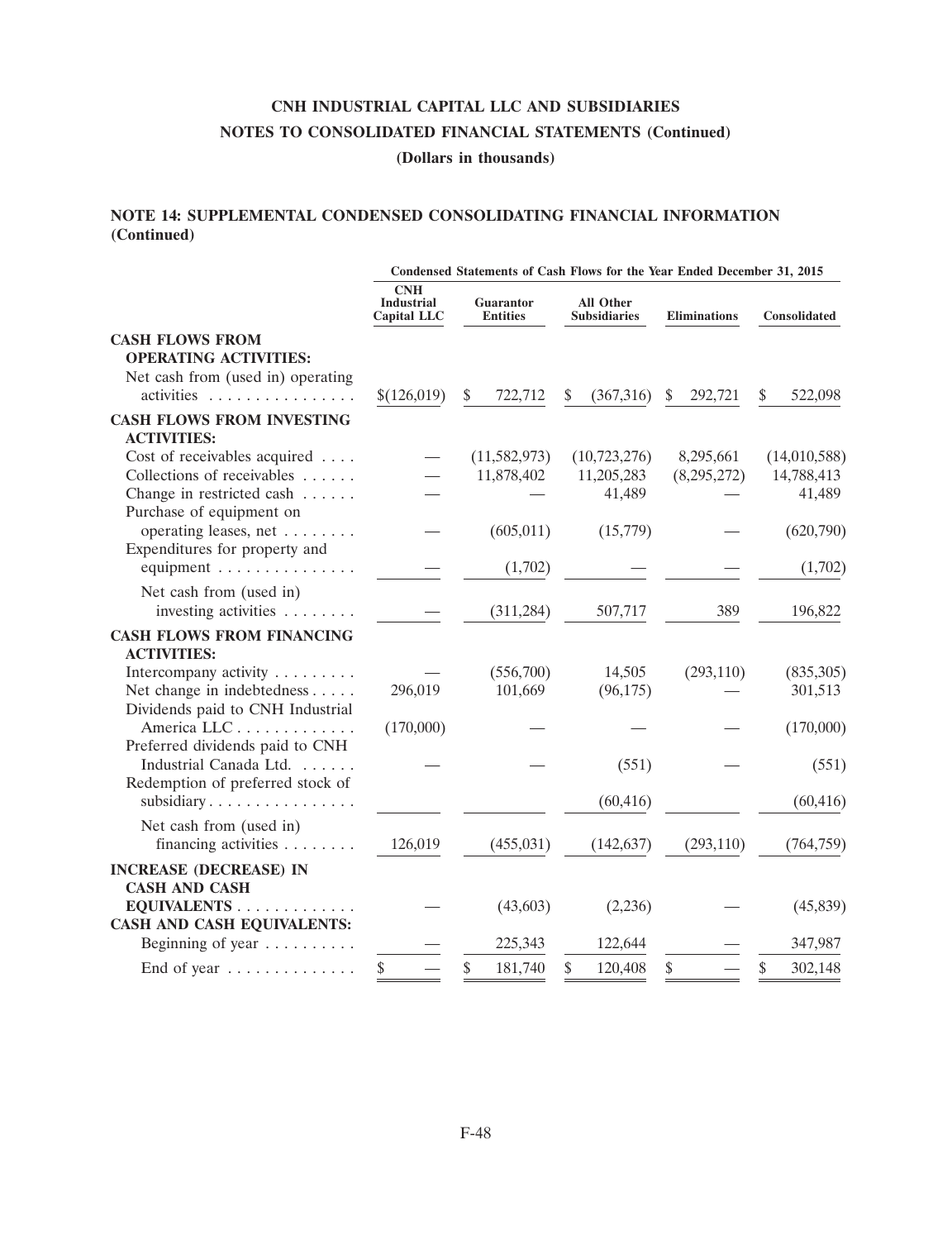|                                                                                                  | Condensed Statements of Comprehensive Income for the Year Ended<br>December 31, 2014 |                                     |                                         |                     |                     |  |
|--------------------------------------------------------------------------------------------------|--------------------------------------------------------------------------------------|-------------------------------------|-----------------------------------------|---------------------|---------------------|--|
|                                                                                                  | <b>CNH</b><br><b>Industrial</b><br><b>Capital LLC</b>                                | <b>Guarantor</b><br><b>Entities</b> | <b>All Other</b><br><b>Subsidiaries</b> | <b>Eliminations</b> | <b>Consolidated</b> |  |
| <b>REVENUES</b>                                                                                  |                                                                                      |                                     |                                         |                     |                     |  |
| Interest income on retail notes and finance                                                      |                                                                                      |                                     |                                         |                     |                     |  |
| Interest income wholesale notes                                                                  | \$                                                                                   | \$<br>9,696<br>(1,292)              | \$194,756<br>75,742                     | \$                  | \$204,452<br>74,450 |  |
| Interest and other income from affiliates                                                        | 96,352                                                                               | 220,950                             | 382,145                                 | (262, 012)          | 437,435             |  |
| Rental income on operating leases                                                                |                                                                                      | 108,568                             | 57,346                                  |                     | 165,914             |  |
|                                                                                                  |                                                                                      | 142,031                             | 7,681                                   | (97,212)            | 52,500              |  |
| Total revenues $\ldots$ , $\ldots$ , $\ldots$                                                    | 96,352                                                                               | 479,953                             | 717,670                                 | (359, 224)          | 934,751             |  |
| <b>EXPENSES</b>                                                                                  |                                                                                      |                                     |                                         |                     |                     |  |
| Interest expense:                                                                                |                                                                                      |                                     |                                         |                     |                     |  |
| Interest expense to third parties                                                                | 124,629                                                                              | (7,328)                             | 138,650                                 |                     | 255,951             |  |
| Interest expense to affiliates                                                                   |                                                                                      | 245,133                             | 47,356                                  | (262,012)           | 30,477              |  |
| Total interest expense                                                                           | 124,629                                                                              | 237,805                             | 186,006                                 | (262, 012)          | 286,428             |  |
| Administrative and operating expenses:                                                           |                                                                                      |                                     |                                         |                     |                     |  |
| Fees charged by affiliates                                                                       |                                                                                      | 40,103                              | 106,648                                 | (97,212)            | 49,539              |  |
| Provision (benefit) for credit losses, net<br>Depreciation of equipment on operating             |                                                                                      | (1,300)                             | 15,424                                  |                     | 14,124              |  |
|                                                                                                  |                                                                                      | 93,549                              | 48,139                                  |                     | 141,688             |  |
|                                                                                                  | 1                                                                                    | 55,836                              | 767                                     |                     | 56,604              |  |
| Total administrative and operating                                                               |                                                                                      |                                     |                                         |                     |                     |  |
| $express \dots \dots \dots \dots \dots \dots \dots \dots \dots$                                  | 1                                                                                    | 188,188                             | 170,978                                 | (97,212)            | 261,955             |  |
| Total expenses                                                                                   | 124,630                                                                              | 425,993                             | 356,984                                 | (359, 224)          | 548,383             |  |
| Income (loss) before income taxes and equity in<br>income of consolidated subsidiaries accounted |                                                                                      |                                     |                                         |                     |                     |  |
| for under the equity method $\dots \dots \dots$                                                  | (28, 278)                                                                            | 53,960                              | 360,686                                 |                     | 386,368             |  |
| Income tax provision (benefit)<br>Equity in income of consolidated subsidiaries                  | (10, 873)                                                                            | 19,097                              | 118,894                                 |                     | 127,118             |  |
| accounted for under the equity method                                                            | 275,428                                                                              | 240,565                             |                                         | (515,993)           |                     |  |
| NET INCOME                                                                                       | 258,023                                                                              | 275,428                             | 241,792                                 | (515,993)           | 259,250             |  |
| Net income attributed to noncontrolling interest                                                 |                                                                                      |                                     | (1,227)                                 |                     | (1,227)             |  |
| <b>NET INCOME ATTRIBUTABLE TO CNH</b>                                                            |                                                                                      |                                     |                                         |                     |                     |  |
| INDUSTRIAL CAPITAL LLC                                                                           | \$258,023                                                                            | \$275,428                           | \$240,565                               | \$(515,993)         | \$258,023           |  |
| <b>COMPREHENSIVE INCOME (LOSS)</b>                                                               | \$202,023                                                                            | \$219,428                           | \$194,587                               | \$(412,788)         | \$203,250           |  |
| Comprehensive income attributed to                                                               |                                                                                      |                                     |                                         |                     |                     |  |
| noncontrolling interest                                                                          |                                                                                      |                                     | (1,227)                                 |                     | (1,227)             |  |
| <b>COMPREHENSIVE INCOME (LOSS)</b>                                                               |                                                                                      |                                     |                                         |                     |                     |  |
| <b>ATTRIBUTABLE TO CNH INDUSTRIAL</b>                                                            |                                                                                      |                                     |                                         |                     |                     |  |
|                                                                                                  | \$202,023                                                                            | \$219,428                           | \$193,360                               | \$(412,788)         | \$202,023           |  |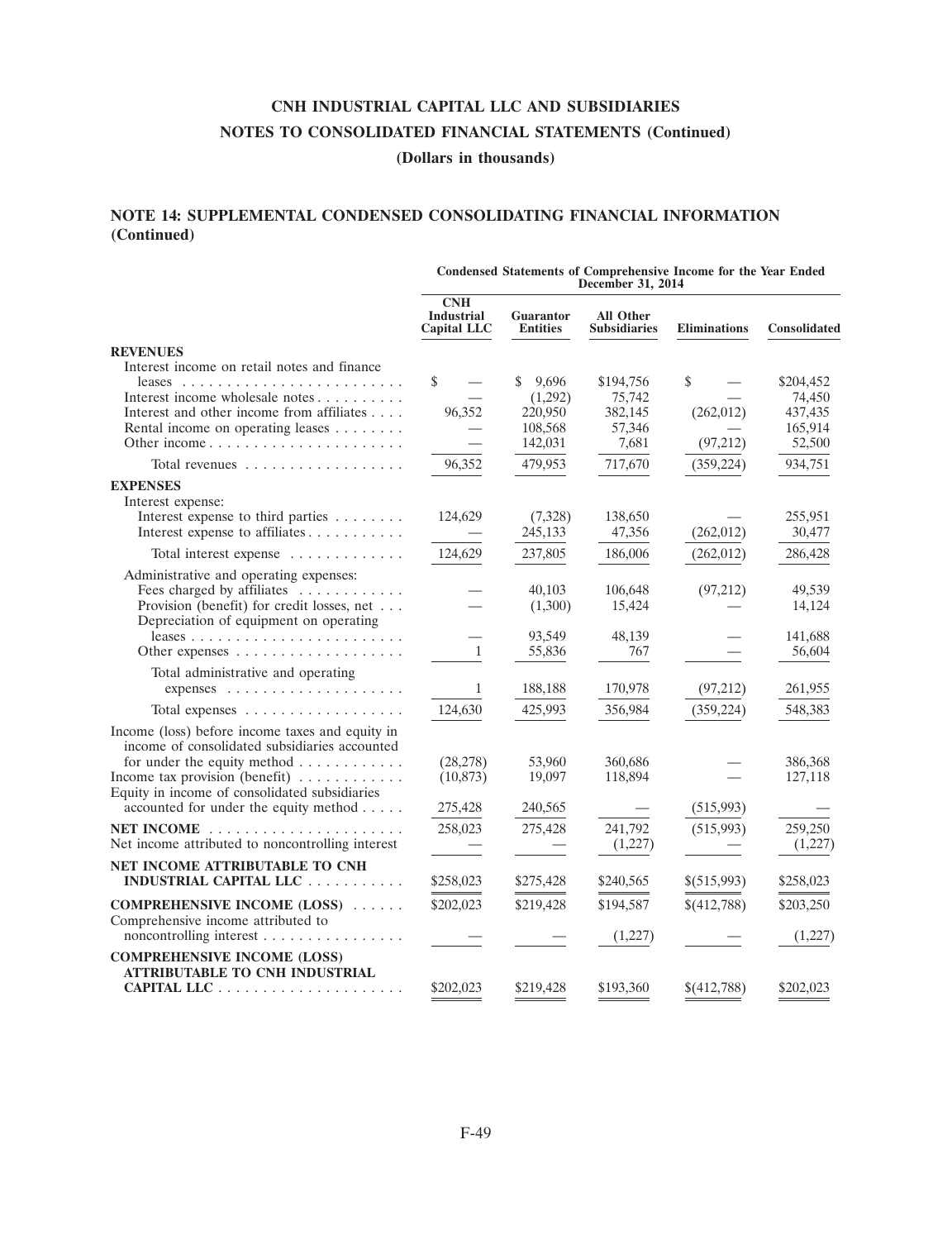|                                                                 | Condensed Balance Sheets as of December 31, 2014 |                                     |                                  |                     |               |  |
|-----------------------------------------------------------------|--------------------------------------------------|-------------------------------------|----------------------------------|---------------------|---------------|--|
|                                                                 | <b>CNH</b><br><b>Industrial</b><br>Capital LLC   | <b>Guarantor</b><br><b>Entities</b> | All Other<br><b>Subsidiaries</b> | <b>Eliminations</b> | Consolidated  |  |
| <b>ASSETS</b>                                                   |                                                  |                                     |                                  |                     |               |  |
| Cash and cash equivalents $\dots$                               | <sup>\$</sup>                                    | \$225,343                           | \$<br>122,644                    | $\mathbb{S}$        | \$<br>347,987 |  |
| Restricted cash<br>Receivables, less allowance for              |                                                  | 100                                 | 858,725                          |                     | 858,825       |  |
| credit losses<br>Affiliated accounts and notes                  |                                                  | 1,845,524                           | 10,943,503                       |                     | 12,789,027    |  |
| receivable                                                      | 2,749,776                                        | 1,712,656                           | 1,365,447                        | (5,769,148)         | 58,731        |  |
| Equipment on operating leases, net                              |                                                  | 1,128,542                           | 329,783                          |                     | 1,458,325     |  |
| Equipment held for sale                                         |                                                  | 121,190                             | 8,510                            |                     | 129,700       |  |
| Investments in consolidated<br>subsidiaries accounted for under |                                                  |                                     |                                  |                     |               |  |
| the equity method $\dots\dots\dots\dots$                        | 1,923,861                                        | 2,228,741                           |                                  | (4,152,602)         |               |  |
| Goodwill and intangible assets                                  |                                                  | 89,927                              | 31,279                           |                     | 121,206       |  |
| Other assets                                                    | 20,778                                           | 77,597                              | 51,637                           | (4,248)             | 145,764       |  |
| TOTAL                                                           | \$4,694,415                                      | \$7,429,620                         | \$13,711,528                     | \$(9,925,998)       | \$15,909,565  |  |
| <b>LIABILITIES AND</b><br><b>STOCKHOLDER'S EQUITY</b>           |                                                  |                                     |                                  |                     |               |  |
| Liabilities:                                                    |                                                  |                                     |                                  |                     |               |  |
| Short-term debt, including current                              |                                                  |                                     |                                  |                     |               |  |
| maturities of long-term debt<br>Accounts payable and other      | 750,000<br>\$                                    | 19,128<br>S.                        | \$3,863,080                      | \$                  | \$4,632,208   |  |
| accrued liabilities                                             | 56,261                                           | 2,162,159                           | 860,231                          | (2,432,710)         | 645,941       |  |
| Affiliated debt                                                 |                                                  | 3,320,828                           | 882,303                          | (3,340,686)         | 862,445       |  |
| Long-term debt                                                  | 2,348,074                                        | 3,644                               | 5,841,321                        |                     | 8,193,039     |  |
| Total liabilities                                               | 3,154,335                                        | 5,505,759                           | 11,446,935                       | (5,773,396)         | 14,333,633    |  |
| Stockholder's equity $\dots \dots$                              | 1,540,080                                        | 1,923,861                           | 2,264,593                        | (4,152,602)         | 1,575,932     |  |
| TOTAL                                                           | \$4,694,415                                      | \$7,429,620                         | \$13,711,528                     | \$(9,925,998)       | \$15,909,565  |  |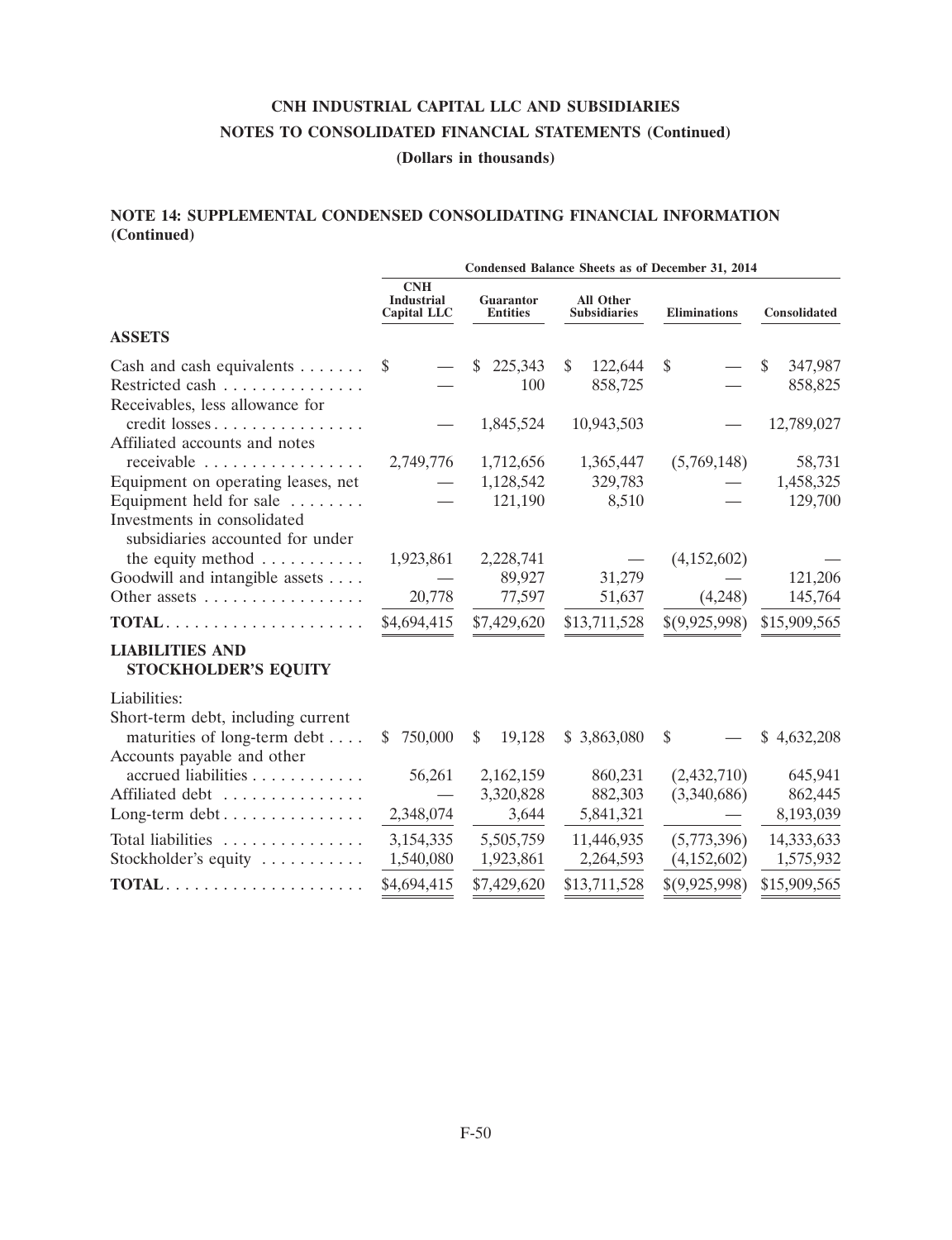|                                                                                                           | Condensed Statements of Cash Flows for the Year Ended December 31, 2014 |                                     |                                  |                     |                          |  |
|-----------------------------------------------------------------------------------------------------------|-------------------------------------------------------------------------|-------------------------------------|----------------------------------|---------------------|--------------------------|--|
|                                                                                                           | <b>CNH</b><br><b>Industrial</b><br><b>Capital LLC</b>                   | <b>Guarantor</b><br><b>Entities</b> | All Other<br><b>Subsidiaries</b> | <b>Eliminations</b> | Consolidated             |  |
| <b>CASH FLOWS FROM</b><br><b>OPERATING ACTIVITIES:</b><br>Net cash from (used in) operating<br>activities | \$(483,934)                                                             | 178,599<br>\$                       | 556,278<br>\$                    | 291,073<br>\$       | 542,016<br><sup>\$</sup> |  |
| <b>CASH FLOWS FROM INVESTING</b><br><b>ACTIVITIES:</b>                                                    |                                                                         |                                     |                                  |                     |                          |  |
| Cost of receivables acquired                                                                              |                                                                         | (15,819,248)                        | (15,532,463)                     | 12,300,701          | (19,051,010)             |  |
| Collections of receivables                                                                                |                                                                         | 15,480,203                          | 15,062,472                       | (12, 301, 398)      | 18,241,277               |  |
| Change in restricted cash<br>Purchase of equipment on                                                     |                                                                         |                                     | (86, 450)                        |                     | (86, 450)                |  |
| operating leases, net<br>Expenditures for property and                                                    |                                                                         | (665, 734)                          | (61,902)                         |                     | (727, 636)               |  |
| equipment                                                                                                 |                                                                         | (2,676)                             | (9)                              |                     | (2,685)                  |  |
| Net cash from (used in)<br>investing activities                                                           |                                                                         | (1,007,455)                         | (618, 352)                       | (697)               | (1,626,504)              |  |
| <b>CASH FLOWS FROM FINANCING</b><br><b>ACTIVITIES:</b>                                                    |                                                                         |                                     |                                  |                     |                          |  |
| Intercompany activity                                                                                     |                                                                         | 832,831                             | (17,759)                         | (290, 376)          | 524,696                  |  |
| Net change in indebtedness<br>Dividends paid to CNH Industrial                                            | 598,934                                                                 | (87, 139)                           | (162, 821)                       |                     | 348,974                  |  |
| America LLC<br>Dividends paid to CNH Industrial                                                           | (115,000)                                                               |                                     |                                  |                     | (115,000)                |  |
| Canada Ltd.                                                                                               |                                                                         |                                     | (23,803)                         |                     | (23, 803)                |  |
| Net cash from (used in)<br>financing activities $\dots \dots$                                             | 483,934                                                                 | 745,692                             | (204, 383)                       | (290, 376)          | 734,867                  |  |
| <b>INCREASE (DECREASE) IN</b><br><b>CASH AND CASH</b>                                                     |                                                                         |                                     |                                  |                     |                          |  |
| EQUIVALENTS<br>CASH AND CASH EQUIVALENTS:                                                                 |                                                                         | (83, 164)                           | (266, 457)                       |                     | (349, 621)               |  |
| Beginning of year                                                                                         |                                                                         | 308,507                             | 389,101                          |                     | 697,608                  |  |
| End of year $\dots \dots \dots \dots$                                                                     | \$                                                                      | \$<br>225,343                       | 122,644<br>\$                    | \$                  | \$<br>347,987            |  |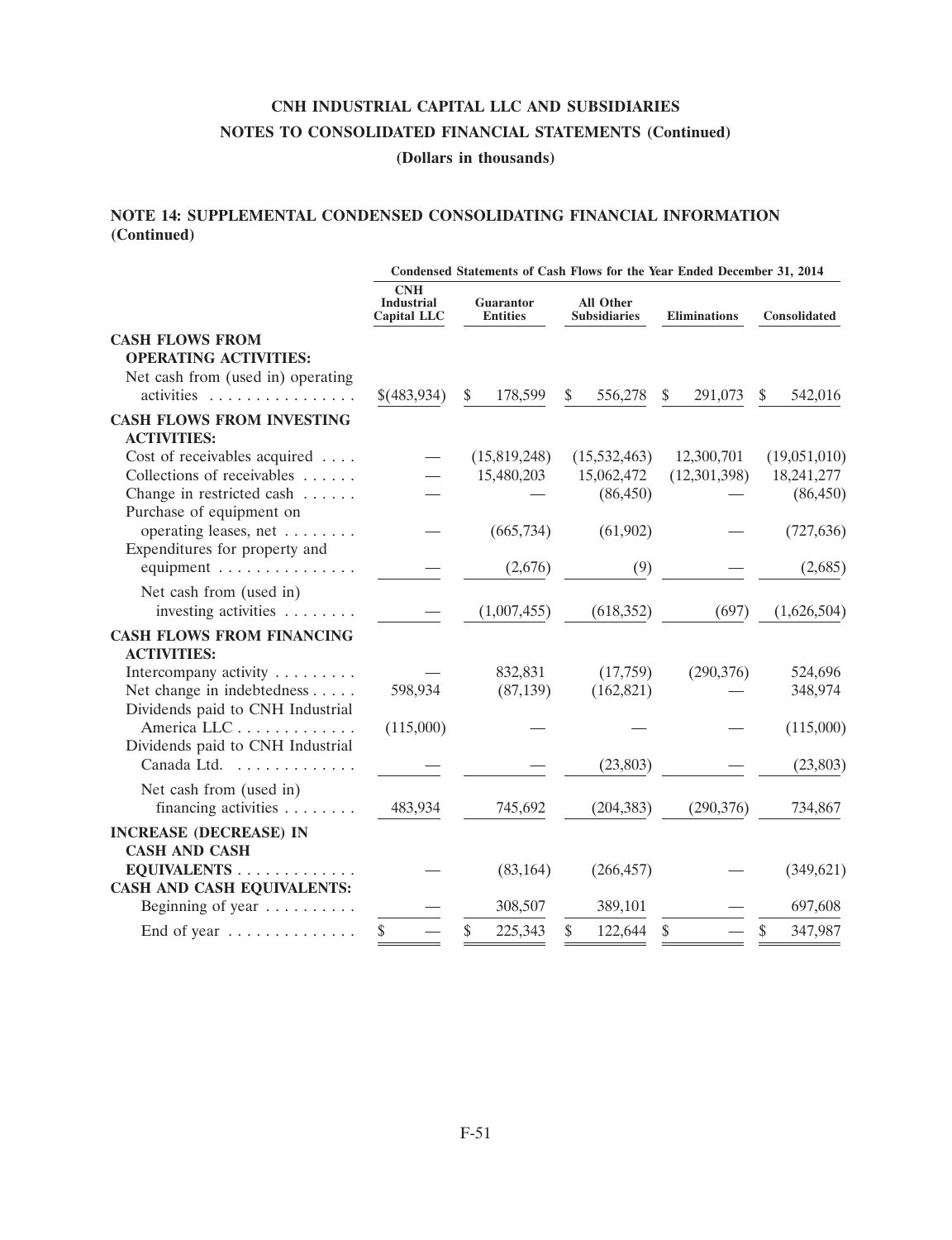|                                                                                                                                                                                                                                                                                 | <b>Condensed Statements of Comprehensive Income for the Year Ended</b><br>December 31, 2013 |                                           |                                          |                       |                                           |  |
|---------------------------------------------------------------------------------------------------------------------------------------------------------------------------------------------------------------------------------------------------------------------------------|---------------------------------------------------------------------------------------------|-------------------------------------------|------------------------------------------|-----------------------|-------------------------------------------|--|
|                                                                                                                                                                                                                                                                                 | <b>CNH</b><br><b>Industrial</b><br><b>Capital LLC</b>                                       | <b>Guarantor</b><br><b>Entities</b>       | All Other<br><b>Subsidiaries</b>         | <b>Eliminations</b>   | Consolidated                              |  |
| <b>REVENUES</b>                                                                                                                                                                                                                                                                 |                                                                                             |                                           |                                          |                       |                                           |  |
| Interest income on retail notes and finance<br>leases $\ldots \ldots \ldots \ldots \ldots \ldots \ldots \ldots$<br>Interest income on wholesale notes<br>Interest and other income from affiliates<br>Rental income on operating leases                                         | \$<br>69.589                                                                                | \$<br>572<br>(1,001)<br>214,317<br>80,765 | \$180,770<br>64,761<br>361,773<br>58,172 | \$<br>(230, 722)      | \$181,342<br>63,760<br>414,957<br>138,937 |  |
| Total revenues $\ldots \ldots \ldots \ldots \ldots$                                                                                                                                                                                                                             | 69,589                                                                                      | 135,543<br>430,196                        | 10,088<br>675,564                        | (86,506)<br>(317,228) | 59,125<br>858,121                         |  |
| <b>EXPENSES</b><br>Interest expense:<br>Interest expense to third parties<br>Interest expense to affiliates                                                                                                                                                                     | 93,941                                                                                      | 17<br>212,552                             | 139,259<br>42,275                        | (230, 722)            | 233,217<br>24,105                         |  |
| Total interest expense                                                                                                                                                                                                                                                          | 93.941                                                                                      | 212,569                                   | 181,534                                  | (230, 722)            | 257,322                                   |  |
| Administrative and operating expenses:<br>Fees charged by affiliates<br>Provision (benefit) for credit losses, net<br>Depreciation of equipment on operating                                                                                                                    | 1                                                                                           | 45,403<br>(13,380)<br>64,822<br>36,575    | 97,508<br>7,476<br>49,231<br>(1, 493)    | (86,506)              | 56,405<br>(5,904)<br>114,053<br>35,083    |  |
| Total administrative and operating<br>$express \dots \dots \dots \dots \dots \dots \dots \dots \dots$                                                                                                                                                                           | 1                                                                                           | 133,420                                   | 152,722                                  | (86,506)              | 199,637                                   |  |
| Total expenses                                                                                                                                                                                                                                                                  | 93,942                                                                                      | 345,989                                   | 334,256                                  | (317,228)             | 456,959                                   |  |
| Income (loss) before income taxes and equity in<br>income of consolidated subsidiaries accounted<br>for under the equity method $\dots \dots \dots$<br>Income tax provision (benefit)<br>Equity in income of consolidated subsidiaries<br>accounted for under the equity method | (24, 353)<br>(9,393)<br>279,840                                                             | 84,207<br>30,212<br>225,845               | 341,308<br>114,003                       | (505,685)             | 401,162<br>134,822                        |  |
| NET INCOME<br>Net income attributed to noncontrolling interest                                                                                                                                                                                                                  | 264,880                                                                                     | 279,840                                   | 227,305<br>(1,460)                       | (505,685)             | 266,340<br>(1,460)                        |  |
| NET INCOME ATTRIBUTABLE TO CNH<br>INDUSTRIAL CAPITAL LLC                                                                                                                                                                                                                        | \$264,880                                                                                   | \$279,840                                 | \$225,845                                | \$(505,685)           | \$264,880                                 |  |
| <b>COMPREHENSIVE INCOME (LOSS) </b><br>Comprehensive income attributed to<br>noncontrolling interest                                                                                                                                                                            | \$224,304                                                                                   | \$239,262                                 | \$192,320<br>(1,460)                     | \$(430,122)           | \$225,764<br>(1,460)                      |  |
| <b>COMPREHENSIVE INCOME (LOSS)</b><br><b>ATTRIBUTABLE TO CNH INDUSTRIAL</b>                                                                                                                                                                                                     | \$224,304                                                                                   | \$239,262                                 | \$190,860                                | \$(430,122)           | \$224,304                                 |  |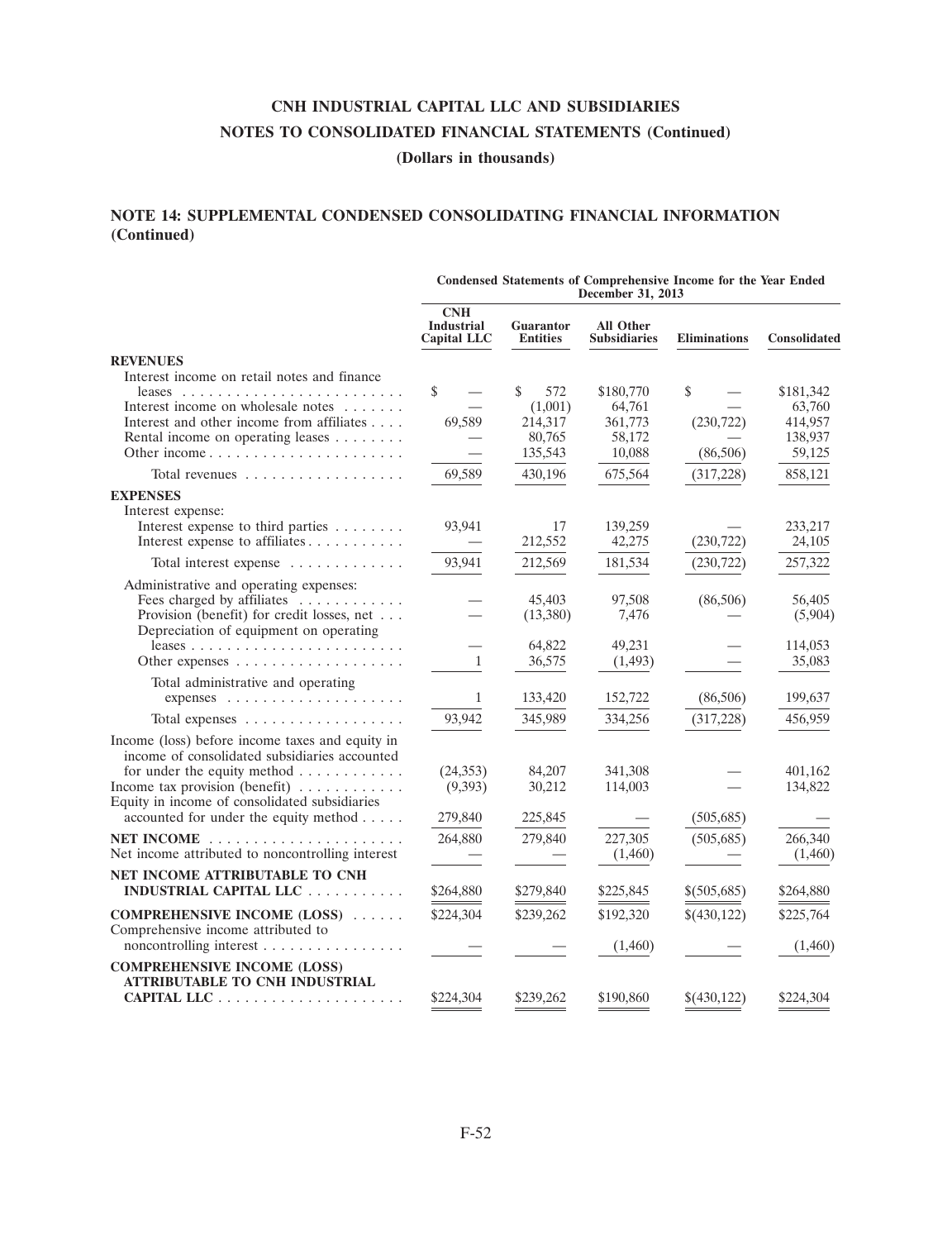|                                                   | Condensed Statements of Cash Flows for the Year Ended December 31, 2013 |                                     |                                         |                     |                          |  |
|---------------------------------------------------|-------------------------------------------------------------------------|-------------------------------------|-----------------------------------------|---------------------|--------------------------|--|
|                                                   | <b>CNH</b><br><b>Industrial</b><br><b>Capital LLC</b>                   | <b>Guarantor</b><br><b>Entities</b> | <b>All Other</b><br><b>Subsidiaries</b> | <b>Eliminations</b> | <b>Consolidated</b>      |  |
| <b>CASH FLOWS FROM</b>                            |                                                                         |                                     |                                         |                     |                          |  |
| <b>OPERATING ACTIVITIES:</b>                      |                                                                         |                                     |                                         |                     |                          |  |
| Net cash from (used in) operating                 |                                                                         |                                     |                                         |                     |                          |  |
| activities                                        | \$(899,140)                                                             | $\mathbb{S}$<br>480,974             | $(68, 842)$ \$<br>S.                    | 904,998             | <sup>\$</sup><br>417,990 |  |
| <b>CASH FLOWS FROM INVESTING</b>                  |                                                                         |                                     |                                         |                     |                          |  |
| <b>ACTIVITIES:</b>                                |                                                                         |                                     |                                         |                     |                          |  |
| Cost of receivables acquired                      |                                                                         | (16,948,609)                        | (16, 438, 038)                          | 12,754,787          | (20, 631, 860)           |  |
| Collections of receivables                        |                                                                         | 16,591,756                          | 15,206,469                              | (12,754,187)        | 19,044,038               |  |
| Change in restricted cash                         |                                                                         |                                     | (65,756)                                |                     | (65,756)                 |  |
| Purchase of equipment on<br>operating leases, net |                                                                         | (270,607)                           | (78,600)                                |                     | (349,207)                |  |
| Other investing activities                        |                                                                         | (3,279)                             | (41)                                    |                     | (3,320)                  |  |
|                                                   |                                                                         |                                     |                                         |                     |                          |  |
| Net cash from (used in)<br>investing activities   |                                                                         | (630, 739)                          | (1,375,966)                             | 600                 | (2,006,105)              |  |
| <b>CASH FLOWS FROM FINANCING</b>                  |                                                                         |                                     |                                         |                     |                          |  |
| <b>ACTIVITIES:</b>                                |                                                                         |                                     |                                         |                     |                          |  |
| Intercompany activity                             |                                                                         | 341,327                             | 56,475                                  | (905, 598)          | (507,796)                |  |
| Net change in indebtedness                        | 1,099,140                                                               | (140,056)                           | 1,248,522                               |                     | 2,207,606                |  |
| Dividends paid to CNH Industrial                  |                                                                         |                                     |                                         |                     |                          |  |
| America LLC                                       | (200,000)                                                               |                                     |                                         |                     | (200,000)                |  |
| Net cash from (used in)                           |                                                                         |                                     |                                         |                     |                          |  |
| financing activities                              | 899,140                                                                 | 201,271                             | 1,304,997                               | (905, 598)          | 1,499,810                |  |
| <b>INCREASE (DECREASE) IN</b>                     |                                                                         |                                     |                                         |                     |                          |  |
| <b>CASH AND CASH</b>                              |                                                                         |                                     |                                         |                     |                          |  |
| EQUIVALENTS                                       |                                                                         | 51,506                              | (139, 811)                              |                     | (88,305)                 |  |
| CASH AND CASH EQUIVALENTS:                        |                                                                         |                                     |                                         |                     |                          |  |
| Beginning of year $\dots \dots$                   |                                                                         | 257,001                             | 528,912                                 |                     | 785,913                  |  |
| End of year $\dots \dots \dots \dots$             | \$                                                                      | 308,507<br>\$                       | \$<br>389,101                           |                     | \$<br>697,608            |  |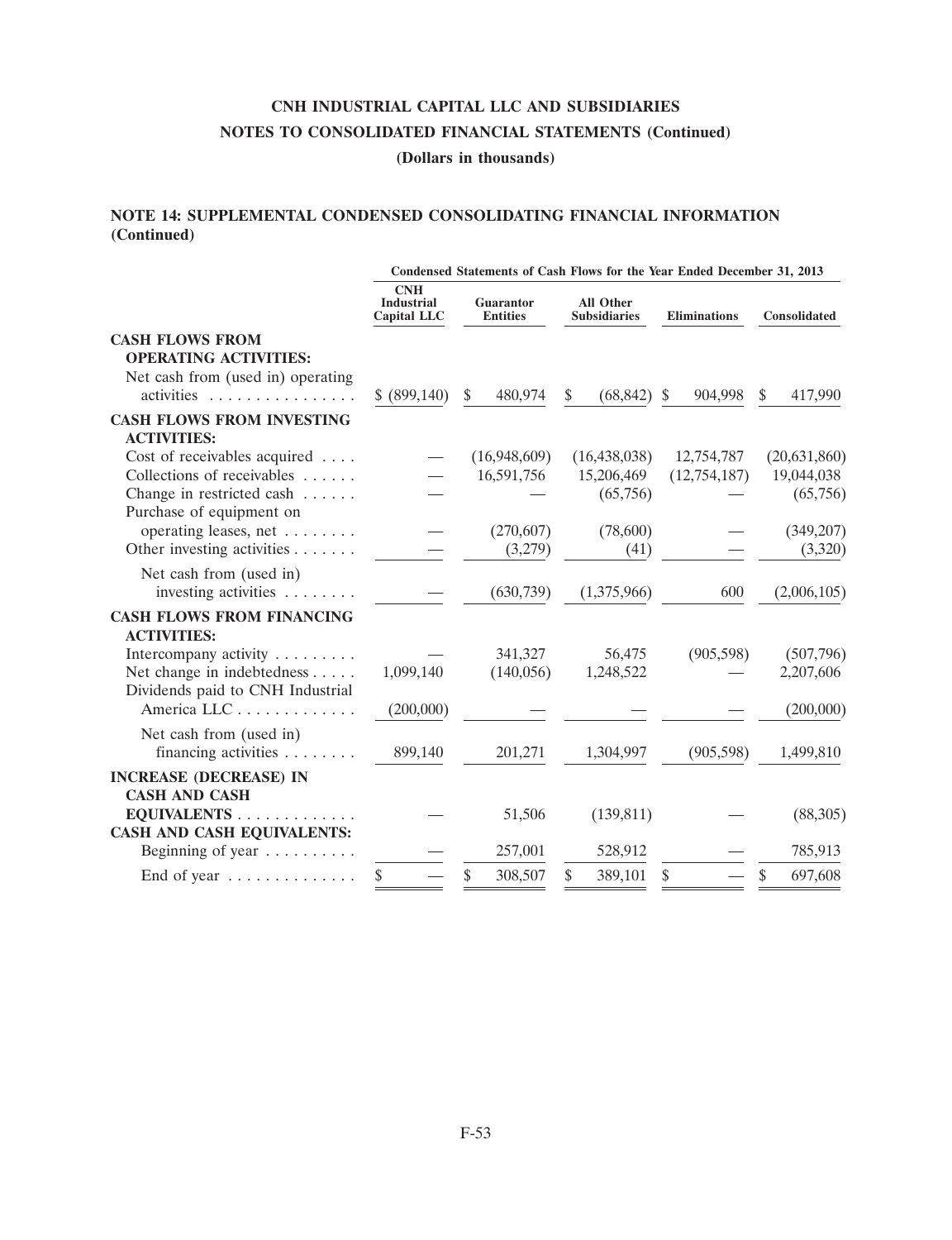### **NOTE 15: SUPPLEMENTAL QUARTERLY INFORMATION (UNAUDITED)**

|                                                                    | For the Year Ended December 31, 2015 |                                 |                                |                          |                       |
|--------------------------------------------------------------------|--------------------------------------|---------------------------------|--------------------------------|--------------------------|-----------------------|
|                                                                    | <b>First</b><br><b>Quarter</b>       | <b>Second</b><br><b>Quarter</b> | <b>Third</b><br><b>Quarter</b> | <b>Fourth</b><br>Quarter | <b>Fiscal</b><br>Year |
|                                                                    | \$225,586                            | \$234,541                       | \$236,995                      | \$231,958                | \$929,080             |
| Interest expense $\dots \dots \dots \dots \dots \dots \dots \dots$ | 74.694                               | 71,512                          | 73,109                         | 70,958                   | 290,273               |
| Administrative and operating expenses                              | 68,906                               | 74,438                          | 82,119                         | 86,504                   | 311,967               |
| Income tax provision $\dots \dots \dots \dots \dots$               | 28,275                               | 30,673                          | 26,913                         | 23,380                   | 109,241               |
| Net income attributable to noncontrolling                          |                                      |                                 |                                |                          |                       |
|                                                                    | (259)                                |                                 |                                |                          | (259)                 |
| Net income attributable to CNH Industrial                          | \$ 53,452                            | \$57,918                        | \$54.854                       | \$51,116                 | \$217,340             |

|                                                                           | For the Year Ended December 31, 2014 |                                 |                                |                                 |                       |
|---------------------------------------------------------------------------|--------------------------------------|---------------------------------|--------------------------------|---------------------------------|-----------------------|
|                                                                           | <b>First</b><br><b>Quarter</b>       | <b>Second</b><br><b>Quarter</b> | <b>Third</b><br><b>Quarter</b> | <b>Fourth</b><br><b>Quarter</b> | <b>Fiscal</b><br>Year |
|                                                                           | \$220,988                            | \$233,764                       | \$233,960                      | \$246,039                       | \$934,751             |
|                                                                           | 63,128                               | 70,669                          | 74,115                         | 78.516                          | 286,428               |
| Administrative and operating expenses                                     | 55,986                               | 61,835                          | 71,393                         | 72,741                          | 261,955               |
| Income tax provision $\dots \dots \dots \dots \dots$                      | 34,807                               | 32,598                          | 29,762                         | 29.951                          | 127,118               |
| Net income attributable to noncontrolling                                 |                                      |                                 |                                |                                 |                       |
| interest $\ldots \ldots \ldots \ldots \ldots \ldots \ldots \ldots \ldots$ | (328)                                | (334)                           | (273)                          | (292)                           | (1,227)               |
| Net income attributable to CNH Industrial                                 |                                      |                                 |                                |                                 |                       |
|                                                                           | \$66,739                             | \$68,328                        | \$58,417                       | \$64,539                        | \$258,023             |

### **NOTE 16: SUBSEQUENT EVENTS**

On February 17, 2016, the Company, through a bankruptcy-remote trust, issued \$850,000 of amortizing asset-backed notes secured by U.S. retail loan contracts.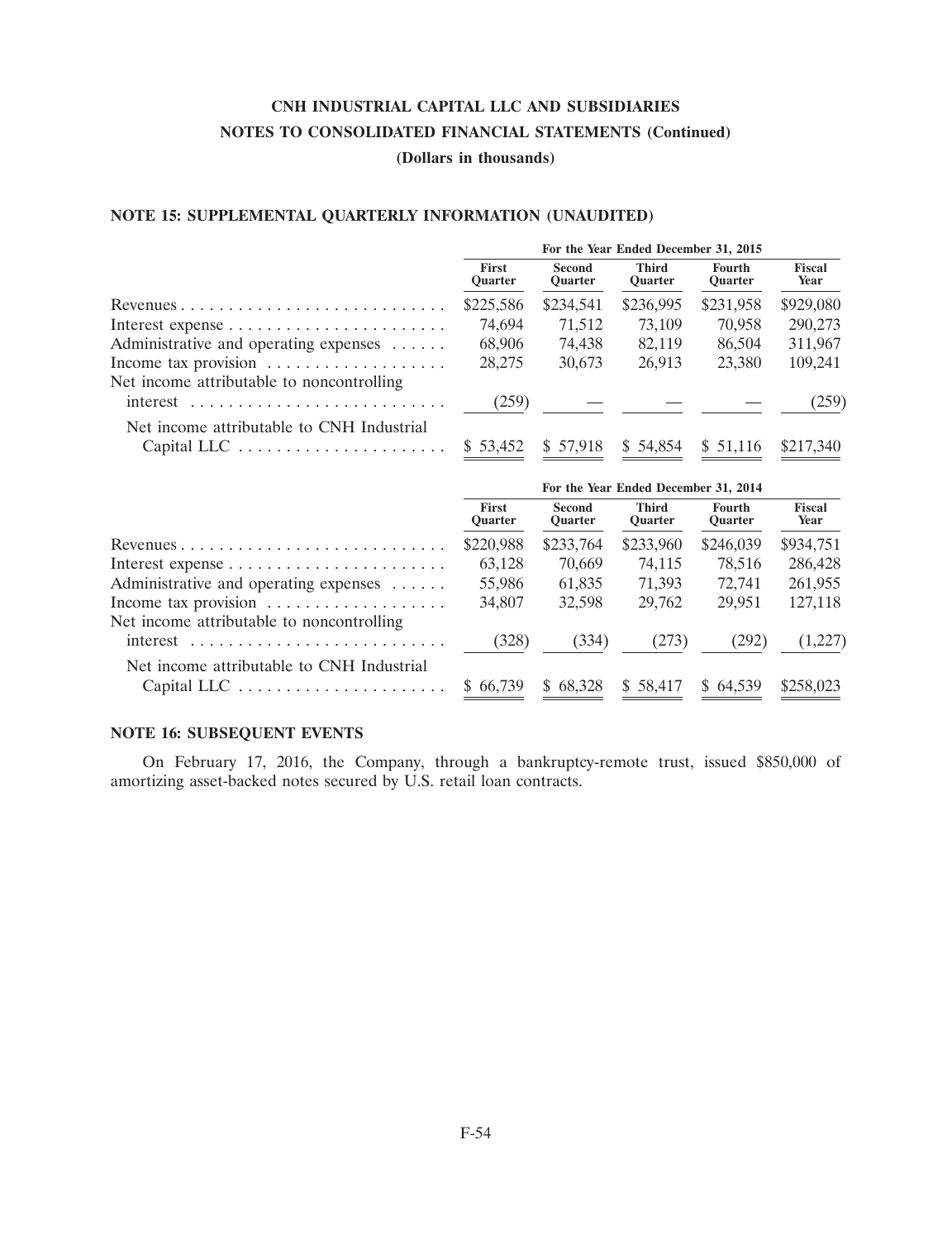#### **CERTIFICATIONS**

I, Brett D. Davis, certify that:

1. I have reviewed this annual report on Form 10-K of CNH Industrial Capital LLC;

2. Based on my knowledge, this report does not contain any untrue statement of a material fact or omit to state a material fact necessary to make the statements made, in light of the circumstances under which such statements were made, not misleading with respect to the period covered by this report;

3. Based on my knowledge, the financial statements, and other financial information included in this report, fairly present in all material respects the financial condition, results of operations and cash flows of the registrant as of, and for, the periods presented in this report;

4. The registrant's other certifying officer and I are responsible for establishing and maintaining disclosure controls and procedures (as defined in Exchange Act Rules 13a-15(e) and 15d-15(e)) and internal control over financial reporting (as defined in Exchange Act Rules 13a-15(f) and 15d-15(f)) for the registrant and have:

(a) Designed such disclosure controls and procedures, or caused such disclosure controls and procedures to be designed under our supervision, to ensure that material information relating to the registrant, including its consolidated subsidiaries, is made known to us by others within those entities, particularly during the period in which this report is being prepared;

(b) Designed such internal control over financial reporting, or caused such internal control over financial reporting to be designed under our supervision, to provide reasonable assurance regarding the reliability of financial reporting and the preparation of financial statements for external purposes in accordance with generally accepted accounting principles;

(c) Evaluated the effectiveness of the registrant's disclosure controls and procedures and presented in this report our conclusions about the effectiveness of the disclosure controls and procedures, as of the end of the period covered by this report based on such evaluation; and

(d) Disclosed in this report any change in the registrant's internal control over financial reporting that occurred during the registrant's most recent fiscal quarter (the registrant's fourth fiscal quarter in the case of an annual report) that has materially affected, or is reasonably likely to materially affect, the registrant's internal control over financial reporting; and

5. The registrant's other certifying officer and I have disclosed, based on our most recent evaluation of internal control over financial reporting, to the registrant's auditors and the audit committee of the registrant's board of directors (or persons performing the equivalent functions):

(a) All significant deficiencies and material weaknesses in the design or operation of internal control over financial reporting which are reasonably likely to adversely affect the registrant's ability to record, process, summarize and report financial information; and

(b) Any fraud, whether or not material, that involves management or other employees who have a significant role in the registrant's internal control over financial reporting.

Date: March 4, 2016 By: /s/ BRETT D. DAVIS

Name: Brett D. Davis Title: *President*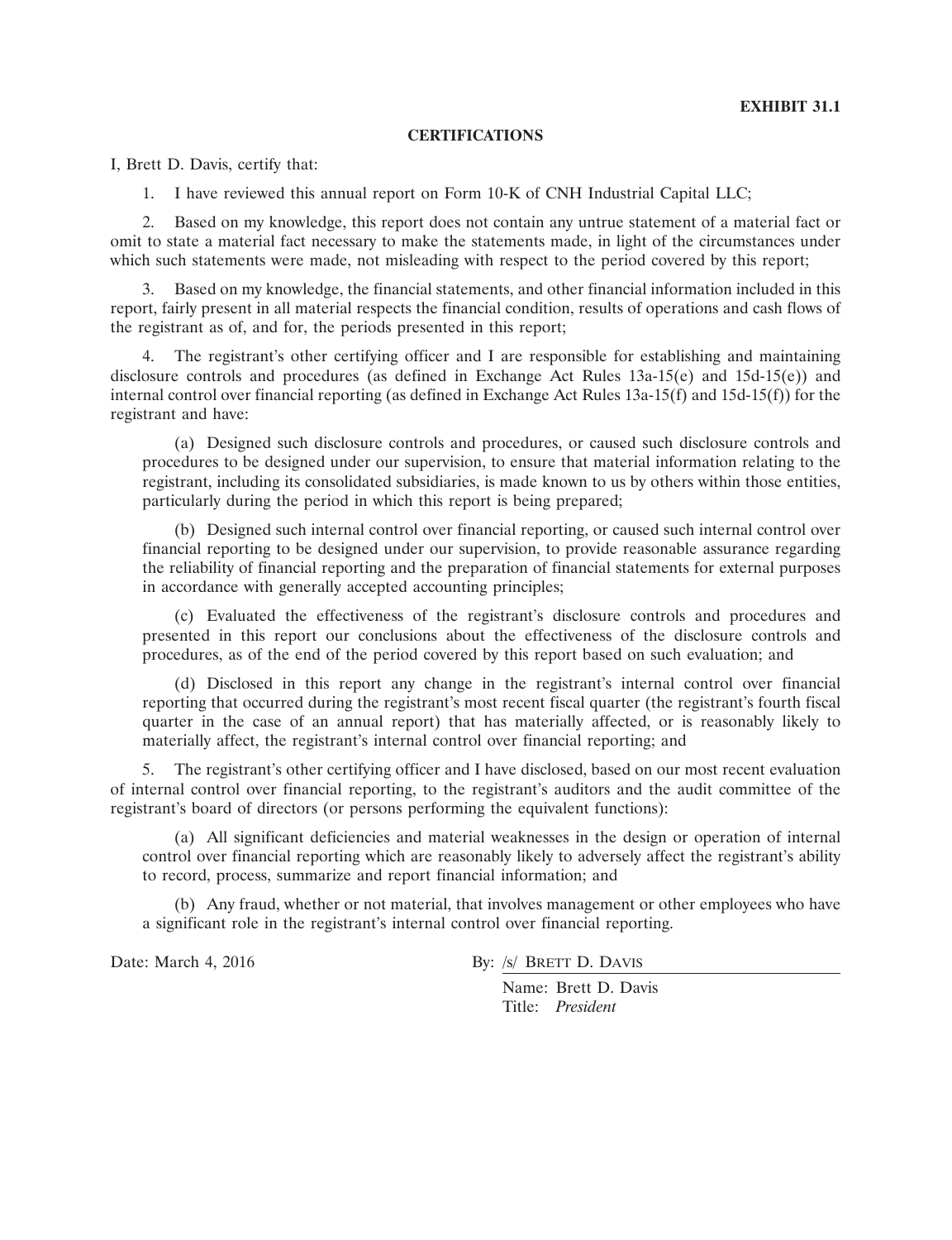#### **CERTIFICATIONS**

I, Douglas MacLeod, certify that:

1. I have reviewed this annual report on Form 10-K of CNH Industrial Capital LLC;

2. Based on my knowledge, this report does not contain any untrue statement of a material fact or omit to state a material fact necessary to make the statements made, in light of the circumstances under which such statements were made, not misleading with respect to the period covered by this report;

3. Based on my knowledge, the financial statements, and other financial information included in this report, fairly present in all material respects the financial condition, results of operations and cash flows of the registrant as of, and for, the periods presented in this report;

4. The registrant's other certifying officer and I are responsible for establishing and maintaining disclosure controls and procedures (as defined in Exchange Act Rules 13a-15(e) and 15d-15(e)) and internal control over financial reporting (as defined in Exchange Act Rules 13a-15(f) and 15d-15(f)) for the registrant and have:

(a) Designed such disclosure controls and procedures, or caused such disclosure controls and procedures to be designed under our supervision, to ensure that material information relating to the registrant, including its consolidated subsidiaries, is made known to us by others within those entities, particularly during the period in which this report is being prepared;

(b) Designed such internal control over financial reporting, or caused such internal control over financial reporting to be designed under our supervision, to provide reasonable assurance regarding the reliability of financial reporting and the preparation of financial statements for external purposes in accordance with generally accepted accounting principles;

(c) Evaluated the effectiveness of the registrant's disclosure controls and procedures and presented in this report our conclusions about the effectiveness of the disclosure controls and procedures, as of the end of the period covered by this report based on such evaluation; and

(d) Disclosed in this report any change in the registrant's internal control over financial reporting that occurred during the registrant's most recent fiscal quarter (the registrant's fourth fiscal quarter in the case of an annual report) that has materially affected, or is reasonably likely to materially affect, the registrant's internal control over financial reporting; and

5. The registrant's other certifying officer and I have disclosed, based on our most recent evaluation of internal control over financial reporting, to the registrant's auditors and the audit committee of the registrant's board of directors (or persons performing the equivalent functions):

(a) All significant deficiencies and material weaknesses in the design or operation of internal control over financial reporting which are reasonably likely to adversely affect the registrant's ability to record, process, summarize and report financial information; and

(b) Any fraud, whether or not material, that involves management or other employees who have a significant role in the registrant's internal control over financial reporting.

Date: March 4, 2016 By: /s/ DOUGLAS MACLEOD

Name: Douglas MacLeod Title: *Chief Financial Officer*